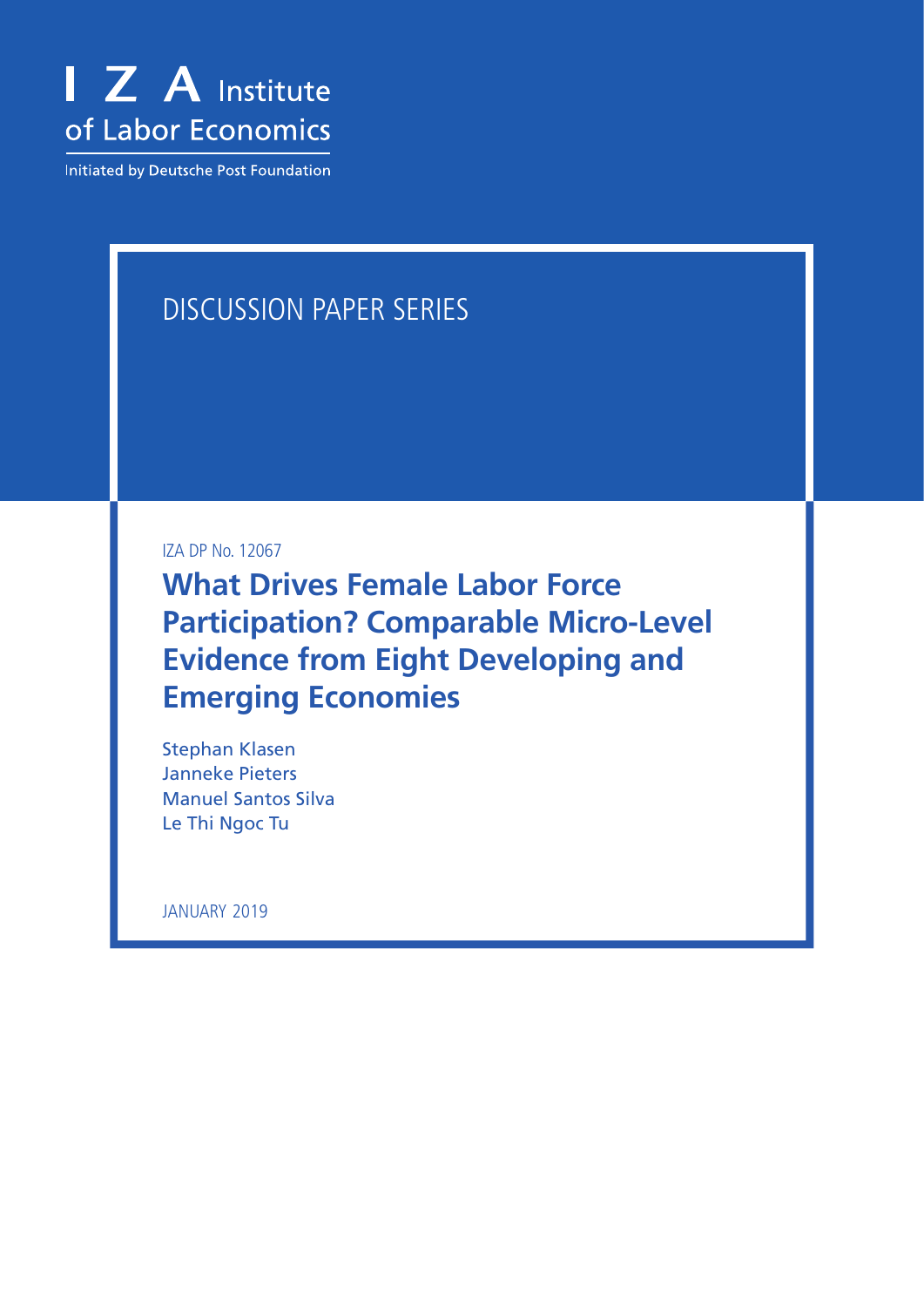

Initiated by Deutsche Post Foundation

# DISCUSSION PAPER SERIES

IZA DP No. 12067

# **What Drives Female Labor Force Participation? Comparable Micro-Level Evidence from Eight Developing and Emerging Economies**

**Stephan Klasen** *University of Goettingen and IZA*

**Janneke Pieters** *IZA and Wageningen University*

**Manuel Santos Silva** *University of Goettingen*

JANUARY 2019

**Le Thi Ngoc Tu** *University of Goettingen*

Any opinions expressed in this paper are those of the author(s) and not those of IZA. Research published in this series may include views on policy, but IZA takes no institutional policy positions. The IZA research network is committed to the IZA Guiding Principles of Research Integrity.

The IZA Institute of Labor Economics is an independent economic research institute that conducts research in labor economics and offers evidence-based policy advice on labor market issues. Supported by the Deutsche Post Foundation, IZA runs the world's largest network of economists, whose research aims to provide answers to the global labor market challenges of our time. Our key objective is to build bridges between academic research, policymakers and society.

IZA Discussion Papers often represent preliminary work and are circulated to encourage discussion. Citation of such a paper should account for its provisional character. A revised version may be available directly from the author.

**IZA – Institute of Labor Economics**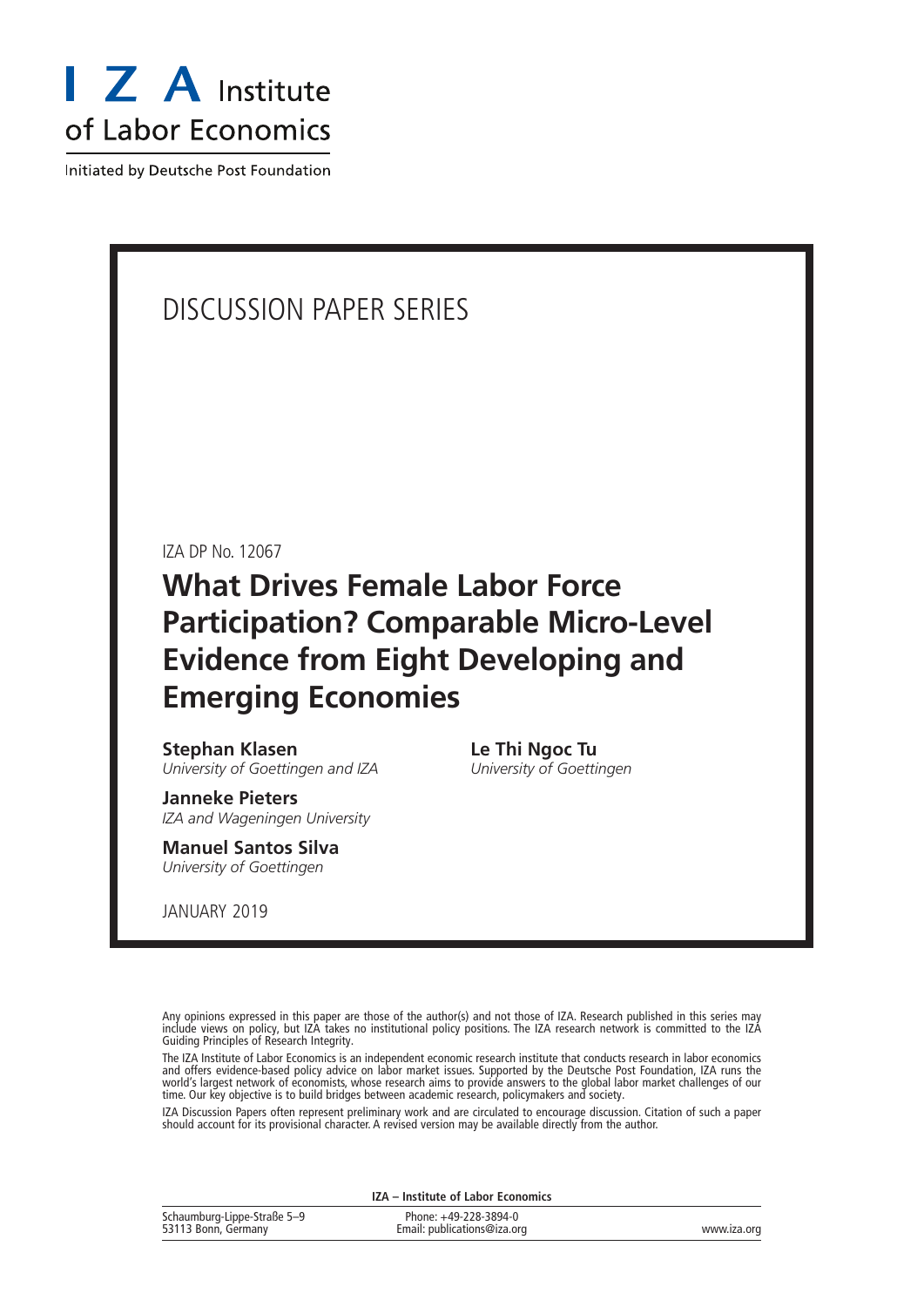# ABSTRACT

# **What Drives Female Labor Force Participation? Comparable Micro-Level Evidence from Eight Developing and Emerging Economies\***

We investigate the micro-level determinants of labor force participation of urban married women in eight low- and middle-income economies: Bolivia, Brazil, India, Indonesia, Jordan, South Africa, Tanzania, and Vietnam. In order to understand what drives changes and differences in participation rates since the early 2000s, we build a unified empirical framework that allows for comparative analyses across time and space. We find that the coefficients of women's characteristics differ substantially across countries, and this explains most of the between-country differences in participation rates. In particular, the relationship between a woman's education and her participation in the labor force varies from being positive and linear (Brazil and South Africa) to being U- or J-shaped (India, Jordan, and Indonesia), or a mixture of both (Bolivia, Vietnam, and Tanzania). Overall, the economic, social, and institutional constraints that shape women's labor force participation remain largely country-specific. Nonetheless, rising education levels and declining fertility consistently increased participation rates, while rising household incomes contributed negatively in relatively poorer countries, suggesting that a substantial share of women work out of economic necessity.

| <b>JEL Classification:</b> | J20, J16, I25, O15                                       |
|----------------------------|----------------------------------------------------------|
| Keywords:                  | female labor force participation, gender, labor markets, |
|                            | development                                              |

#### **Corresponding author:**

Manuel Santos Silva University of Goettingen Department of Economics Platz der Goettinger Sieben 3 37073 Goettingen Germany E-mail: santos.silva@wiwi.uni-goettingen.de

<sup>\*</sup> We are grateful to Esther Heesemann, Lisa Höckel, Bruno Witzel-Souza, and participants at the 26th IAFFE Conference and seminars of the Universities of Goettingen, Hannover, and Stellenbosch for comments and suggestions. For assistance with the Tanzanian data, we thank Novati Buberwa, James Mbongo, and Titus Mwisomba from Tanzania's National Bureau of Statistics. For assistance with the Indonesian data, we thank Krisztina Kis-Katos, Christoph Kubitza, and Robert Sparrow. Friederike Schilling provided excellent research assistance. We gratefully acknowledge funding from the Growth and Economic Opportunities for Women (GrOW) initiative, a multi-funder partnership between the UK's Department for International Development, the Hewlett Foundation, and the International Development Research Centre. The views expressed herein do not necessarily represent those of IDRC or its Board of Governors.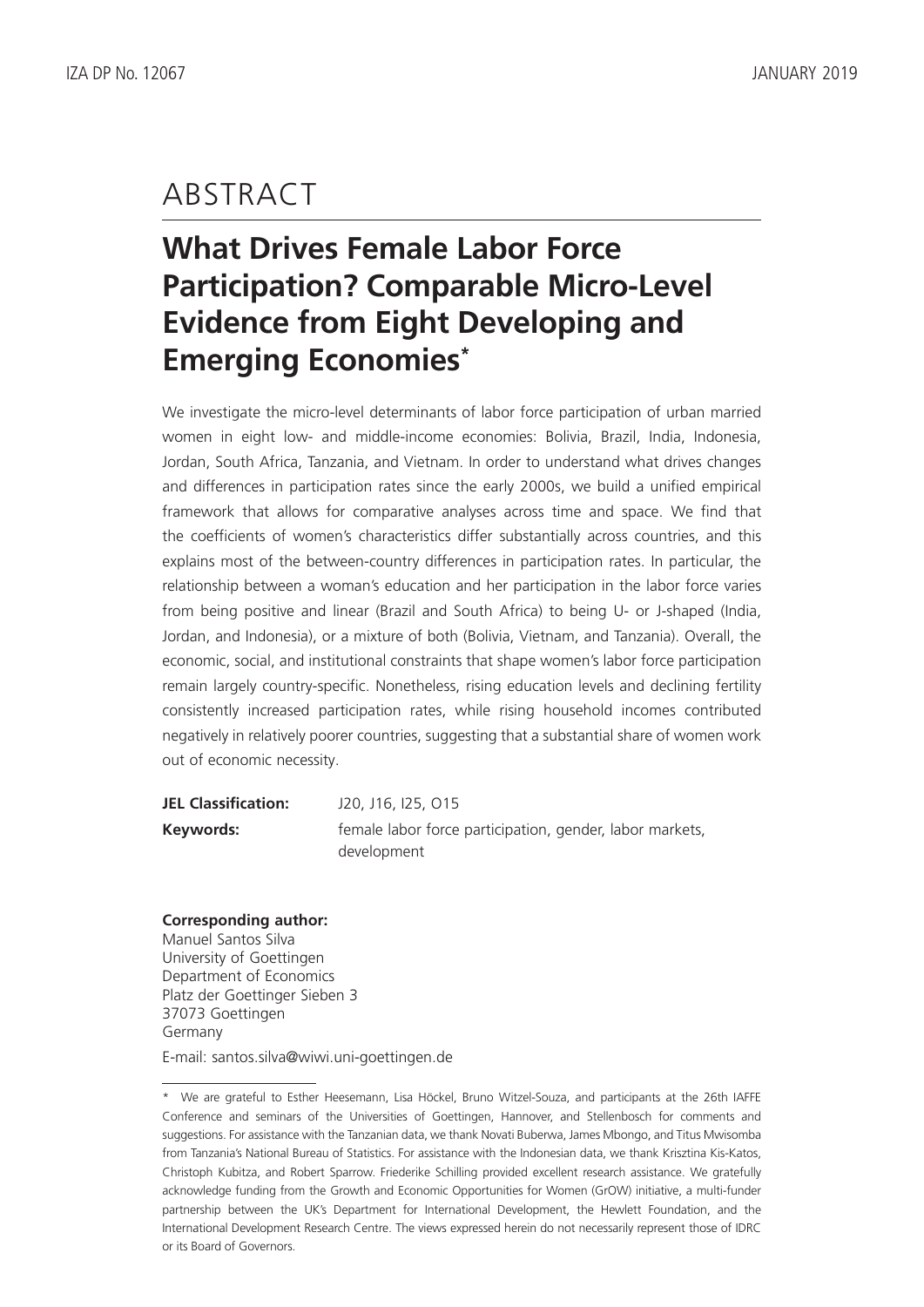## <span id="page-3-0"></span>**1 Introduction**

Worldwide, the current labor force participation rate for women (age 15+) stands at 49 percent, compared to a participation rate of 76 percent for men [\(ILO, 2017\)](#page-39-0). In the developing world, recent progress in closing this gender gap has been disappointing. In the past two decades, female labor force participation (FLFP, henceforth) rates have increased only modestly, on average, though there is considerable heterogeneity across countries and regions. Female participation rates are lowest in the Middle East and North Africa and in South Asia. South Asia also performed worst in terms of trends, with a declining share of women in the labor force. In contrast, female participation rates increased substantially in Latin America and the Caribbean.

The heterogeneity in female participation rates is observed against a background of rising female education, declining fertility, and robust economic growth in almost all developing countries. Women in developing countries have been accumulating skills at an unprecedented pace, while declining fertility reduced the burdens of childrearing and domestic work. Combined with economic growth, one would expect more educated and less time constrained women to enter an expanding labor market. Even if long held gender norms on women working outside the home fail to adjust as quickly, rising opportunity costs in foregone earnings should eventually boost women's participation rates. But this expectation did not materialize everywhere.

In this paper, we use comparable microdata from eight low and middle-income economies—Bolivia, Brazil, India, Indonesia, Jordan, South Africa, Tanzania, and Vietnam to analyze how women's individual and household characteristics are associated with FLFP and what are the key commonalities and differences across countries. The period covered is 2000–2014. We further ask which factors drive FLFP changes over time *within* countries, and which factors account for differences in FLFP rates *between* countries.

A large literature studies FLFP in the developing world (see [Klasen, 2018,](#page-39-1) for a review). At the macro level, the feminization-U hypothesis posits that, at low income levels, FLFP declines with economic development but, at some point, as countries get richer, the relationship turns positive [\(Boserup, 1970;](#page-38-0) [Goldin, 1990,](#page-39-2) [1995\)](#page-39-3). However, [Gaddis and](#page-39-4) [Klasen](#page-39-4) [\(2014\)](#page-39-4) find only weak empirical evidence in support of this hypothesis in a large panel of countries. Instead, countries' idiosyncratic factors explain most of the worldwide variation in FLFP. Similarly, there is no evidence, at the country level, that closing the gender gap in education reduces the gender gap in labor force participation [\(Ganguli](#page-39-5) *et al.*, [2014\)](#page-39-5).<sup>1</sup> Studying 101 countries over a long period of time, [Aaronson](#page-38-1) *et al.* [\(2017\)](#page-38-1) find

<sup>&</sup>lt;sup>1</sup>[Ganguli](#page-39-5) *et al.* [\(2014\)](#page-39-5) analyze census data from 40 countries. At the micro level, the authors show that if the education gender gap, the marriage gap (LFP gap between married and single women), and the motherhood gap (LFP gap between mothers and childless women) were to close everywhere, a large unexplained gender gap in participation rates would still remain for most countries. However, [Ganguli](#page-39-5) *[et al.](#page-39-5)* [\(2014\)](#page-39-5) assume that education and FLFP are linearly related. As we will show in this paper, the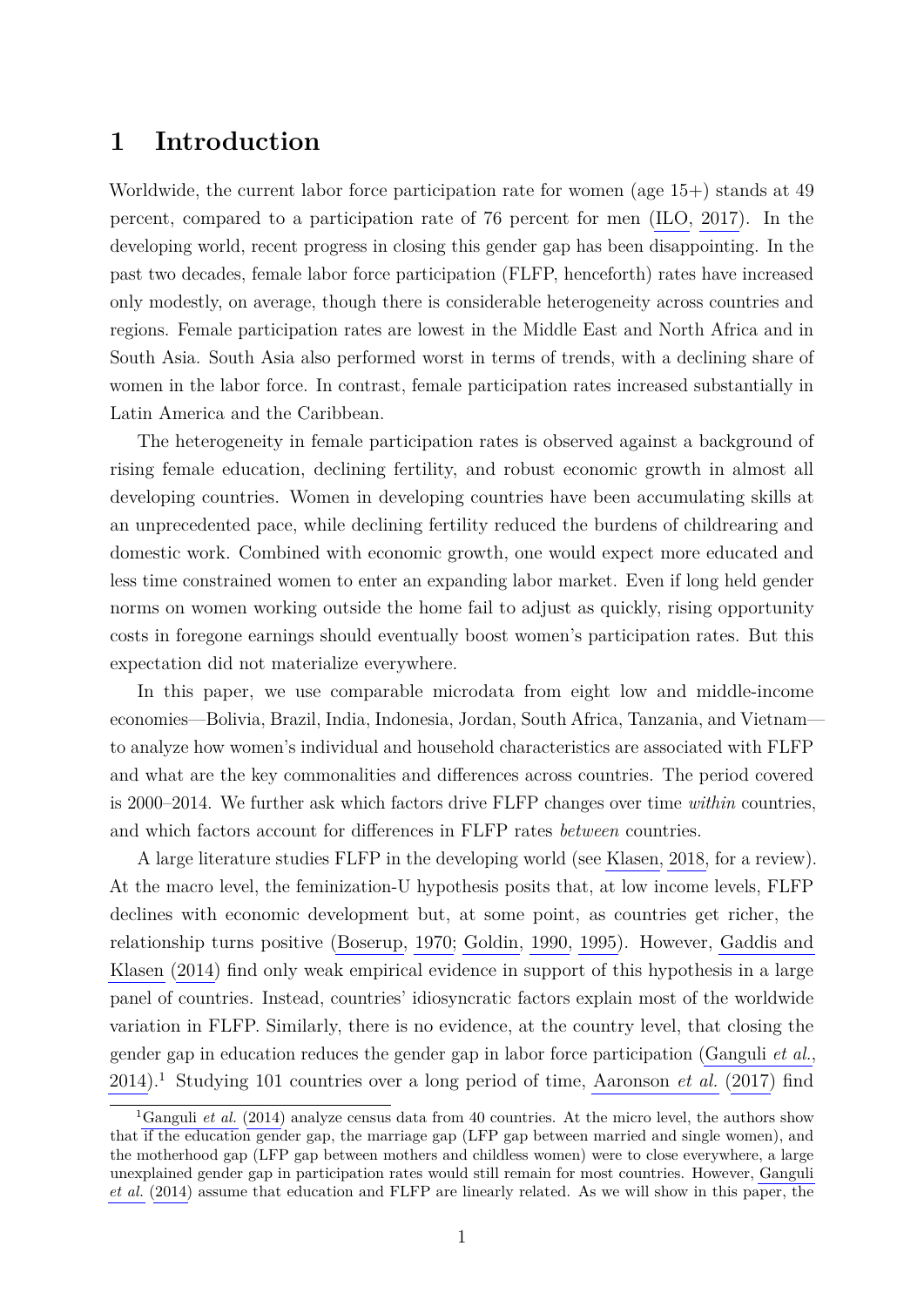large negative effects of fertility on mothers' labor supply, but only for sufficiently rich countries. At low levels of income, however, the effect of fertility is either small or zero.<sup>2</sup>

In work closely related to ours, [Gasparini and Marchionni](#page-39-6) [\(2015\)](#page-39-6) analyze microdata from 18 Latin American countries to investigate changes in FLFP between 1992 and 2012. They conclude that increased education, reduced marriage and fertility, and structural change towards more female-intensive activities contributed significantly to rising female participation throughout this period. However, these factors cannot account for the slowdown in the growth of female labor supply since the 2000s, which the authors link to the decade's strong economic growth. By improving overall conditions, economic growth "may have reduced the urgency of vulnerable women [rural, low educated, with children and low-earnings spouses] to take low quality jobs" [\(Gasparini and Marchionni, 2015,](#page-39-6) p. 13).

Several other papers investigate recent trends in FLFP for single countries. [Assaad](#page-38-2) *[et al.](#page-38-2)* [\(2014\)](#page-38-2) offer a demand-side explanation for stagnating female participation rates in Jordan since 2000. As public sector hiring tightened since the adjustment policies of the 1980s, so have women's labor market opportunities; the reason being that women are disproportionately employed in education and health activities.<sup>3</sup> In Vietnam, very high  $FLFP$  is typically explained by the country's socialist legacy<sup>4</sup>, and, to a smaller extent, by excess male mortality during the Vietnam War [\(Kreibaum and Klasen, 2015\)](#page-39-7). For South Africa, [Ntuli and Wittenberg](#page-40-0) [\(2013\)](#page-40-0) decompose the increase in the participation rate of black women from 1995 to 2004. They find that changing returns to women's labor market characteristics account for most of the FLFP increase. [Klasen and Pieters](#page-39-8) [\(2015\)](#page-39-8) ask why FLFP stagnated in India since the late 1980s and show that rising incomes and male education levels reduced married women's labor supply. Rising female education, on the other hand, contributed less than expected due to a U-shaped relationship between a woman's education and her labor force participation. They also point at the lack of employment growth in manufacturing and white-collar services as a factor obstructing women's entry into the labor force.<sup>5</sup> The correlates of FLFP in Indonesia resemble those in India, including a U-shaped education-participation relationship [\(Schaner and Das, 2016\)](#page-40-1).

shape of the education-participation relationship is nonlinear in some countries.

<sup>2</sup>[Aaronson](#page-38-1) *et al.* [\(2017\)](#page-38-1) instrument fertility with twin birth [\(Rosenzweig and Wolpin, 1980\)](#page-40-2) and sibling sex composition [\(Angrist and Evans, 1998\)](#page-38-3). Using infertility shocks as a different source of exogenous variation for 26 developing countries, [Agüero and Marks](#page-38-4) [\(2011\)](#page-38-4) find no effect of fertility on mothers' labor force participation. [Priebe](#page-40-3) [\(2010\)](#page-40-3) argues that, in poor settings, child costs push women into the labor market; as fertility declines, this type of distress-driven FLFP falls. The author shows causal evidence of this mechanism operating in Indonesia.

<sup>&</sup>lt;sup>3</sup>In the Jordanian context, jobs in public education and health are among the few deemed socially appropriate for married women.

<sup>4</sup>See [Ganguli](#page-39-5) *et al.* [\(2014,](#page-39-5) p. 184) and [Klasen](#page-39-1) [\(2018,](#page-39-1) p. 15) for further evidence.

<sup>&</sup>lt;sup>5</sup>Since then, similar analyses were conducted for Bangladesh [\(Rahman and Islam, 2013;](#page-40-4) [Mahmud and](#page-40-5) [Bidisha, 2016\)](#page-40-5) and Sri Lanka [\(Seneviratne, 2017\)](#page-40-6), but since the FLFP series for Bangladesh suffer from severe data inconsistencies [\(Klasen, 2018,](#page-39-1) p. 4), results should be taken with caution.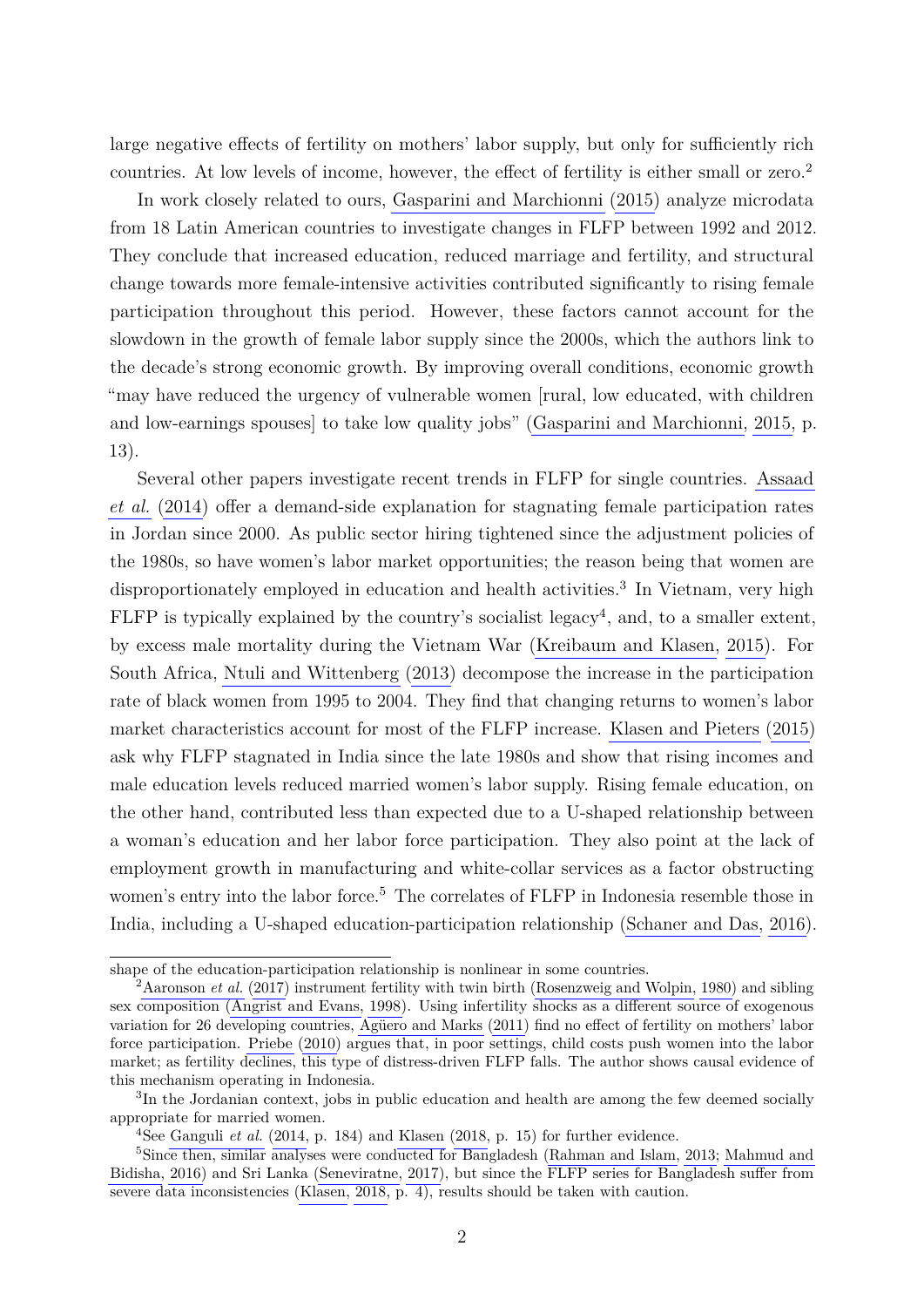In this paper, we draw on labor force and household surveys covering roughly the period 2000–2014. The population of interest consists of prime age (25–54) urban married women.<sup>6</sup> The final dataset contains nearly 800,000 women from 32 surveys across eight countries. We estimate country- and year-specific determinants of FLFP using a unified empirical framework based on [Klasen and Pieters](#page-39-8) [\(2015\)](#page-39-8). The covariates capture two groups of supply-side factors: *women's own characteristics*—education, age, ethnicity or religion— and *family circumstances*—household income, education of the household head, presence of a man with salaried employment (to capture income security), and number of children aged 0–4 and 5–14 in the household. Our estimates are best understood as reduced form correlates. We do not model own wage effects, due to the well-known lack of robustness of current identification strategies (e.g., Klasen and Pieters,  $2015$ )<sup>7</sup>, but capture labor demand conditions by region fixed effects. Using the estimates from the FLFP models, we first decompose changes in participation rates over time *within* countries, and then decompose differences in participation rates *between* countries.

Our approach has several advantages. We have richer data than in typical macrolevel cross-country analyses, allowing us to study heterogeneous effects across space and time in much detail. In addition, the unified empirical framework allows us to draw direct comparisons between countries and over time. In that sense, we contribute to a diverse collection of country case studies whose different methodologies and populations of interest preclude systematic comparisons. By establishing FLFP correlates within a unified empirical framework, over large samples and several periods, our study provides global stylized facts on the impact and relative importance of what are considered key determinants of FLFP.

We first analyze the country- and year-specific correlates of labor force participation, producing three key findings. First, there is no universal relationship between a woman's educational attainment and her likelihood of being in the labor force. Instead, we find two types of patterns: (i) a strong positive, linear relationship in the two richest countries— Brazil and South Africa; (ii) a U- or J-shaped relationship in India, Indonesia, and Jordan, where, relative to that of the lowest educated women, the participation probability does not change or even *decreases* at intermediate education levels (typically, secondary schooling), and then *increases* substantially at higher attainment levels. In Bolivia, Tanzania, and Vietnam, the education-participation relationship combines features from both stylized patterns.

Second, fertility penalizes women's participation everywhere, but the effect is stronger

<sup>6</sup>Our definition of currently married couples includes cohabitation, i.e., those living together as husband and wive even if not formally married.

<sup>7</sup>[Blundell and Macurdy](#page-38-5) [\(1999\)](#page-38-5) review the standard neoclassical model of labor supply, its extensions, and econometric applications. [Blundell](#page-38-6) *et al.* [\(2007\)](#page-38-6) discuss in detail identification and estimation of labor supply models.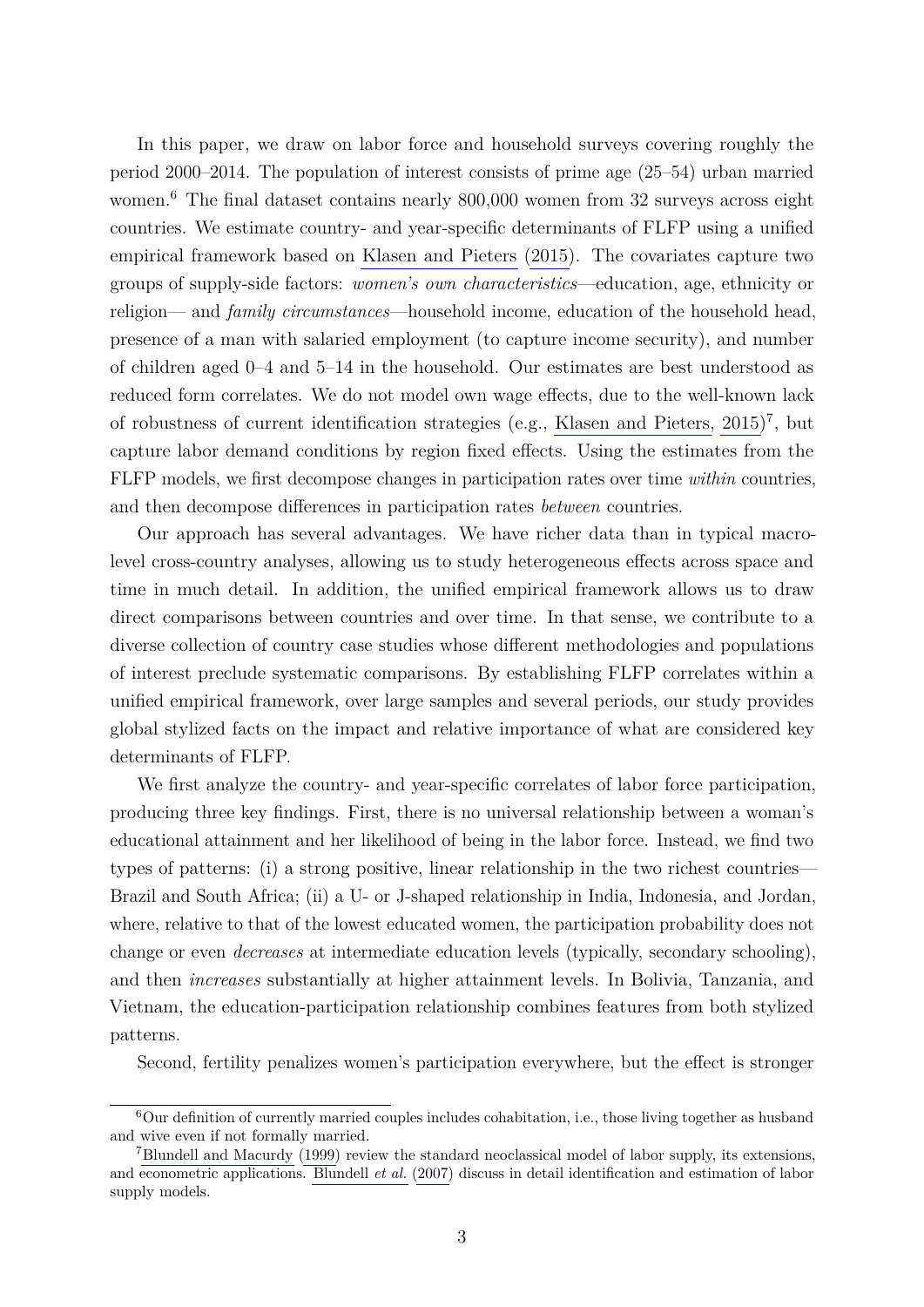in richer countries. The number of young children (ages 0–4) correlates negatively with labor force participation in all countries, but the number of older children (ages 5–14) only correlates negatively with participation in the four richest countries: Indonesia, Jordan, South Africa, and Brazil. These findings are consistent with causal evidence on fertility effects (e.g., [Aaronson](#page-38-1) *et al.*, [2017\)](#page-38-1).

Third, we find that in the two richest countries (Brazil and South Africa) households' economic conditions—captured by household income, education of the household head, and presence of a man with salaried employment—do not correlate with FLFP. The negative income effect shrinks over time (in absolute term), disappearing by 2014 in both countries. This finding is in line with evidence of plummeting income effects on married women's labor supply in the US [\(Blau and Kahn, 2007;](#page-38-7) [Heim, 2007\)](#page-39-9). In the remaining countries, especially India, Indonesia, and Bolivia, higher household income and household head education are still strongly negatively related to FLFP.

When decomposing trends in FLFP, we find that rising female education and falling fertility contributed to increases in participation everywhere. Yet, the magnitude of these contributions differs substantially across countries, mainly reflecting differences in the participation returns to education and the effect of children. In all countries but the richest three (Jordan, South Africa, and Brazil), these positive contributions were offset by the negative effect of rising household income. The strength of this negative income effect suggests that, in poorer countries, a substantial share of women work out of economic necessity, leaving the labor force as soon as it becomes affordable. Lastly, we find, for several countries, a relatively strong (negative or positive) contribution from factors that are not explained by our model and reflect instead changes in coefficients and unobservables. The sign and size of this unexplained contribution does not appear to relate to the country's income level, or the observed level or change in FLFP rates.

In the final part of our analysis, we decompose FLFP differences *between* countries. We find that differences in covariates cannot explain gaps in participation rates between countries. Instead, the returns to covariates and unobservables account for the bulk of FLFP variation, both around 2000 and 2014. Thus, economic, social, and institutional constraints that shape women's labor force participation are still largely country-specific.

This article proceeds as follows. Section [2](#page-6-0) presents the data, descriptive statistics, and the empirical model. Section [3](#page-17-0) shows the estimation results. In section [4,](#page-27-0) we decompose labor force participation changes over time and between countries. Section [5](#page-36-0) concludes.

## <span id="page-6-0"></span>**2 Data and Empirical Model**

In this section we first describe our data sources and then present descriptive statistics for the main variables in our analysis in section [2.2.](#page-9-0) We discuss our empirical model in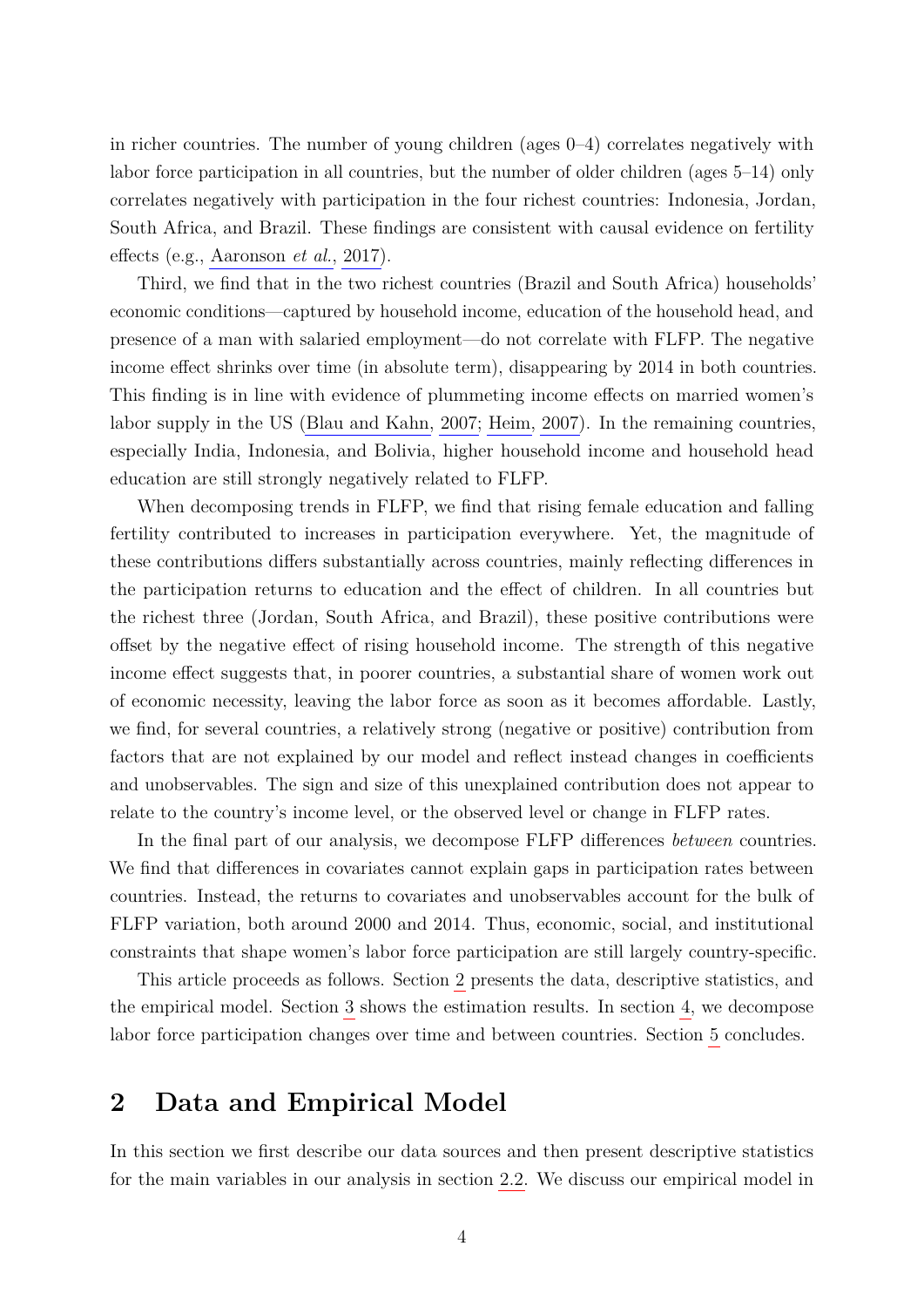<span id="page-7-0"></span>

**Figure 1:** Selected country indicators for the first and last years in our dataset *Notes:* Sources are ILOSTAT and World Development Indicators. Countries are sorted by income per capita.

section [2.3.](#page-15-0)

### **2.1 Data**

We select eight non-OECD countries with available good-quality large-scale household surveys allowing us to derive (most of) the variables used in [Klasen and Pieters](#page-39-8) [\(2015\)](#page-39-8). We purposefully choose a diverse group of countries: two upper middle income countries— Brazil and South Africa—, five lower middle income countries—Bolivia, India, Indonesia, Jordan, and Vietnam—, and one low income country—Tanzania. These countries cover a wide range of geographies, per capita incomes, FLFP rates, economic structures, and urbanization rates (Figure [1\)](#page-7-0).<sup>8</sup>

When compared to the world, India and Jordan have less gender equality and lower

<sup>&</sup>lt;sup>8</sup>Figure [1](#page-7-0) shows data for the first and last year available for each country in our dataset. We obtain similar patterns if we plot data in 2000 and 2014 for all countries.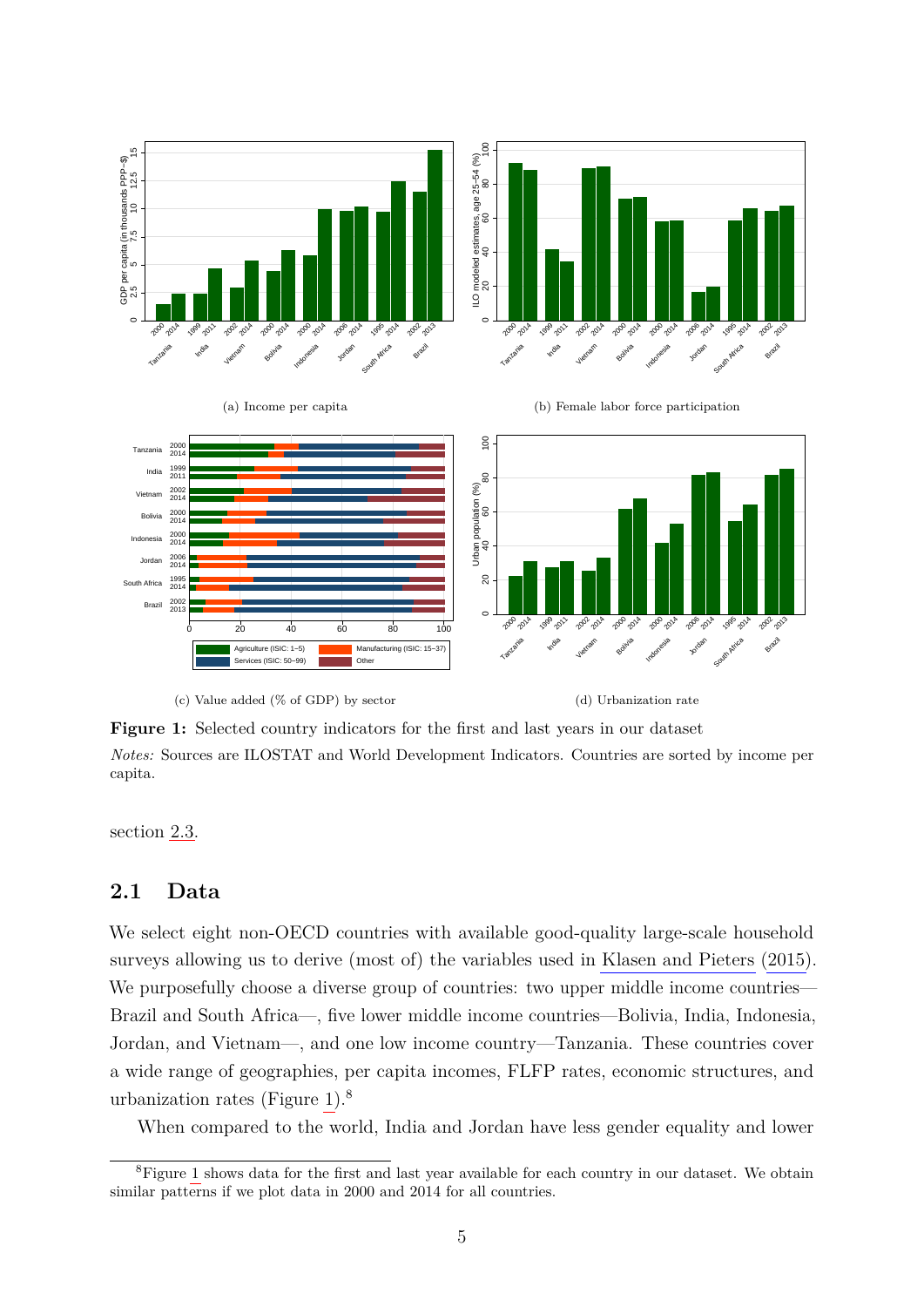<span id="page-8-0"></span>

**Figure 2:** Selected gender indicators with respect to per capita income in 2014

*Notes:* Sources are UNDP's Human Development Report 2016 [Panel (a)] and ILOSTAT [Panel (b)]. Panel (a)—Linear fit of the two variables shown. 154 countries included. Panel (b)—Quadratic fit of the two variables shown. 174 countries included. FLFP, for ages 25–54, is a ILO modeled estimate. GDP per capita is PPP-adjusted at 2011 international \$.

FLFP than predicted by their income levels (Figure [2\)](#page-8-0). In contrast, Tanzania and Vietnam have more gender equality and higher FLFP than predicted by income alone. For the remaining countries (Bolivia, Brazil, Indonesia, and South Africa), their relative position in the world income distribution predicts well the levels of gender equality and FLFP.

The data cover roughly the past one-and-a-half decades, from the early 2000s to the mid-2010s, with the exception of Jordan, whose available time-span is shorter: 2006– 2014. For South Africa, we also include 1995 in some of our analyses, to cover the entire post-*apartheid* era.

At the macroeconomic level, 2000–2014 was a period of sustained economic growth. For the eight countries, GDP per capita grew, on average, 3.2 percent per year. India and Vietnam were the best performers, with average annual growth rates of 5.3 and 5.1 percent. South Africa grew the slowest: 1.6 percent per year.<sup>9</sup> In general, our survey-years are representative of this macroeconomic period. Of 32 surveys, only two took place during recessions: Brazil, 2009, and Jordan, 2010.

We only consider urban households for two reasons.<sup>10</sup> First, the analysis requires individual earnings which are difficult to measure in rural areas, given the importance of smallholder agriculture. Non-marketed agricultural output must be valued in monetary

<sup>9</sup>Note that South Africa's GDP per capita grew much faster between 1995 and 2014, which is the period shown in Figure [1.](#page-7-0)

<sup>10</sup>For Jordan we consider both urban and rural areas because information on urban status is not available from the 2008 and 2014 surveys. In any case, more than 80 percent of Jordan's population lives in urban areas, in the period considered, according to data from the World Bank's World Development Indicators.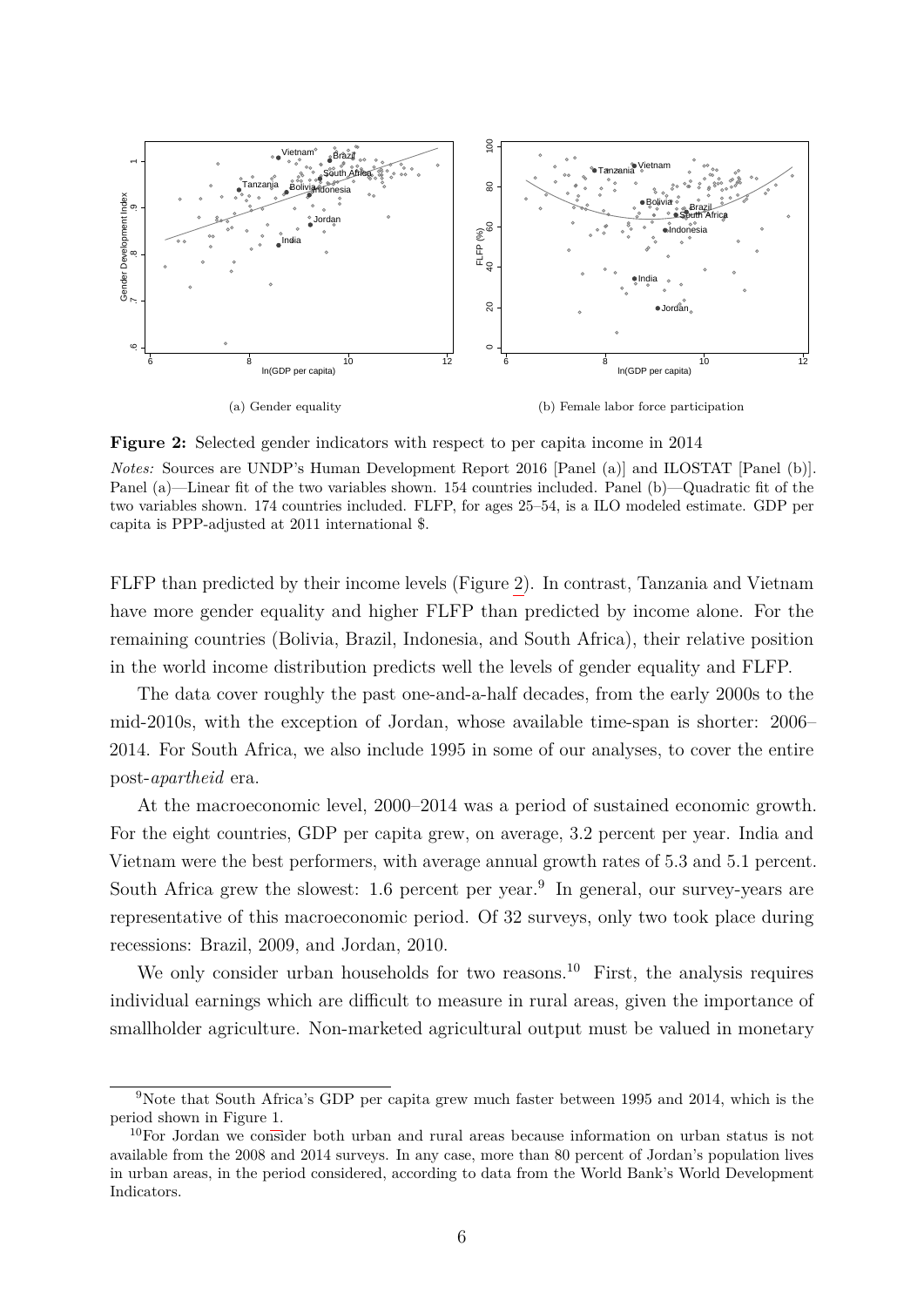terms, but the necessary detailed price data is often unavailable.<sup>11</sup> Moreover, whenever several household members farm the same plots, or agricultural income is aggregated at the household level, it is unavoidable to impute income for each individual. In urban areas, measurement error or missing data are less severe.

Second, in settings dominated by agriculture, where many women contribute to household farming, household surveys are more likely to underreport female work. The extent of underreporting likely depends on survey methodology, which varies across countries (and sometimes within countries over time).<sup>12</sup> Focusing on urban areas, therefore, improves the comparability of labor force measurements across space and time.

The dataset includes nearly 800,000 urban married women of age 25–54. Table [A1](#page-52-0) lists the surveys, years, and sample sizes. In Appendix [A.1,](#page-3-0) we describe each data source in detail, explaining how variables were constructed and harmonized across surveys.

### <span id="page-9-0"></span>**2.2 Descriptives**

Labor force participation rates, by gender and marital status, have evolved differently across countries (Figure [3\)](#page-10-0). Participation rates of urban married women are very high, above 80 percent, in Tanzania and Vietnam. They have fallen over time in Tanzania, remaining stable in Vietnam. Brazil, Bolivia, and South Africa follow with participation rates of 65–70 percent in 2013–14. Bolivia experienced minor fluctuations since 2000, while participation rates have increased over time in Brazil and South Africa. In the latter country, many married women entered the labor market immediately after the end of *apartheid*, between 1995 and 2001. Indonesia had the largest increase in the participation rate of married women: from 39 percent in 2000 to 53 percent in 2014. In Jordan and India, in contrast, less than 20 percent of married women participated in the labor force in 2014. In addition, trends have been disappointing: sluggish gains in Jordan—from 12 to 15 percent between 2006 and 2014<sup>13</sup>—and complete stagnation in India—18 percent in both 1999 and 2011.

Over time, the trend in participation rates is similar for currently married and not currently married women, but the former have a lower level of participation (except in Vietnam). Married men, in contrast, have extremely high participation rates in all

<sup>&</sup>lt;sup>11</sup>For example, in its 2000 and 2006 rounds, Tanzania's Integrated Labor Force Survey only recorded agricultural income in urban areas. Other well-known practical complications are unmeasured product variety and quality.

 $12$ For example, in South Africa, the Labor Force Survey (LFS 2001–2007) is better at capturing informal casual employment than the previous October Household Survey (OHS 1995–1999) [\(Yu, 2007\)](#page-41-0). The number of employment categories in the survey questionnaire increased from three in the OHS to eight in the LFS.

<sup>&</sup>lt;sup>13</sup>[Assaad](#page-38-2) *et al.* [\(2014\)](#page-38-2) argue that even this 3 percentage point gain is illusory, resulting instead from the change in sampling frame and stratification of the Employment and Unemployment Survey in 2007. They show that FLFP rates (all women, ages 15+) were stagnant around 12 percent in 2000–2006, jumped to 15 in the first quarter of 2007, and remained stagnant thereafter [\(Assaad](#page-38-2) *et al.*, [2014,](#page-38-2) Figure 1).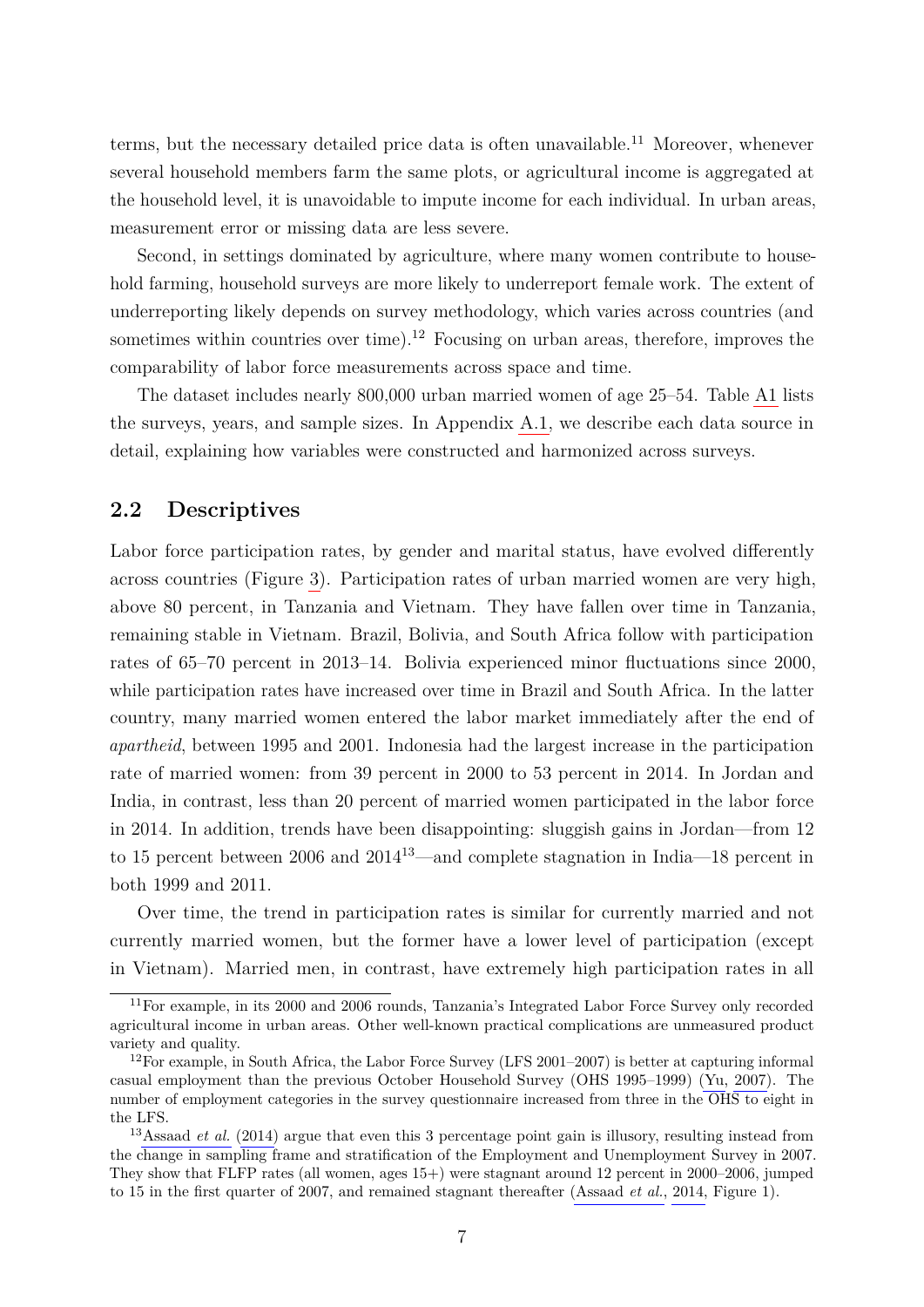<span id="page-10-0"></span>

**Figure 3:** Labor force participation by gender and marital status

*Notes:* See Table [A1](#page-52-0) for sources. Urban only, age 25–54; except urban *and* rural in Jordan. Common Y-axis for all subfigures.  $8^{\circ}$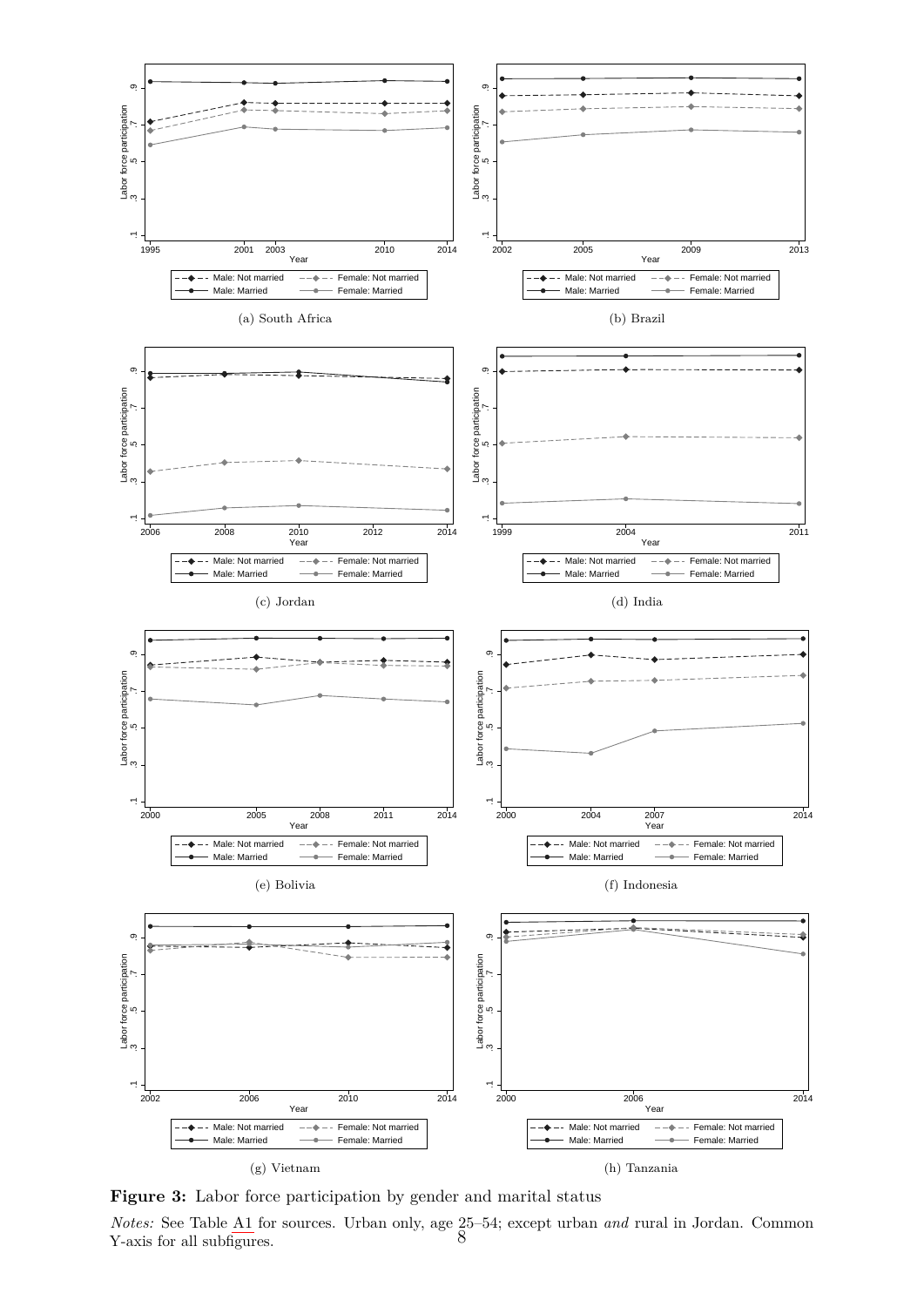countries and years, exceeding 90 percent in most cases.

Women's education levels have been rising in all countries (Figure [4\)](#page-12-0). The share of married women with completed secondary schooling or some tertiary education grew, while the share of women with less than primary schooling decreased substantially. Progress was strongest in Brazil and South Africa, and weakest in Jordan.

The relationship between education and labor force participation differs across countries (Figure [5\)](#page-13-0). In Brazil and South Africa, more educated women have higher participation rates; this relationship is strong, close to linear, and stable over time. In Bolivia, Vietnam, and Tanzania, the positive association between education and participation is much flatter and less stable over time. In Jordan, India, and Indonesia, the relationship between the two variables is U-shaped, as was reported for India by [Klasen and Pieters](#page-39-8) [\(2015\)](#page-39-8): relative to women with the lowest education level, average participation rates are lower for women with intermediate education, increasing somewhat for secondary school graduates and substantially for women with tertiary education. We return to the education-FLFP relationship in the discussion of our estimation results, which confirm striking differences across countries.

The average number of children in a married woman's household reflects distinct fertility and co-residence patterns across countries (Figure [6\)](#page-14-0). Jordan and Tanzania show the highest number of children, both ages 0–4 and 5–14, per household; Brazil and Vietnam have the lowest.<sup>14</sup> Overall, most countries experienced a decline in the number of children per household over time.

In all countries, working married women are concentrated in a few industries. Most highly educated women work in white-collar services, in particular, public administration, education, and health; the majority of less educated women work in other services, in particular, wholesale and retail trade (Figure [A1\)](#page-53-0). In urban Tanzania, agriculture remains the most important activity for less educated women. Construction and mining employ very few married women in all countries.

Based on these descriptive statistics, we can draw several hypotheses. The different patterns we observe in terms of the education-participation relationship imply that rising education levels will have very different impacts on women's participation rates across countries. In some countries, particularly those with a strong U-shaped relationship, the impact may be limited or even negative. On the other hand, declining fertility is likely to contribute to higher participation rates everywhere, though this depends on the extent to which the presence of children is a barrier to women's participation in the different countries and how this changed over time. The distribution of female workers across industries suggests that changes in the sectoral structure of employment could have important bearings on women's likelihood of entering the labor force. While the

<sup>&</sup>lt;sup>14</sup>The figure for Jordan is inflated by including rural areas.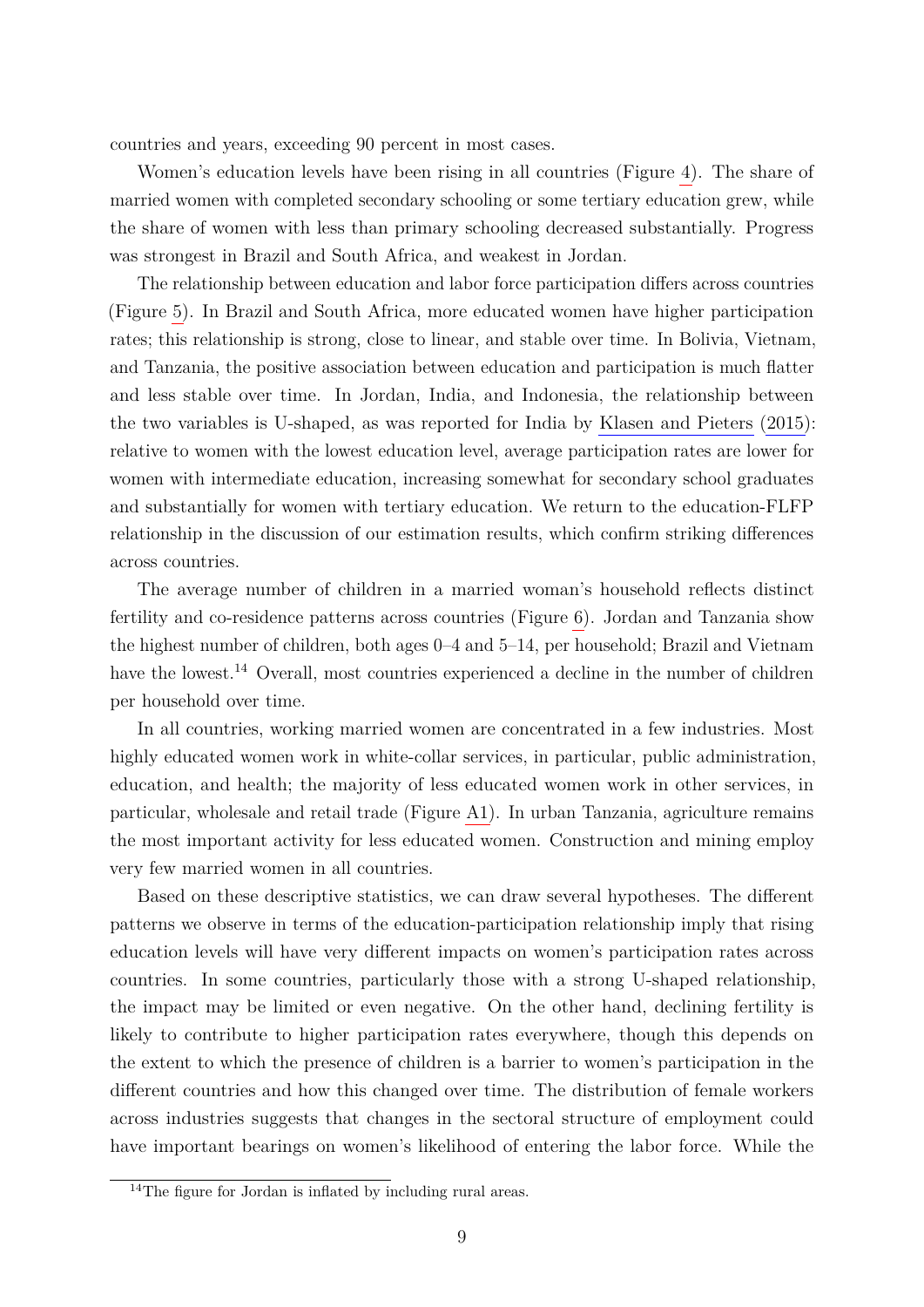<span id="page-12-0"></span>



















(f) Indonesia





*Notes:* See Table [A1](#page-52-0) for sources. Urban married women, age 25–54; except urban *and* rural in Jordan. Common Y-axis for all subfigures.  $10$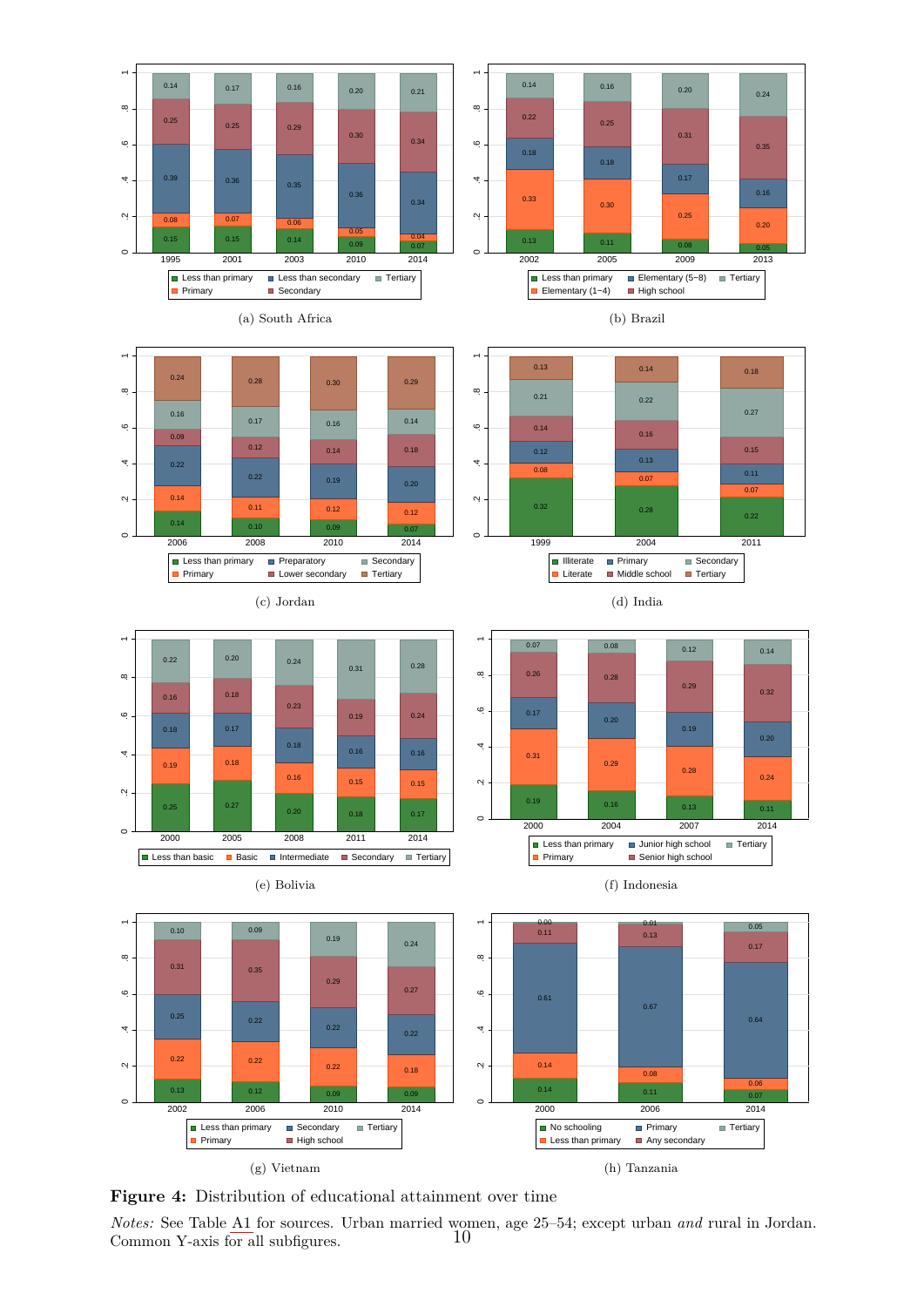<span id="page-13-0"></span>

(a) South Africa









(b) Brazil



(d) India



#### (f) Indonesia





*Notes:* See Table [A1](#page-52-0) for sources. Urban married women, age 25–54; except urban *and* rural in Jordan.<br>Common Y-axis for all subfigures  $11$ Common Y-axis for all subfigures.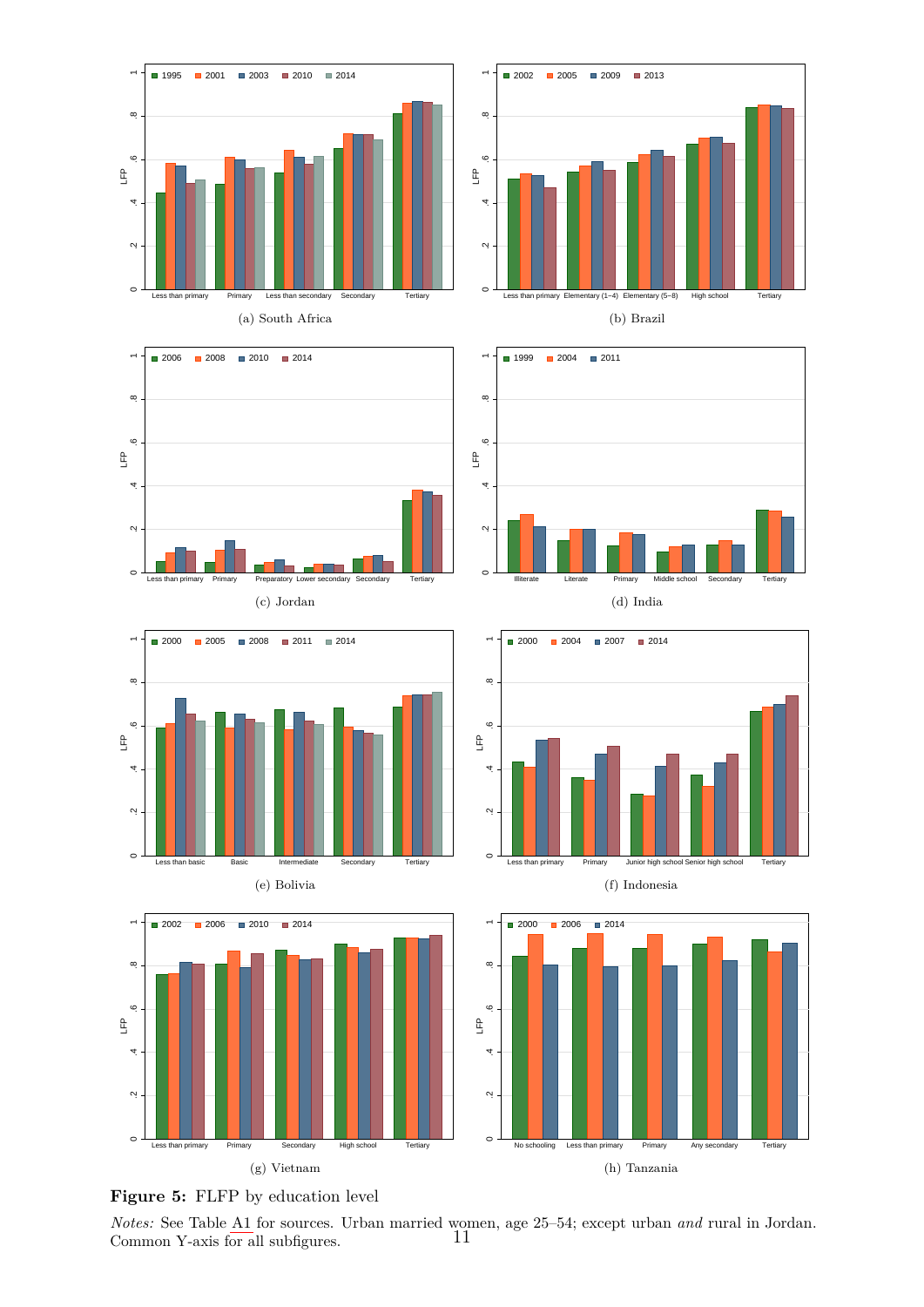<span id="page-14-0"></span>

Figure 6: Average number of children in a urban married woman's household *Notes:* See Table [A1](#page-52-0) for sources. Urban married women, age 25–54; except urban *and* rural in Jordan. Common Y-axis for all subfigures. 12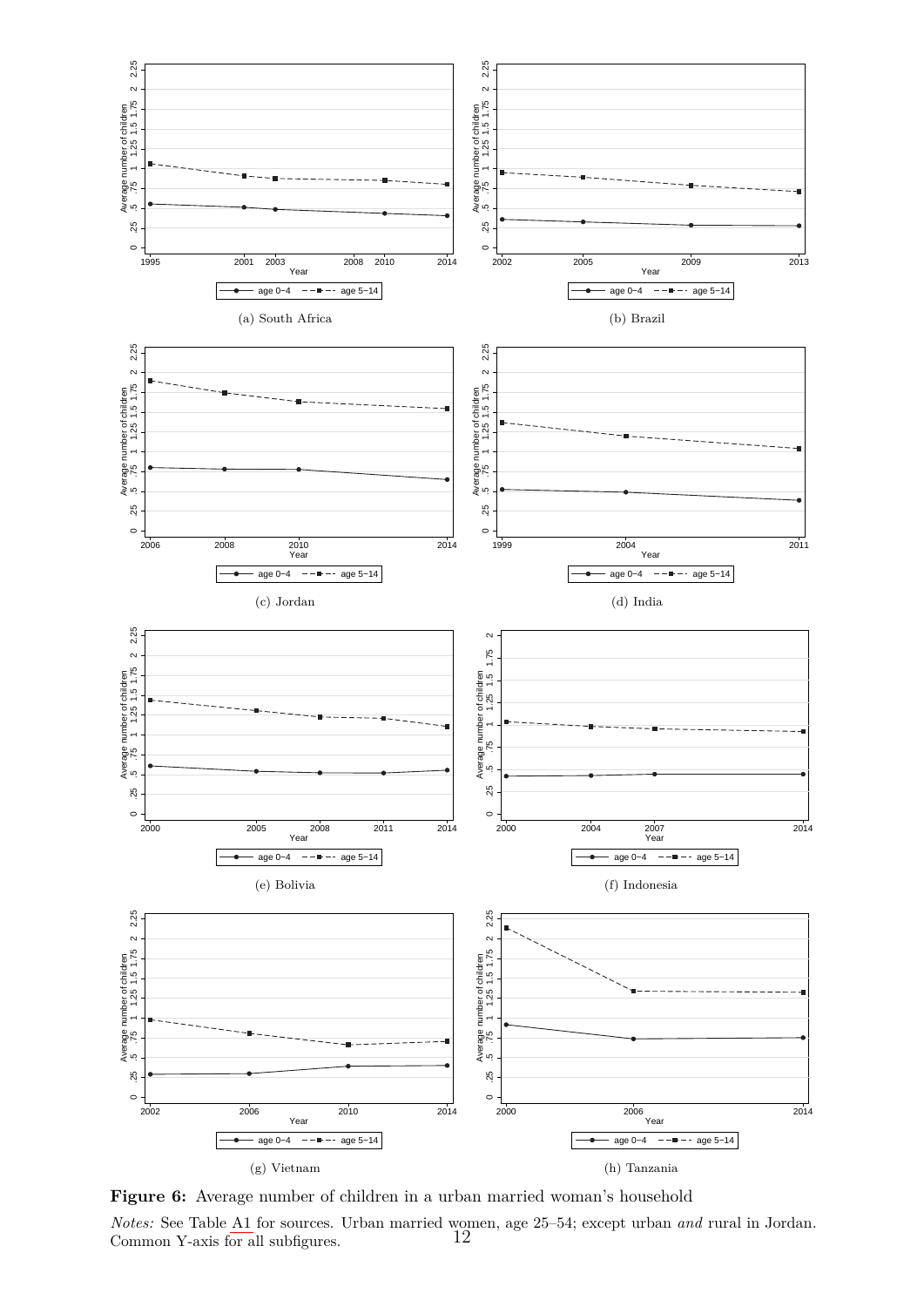descriptive patterns are quite similar across countries, the structure of growth may differ and could potentially explain differences in trends in participation rates. Finally, aggregate income growth has two potentially counteracting impacts: rising unearned income and rising earnings. As discussed below, we do not analyze the effect of women's own expected earnings, which will to some extent be captured by the effects of education. Increases in unearned income are likely to have a negative impact on participation rates in all countries, and here our interest mainly lies in the extent of this force.

## <span id="page-15-0"></span>**2.3 Modeling female labor force participation**

The empirical analysis follows the probit model of [Klasen and Pieters](#page-39-8) [\(2015\)](#page-39-8) for married women, ages 25–54, living in urban areas:

$$
P(LFP_{ict} = 1) = \Phi\left(\alpha_{ct} + \sum_{E} \beta_{ct}^{E} D_{ict}^{E} + \mathbf{X}_{ict}\gamma_{ct} + \delta_{rct}\right),
$$
\n(1)

where  $LFP$  is the labor force participation status of woman *i* in country *c* and year *t*, and  $\Phi(.)$  is the standard normal CDF.<sup>15</sup> As indicated by the coefficients' subscripts, we estimate a separate probit model for each country-year pair.  $D_{ict}^E$  is a set of dummies for the woman's education attainment, whose exact definition varies across countries, but mostly captures attainment at the primary, secondary, or tertiary level.  $X_{it}$  is a vector of individual and household variables. At the individual level, the vector contains the woman's age, its square, and her membership to ethnic or religious groups.<sup>16</sup> At the household level, we first capture, as two separate variables, the number of children of ages 0–4 and 5–14. Second, we add a set of education attainment dummies for the household head except whenever woman *i* is the head; we code those cases with a separate dummy variable.<sup>17</sup> Further, vector  $\bf{X}$  includes the natural log of per capita monthly household income, defined as the sum of earnings from each individual's main occupation, *excluding* woman *i*'s earnings. To proxy for a stable income source, we measure whether at least one adult male in the household is currently engaged in wage employment.  $\delta_{rct}$  is a set of regional fixed effects that capture demand and supply conditions at the local labor market level for each country-year. Regions, indexed by *r*, vary in number and dimension by country, but we always use the highest subnational level of aggregation available in each

<sup>15</sup>We obtain similar results with a logit model.

<sup>16</sup>For Indonesia and Tanzania, it was not possible to derive meaningful proxies for ethnicity or religion that were also comparable over time.

<sup>&</sup>lt;sup>17</sup>For South Africa, however, we use an alternative definition of household head education, since the head is not identifiable from the data. As a best approximation, we use the maximum educational attainment of any adult married man of age 18+, with an additional dummy whenever no such household member exists.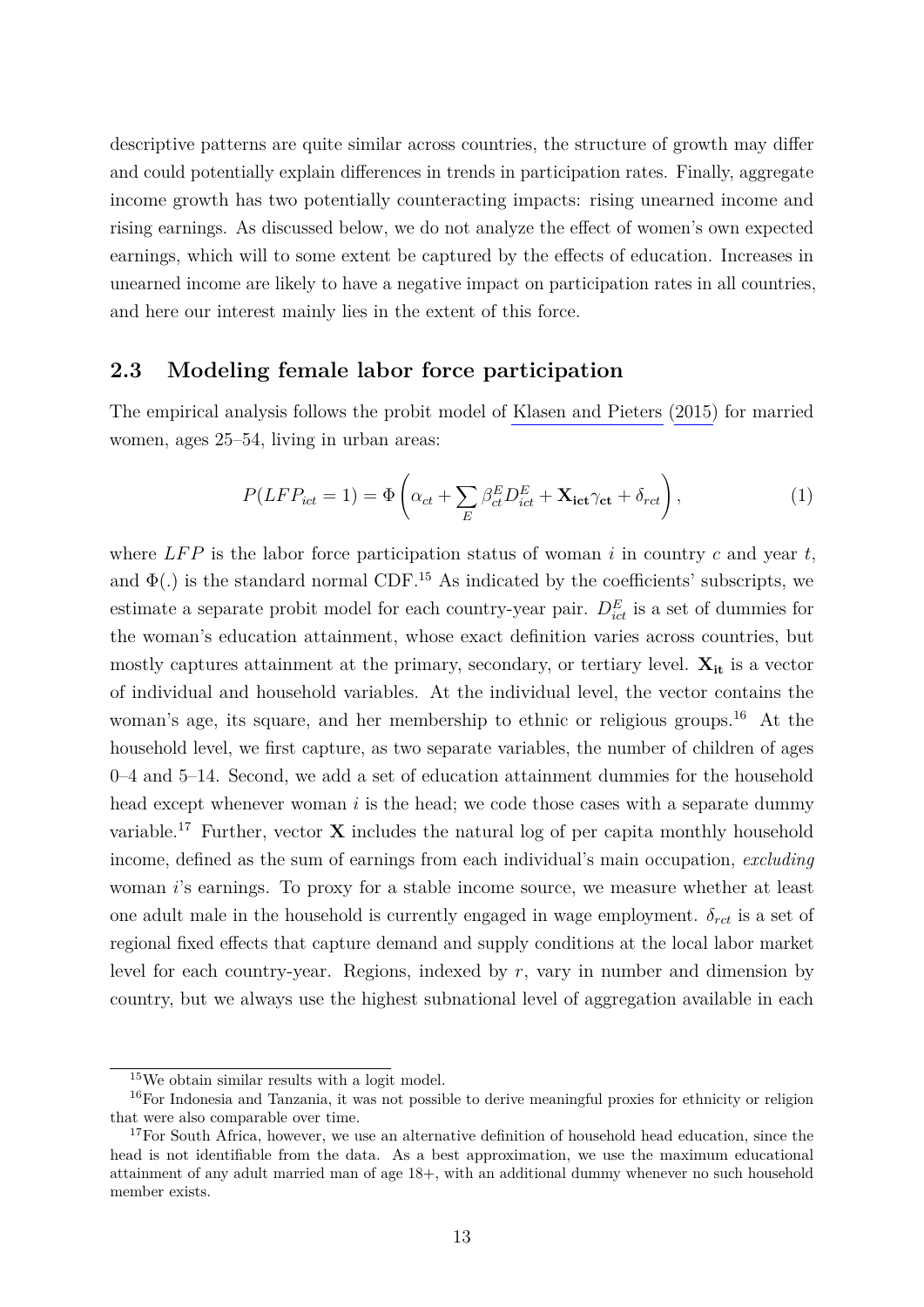survey.<sup>18</sup> Finally,  $\alpha_{ct}$  is an intercept.<sup>19</sup> We cluster standard errors at the regional level.<sup>20</sup>

In an alternative specification, we analyze whether FLFP is associated with the sector in which jobs are available locally, as do [Klasen and Pieters](#page-39-8) [\(2015\)](#page-39-8) for urban India. As a result of norms about the types of work appropriate for women, discriminatory practices, and the extent to which hours and location of work are flexible within a particular occupation, employment opportunities for women may depend especially on employment growth in particular sectors. To capture the structure of local labor demand, we replace the regional fixed effects with the sectoral composition of male employment at the regional level (construction, agriculture, mining, manufacturing, white-collar services, and other services).<sup>21</sup> However, we find no clear relationship between these sectoral variables and FLFP. For this reason, we only present results for the specification with regional fixed effects.

Our estimates are best interpreted as reduced-form correlations. In this setting, endogeneity mainly stems from omitted variable bias, due to the individual or household unobservables jointly determining labor force participation, education, fertility, marital matching, and location (urban-rural). We explicitly address some of these concerns in sections [3.1](#page-21-0) and [3.2,](#page-26-0) where we assess the importance of selection bias related to marriage, settlement in urban areas, and educational attainment. Reverse causality, on the other hand, is less of a concern. We assume that prime-age women completed their education and marriage market histories. Moreover, we assume that each woman takes the labor market status of her spouse as exogenous, since in all countries and years of our sample prime-age married men have nearly universal labor force participation rates.

We do not attempt to causally identify structural parameters for two reasons. First, there is no quasi-experimental strategy (such as an instrumental variables approach) applicable to all countries and years similarly.<sup>22</sup> Second, the prevailing methods for estimating own-wage effects are notoriously challenging and known to produce unstable

<sup>18</sup>These are: provinces in South Africa, Indonesia, and Vietnam, states in Brazil and India, governorates in Jordan, departments in Bolivia, and regions in Tanzania. As a robustness check, we remove as much spatial heterogeneity as possible by adding primary sampling unit (PSU) fixed effects to the model. PSU information is not available for all surveys. For Brazil, Bolivia, South Africa and Tanzania, we find similar results with either PSU or regional fixed effects. For India and Indonesia, adding fixed effects at the second highest subnational level—districts in India, regencies (*Kabupaten*) and cities (*Kota*) in Indonesia—also produces similar results.

<sup>&</sup>lt;sup>19</sup>We also include survey wave dummies whenever there are several survey waves per year (as in South Africa after 1995, Jordan, and Tanzania).

<sup>&</sup>lt;sup>20</sup>For more details on the construction of these variables across countries see Appendix [A.1;](#page-3-0) for sample means of the variables by country and year see Tables [A2-](#page-54-0)[A9.](#page-57-0)

 $21$ The Indian and Indonesian surveys are representative at the second highest subnational level; this is the level of aggregation used for the regional employment share variables. For the remaining countries, we use the highest subnational administrative level to aggregate the employment shares.

<sup>&</sup>lt;sup>22</sup>In principle, one could pursue a country and year-specific IV approach, but the resulting local average treatment effects would be hard to interpret in a unified comparative framework, as the population of compliers would vary across settings and IVs.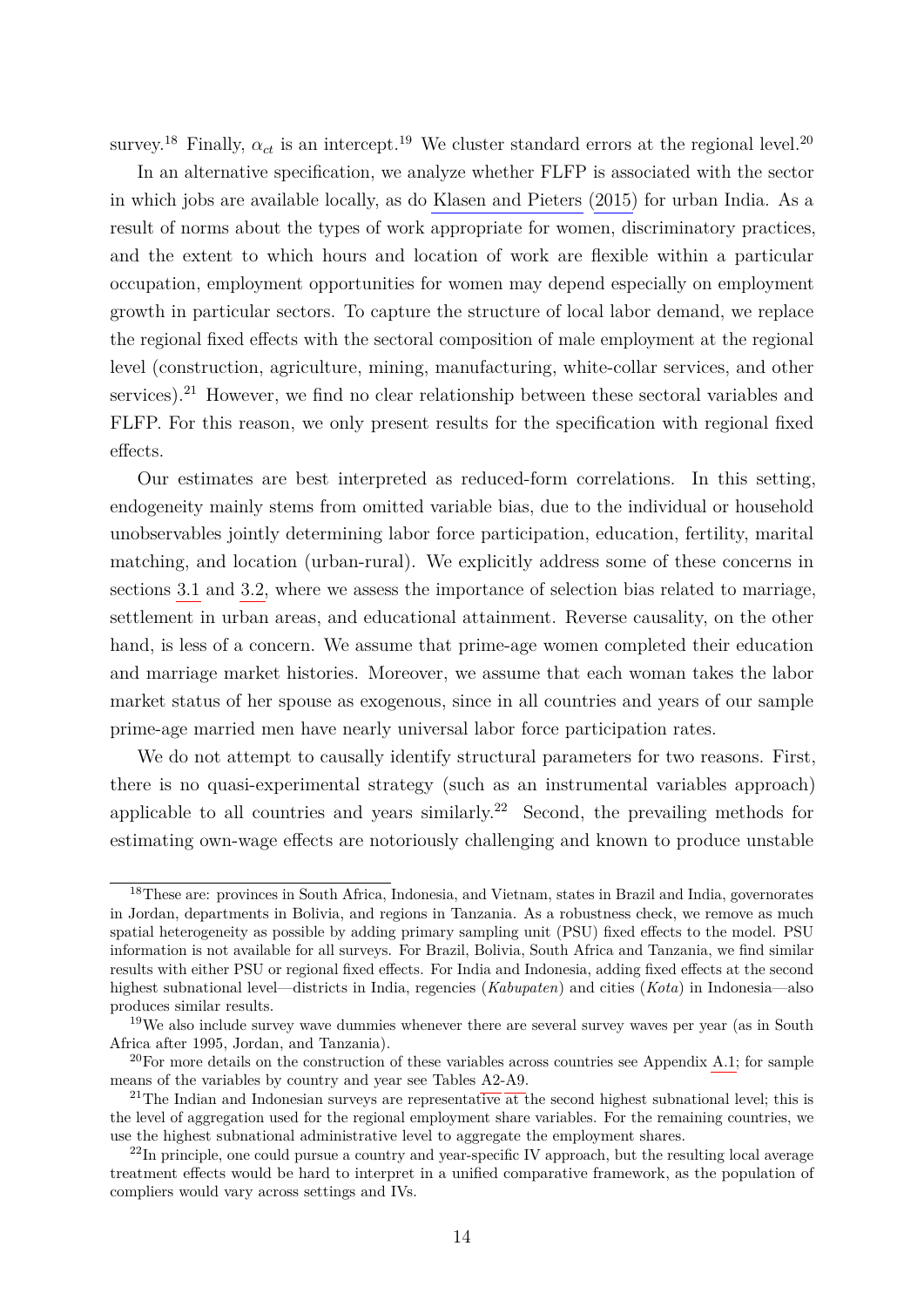results.<sup>23</sup> In addition, the quality of existing wage data varies substantially across surveys.

## <span id="page-17-0"></span>**3 Results**

We first summarize the estimation results for each country (in increasing order of GDP per capita), and then turn to a discussion of the main trends and patterns. Table [1](#page-19-0) provides an overview of the relationship between key variables (or variable groups) and women's labor force participation in each country, and their changes over time. $^{24}$ 

In Tanzania, FLFP increases linearly with education attainment in 2000 and 2014. The effect of household income is negative but small, and declines in absolute magnitude over time. The number of children aged 0–4 only has a significant (and small) negative effect in 2014. Otherwise, the number of children in the household does not correlate with FLFP. Besides a tiny negative effect of household income, none of the explanatory variables is statistically significant in 2006, which likely reflects the lack of variation in the dependent variable: the participation rate in the estimation sample is 92 percent.

India shows a clear U-shaped relationship between own education and FLFP. Relative to the reference group of illiterate women, the average marginal effects are negative and larger in magnitude with each additional level of educational attainment up to completed middle schooling—which is the level associated with the lowest participation rates in all years. The average marginal effect is still negative for complete secondary schooling, but closer to zero. For women with any tertiary education, the positive marginal effect is very large and significant, although declining over time: from 21 percentage points in 1999 to 14 percentage points in 2011. Household head education, household income, and male salaried employment (to proxy security of income) correlate negatively with participation—although the latter effect is no longer significant in 2011. The presence of young children is correlated with lower participation, and this negative effect is becoming stronger over time. For older children, the average marginal effect is actually positive after 1999, but always small. Finally, caste and religion are important correlates of FLFP as well, with lower caste and Hindu women being more active in the labor market than upper caste and Muslim women. The effect of caste is weakening over time; the effect of religion is strengthening.

In Vietnam, the relationship between education attainment and FLFP is positive and linear in 2002, but only the effect of tertiary education remains over time. The small negative income effect in 2002 becomes insignificant in the later years. The number of young children is negatively associated with FLFP after 2002; the effect is large (in absolute

<sup>&</sup>lt;sup>23</sup>See [Klasen and Pieters](#page-39-8) [\(2015,](#page-39-8) pp. 460–461) for a discussion of the lack of robustness in estimates of own-wage effects in India, as well as a more detailed discussion of the challenges involved in such estimations.

 $^{24}$ The average marginal effect estimates for the probit models are reported in Tables [A10-](#page-58-0)[A17.](#page-65-0)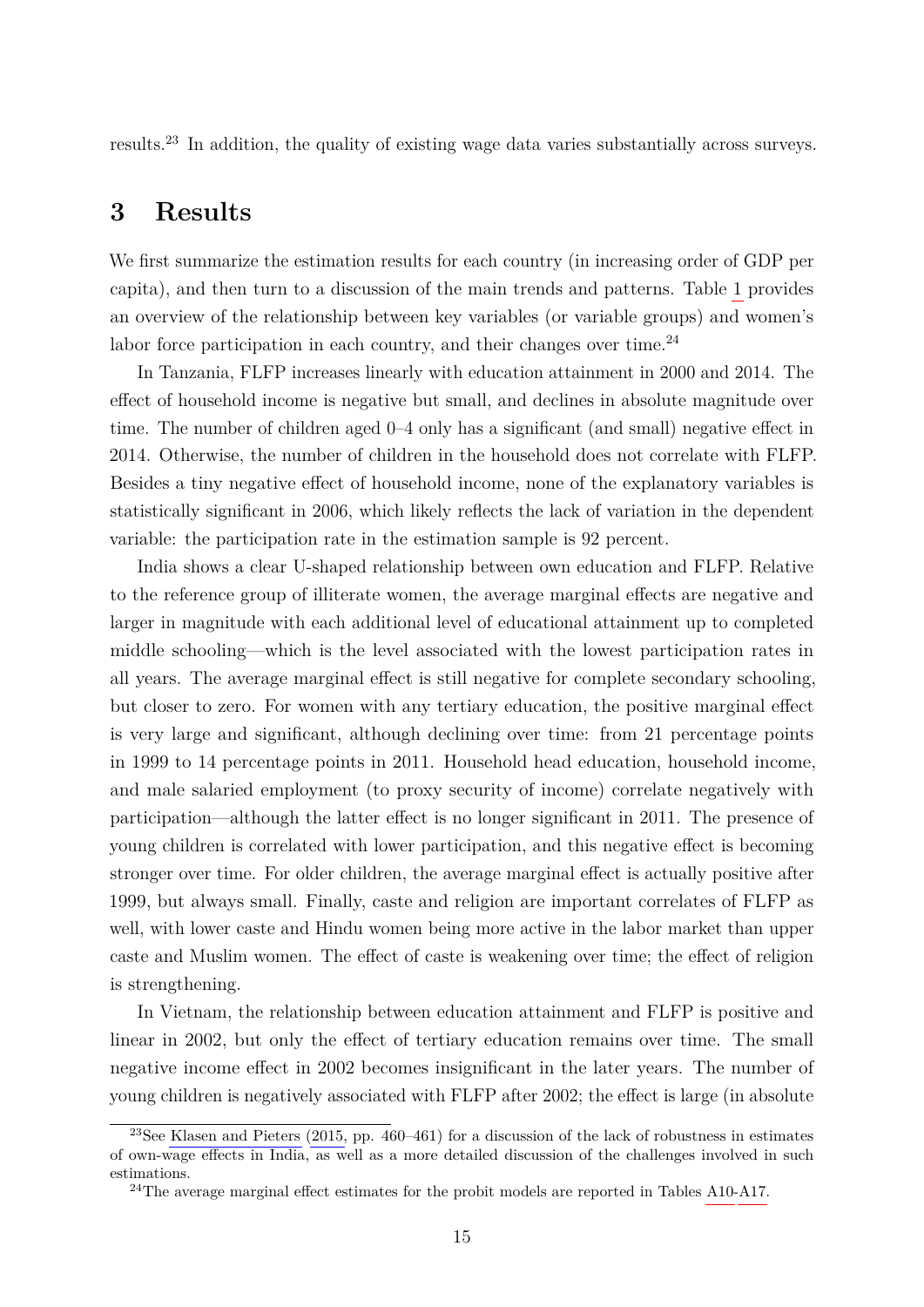terms) and increases over time: in 2014, one additional young child is associated with a 6 percentage points reduction in women's participation probability. We do not find clear associations between FLFP and older children, male salaried employment, household head education, or ethnicity.

In Bolivia, education is not significantly correlated with FLFP, except for tertiary schooling, which affects participation positively. The estimate fluctuates a bit between 2000 and 2008, after which it increases until 2014. Household income and salaried employment of a male household member reduce FLFP. The effects are substantial, when compared to estimates from other countries. The presence of at least one male salaried employee in the household correlates with a 4 to 10 percentage point decline in the woman's participation likelihood, depending on the year. Young children have a sizable negative effect. Household head education was negatively related to FLFP in 2008, 2011, and 2014, with the effect getting weaker over time. Native speakers of indigenous languages are more likely to participate in the labor market.

In Indonesia, the relationship between own education and FLFP in the first year (2000) resembles the U-shape found for India, with negative effects of primary and junior high school completion (relative to the reference group of women who did not complete primary school), and positive effects of completed secondary schooling and especially tertiary education. Yet, the pattern changes: in 2014, only the positive tertiary education effect remains, and it is somewhat smaller than in 2000. Household income has a sizable negative effect on participation, and this becomes stronger over time. The estimates of male salaried employment are, likewise, negative and increasing (in absolute terms), while the negative effect of household head education decreases. There is a large negative effect of young children and a smaller negative effect of older children. Both are increasing over the years, in absolute terms.

In Jordan, tertiary education has a strong positive relationship with FLFP, and the effect is very stable over time. Across lower education levels the relationship with FLFP is flat, except for a small negative effect of lower secondary education, resulting in a J-shaped education-participation relationship. Income has a small but significant negative effect in every year.<sup>25</sup> Male salaried employment increases FLFP in the most recent years (2010 and 2014), while the positive effect of a tertiary educated household head disappears after 2010, both suggesting that income security is less relevant. We may rather be picking up effects of assortative matching. Nationality is a significant factor. Women from other Arab countries are significantly less likely to participate than Jordanian women (and the effects become stronger over time), while those from non-Arab countries are much more likely to be active. Finally, both young and older children reduce FLFP, and these effects

<sup>&</sup>lt;sup>25</sup>The small size of the income effect should be interpreted with caution. The earnings variable available from the Jordanian surveys is very roughly measured: it is the mid-point of five earning brackets. We thus suspect the average marginal effects of household income to suffer from attenuation bias.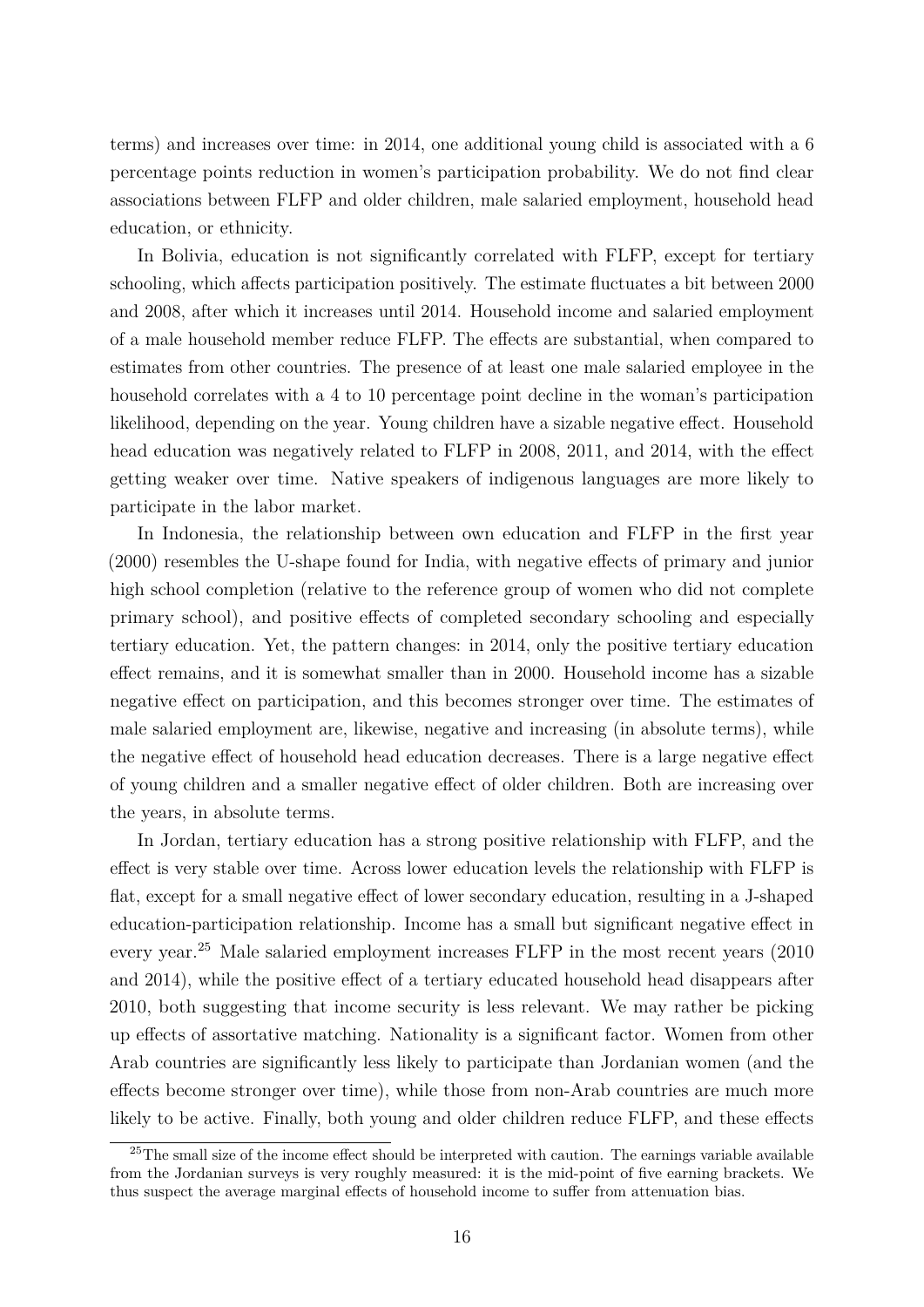<span id="page-19-0"></span>

| Country                              | Own education                        | Household head<br>education <sup>1</sup>                                                                                                                                                                                                                                                                                                                                                                                                                                                                                                                                                                                             | Household income                                     | Male salaried<br>employment                | $0 - 4$                            | $5 - 14$<br>Children                              | Population group                                       |
|--------------------------------------|--------------------------------------|--------------------------------------------------------------------------------------------------------------------------------------------------------------------------------------------------------------------------------------------------------------------------------------------------------------------------------------------------------------------------------------------------------------------------------------------------------------------------------------------------------------------------------------------------------------------------------------------------------------------------------------|------------------------------------------------------|--------------------------------------------|------------------------------------|---------------------------------------------------|--------------------------------------------------------|
| Time trend<br>Tanzania<br>Effect     | weak linear increase                 | $\widehat{\mathbf{e}}$                                                                                                                                                                                                                                                                                                                                                                                                                                                                                                                                                                                                               | small $(-)$                                          | $\widehat{\in}$                            | $\sum_{i=1}^{n}$<br>in 2014        | $\widehat{\in}$                                   | not included                                           |
| Time trend<br>India<br>Effect        | strong U-shape<br>more shallow       | sizable $(-)$                                                                                                                                                                                                                                                                                                                                                                                                                                                                                                                                                                                                                        | sizable $(-)$                                        | gone by 2011<br>small $(-)$                | $\sum_{i=1}^{n}$                   | $\rightarrow$ 4.600 $\rightarrow$<br>$\tan y (+)$ | sizable: caste (religion)<br>$\searrow$ ( $\nearrow$ ) |
| Time trend<br>Vietnam<br>Effect      | weak linear increase                 | $\widehat{c}$                                                                                                                                                                                                                                                                                                                                                                                                                                                                                                                                                                                                                        | gone after 2002<br>small $(-)$                       | $\widehat{\in}$                            | $after~2002,$ $\,$<br>$size$ $(-)$ | $\widehat{\in}$                                   | $(0)$ ethnicity                                        |
| Time trend<br>Bolivia<br>Effect      | weak linear increase                 | small $(-)$ for tertiary educ<br>after 2005, $\searrow$                                                                                                                                                                                                                                                                                                                                                                                                                                                                                                                                                                              | sizable $(-)$                                        | $size$ ble $(-)$<br>$\bigwedge^{\nearrow}$ | $size$ $(-)$                       | $\widehat{\circ}$                                 | sizable: language                                      |
| Time trend<br>Indonesia<br>Effect    | more shallow<br>U-shape              | I                                                                                                                                                                                                                                                                                                                                                                                                                                                                                                                                                                                                                                    | sizable $(-)$                                        | small $(-)$                                | $size$ ble $(-)$                   | $\binom{(-)}{(-)}$                                | not included                                           |
| Time trend<br>$Jordan^*$<br>Effect   | imprecise U-shape<br>slightly deeper | $(+)$ for tertiary educ<br>gone by $2014$                                                                                                                                                                                                                                                                                                                                                                                                                                                                                                                                                                                            | small $(-)$                                          | after 2008<br>small $(+)$                  | $\sum_{i=1}^{n}$                   | $\sum_{i=1}^{n}$                                  | sizable: nationality                                   |
| South Africa<br>Time trend<br>Effect | strong linear increase               | $(0)$ [strong $(+)$ for female heads]<br>[gone after 2003]                                                                                                                                                                                                                                                                                                                                                                                                                                                                                                                                                                           | $\rightarrow$ , but gone in 2014<br>$\sum_{i=1}^{n}$ | $\widehat{\in}$                            | $size$ ble $(-)$<br>slightly       | $\binom{-}{-}$<br>$slightly$ ,                    | sizable: race                                          |
| Time trend<br>Brazil<br>Effect       |                                      | strong linear increase $(-)$ [strong $(+)$ for female heads]<br>after $2009$ $\left[\sqrt{}{}\right]$<br>$_\mathrm{N}$ and gone                                                                                                                                                                                                                                                                                                                                                                                                                                                                                                      | turning $(+)$ by 2013<br>small $(-)$                 | gone by 2009<br>small $(-)$                | sizable $(-)$                      | small $(-)$                                       | sizable: race                                          |
| are included.                        |                                      | per capita GDP. <sup>†</sup> For South Africa, household head education is proxied by the highest education level of any adult married male in the household. * For Jordan, both urban and rural areas<br>close to zero; $(+)$ $[(-)]$ denotes positive [negative] and significant estimates. $\nearrow$ ( $\searrow$ ) denotes increasing (decreasing) coefficient estimates over time in absolute terms. Countries are sorted by<br>Sources: Authors' own calculations, see Table A1. Average marginal effects by country and year are reported in Tables A10-A17. Notes: (0) denotes statistical insignificance or estimates very |                                                      |                                            |                                    |                                                   |                                                        |

Table 1: Estimation results: overview **Table 1:** Estimation results: overview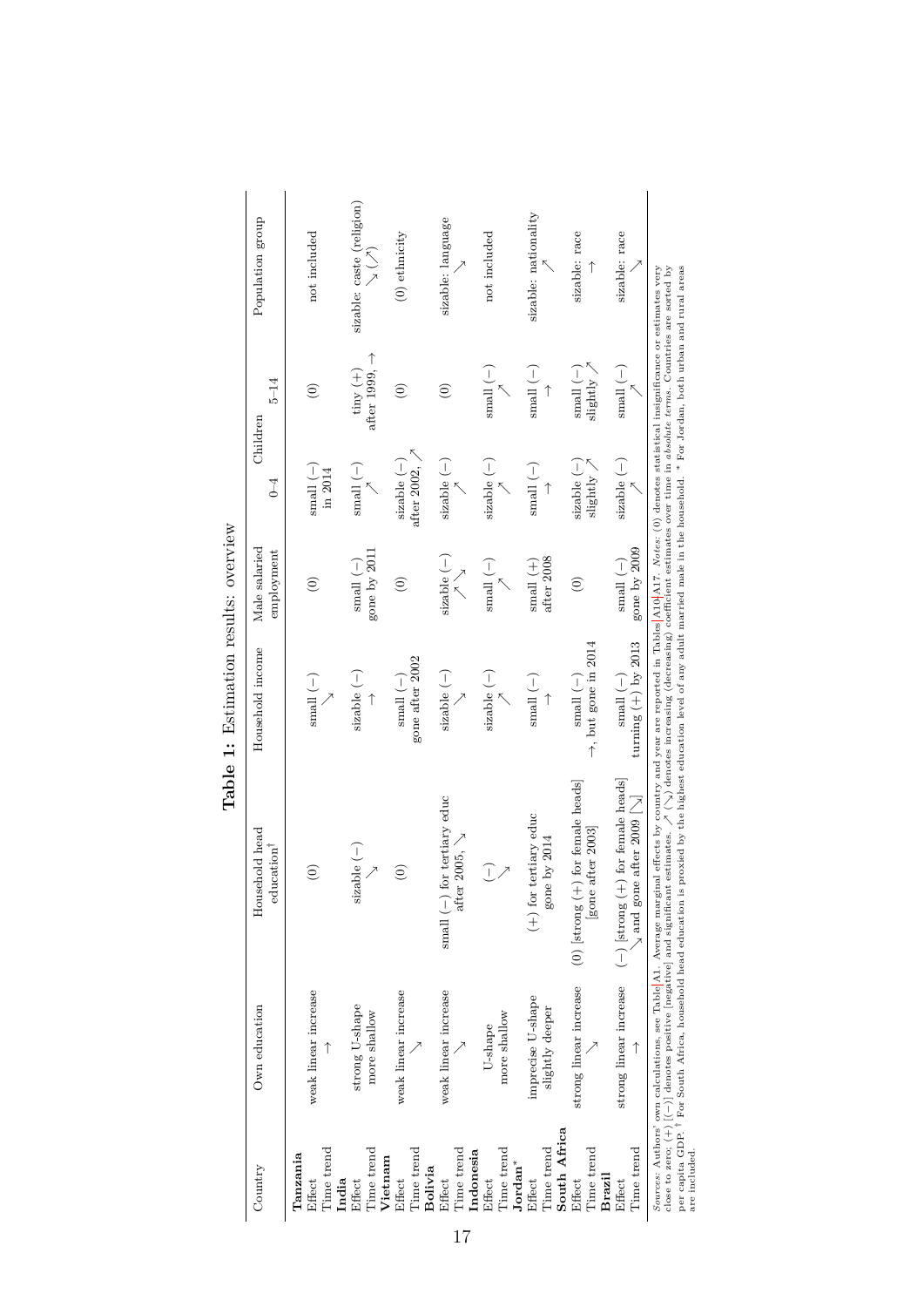are stable over time.

In South Africa, we see strong positive participation-returns to education, with the marginal effect of education increasing at each level. The effects declined between 1995 and 2001 but then increased again until 2014. Household income has a slight negative effect that is no longer significant in 2014, and we find no clear association between household head education or male salaried employment and FLFP. Differences by skin color or ethnic group are large and significant: white women and especially Indian/Asian women are less likely to participate than black and colored women. As in Jordan, both young and older children reduce FLFP. The estimates are larger in South Africa than in Jordan, especially for young children, and they become slightly stronger over time.

Finally, the results for Brazil also show a strong positive education-participation relationship, with increasing marginal returns. The returns to elementary school increase over time, whereas returns to higher education levels are stable across periods. We find a slight negative income effect from 2002 to 2009, which turns significantly positive in 2013. Male salaried employment has a negative effect in the early 2000s but no longer in 2009 and 2013. Household head education also has a negative effect in 2002 and 2005; afterwards, only tertiary educated household heads have a negative effect whose magnitude declines substantially. Female household heads, on the other hand, were 11 percentage points more likely to be active in 2002. The effect is shrinking fast over time, and is no longer statistically significant in 2013. Differences between ethnic groups declined over time, but remain noteworthy. The negative effects of children, which are larger for ages 0–4, became stronger over time.

Our results reveal two types of patterns between women's own educational attainment and their labor force participation: (i) a strong positive relationship with linearly increasing marginal participation-returns to education in Brazil and South Africa, and (ii) a U- or J-shaped relationship in India, Indonesia, and Jordan (Figure [7\)](#page-22-0). In Bolivia, Vietnam, and Tanzania, the two patterns mix. Initially, there is a linear positive relationship that is much flatter and imprecise than in Brazil and South Africa. But, over time, the relationship turns into a J-shape in Bolivia and Vietnam, as the returns to low and intermediate education fall to zero. In South Africa, India, and Indonesia, the positive effect of secondary and tertiary education declined over time. For India, [Klasen and Pieters](#page-39-8) [\(2015\)](#page-39-8) relate this decline to changes in the selectivity of higher education, an issue we address in section [3.2.](#page-26-0)

The patterns suggest that the education-participation relationship moves from weak linear in low-income countries to a U- or J-shape in middle-income countries, before becoming strongly positive in upper-middle income countries. To some extent, this is also the pattern we observe over time within Bolivia and Vietnam. Our results thus illustrate that countries growing from low-income to lower-middle-income status will not necessarily experience an increase in the participation returns to education, and therefore increases in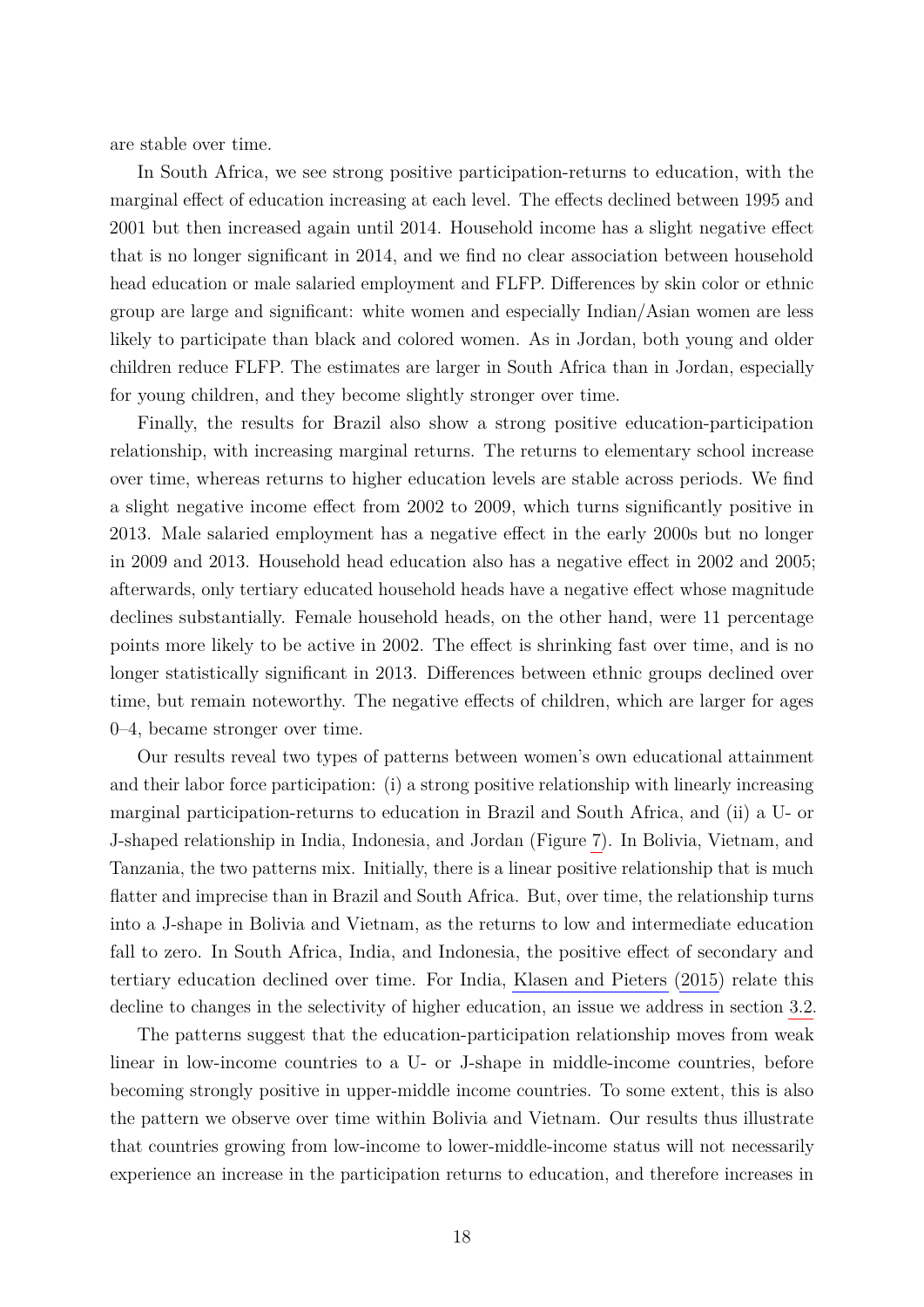educational attainment levels may have ambiguous effects on FLFP rates.

Furthermore, India, Indonesia, and Jordan are not only at the middle of the GDP per capita distribution in this sample of countries, but also form a more or less distinct group in terms of social and religious norms around women's participation in market activities. It is likely that the U-shape or J-shape at least partly reflects such norms, by which employment outside the home is not deemed appropriate for women at intermediate levels of education. In India and Indonesia, this is further corroborated by a negative relationship between household head education and FLFP, indicating that when the household's socio-economic status improves, women withdraw from the labor force.

Household income is negatively related to women's participation everywhere, but interestingly the negative effects disappeared in South Africa and Brazil by 2013–14 (Figure [8\)](#page-23-0). In these two countries, male salaried employment and household head education have no clear relationship with FLFP either. Hence, in the richest two countries in our sample, income and income uncertainty seem to play no role in 'pushing' women to participate in the labor force, whereas their own education is a major factor.<sup>26</sup> Thus, women's own characteristics matter the most for labor force participation; household conditions, except the number of young children, have become irrelevant.

The role of children is also noteworthy (Figure [9\)](#page-24-0). While women in households with young children are less likely to participate in the labor force in all countries and time periods, older children reduce FLFP only in the relatively high-income countries. In poorer countries we find no evidence for such a relationship, which may reflect income constraints, whereby mothers cannot afford to stay out of the labor force for long in poorer settings.<sup>27</sup>

In sum, the correlates of FLFP differ across (groups of) countries. In the remainder of the paper, we investigate whether these differences can explain trends in labor force participation and gaps across countries. But first we assess whether the estimates are robust to trends in marriage and urbanization rates.

## <span id="page-21-0"></span>**3.1 Selection into marriage and urban areas**

Given our exclusive focus on urban married women, it is important to take into account trends in the incidence of marriage and urban residence. Otherwise, unobservable factors shaping selection into marriage (or urban areas) and selection into the labor force could affect how coefficient estimates evolve over time. In our data, marriage rates declined in South Africa, Brazil, and Bolivia, increased in Jordan, Indonesia, and Vietnam, and remained constant in India and Tanzania. Urbanization rates were rising in Bolivia, India,

<sup>&</sup>lt;sup>26</sup>This finding resembles patterns that are taking place in OECD countries in the past decades. In the US, for example, [Blau and Kahn](#page-38-7) [\(2007\)](#page-38-7) and [Heim](#page-39-9) [\(2007\)](#page-39-9) show that income elasticities of married women labor supply have plummeted since the 1980s.

 $27$ See [Priebe](#page-40-3) [\(2010\)](#page-40-3) for causal evidence of this mechanism in Indonesia.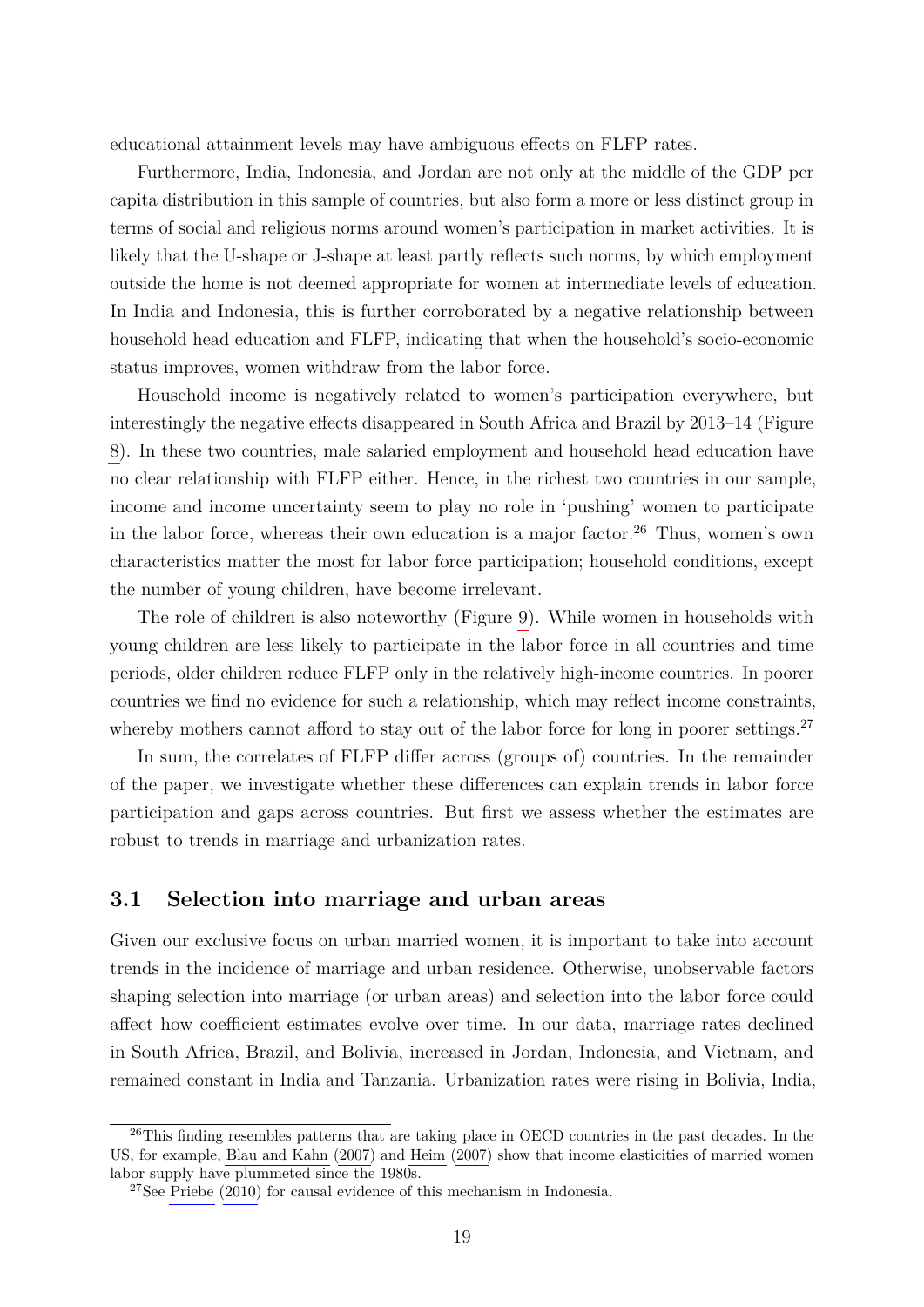<span id="page-22-0"></span>

**Figure 7:** Average marginal effects of the woman's own education

*Notes:* Common Y-axis for all subfigures. Average marginal effects of the full probit model are reported, for each country and year, in Tables [A10-](#page-58-0)[A17.](#page-65-0)  $20$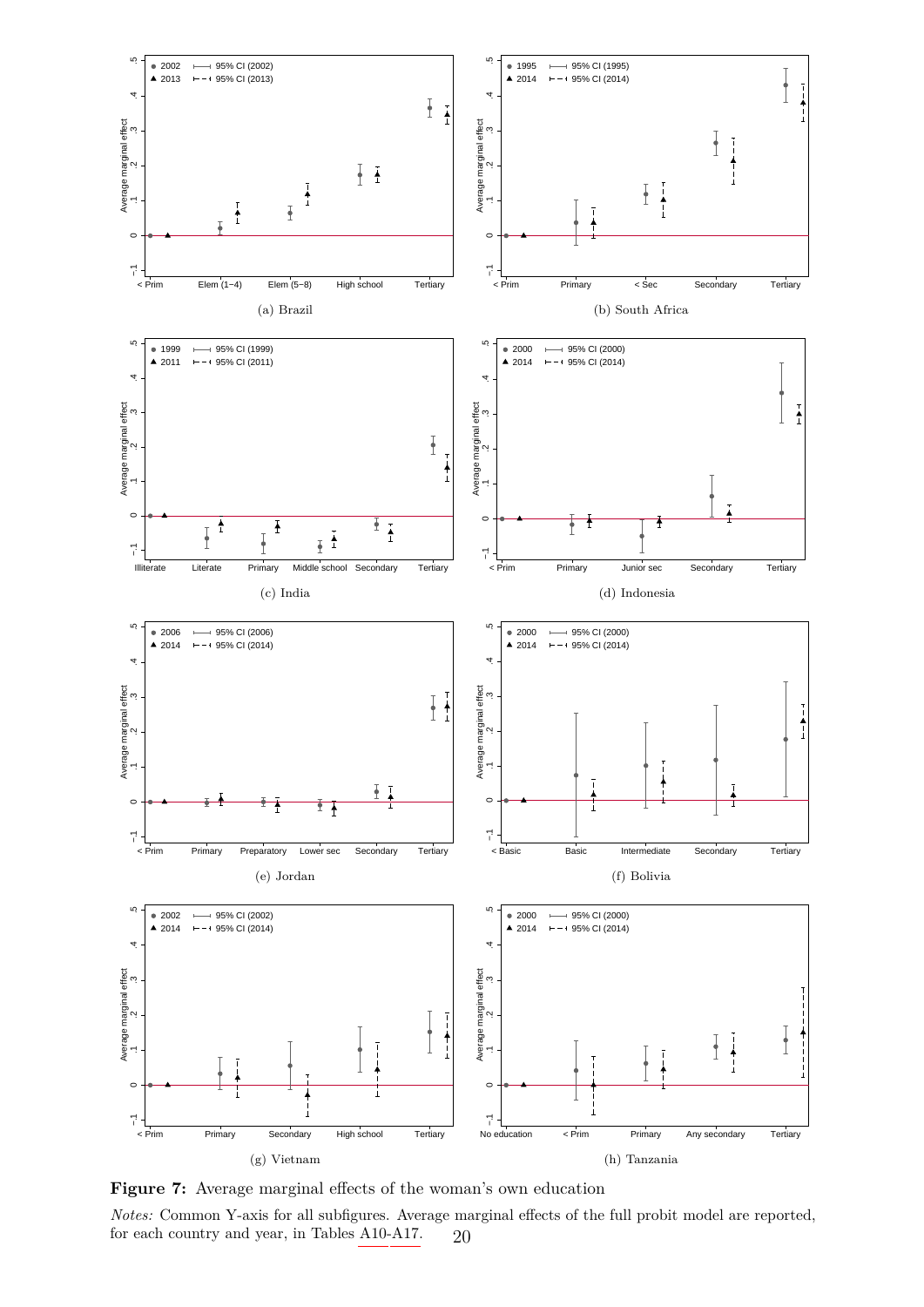<span id="page-23-0"></span>

Figure 8: Average marginal effects of log household per capita earnings (excluding woman's own earnings)

*Notes:* Common Y-axis for all subfigures. Average marginal effects of the full probit model are reported,  $f_{\text{on}}$  and continuously reported,  $f_{\text{on}}$  and continuously reported, for each country and year, in Tables [A10-](#page-58-0)[A17.](#page-65-0)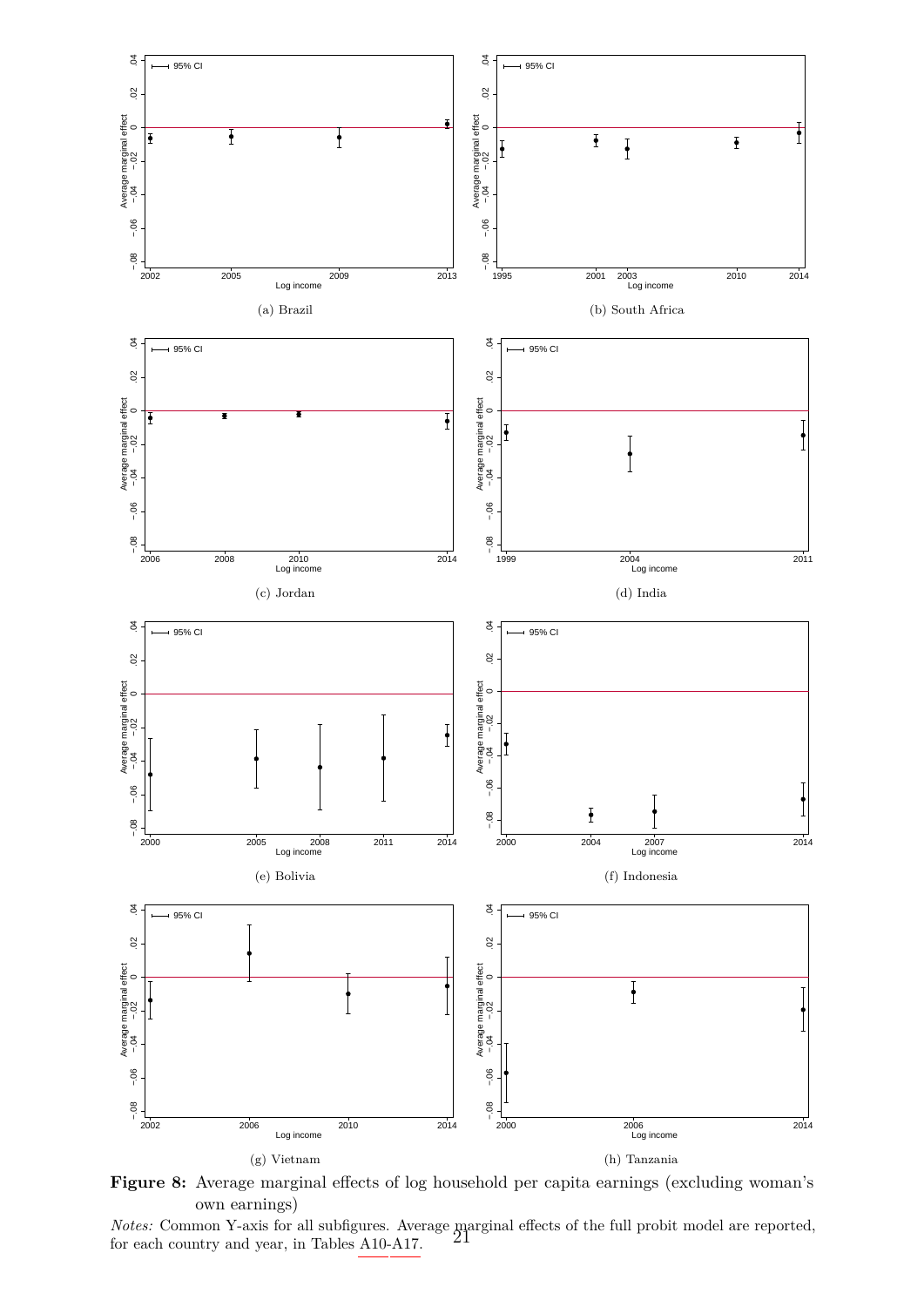<span id="page-24-0"></span>

**Figure 9:** Average marginal effects of the number of children

*Notes:* Common Y-axis for all subfigures. Average marginal effects of the full probit model are reported, for each country and year, in Tables [A10-](#page-58-0)[A17.](#page-65-0) 22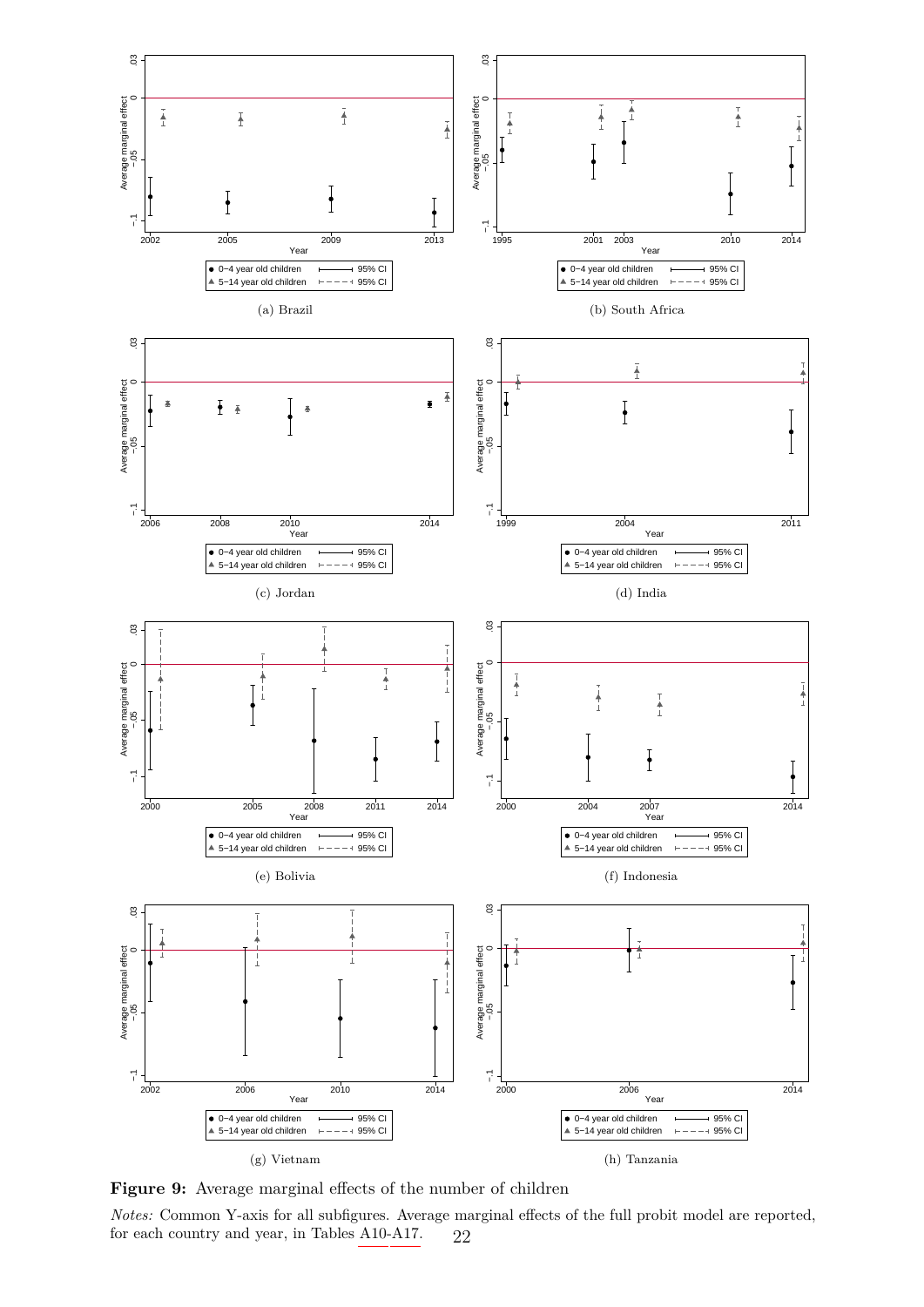Indonesia, Tanzania, South Africa, and Vietnam, while no changes occurred in Brazil.<sup>28</sup>

We follow [Blau and Kahn](#page-38-7) [\(2007\)](#page-38-7), who control for falling marriage rates in modeling female labor supply in the US. Their procedure consists of (1) predicting an individual's marriage probability, and (2) excluding from the estimation sample the married women with lowest predicted probabilities (i.e., the least "marriage-prone" among the married) such that the resulting "adjusted"-marriage rate is equal across survey years.<sup>29</sup> We estimate marriage probabilities for each country-year from a probit model with the covariates age, age squared, ethnicity/religion, education attainment, regional dummies, and (whenever relevant) survey wave dummies. We use the same approach to control for selection into urban areas. The probit model predicting urban residence includes the same covariates as the marriage model plus the number of children in the household of ages 0–4 and 5–14. We then re-estimate our labor force participation model on the "adjusted"-samples.

Trends in marriage incidence or urbanization do not affect our findings. The results from the "adjusted"-marriage and "adjusted"-urban samples are qualitatively similar to the baseline estimates.<sup>30</sup>

Whenever possible, we directly control for rural-urban migration. For Tanzania, we find that women migrating more than five years before the survey are 5 percentage points more likely to be in the labor force in 2014; the effect being insignificant in the first two years. For migrants arriving less than five years before the survey, the effects are never significant. In Brazil, migration status (captured by individuals' place of birth being in a different state or different municipality than their current residence) has no significant effects. In Bolivia, a woman's migration status (a dummy variable for whether, five years before the survey, she lived outside the municipality of current residence), was associated with lower labor force participation only in the last two survey years (the average marginal effect is around minus 5 percentage points in both years).<sup>31</sup> For all three countries, adding the migration controls does not affect the average marginal effects of the remaining explanatory variables.<sup>32</sup>

In sum, trends in the rates of marriage and urban residence among prime-age women do not influence the determinants of labor force participation.

<sup>&</sup>lt;sup>28</sup>The magnitude of these changes varies across countries. See Table [A18](#page-66-0) for the relevant descriptive statistics. Recall that there is no urban/rural information for Jordan.

 $^{29}$ For example, the incidence of marriage among prime-age urban women in South Africa fell from 0.66 in 1995 to 0.51 in 2014. Thus, from the 1995 sample, we eliminate the 22.7 percent [(0*.*66 − 0*.*51)*/*0*.*66] least marriage-prone individuals based on their predicted marriage probabilities. In practice, there are tiny differences in the resulting "adjusted"-marriage rates due to the use of sampling weights.

<sup>30</sup>We do not report them here; available upon request.

<sup>31</sup>Full results available upon request.

<sup>&</sup>lt;sup>32</sup>[Klasen and Pieters](#page-39-8) [\(2015\)](#page-39-8) show that, for India, the 1999 results are robust to adding migration variables (both the woman's and her spouse's), which are themselves insignificant. There is no migration data available for 2004 and 2011.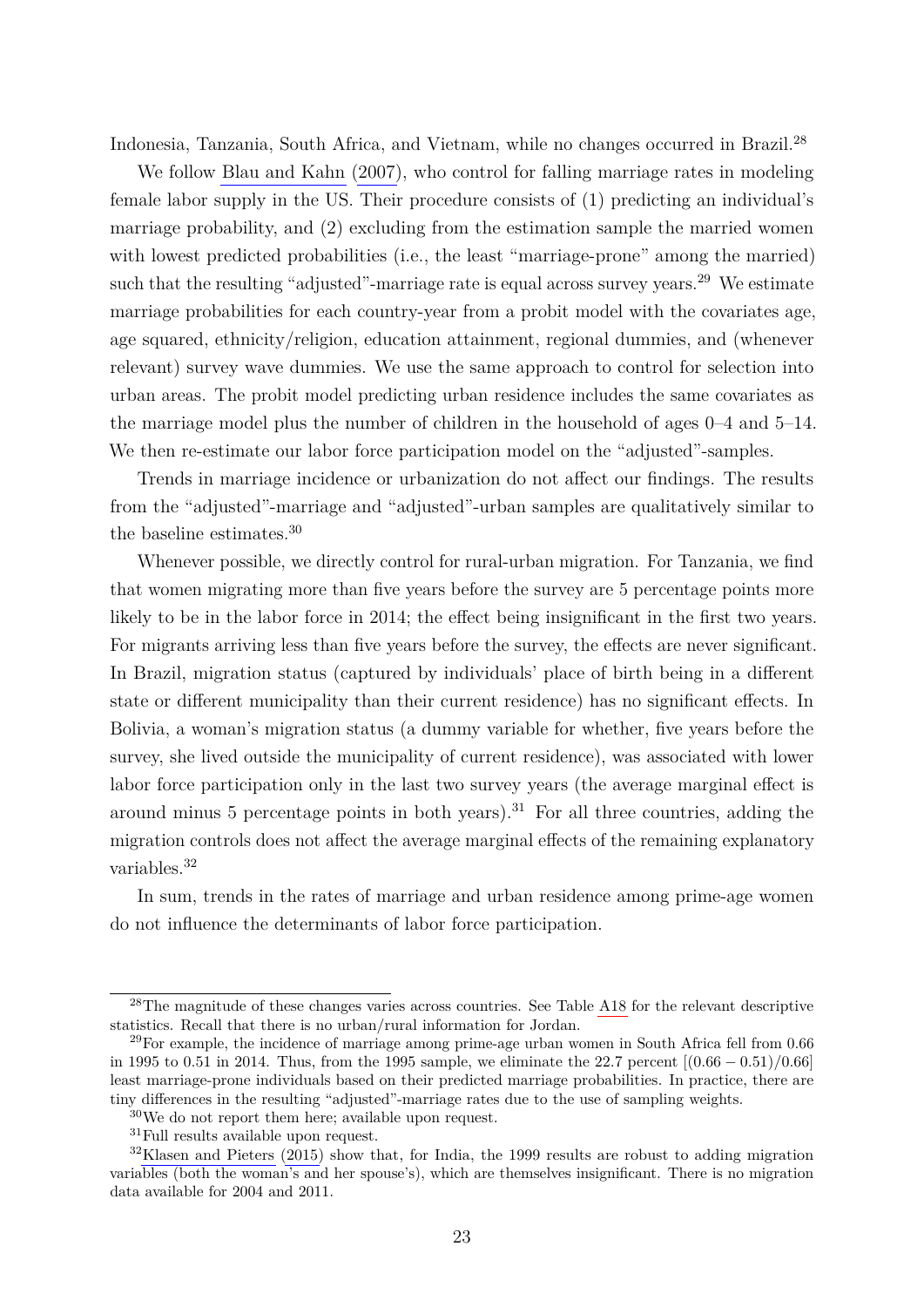### <span id="page-26-0"></span>**3.2 Selection into education**

We now consider selection into education, not because of concerns about the robustness of our estimates, but rather out of interest in the forces driving changes in returns to education. Education levels have increased over time in all eight countries. Since, in our sample of prime-age married women, education histories are largely complete, average educational attainment increases because younger, more educated cohorts progressively replace older, less educated ones. This process raises the question of whether the selection of women into education levels varies across cohorts. If it does, trends in the estimated average marginal effects of educational attainment could be driven by changes in the sample's cohort composition, rather than by changes in the marginal effects of education.

We explore this possibility in more detail for India, Indonesia, and South Africa. The three countries experienced rising shares of highly educated women (tertiary level, see Figure [10\)](#page-28-0) and, simultaneously, a sizable *decrease* in the (positive) average marginal effect of being highly educated (see Figure [7\)](#page-22-0).

We would like to know how much of the decline in the effect of tertiary education could be plausibly explained by decreasing selectivity of women in terms of labor force attachment at the top of the education distribution. [Klasen and Pieters](#page-39-8) [\(2015\)](#page-39-8) propose a thought experiment to estimate an upper bound on the size of the selection effect. Imagine that the initial distribution of women's educational attainment is a one-to-one match to the distribution of unobserved labor force attachment. If there are *K* educational levels, there are also *K* attachment levels; the women achieving the highest level of education being also the ones with the highest level of labor force attachment. As a result, the average marginal effect of education on labor force participation is positively biased. Now, consider a completely supply-driven expansion of education: the government produces and offers cost-free slots of tertiary education. The new slots are filled by women below that educational level in decreasing order of labor force attachment. That is, less attached women are moving up the education ladder. As a consequence, average labor force attachment at the tertiary level is now lower than before, and the estimated effect of education on labor force participation falls.

Consider two extreme scenarios of the thought experiment. If all women have the same labor force attachment (or education and labor force attachment are completely unrelated), the education expansion would have *no* selection effect; over time, any changes in the education estimates result from changes in the effect of education itself. If, on the other hand, the education effect is *fully* driven by labor force attachment, then the post-expansion education estimates are a weighted sum of the pre-expansion estimates, where the weights are the changes in the attachment composition of each education level.

With the last scenario in mind, we can estimate an upper bound of the selection effect. Let us illustrate the procedure for South Africa. In 2014, the share of women with tertiary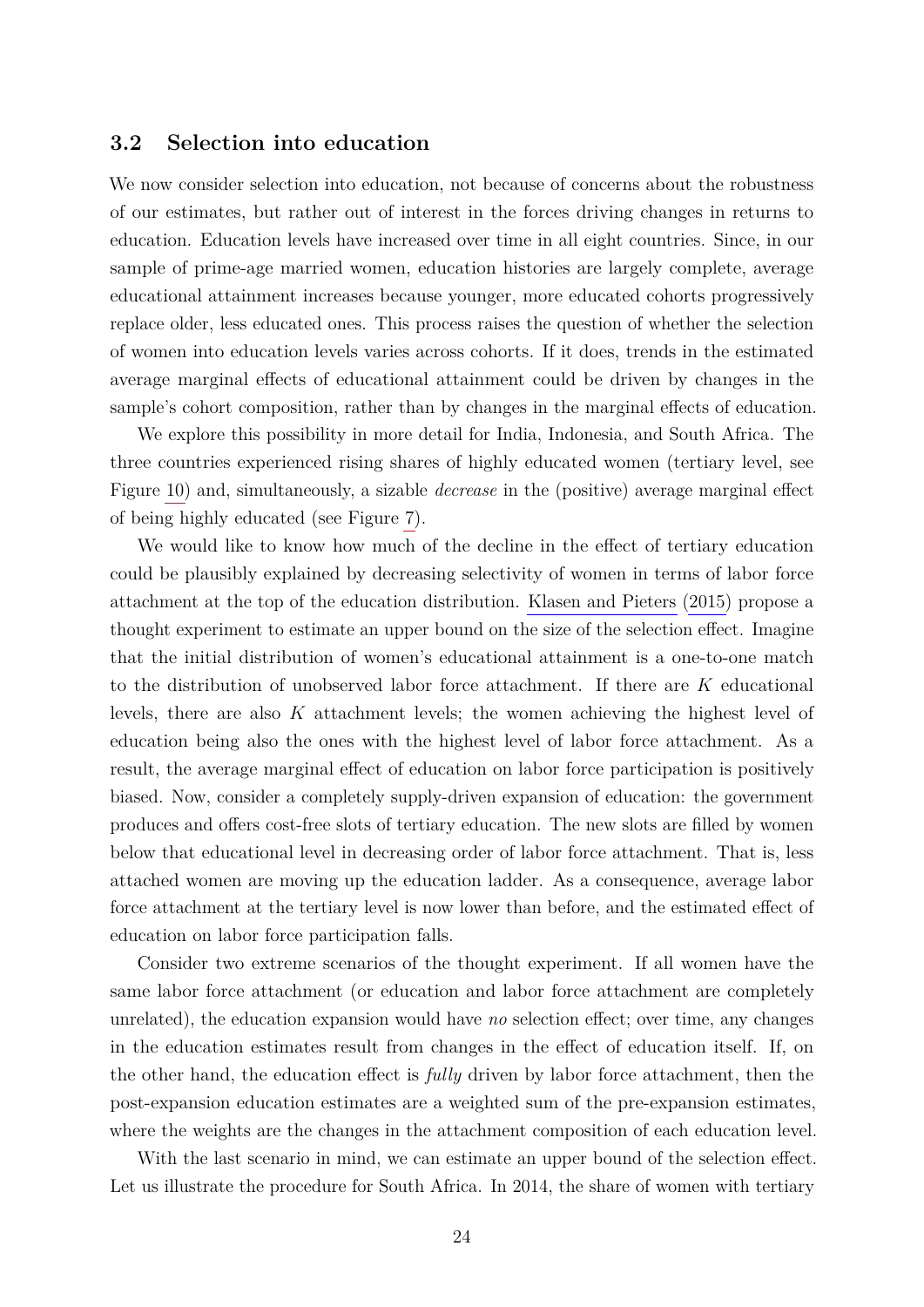education was 0.21. Nearly two decades before, in 1995, that share was 0.14. Thus, in 1995, one third of the women in the top 21 percentiles of the education distribution had complete secondary schooling (see Figure [10\)](#page-28-0). We can then estimate the average marginal effect of being in the top 21 percentiles of the education distribution in 1995 as two thirds the average marginal effect of tertiary education plus one third the average marginal effect of completed secondary schooling. If this reweighed 1995 estimate comes closer to the average marginal effect of tertiary education in 2014, then the effect of being in the 21 highest education percentiles (relative to the reference group with below primary schooling) did not change over time. What changed instead was the selectivity of women into educational attainment.

For India and South Africa, we find that the reweighted estimates closely reproduce the average marginal effects of the latest year. In theory, the selection effect is large enough to explain the declining effect of high education in the two countries (Figure [10\)](#page-28-0). For Indonesia, the reweighted estimate is about 30 percent smaller than the average marginal effect, implying that the selection effect can account for a stronger decline in returns to higher education than actually observed. This suggests that the participation returns to tertiary education may have in fact increased in Indonesia between 2000 and 2014, even though the estimated effect on labor force participation declined. Yet, since our reweighted estimate reflects the upper bound, it is also possible that the returns to education did not change, or declined.

## <span id="page-27-0"></span>**4 Decomposition analysis**

In this section, we decompose differences in labor force participation rates using [Fairlie'](#page-38-8)s [\(2006\)](#page-38-8) extension of the Blinder-Oaxaca decomposition for binary dependent variables. Consider two mutually exclusive groups of women, *A* and *B*. In our case, *A* and *B* will be either the first and last survey of a country—thereby decomposing changes in labor force participation rates over time—or two countries in a given year—thereby decomposing the gap in participation rates between two countries. Start by defining the overall mean LFP gap between group *A* and group *B* as:

$$
\Delta_O \equiv \mathbb{E}[LFP_B|D_B=1] - \mathbb{E}[LFP_A|D_A=1],
$$

with  $D_g$  being an indicator variable determining membership of group  $g$ , where  $g =$  $A, B$ <sup>33</sup> Then, decompose the gap between the usual covariate contribution,  $\Delta_X$ , and the unexplained (i.e., coefficients and unobservables) contribution,  $\Delta_U$ , by substituting in our

<sup>33</sup>We loosely follow the notation of [Fortin](#page-39-10) *et al.* [\(2011\)](#page-39-10), who review decomposition methods relevant to labor economics.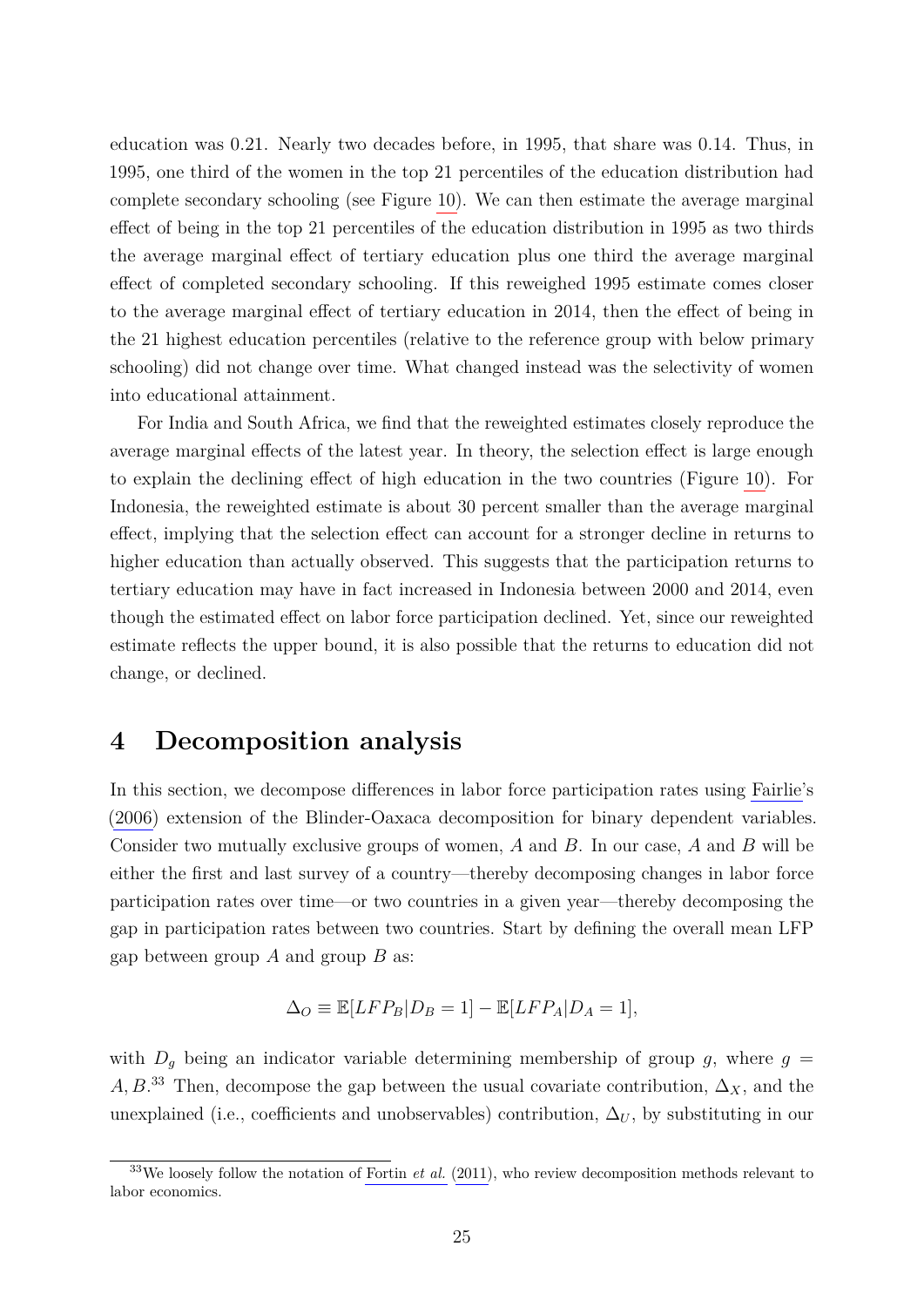<span id="page-28-0"></span>

**Figure 10:** Education selectivity

*Notes:* Panels (a), (b), (c) show changes in the education distribution over time. Panel (d) shows the estimated average marginal effects from the probit models and from the reweighting procedure described in the text.

probit model of LFP and rearranging:

$$
\Delta_O = (\mathbb{E}[\Phi(X\beta_A)|D_B = 1] - \mathbb{E}[\Phi(X\beta_A)|D_A = 1])
$$
  
+ (\mathbb{E}[\Phi(X\beta\_B)|D\_B = 1] - \mathbb{E}[\Phi(X\beta\_A)|D\_B = 1])  
= \Delta\_X + \Delta\_U,

Replacing the expectations with their empirical counterparts gives:

$$
\overline{LFP}_B - \overline{LFP}_A \approx \left[ \sum_{N_B} \frac{\Phi(X_B \hat{\beta}_A)}{N_B} - \sum_{N_A} \frac{\Phi(X_A \hat{\beta}_A)}{N_A} \right] + \left[ \sum_{N_B} \frac{\Phi(X_B \hat{\beta}_B)}{N_B} - \sum_{N_B} \frac{\Phi(X_B \hat{\beta}_A)}{N_B} \right],
$$

with  $N_g$  being the size of group  $g^{34}$ . Notice how the coefficients of group A,  $\hat{\beta}_A$ , weigh

<sup>&</sup>lt;sup>34</sup>The expression holds as an exact equality for logit models that include an intercept, whereas it holds very closely for probit models [\(Fairlie, 2006\)](#page-38-8).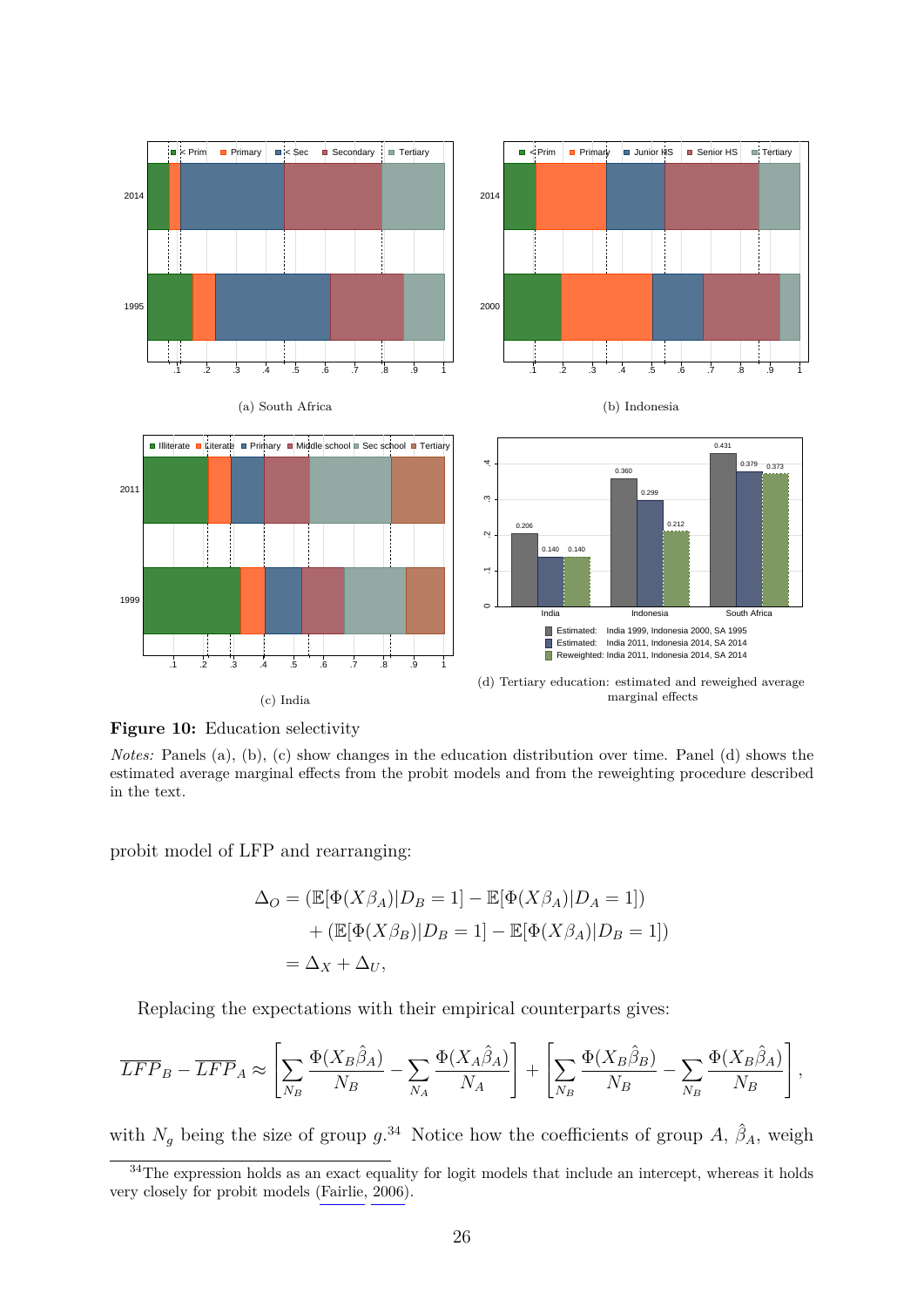the covariate contribution, and the covariate distribution of group  $B$ ,  $X_B$ , weighs the unexplained term. An equally valid decomposition, but leading to different results, is using  $\hat{\beta}_B$  to weigh the covariate contribution and  $X_A$  to weigh the unexplained term.

In sum, the choice of counterfactual matters. In the presence of general equilibrium effects, the parameter vector for the appropriate counterfactual might be neither  $\hat{\beta}_A$  nor  $\hat{\beta}_B$ . Accordingly, we always report results based on both counterfactuals, interpreting them as a reasonable interval containing the true effect.

In a nonlinear setting, the main challenge is decomposing the total covariate contribution,  $\Delta_X$ , into the individual contributions of each covariate because the contribution of each variable depends on the distributions of all other variables. [Fairlie'](#page-38-8)s [\(2006\)](#page-38-8) method creates a series of counterfactuals by sequentially replacing the distribution of a variable with its counterpart in the comparison group, while holding constant the distribution of the other covariates.<sup>35</sup> The average difference between the observed values and each counterfactual gives the variable's contribution.

In practice, the sample sizes of groups *A* and *B* always differ in our setting. [Fairlie](#page-38-8) [\(2006\)](#page-38-8) suggests taking random subsamples of the largest group that fit the size of the smallest group. Next, predict LFP probabilities within each group, rank each individual in her group based on her predicted LFP, and match similarly ranked pairs across the two groups (i.e., the top ranked observation of group *A* with the top ranked observation of group  $B$ , and so on). The final step is then to average the result over the sample draws.<sup>36</sup>

### **4.1 Decomposing changes over time within countries**

We start by decomposing the change in FLFP over time for each country. Figure [11](#page-30-0) summarizes the results, showing countries in increasing order of the FLFP gap between the last and first years.<sup>37</sup> We show results for the two alternative counterfactuals: weighting the covariate contribution at first or last year coefficients. With the exception of Tanzania, the two counterfactuals produce consistent results: the contributions of covariates and of coefficients and unobservables (i.e., the unexplained term) have the same direction and order of magnitude.

The extent to which changes in covariates can account for changes in FLFP differs across countries. Covariates explain most of the change in India, Jordan, and Brazil. In India, FLFP declined slightly from 18.4 percent in 1999 to 18.2 percent in 2011. The change in covariates during that period would predict a reduction in FLFP of 0.5 to 1.1

<sup>35</sup>See [Fairlie](#page-38-8) [\(2006\)](#page-38-8) for more details.

<sup>36</sup>For each decomposition, we draw 1000 random samples. In addition, at each sample draw, the ordering of the variables in the sequence of counterfactuals is randomly determined. This addresses the issue of path dependence: since individual contributions depend on the distributions of all other covariates, the ordering of the variables matters for the final result.

<sup>37</sup>For point estimates of the decompositions, see Tables [A19-](#page-67-0)[A22.](#page-68-0)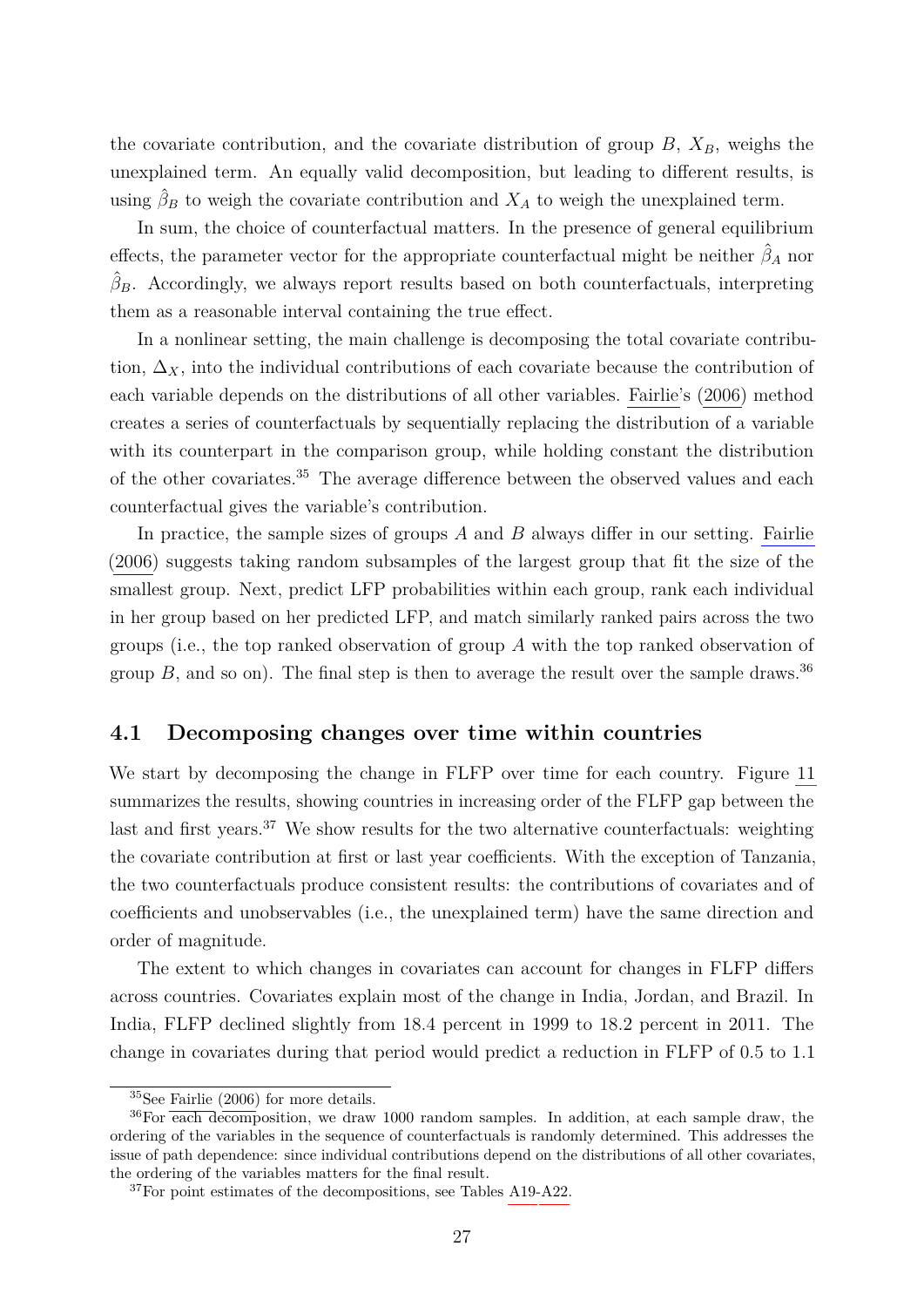<span id="page-30-0"></span>

(a) Total covariate contribution



(b) Contribution of variable groups

#### Figure 11: Decompositions within countries over time

*Notes:* For point estimates of the decompositions, see Tables [A19-](#page-67-0)[A22.](#page-68-0) *First year* and *last year* refer to the year of the coefficients used to compute the covariate contribution.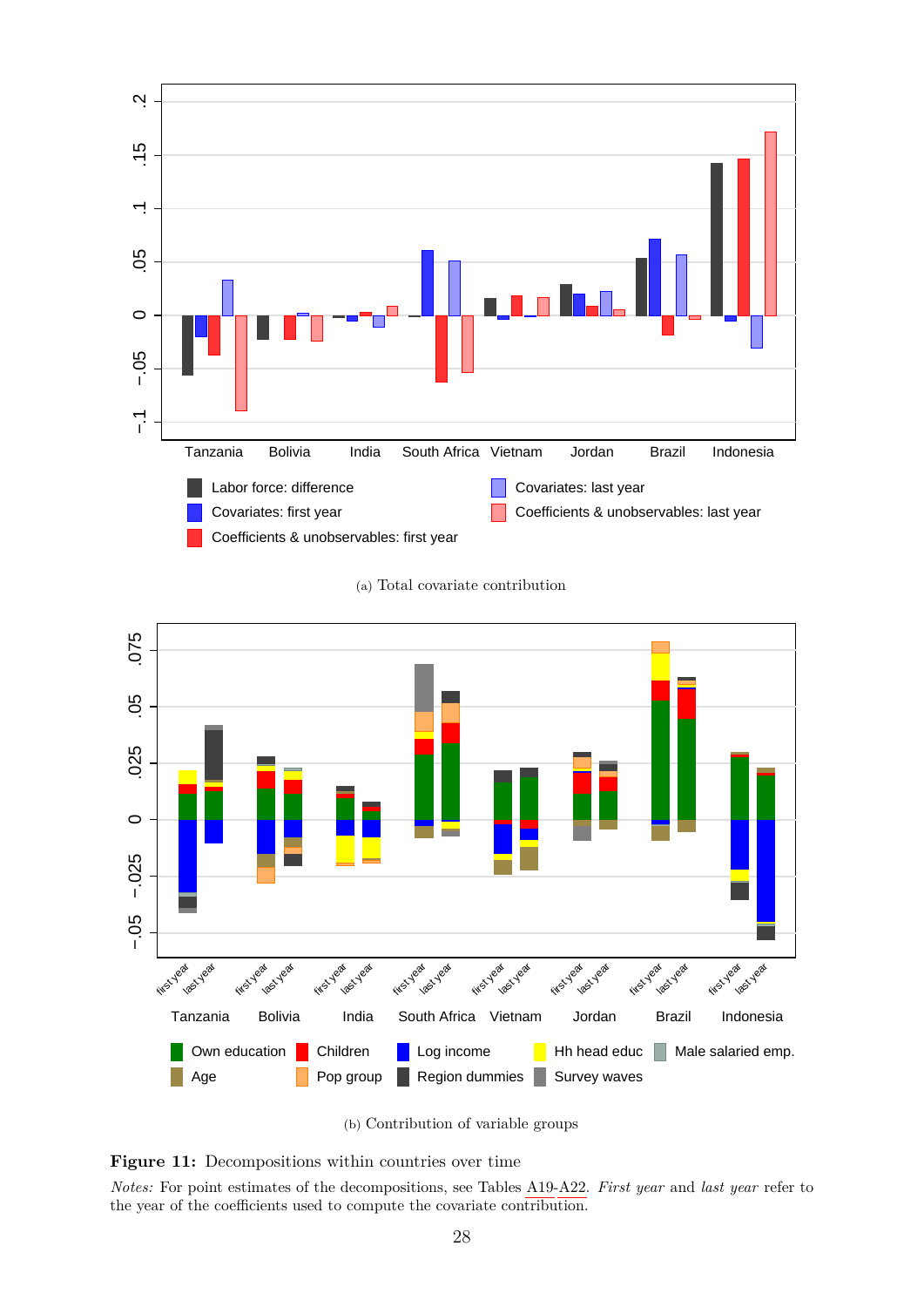percentage points. The negative effects of rising household head education and rising household income more than offset the positive effect of rising women's education and falling fertility. In Jordan, rising education and falling fertility drive most of the positive covariate effect, which accounts for more than two thirds of the small increase in FLFP between 2006 and 2014. In Brazil, covariates come close to explaining the full FLFP increase between 2002 and 2013 (which was about 5 percentage points). Rising female education and, to a lesser extent, declining fertility are the main forces.

In Tanzania, Bolivia, Vietnam, and Indonesia, changes in coefficients and unobservables account for almost all of the change in participation rates.<sup>38</sup> The changes in covariates in each of these four countries contributed little or nothing to changes in FLFP rates, whether they declined (in Tanzania and Bolivia) or increased (in Vietnam and, especially, Indonesia). A positive contribution of increasing women's educational attainment (and declining fertility in Tanzania and Bolivia) was, in all cases, offset mainly by the negative contribution of rising household incomes.

Finally, in South Africa, where the participation rate was nearly constant between 2001 and 2014, the positive covariate contribution is offset by a negative contribution of coefficients and unobservables. Similar to Brazil, the covariate contribution is large and is accounted for by rising female education levels and reduced numbers of children.<sup>39</sup>

Summarizing the main findings, rising educational attainment contributed to higher FLFP in all countries, but most strongly in Brazil and South Africa, reflecting the strong participation-returns to education in these countries. In the other countries, the contribution was more limited, but still positive, despite the U- or J-shaped relationship between education and participation in Jordan, India, and Indonesia. This reflects educational attainment increasing predominantly at the highest levels of education, where the participation returns are positive.

With the exception of Vietnam, falling fertility also contributed to higher participation rates in all countries. The effect was strongest in Brazil, South Africa, and Jordan. This is mainly because children are more strongly associated with lower participation in Brazil and South Africa; hence a decline in the number of children accounts for a larger increase in the observed participation rate. Rising household incomes contributed to a decline in participation in Tanzania, Bolivia, India, Vietnam, and Indonesia. India is the only

<sup>38</sup>For Tanzania, results depend on the choice of counterfactual. Using the 2000 coefficients, the covariate effect accounts for 36 percent of the LFP reduction between 2000 and 2014. Increasing household incomes drive the negative covariate effect, being partly offset by the positive effect of rising female education. In 2014, the negative average marginal effect of income shrinks by two thirds relative to 2000. As a result, the total covariate contribution becomes positive when weighted at 2014 coefficients.

<sup>39</sup>In addition, we decompose the FLFP change in South Africa for the full post-*apartheid* period: 1995–2014. Participation rates of urban married women rose substantially from 58.5 percent to 68.1 percent between 1995 and 2001. We find that women's labor market characteristics account for around 70–74 percent of this increase (Table [A23\)](#page-69-0). Rising education, declining fertility, and a relative increase in the share of black women (in urban areas) were powerful drivers of participation in this period.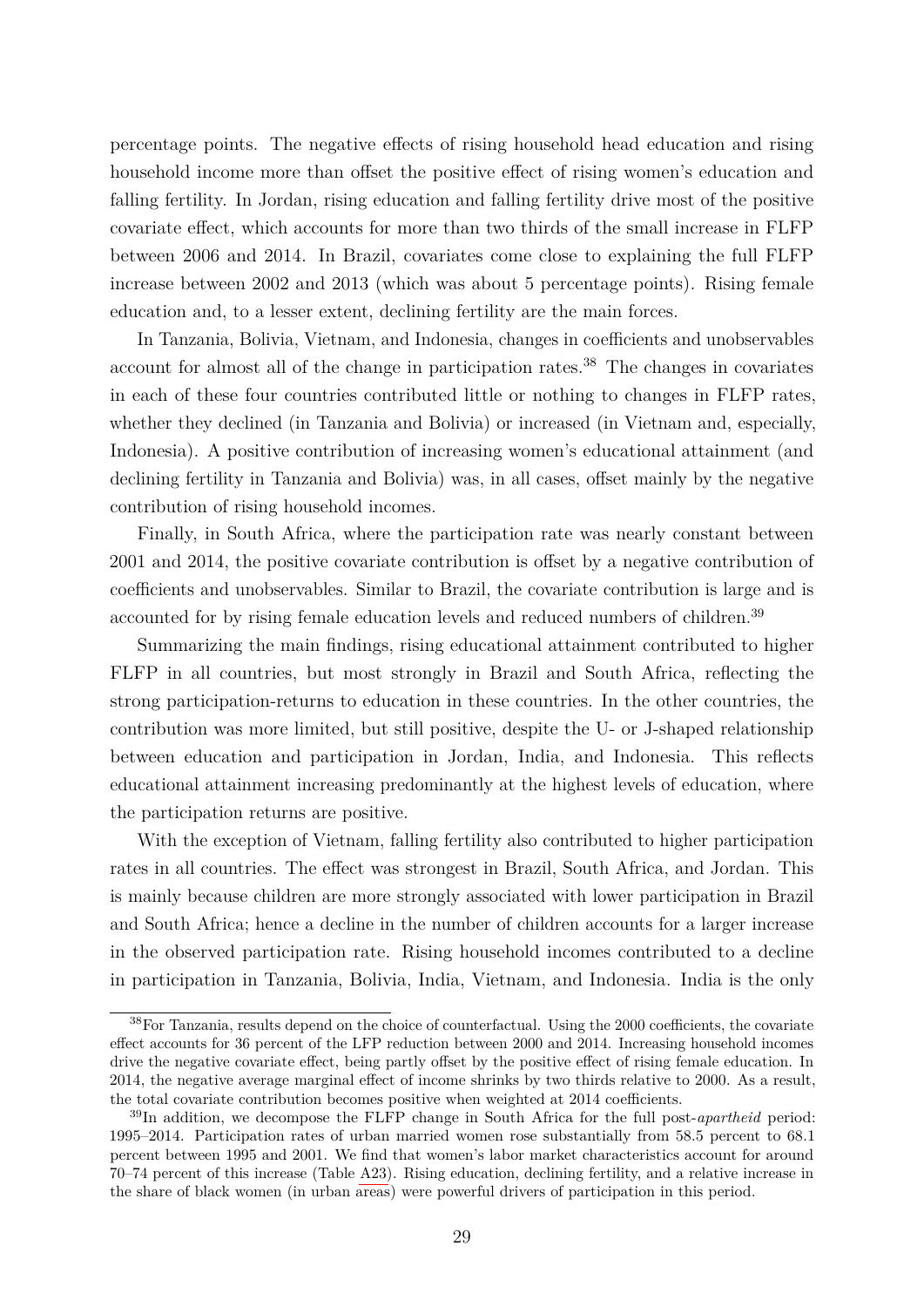country in our sample where rising household head education made a significant negative contribution to FLFP rates. Finally, we also find a relatively strong (negative or positive) contribution of changes in the returns to characteristics and unobserved factors in several countries. The direction and relative importance of this component vary widely across countries, and it does not appear to be related to countries' income level or the observed level or change in FLFP rates.

### **4.2 Decomposing differences between countries**

We next decompose FLFP differences between countries, using Brazil as the reference country. The decomposition shows the extent to which gaps in participation rates between a particular country and Brazil emanate from differences between women's observed characteristics versus differences in the returns to those characteristics (or other unobservables). We take Brazil as the counterfactual for two main reasons. First, having the highest per capita income in our sample, it constitutes a natural benchmark. Second, having the second highest increase in FLFP—entirely accounted for by changes in covariates—it is of particular interest to assess to what extent other countries' participation rates differ from Brazil's due to differences in covariates.

We run two sets of decompositions: *first year*, which uses covariates and coefficients from Brazil's 2002 survey and the other country's data from the survey year closest to 2002; and *last year*, which uses covariates and coefficients from Brazil's 2013 survey and the other country's data from the survey year closest to 2013.

The exercise requires a few data adjustments. First, we recode the educational attainment of the woman and household head into four broader categories (less than primary, primary completed, secondary completed, and any tertiary) that are identical for all countries. Similarly, we recode the social group variable—reflecting ethnicity, religion, or nationality—into a dummy variable equal to 1 for the social groups with positive average marginal effects on participation within each country and 0 otherwise.<sup>40</sup> To capture regional effects in a comparable way, we compute, for each country and period, the quartiles of the regional average marginal effects on participation. We then create a dummy variable for each quartile.<sup>41</sup> Finally, we do not use survey weights for the decompositions. Countries use different sampling strategies in their surveys, and often follow distinct approaches in calculating sample weights. We want to avoid that such methodological differences drive the results. Overall, the unweighted difference in FLFP between each country and Brazil comes very close the weighted difference (Figure [A2\)](#page-62-0).<sup>42</sup>

<sup>40</sup>Table [A24](#page-70-0) shows how the education and social group variables are created for each country.

<sup>41</sup>Excluding the regional dummies altogether does not change the decomposition results in any meaningful way.

 $^{42}$ The only exception is Tanzania where the weighted FLFP rate is much higher than the unweighted rate. Accordingly, we interpret the results for Tanzania with caution.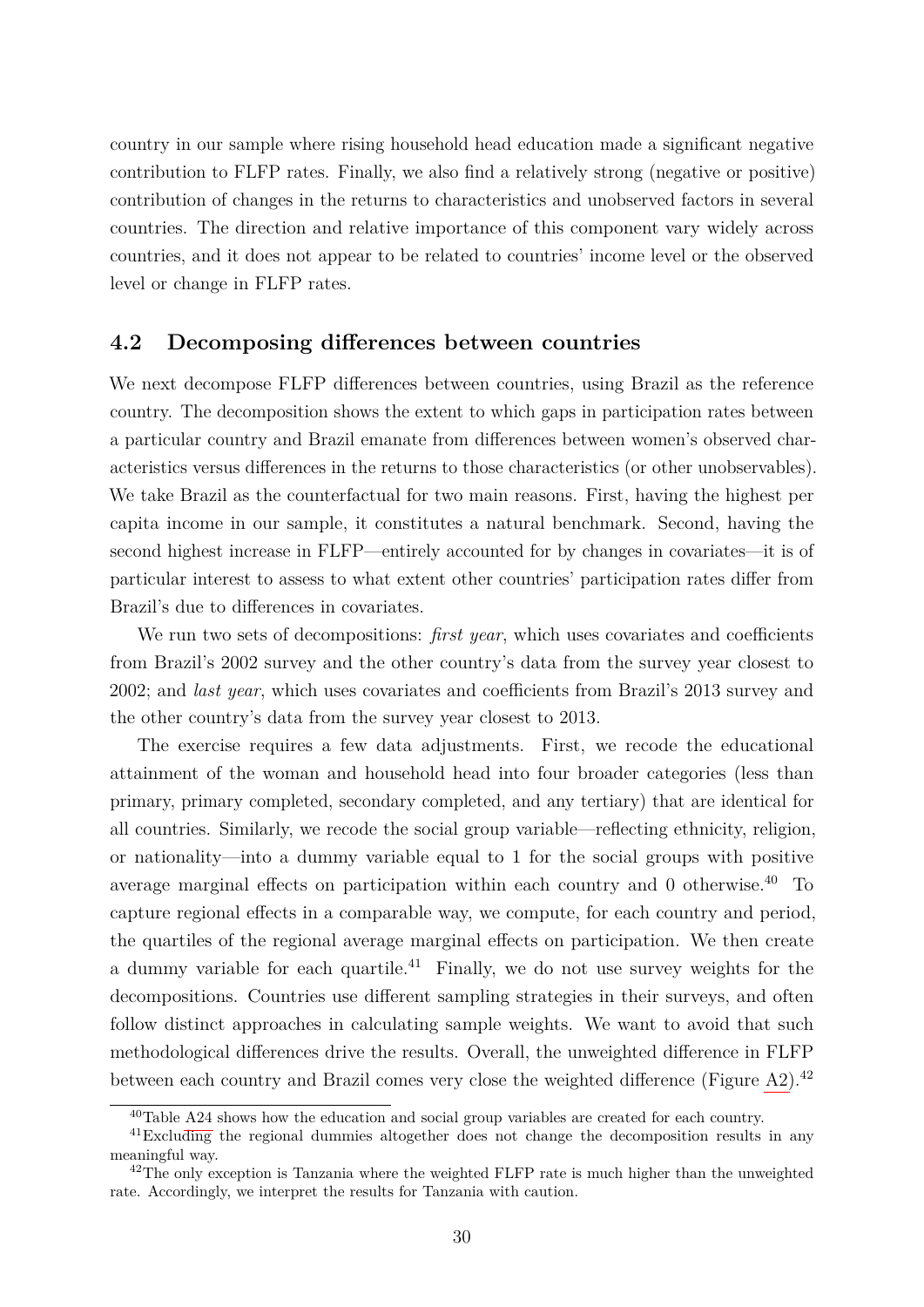The results are clear: the observed differences to Brazil's FLFP are mostly accounted for by differences in coefficients and unobservables (Figure  $12$ ).<sup>43</sup> The covariate contribution is always negative and relatively small, with the exception of South Africa and Vietnam, where it is positive in the first year. The largest negative contributions come from children and education: in most countries, households have more children, and women achieve lower educational attainment than in Brazil. As a result, participation rates are lower than they would be if fertility and education were at the Brazilian level. For example, if the number of children per household in Jordan would decline to the level of Brazil, FLFP would increase by 5 to 6 percentage points. Household head education (including the effect of female household headship) is also sizable and negative in Jordan, India, Indonesia, and Bolivia; in some of these countries, household heads are more educated than in Brazil (while household head education is associated with lower FLFP in Brazil), and in others there are much fewer women who head their households (while, in Brazil, female household headship is positively related to participation).

The overall negative covariate contribution is in the right direction for Jordan, India, and Indonesia (which have lower participation rates than Brazil), but much smaller than the observed difference. For the remaining countries, in at least one of the periods, the sign of the covariate contribution differs from the sign of the actual FLFP gap. In sum, differences in covariates between countries fail to explain the magnitude of differences in FLFP; in some cases, they even fail to predict the *sign* of the FLFP differences between countries.

Another way to appreciate this result is to imagine that all countries operate in a single (fictional) labor market. All women face the same returns to covariates and share the same level of any other relevant unobservables, irrespective of their country of origin: these coefficients and unobservables are equal to those of Brazil. Otherwise, each woman has her own observable characteristics as given in the data.

What would be the labor force participation in this fictional "Brazilian"-like labor market? Figure [13](#page-35-0) shows the answer: most of the observed FLFP differences would disappear. In the first year, the lowest participation rate would be 54 percent in Tanzania; the highest would be 64.4 percent in Vietnam. The average labor force participation would be 60 percent, with a standard deviation of 3 percent. In the last year, the average FLFP would rise to 61 percent (standard deviation of 4 percent). Compare these numbers to reality: the mean FLFP in the first year (last year) was 54 (56) percent; ranging from 11 (15) percent in Jordan to 86 (87) percent in Vietnam. The standard deviation was 27 (26) percent.<sup>44</sup>

In the fictional "Brazilian" market, Jordanian women would have a *higher* participation

<sup>43</sup>For point estimates of the between-country decompositions, see Tables [A25](#page-71-0) and [A26.](#page-72-0)

<sup>44</sup>The FLFP rates in the paragraph are calculated *without* survey weights.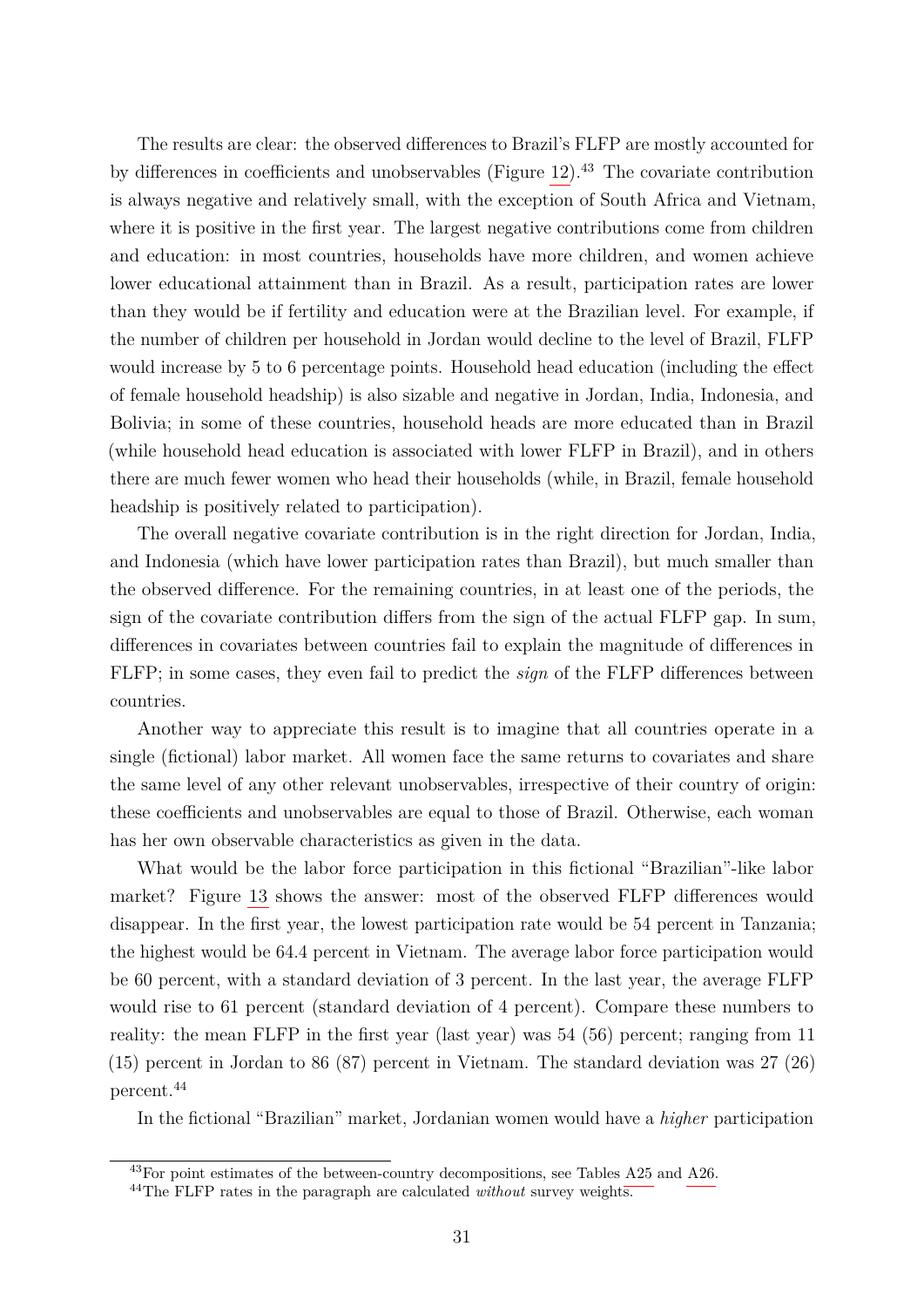<span id="page-34-0"></span>

(a) Total covariate contribution



(b) Contribution of variable groups

**Figure 12:** Decompositions between countries

*Notes:* Brazil is the reference country for all pairwise decompositions. For point estimates of the decompositions, see Tables [A25](#page-71-0) and [A26.](#page-72-0) *First year* and *last year* refer to the year of the coefficients used to compute the covariate contribution.  $32$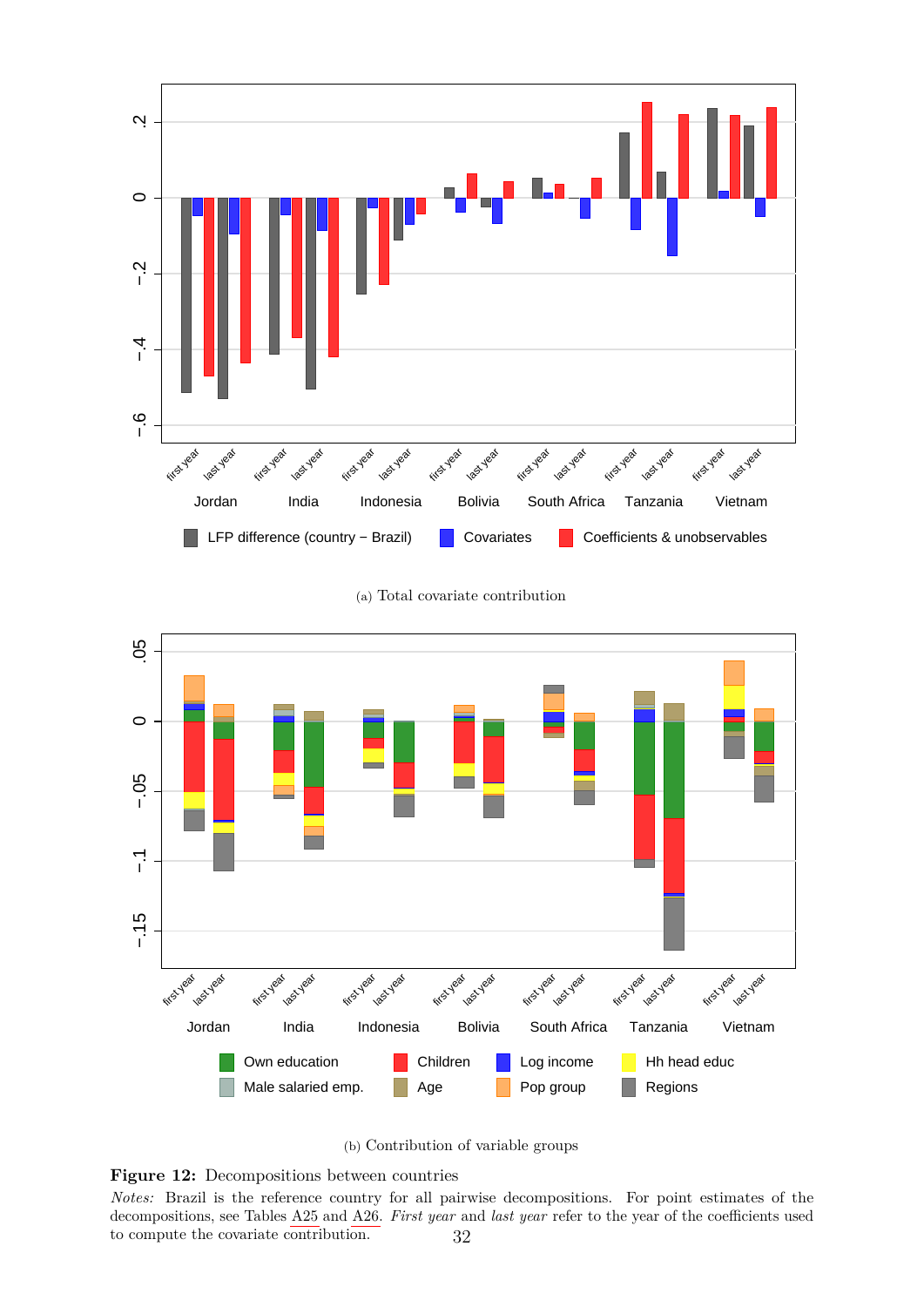<span id="page-35-0"></span>



(a) First year, around 2002



Brazil Jordan India Indonesia Bolivia South Africa Tanzania Vietnam Real FLFP Simulated FLFP at Brazil's coefficients

**Figure 13:** Real FLFP vs. FLFP simulated at Brazil's coefficients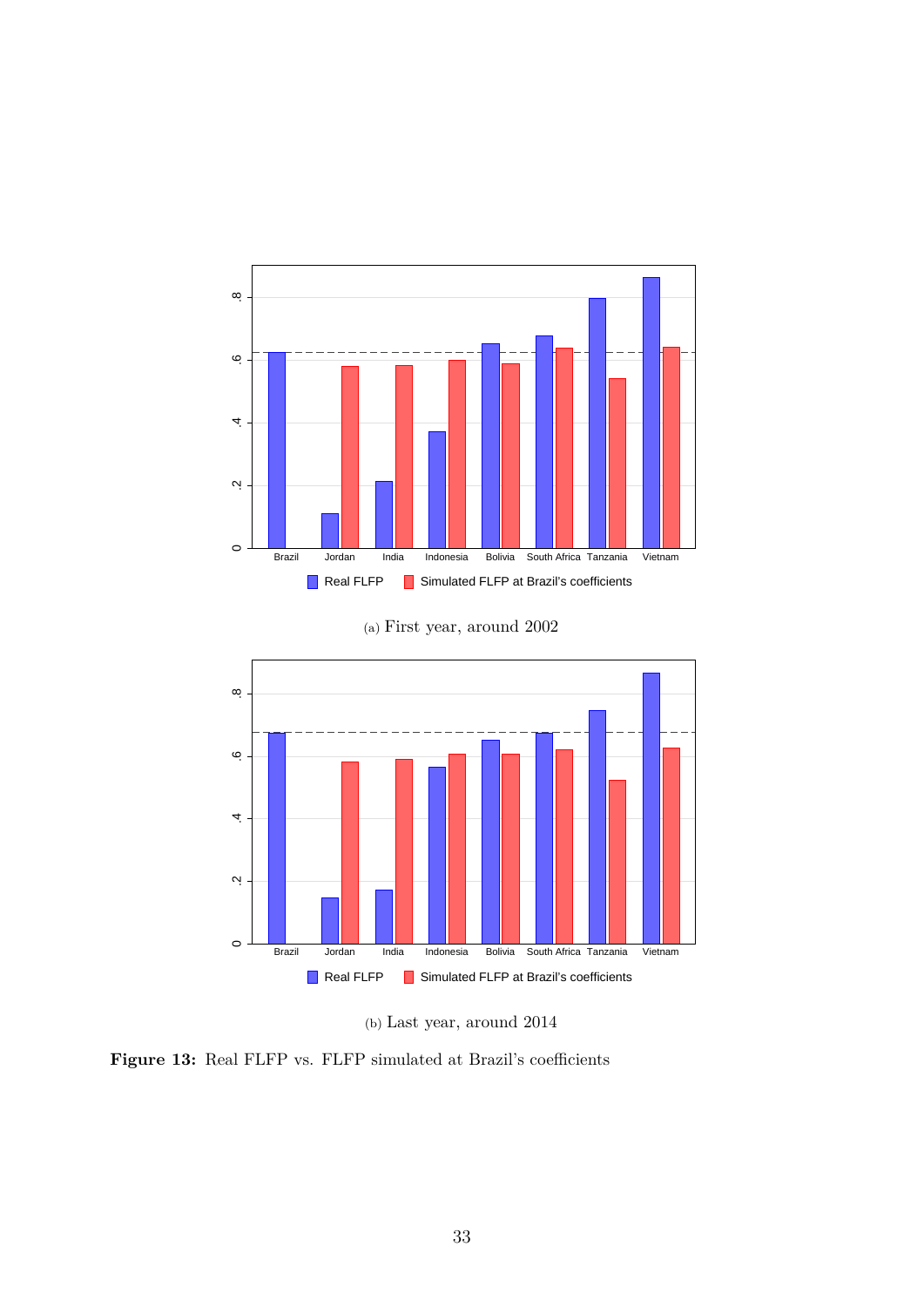rate than women from Tanzania. In reality, in 2014, the participation rate for Jordan was a staggering 67 percentage points *lower* than in Tanzania. In brief: differences in the observed characteristics of women and their households cannot account for the wide variation in FLFP between countries. Instead, most of the between-country differences result from variation in the returns to those characteristics and other unobservable factors.

### **5 Conclusion**

Using comparable microdata from eight low and middle-income countries, this paper sheds light on the impact and relative importance of what are considered key determinants of FLFP. We find that the participation-returns to women's *own characteristics* and *family circumstances*—including education, income, and fertility—differ substantially across countries. In fact, heterogeneity in returns to these characteristics explains most of the between-country differences in participation rates, indicating that the economic, social, and institutional constraints that shape women's labor force participation are still largely country-specific.

Nonetheless, some important patterns appear. Overall, rising education levels and declining fertility consistently increase FLFP, although the strength of these two forces differs across countries. At the same time, rising household incomes have a negative effect in all but the three richest countries in our sample (Jordan, South Africa, and Brazil), indicating that, in poorer countries, a substantial share of women work out of economic necessity.

In relatively poor countries with high initial participation rates (Vietnam, Tanzania, and, to a lesser extent, Bolivia), improving *family circumstances* (e.g., higher household incomes, or better educated household heads) have a moderate negative effect on women's participation. In terms of *women's own characteristics*, the positive participation-education gradient is flattening over time, except for relatively high participation returns occurring at the tertiary level. Future gains in female participation rates will depend on the extent to which women achieve educational attainment at the tertiary level.

In countries with low initial participation rates and strong social barriers to women's outside-home employment (India, Jordan, and, to a lesser extent, Indonesia), *family circumstances* have a much stronger grip on women's participation. Own education has a U- or J-shape relationship with participation, such that rising attainment at intermediate education levels actually depresses FLFP. Once again, expansion of women's access to tertiary education would be required to raise FLFP further. As shown by the Indonesian experience, however, changing returns to women's labor supply characteristics can boost participation rates dramatically.

In the richest countries (Brazil and South Africa), where social barriers to women's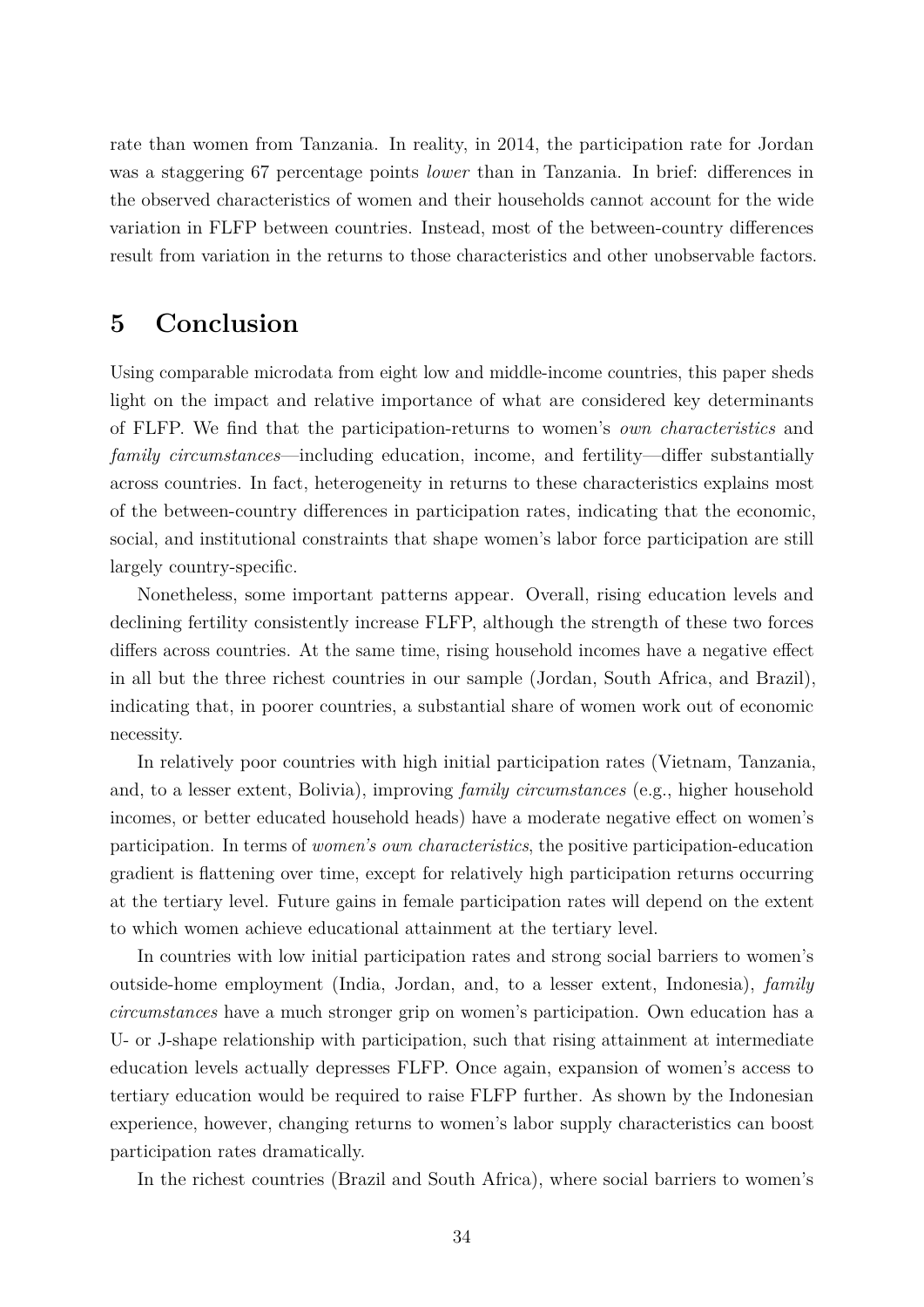employment are relatively small, *family circumstances* other than fertility have become largely irrelevant. With a strong positive education-participation gradient and a strong negative effect of fertility, increases in women's own education and falling fertility boosted participation in these countries. In the future, higher educational attainment and lower fertility will likely continue to translate into higher FLFP.

Finally, we find suggestive evidence of reduced selectivity of tertiary education in India, Indonesia, and South Africa (similar to the results for India in [Klasen and Pieters](#page-39-0) [\(2015\)](#page-39-0)). This may mitigate the extent to which further educational advancement will translate into higher FLFP in these countries.

While this paper has focused on supply side factors, FLFP might be severely constrained by demand factors. For example, the unexplained portion of the gender wage gap did not decline substantially in recent decades [\(Weichselbaumer and Winter-Ebmer, 2005;](#page-40-0) [Oostendorp, 2009\)](#page-40-1), and employment sectors and occupations remain highly segregated by gender [\(Borrowman and Klasen, 2017\)](#page-38-0). Further improvement of women's labor market characteristics will likely have a limited effect in rising FLFP rates, unless accompanied by the removal of barriers and constraints to female employment both at the household and at the labor market level.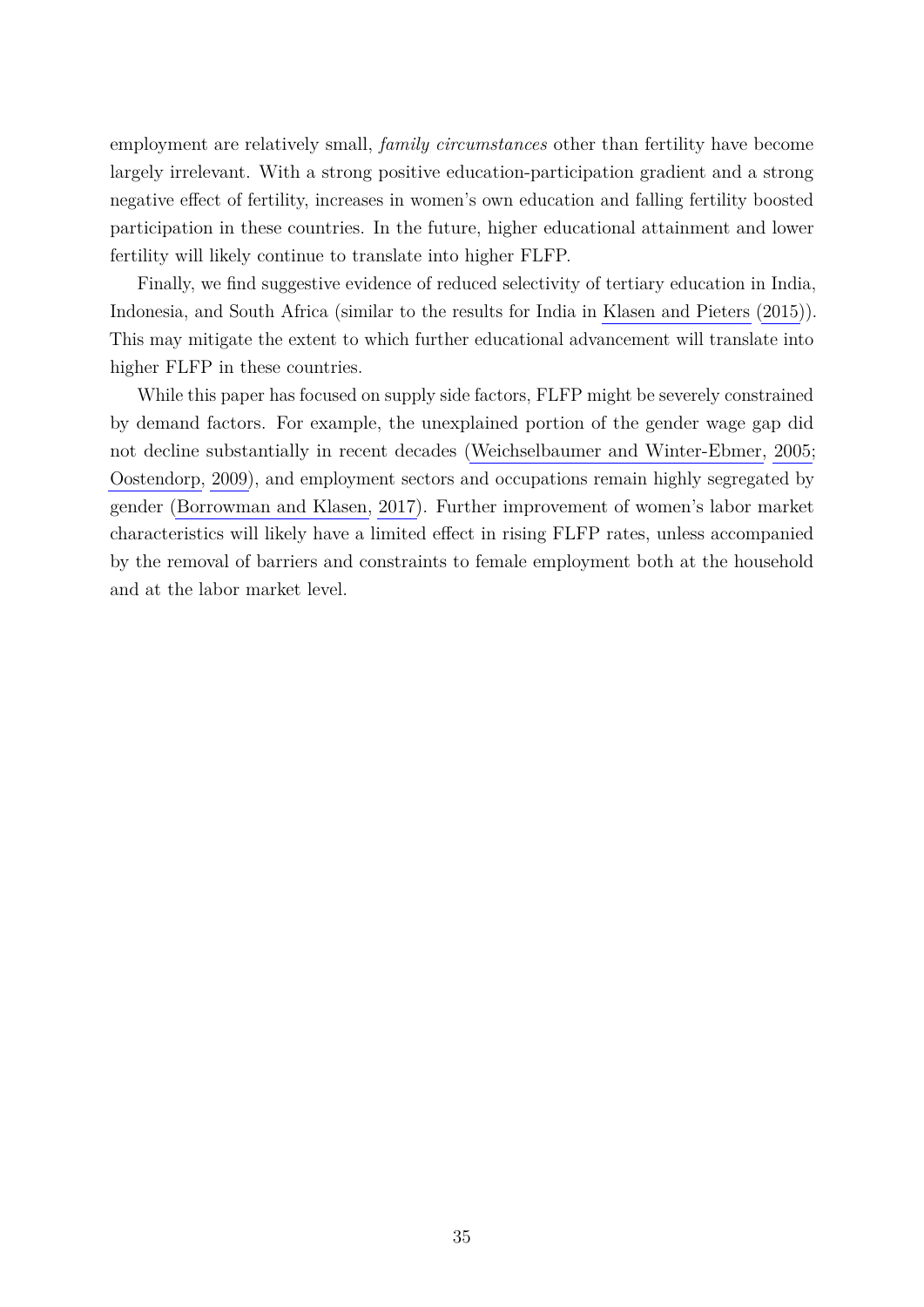## **References**

- Aaronson, D., Dehejia, R., Jordan, A., Pop-Eleches, C., Samii, C. and Schulze, K. (2017). *The Effect of Fertility on Mothers' Labor Supply over the Last Two Centuries*. IZA Discussion Paper No. 10559.
- Agüero, J. M. and Marks, M. S. (2011). Motherhood and Female Labor Supply in the Developing World: Evidence from Infertility Shocks. *Journal of Human Resources*, **46** (4), 800–826.
- <span id="page-38-2"></span>Alves, J. E. D. (2005). *A Definição de Família Convivente do IBGE: Cuidados Metodológicos Necessários*. Aparte-Inclusão Social em Debate, Rio de Janeiro, UFRJ, available at: [http://www.ie.ufrj.br/aparte/pdfs/notametodologica\\_familiasconviventes.pdf.](http://www.ie.ufrj.br/aparte/pdfs/notametodologica_familiasconviventes.pdf) Accessed March 2017.
- Angrist, J. D. and Evans, W. N. (1998). Children and Their Parents' Labor Supply: Evidence from Exogenous Variation in Family Size. *American Economic Review*, **88** (3), 450–477.
- <span id="page-38-4"></span>ASSAAD, R., HENDY, R. and YASSINE, S. (2014). Gender and the Jordanian Labor Market. In R. Assaad (ed.), *The Jordanian Labor Market in the New Millennium*, Oxford: Oxford University Press.
- Blau, F. D. and Kahn, L. M. (2007). Changes in the Labor Supply Behaviour of Married Women: 1980-2000. *Journal of Labor Economics*, **25** (3), 393–438.
- BLUNDELL, R. and MACURDY, T. (1999). Chapter 27 Labor Supply: A Review of Alternative Approaches. In O. C. Ashenfelter and D. Card (eds.), *Handbook of Labor Economics*, vol. 3, Elsevier, pp. 1559–1695.
- —, MACURDY, T. and MEGHIR, C. (2007). Chapter 69 Labor Supply Models: Unobserved Heterogeneity, Nonparticipation and Dynamics. In J. J. Heckman and E. E. Leamer (eds.), *Handbook of Econometrics*, vol. 6, Elsevier, pp. 4667–4775.
- <span id="page-38-0"></span>Borrowman, M. and Klasen, S. (2017). *Drivers of Gendered Sectoral and Occupational Segregation in Developing Countries*. Courant Research Centre: Poverty, Equity and Growth—Discussion Papers No. 222, University of Goettingen.
- Boserup, E. (1970). *Woman's Role in Economic Development*. London: George Allen and Unwin Ltd.
- <span id="page-38-3"></span>BRANSON, N. and WITTENBERG, M. (2014). Reweighting South African National Household Survey Data to Create a Consistent Series Over Time: A Cross-Entropy Estimation Approach. *South African Journal of Economics*, **82** (1), 19–38.
- <span id="page-38-1"></span>Burger, R. and Yu, D. (2006). *Wage Trends in Post-Apartheid South Africa: Constructing an Earnings Series from Household Survey Data*. Stellenbosch Economic Working Papers: 10/06, Stellenbosch University.
- Fairlie, R. W. (2006). *An Extension of the Blinder-Oaxaca Decomposition Technique to Logit and Probit Models*. IZA Discussion Paper Series No. 1917.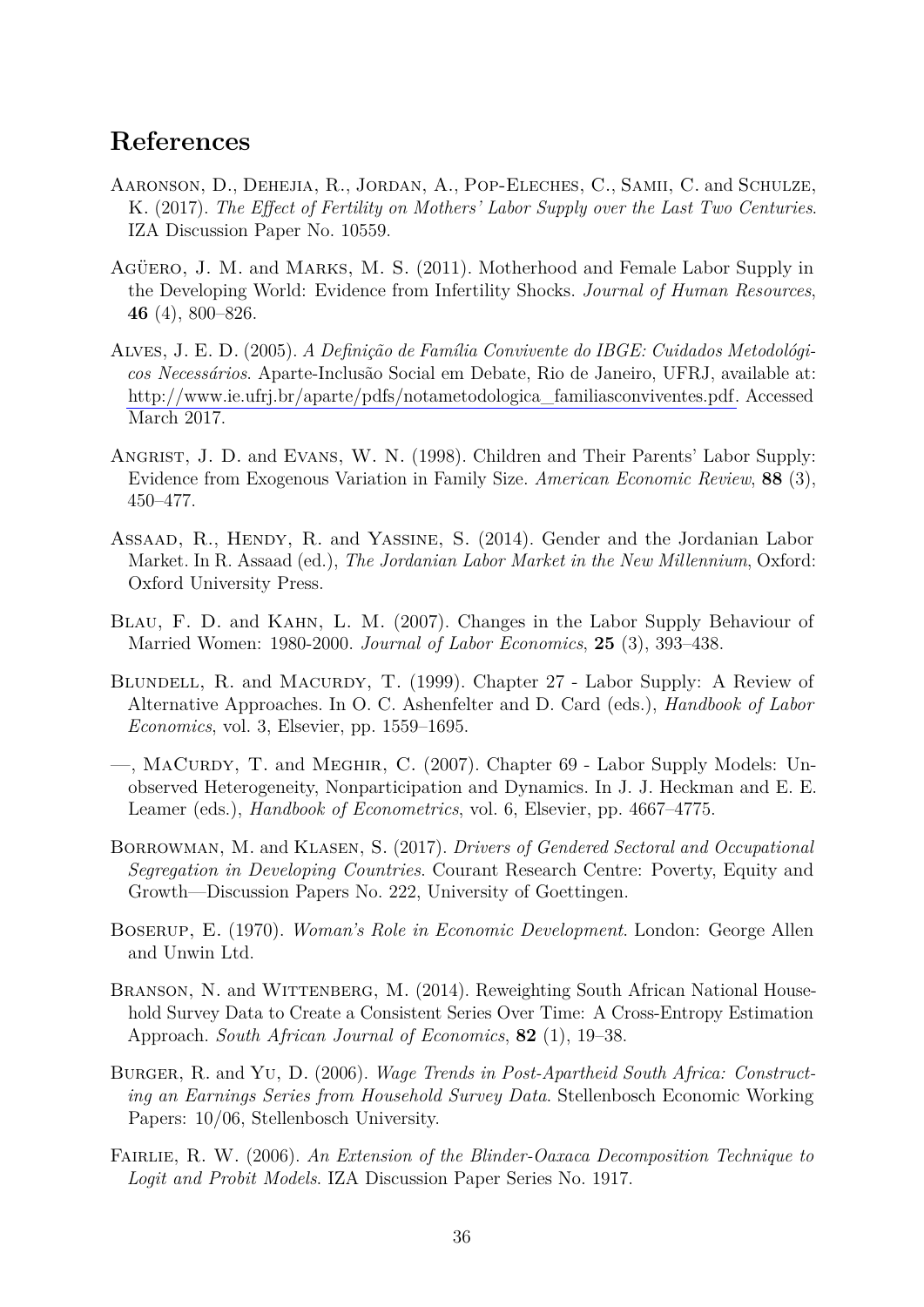- FORTIN, N., LEMIEUX, T. and FIRPO, S. (2011). Chapter 1 Decomposition Methods in Economics. In O. Ashenfelter and D. Card (eds.), *Handbook of Labor Economics*, vol. 4, Part A, Elsevier, pp. 1–102.
- GADDIS, I. and KLASEN, S. (2014). Economic Development, Structural Change, and Women's Labor Force Participation. *Journal of Population Economics*, **27** (3), 639–681.
- Ganguli, I., Hausmann, R. and Viarengo, M. (2014). Closing the Gender Gap in Education: What is the State of Gaps in Labor Force Participation for Women, Wives and Mothers? *International Labour Review*, **153** (2), 173–207.
- Gasparini, L. and Marchionni, M. (2015). *Bridging Gender Gaps? The Rise and Deceleration of Female Labor Force Participation in Latin America*. La Plata, Argentina: Centre for Distributive Labor and Social Studies (CEDLAS), Universidad Nacional de La Plata.
- Goldin, C. (1990). *Understanding the Gender Gap: An Economic History of American Women*. Oxford University Press.
- (1995). The U-Shaped Female Labor Force Function in Economic Development and Economic History. In T. P. Schultz (ed.), *Investment in Women's Human Capital and Economic Development*, University of Chicago Press, pp. 61–90.
- Heim, B. T. (2007). The Incredible Shrinking Elasticities: Married Female Labor Supply, 1978-2002. *Journal of Human Resources*, **42** (4), 881–918.
- <span id="page-39-3"></span>IBGE (2015). Nota Técnica: Principais Diferenças Metodológicas Entre as Pesquisas PME, PNAD e PNAD Contínua . Rio de Janeiro: Instituto Brasileiro de Geografia e Estatística (IBGE).
- ILO (2017). *World Employment and Social Outlook: Trends for women 2017*. Geneva: International Labour Office.
- <span id="page-39-1"></span>KERR, A., LAM, D. and WITTENBERG, M. (2016). Post-Apartheid Labour Market Series [dataset]. Version 3.1. Cape Town: DataFirst [producer and distributor], 2016.
- <span id="page-39-2"></span>— and Wittenberg, M. (2016). A Guide to version 3.1 of the Post-Apartheid Labour Market Series (PALMS).
- Klasen, S. (2018). *What Explains Uneven Female Labor Force Participation Levels and Trends in Developing Countries?* Courant Research Centre–Poverty, Equity and Growth Discussion Paper No. 246, University of Goettingen.
- <span id="page-39-0"></span>— and Pieters, J. (2015). What explains the stagnation of female labor force participation in urban india? *World Bank Economic Review*, **29** (3), 449–478.
- Kreibaum, M. and Klasen, S. (2015). *Missing Men: Differential Effects of War and Socialism on Female Labour Force Participation in Vietnam*. Courant Research Centre— Poverty, Equity and Growth Discussion Paper No. 181, University of Goettingen.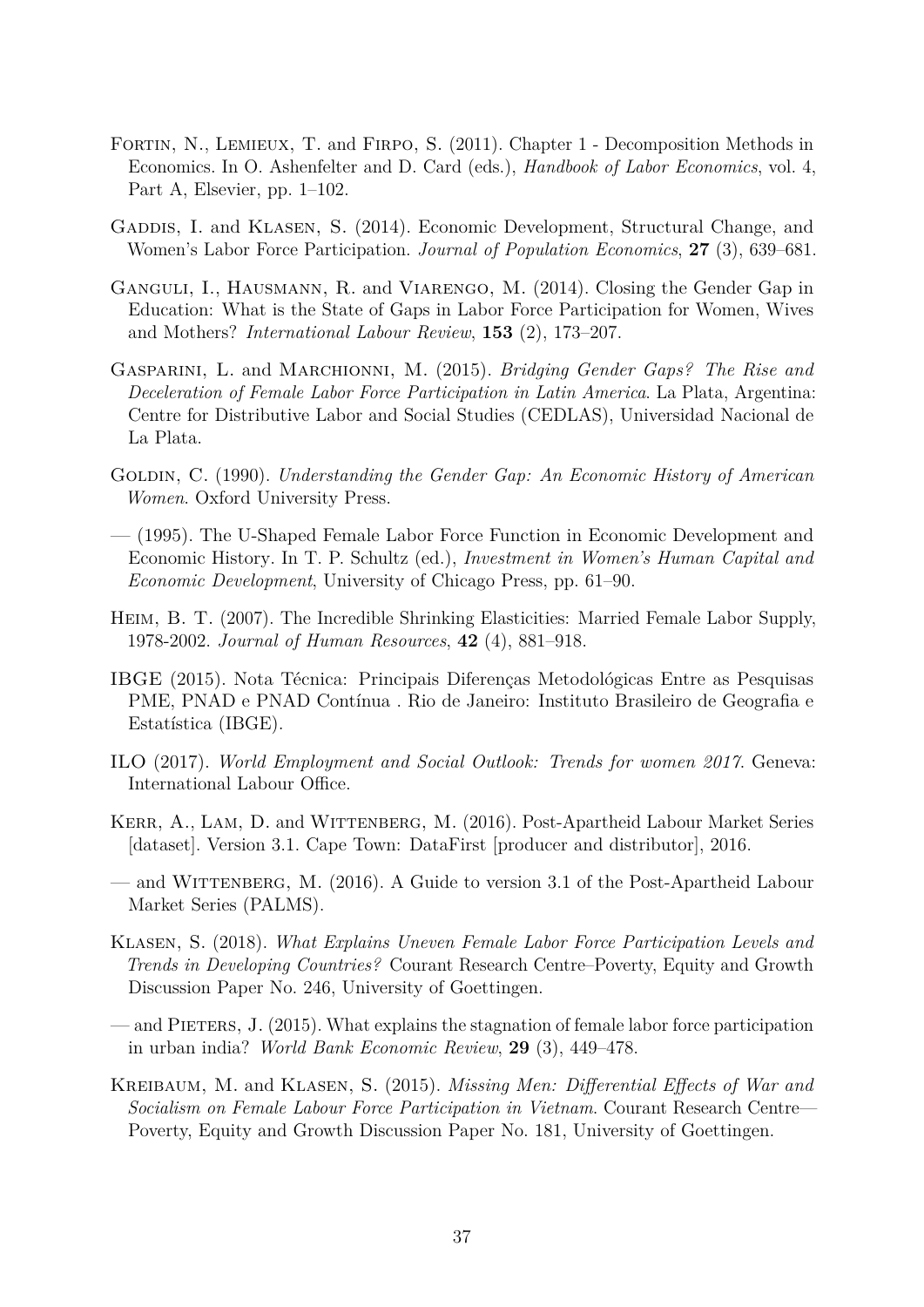- MAHMUD, S. and BIDISHA, S. H. (2016). Female Labor Market Participation in Bangladesh: Structural Changes and Determinants of Labor Supply. In S. Raihan (ed.), *Structural Change and Dynamics of Labor Markets in Bangladesh: Studies on Labor and Employment*, Dhaka: SANEM Publications, pp. 33–40.
- NTULI, M. and WITTENBERG, M. (2013). Determinants of Black Women's Labour Force Participation in Post-Apartheid South Africa. *Journal of African Economies*, **22** (3), 347–374.
- <span id="page-40-3"></span>OAMDI (2015a). Harmonized Labor Force Surveys (HLFS), [http://erf.org.eg/data-portal/.](http://erf.org.eg/data-portal/) Version 1.0 of Licensed Data Files; EUS 2006 - Department of Statistics (DOS), The Hashemite Kingdom of Jordan. Egypt: Economic Research Forum (ERF).
- <span id="page-40-4"></span>— (2015b). Harmonized Labor Force Surveys (HLFS), [http://erf.org.eg/data-portal/.](http://erf.org.eg/data-portal/) Version 1.0 of Licensed Data Files; EUS 2008 - Department of Statistics (DOS), The Hashemite Kingdom of Jordan. Egypt: Economic Research Forum (ERF).
- <span id="page-40-5"></span>— (2015c). Harmonized Labor Force Surveys (HLFS), [http://erf.org.eg/data-portal/.](http://erf.org.eg/data-portal/) Version 1.0 of Licensed Data Files; EUS 2010 - Department of Statistics (DOS), The Hashemite Kingdom of Jordan. Egypt: Economic Research Forum (ERF).
- <span id="page-40-6"></span>— (2015d). Harmonized Labor Force Surveys (HLFS), [http://erf.org.eg/data-portal/.](http://erf.org.eg/data-portal/) Version 1.0 of Licensed Data Files; EUS 2014 - Department of Statistics (DOS), The Hashemite Kingdom of Jordan. Egypt: Economic Research Forum (ERF).
- <span id="page-40-1"></span>Oostendorp, R. H. (2009). Globalization and the Gender Wage Gap. *World Bank Economic Review*, **23** (1), 141–161.
- PRIEBE, J. (2010). *Child Costs and the Causal Effect of Fertility on Female Labor Supply: An Investigation for Indonesia 1993–2008*. Courant Research Centre—Poverty, Equity and Growth Discussion Paper No. 45, University of Goettingen.
- Rahman, R. I. and Islam, R. (2013). *Female Labour Force Participation in Bangladesh: Trends, Drivers and Barriers*. ILO Asia-Pacific Working Paper Series.
- Rosenzweig, M. and Wolpin, K. (1980). Testing the Quantity-Quality Fertility Model: The Use of Twins as a Natural Experiment. *Econometrica*, **48** (1), 227–240.
- Schaner, S. and Das, S. (2016). *Female Labor Force Participation in Asia: Indonesia Country Study*. ADB Economics Working Paper Series No. 474, Asian Development Bank.
- Seneviratne, P. (2017). *Economic Development or Economic Distress? Explaining the Rise in Married Women's Labor Force Participation in Sri Lanka*. Mimeographed, Carleton College.
- <span id="page-40-2"></span>Von Fintel, D. (2007). Dealing with Earnings Bracket Responses in Household Surveys – How Sharp are Midpoint Imputations? *South African Journal of Economics*, **75** (2), 293–312.
- <span id="page-40-0"></span>Weichselbaumer, D. and Winter-Ebmer, R. (2005). A Meta-analysis of the International Gender Wage Gap. *Journal of Economic Surveys*, **19** (3), 479–511.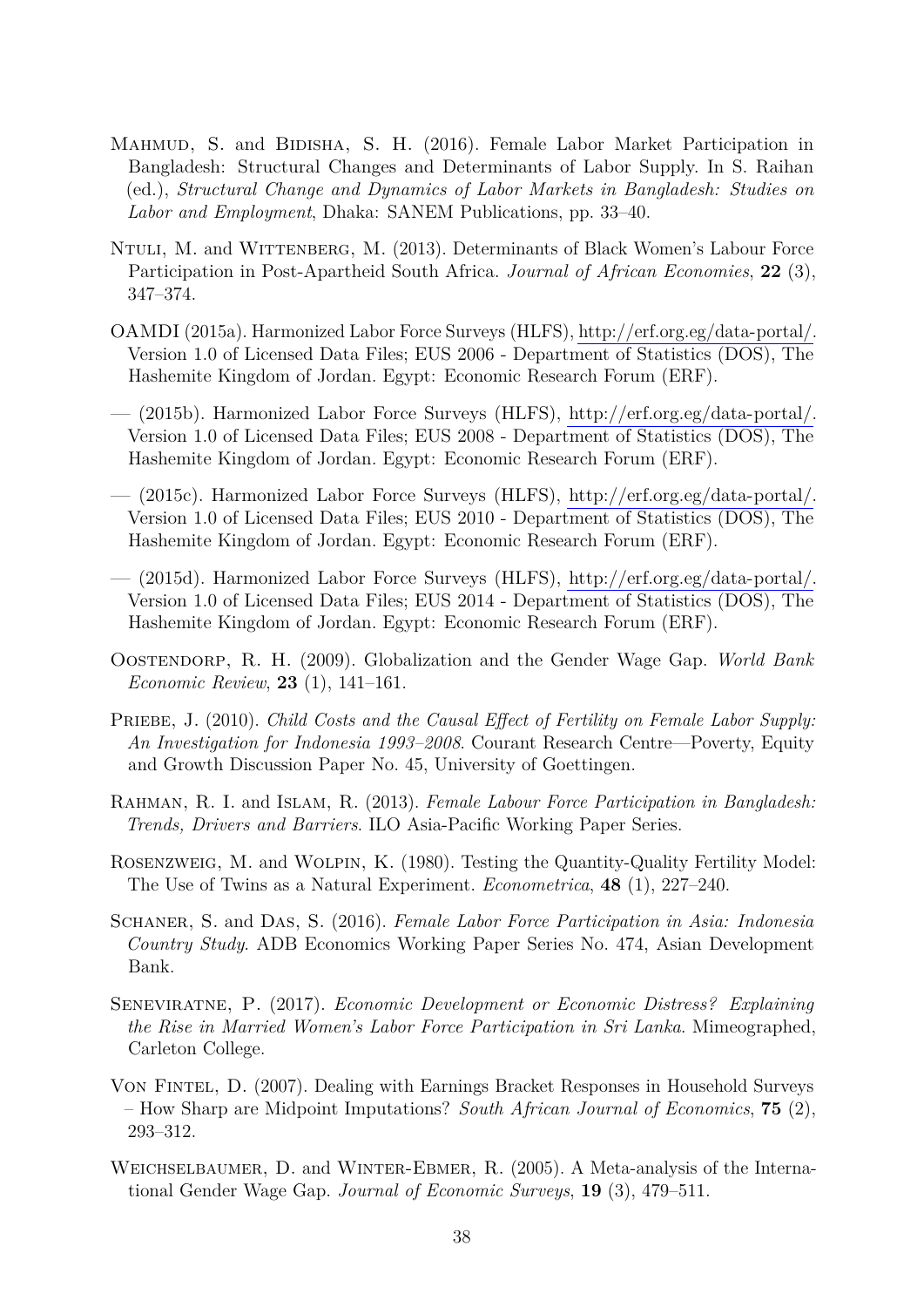- <span id="page-41-0"></span>Yu, D. (2007). *The Comparability of the Statistics South Africa October Household Surveys and Labour Force Surveys*. Stellenbosch Economic Working Papers: 17/07, Stellenbosch University.
- <span id="page-41-1"></span>— (2009). *The Comparability of Labour Force Surveys (LFS) and Quarterly Labour Force Surveys (QLFS)*. Stellenbosch Economic Working Papers: 08/09, Stellenbosch University.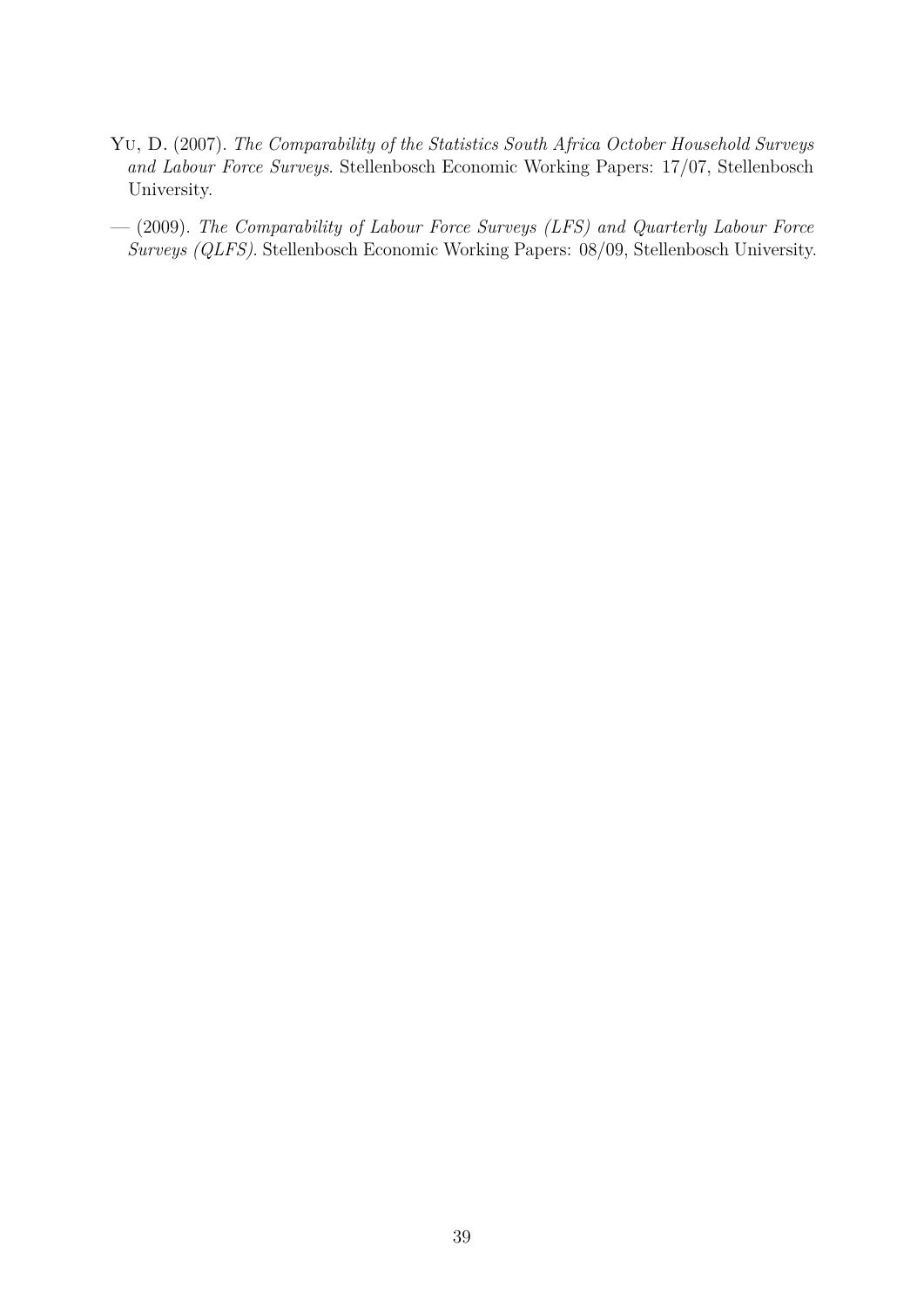# Online Appendix

What Drives Female Labor Force Participation? Comparable Micro-level Evidence from Eight Developing and Emerging Economies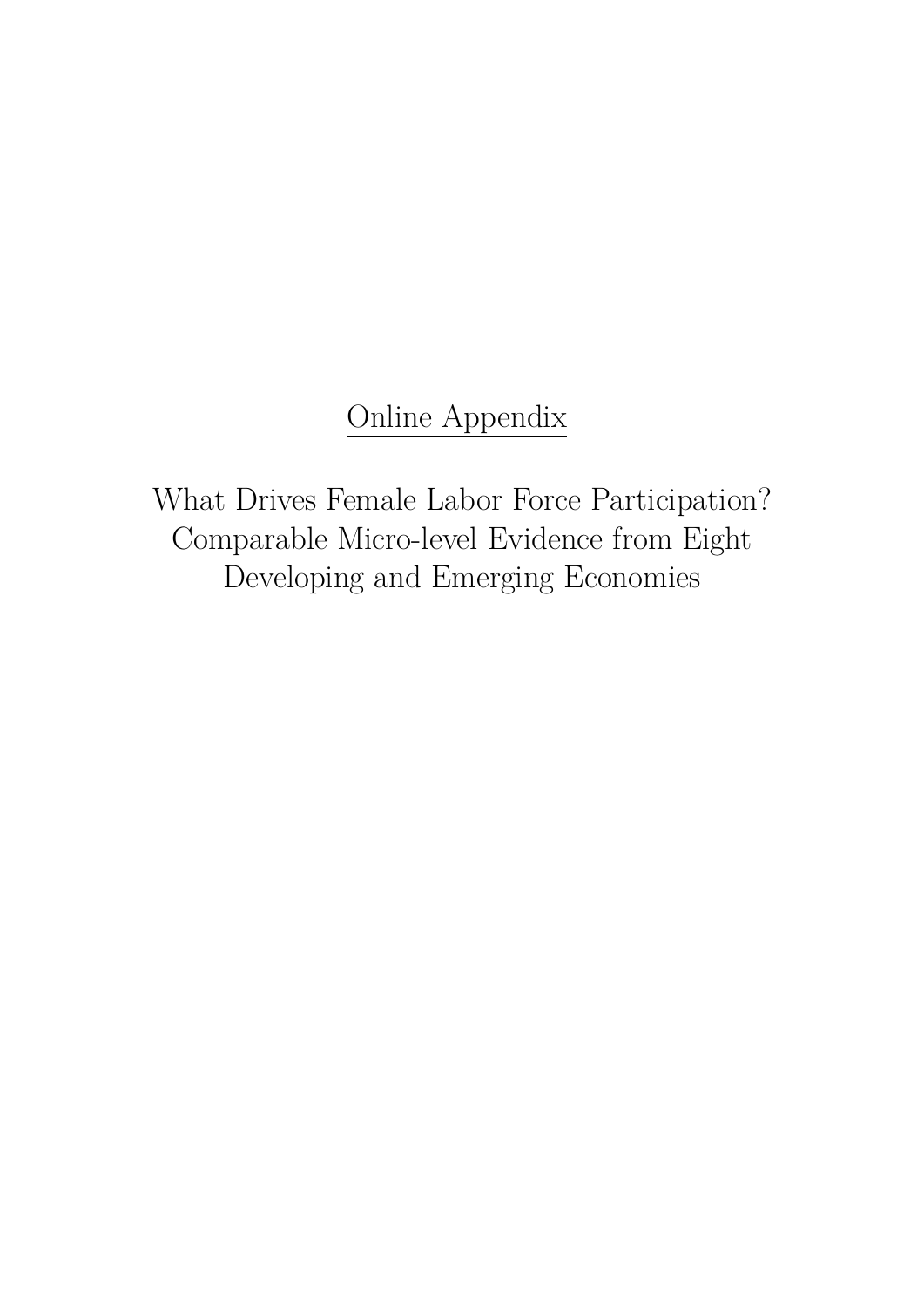## **A.1 Data**

In this Appendix, we describe in detail the data sources used, the coding procedures that ensure comparability across countries and years, and the limitations of the final dataset. But first we describe three coding procedures that apply to all countries, concerning household income, male salaried employment, and regional employment.

**Household income** For comparability across surveys, the real earnings variable only considers earnings from the respondent's main job. Income from secondary jobs and non-labor income are not covered. To avoid losing the observations of urban married women living in households where the sum of earnings for all the other adult members is zero, we add one dollar-PPP to all household incomes before the log-transformation. If at least one household member is employed but has missing earnings, we code the household-level earnings variable as missing.

**Male salaried employment** To capture the existence of a stable male source of income in the household, we would ideally identify male wage employment in the economy's formal sector, since the stability and certainty of formal wage contracts are higher than that of informal labor arrangements. Unfortunately, information of the type of employment sector (formal vs. informal) is not available for several countries. As a second best, we create a household-level dummy variable for the existence of at least one adult  $(18+)$  man working as a salaried employee, irrespectively of formality.

**Regional employment** To create regional employment shares, we use one-digit industrial codes from the surveys. Most surveys follow the international ICIC code classification, although there are a few minor deviations. We re-group the one-digit codes into broader categories: (1) *Construction*, corresponding to "construction"; (2) *Agriculture*, including "agriculture, hunting and forestry" and "fishing"; (3) *Mining*, corresponding to "mining and quarrying"; (4) *Manufacturing*, corresponding to "manufacturing"; (5) *White-collar services*, including "financial intermediation," "real estate, renting and business activities," "public administration and defense; compulsory social security," "education," "health and social work," "extra-territorial organization and bodies"; and (6) *Other services*, including "electricity, gas and water supply," "wholesale and retail trade; repair of motor vehicles, motorcycles and personal and household goods," "hotels and restaurants," "transport, storage and communication," "other community, social and personal service activities," and "activities of households."

### **South Africa**

For South Africa, we use five nationally representative labor force surveys from Statistics South Africa (StatsSA): the October Household Survey (OHS) in 1995, the Labor Force Survey (LFS) in 2001 and 2003, and the Quarterly Labor Force Survey (QLFS) in 2010 and 2014 (see Table [A1\)](#page-52-0). We extract the data from the Post-Apartheid Labour Market Series (PALMS) v3.1, a dataset created by Data First at the University of Cape Town (Kerr *[et al.](#page-39-1)*, [2016\)](#page-39-1), which provides consistent coding for a large number of variables across South African labor force surveys between 1994 and 2015 [\(Kerr and Wittenberg, 2016\)](#page-39-2). We selected the years as to guarantee a good time coverage, under the constraint that the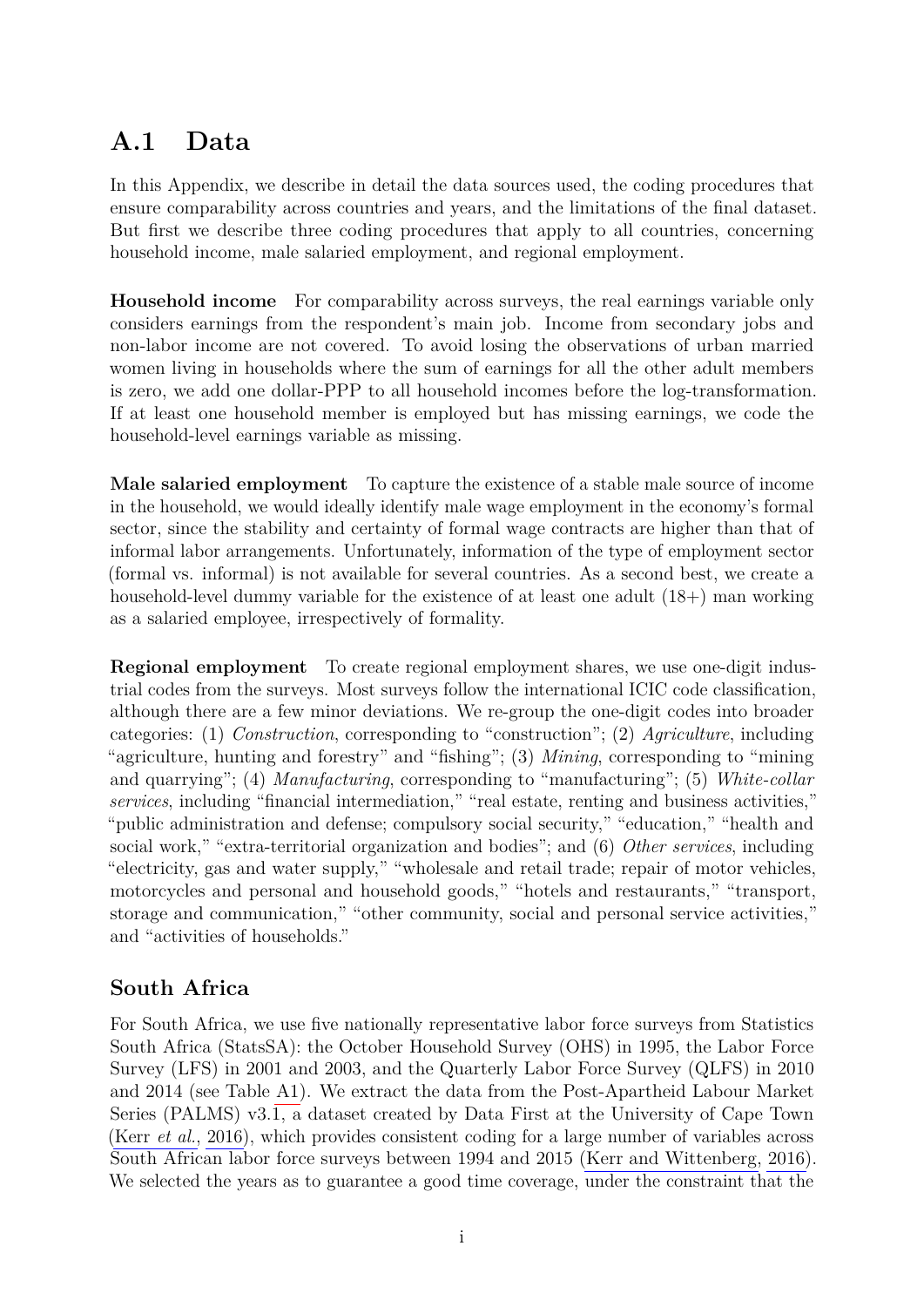relevant set of variables used in the empirical analysis exists in a consistent way across surveys. Between 2004 and 2008, the LFS does not contain urban/rural information and the QLFS does not provide continuous earnings data in 2008, 2009, and 2012. This is why we do not select surveys from those years.

Naturally, the coding of certain variables in the original surveys changes over time.<sup>45</sup> For the years 1995, 2001 and 2003, the urban/rural variable has two possible categories: *urban* or *rural*. For the QLFS 2010 and 2014, the corresponding variable is coded in four categories: urban formal, urban informal, tribal areas, and rural formal. To create a consistent variable, we assign both urban formal and urban informal to the category *urban* and tribal areas and rural formal to the category *rural*.

For the individual-level regressions, we drop the 37 urban married women of age 25–54 whose race category in the LFS 2001 and 2003 is "Other", because this racial category does not occur in any of the other selected years.

We create the highest level of education achieved by recoding the detailed education achievement variables of the PALMS into five broader groups: less than primary; primary completed; secondary not completed; secondary completed; any tertiary. We drop from the analysis the few individuals categorized in the residual educational level "Other". The currently married dummy variable assigns value 1 to persons officially married or "living together as husband and wife".

Until the introduction of the QLFS in 2008, there were two clear definitions of labor force participation. The *strict* definition from the OHS and LFS includes (1) the employed those who have worked in the week before the survey interview, or are temporarily not working but will return soon (on holidays, sick leave, parental leave, strike, etc)—and (2) the unemployed—those currently without a job but who are willing to accept one within a week from the survey interview and have actively searched for work during the previous month.<sup>46</sup> In the OHS 1995, any positive amount of hours worked in the reference week counts for employment; in the LFS, employment requires a minimum of one hour of work in the reference week. Employment includes all paid employees either in cash or kind, employers and self employed, as well as unpaid workers in family businesses. Unpaid domestic services and begging for money or food do not count as employment. It is clear from the change in survey questionnaires that the LFS is better able to capture informal, casual employment relative to the OHS: there are eight detailed employment categories allowed as answers in the LFS, whereas only three (working full-time, working part-time, with a job but absent from work) are allowed as answers in the OHS. Thus, part of the rise in labor force participation from 1995 to 2001 could reflect improvements in the coverage of casual, low-income employment in the LFS relative to the OHS [\(Yu, 2007,](#page-41-0) pp. 17–18). The *expanded* definition is similar to the *strict* one but it additionally includes the discouraged job-seekers in the labor force, as part of the unemployed population. Discouraged jobseekers are those individuals who are currently without a job and, although they desire to work, have not actively searched for a job in the month before the survey interview. Unfortunately, with the introduction of the QLFS, the distinction between the strict and expanded concepts becomes less clear [\(Yu, 2009;](#page-41-1) [Kerr and Wittenberg, 2016\)](#page-39-2). [Yu](#page-41-1) [\(2009\)](#page-41-1)

<sup>45</sup>[Yu](#page-41-0) discusses in detail the comparability between the OHS and the LFS [\(Yu, 2007\)](#page-41-0), and between the LFS and QLFS [\(Yu, 2009\)](#page-41-1).

<sup>46</sup>Unfortunately, the OHS1995 metadata does not include a detailed explanation on how the employment status is derived from the survey questions [\(Yu, 2009,](#page-41-1) pp. 17 & 49–58). However, the derivation of employment is very similar for the later OHS (1996–1999), so we refer to it in the text.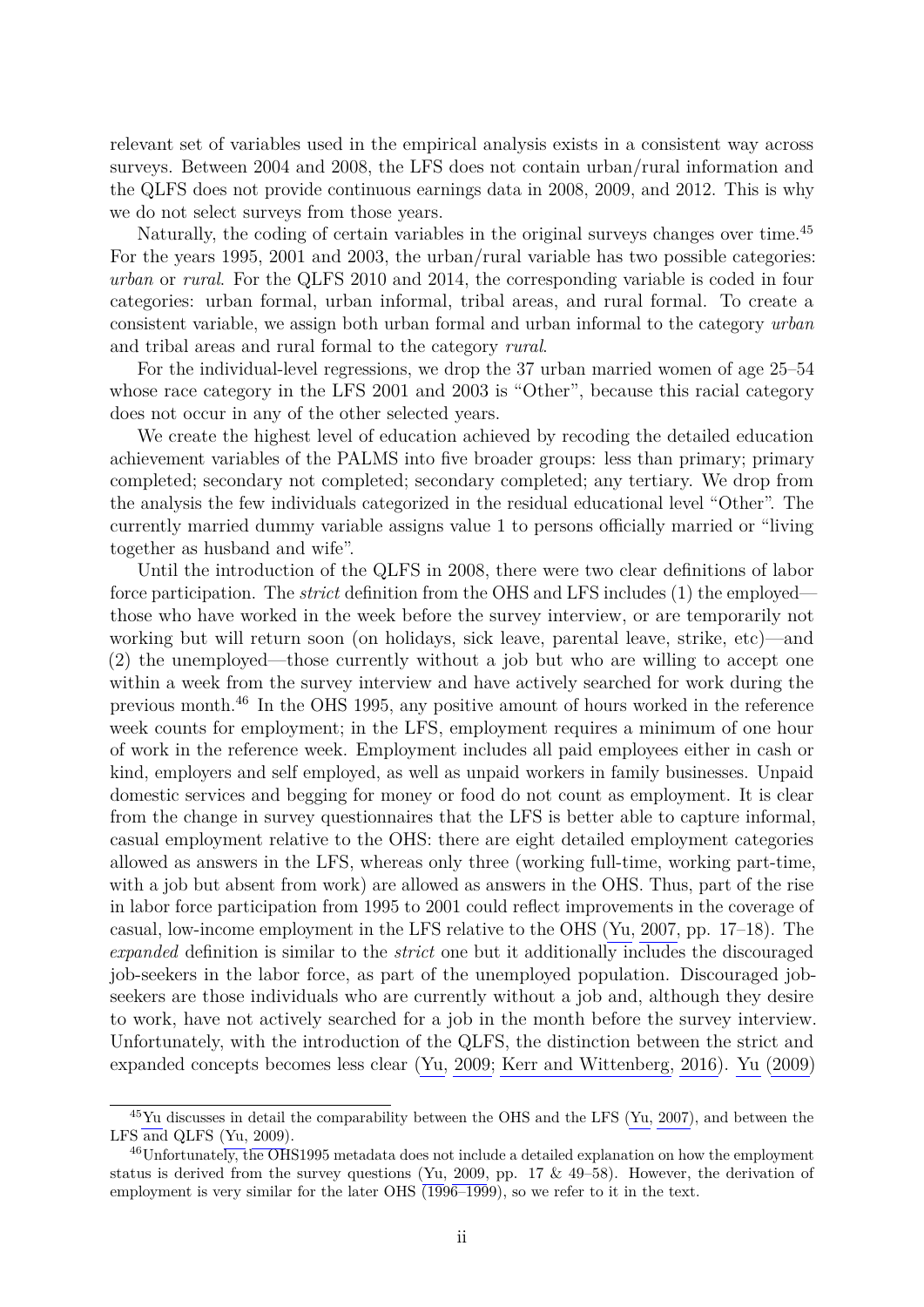shows that comparability between the last LFS (in 2007) and the first QLFS (in 2008) is much better for the strict definition than for the expanded definition. Accordingly, we consider *strict* labor force status in our analyses.

The household labor income variable is created from the consistent real earnings variable in the PALMS dataset for wage employment and self-employment.<sup>47</sup> However, a substantial fraction (20–30 percent) of employed individuals in the OHS 1995, LFS 2001 and 2003 did not report their earnings as a point value, but rather used the earnings brackets available in the questionnaire. Individuals who are self-employed or in high skilled occupations disproportionately used the bracket option. As a result, creating an household income variable without accounting for bracket responses will underestimate the household incomes of such individuals. As a simple solution, whenever necessary, we impute earnings with the bracket midpoint and, for the top bracket, which is open-ended, we set the midpoint to be 10 percent higher than the lower bound. [Von Fintel](#page-40-2) [\(2007\)](#page-40-2) shows that, for the LFS, this "simplistic" midpoint imputation performs as well (for purposes of statistical inference) as more complex distributional assumptions (e.g. interval regressions), given that skewness is not too extreme and the share of right-censored observations is not too high.<sup>48</sup> For the years 1995, 2001 and 2003, we calculate the midpoint of the corresponding bracket variable from PALMSv3.1, convert it into monthly earnings and deflate it to 2000 Rands.<sup>49</sup> For the year 2010, Stats SA already imputes refusals and categorical responses; for 2014, only categorical responses are imputed by Stats SA. Unfortunately, the imputation methods used by Stats SA are not described in the surveys' metadata [\(Kerr and Wittenberg, 2016\)](#page-39-2). After the imputations described, around 7 percent of employed individuals in the pooled sample have missing earnings information. For the household-level income variable, we sum up the earnings of all individuals in the household, with the exception of those households were at least one employed individual has missing earnings, for whom we assign missing household income. Finally, we convert the values to international dollars using the World Bank's 2011 PPP exchange rate for private consumption.

A limitation of the PALMS is the absence of information on the relationships between household members. As a result, there is no information on who is the household head. Given these limitations, we cannot capture the household's lifetime income using the household head's or the husband's education as a proxy. In practice, we use the maximum education level of any adult (18+) married male household member, coding as an explicit missing category those households where no adult married men are listed.

We aggregate employment at the province level by industry using the classification of [Klasen and Pieters](#page-39-0) [\(2015\)](#page-39-0). For South Africa, this means recoding the PALMS variable *jobindcode*. When in doubt about whether a particular industry should be classified as blue or white collar, the education distribution of urban married female employees was used as an auxiliary tool: thus, the seemingly ambiguous "Services" category in the raw

<sup>&</sup>lt;sup>47</sup>See [Burger and Yu](#page-38-1) [\(2006\)](#page-38-1) for more details on constructing a consistent earnings series from the OHS and LFS surveys.

<sup>&</sup>lt;sup>48</sup>The number of right-censored observations for each wave of the LFS 2001 and 2003 is low, with a minimum of 38 observations in the first wave (March) of LFS 2001 and a maximum of 83 observations in the second wave (September) of LFS 2003.

<sup>49</sup>For the year 1995, the lowest earning bracket for wage employment is too wide (R1 - R999). As a result, all of the observations reporting *daily* earnings and 97.23 percent of the observations reporting *weekly* earnings fall in this category (c.f. with 26 and 0.4 percent of the observations for *monthly* and *yearly* wage earnings). Therefore we do not impute a midpoint value for the 531 observations with daily or weekly reference periods; they are set to missing. We proceed similarly for self-employment earnings.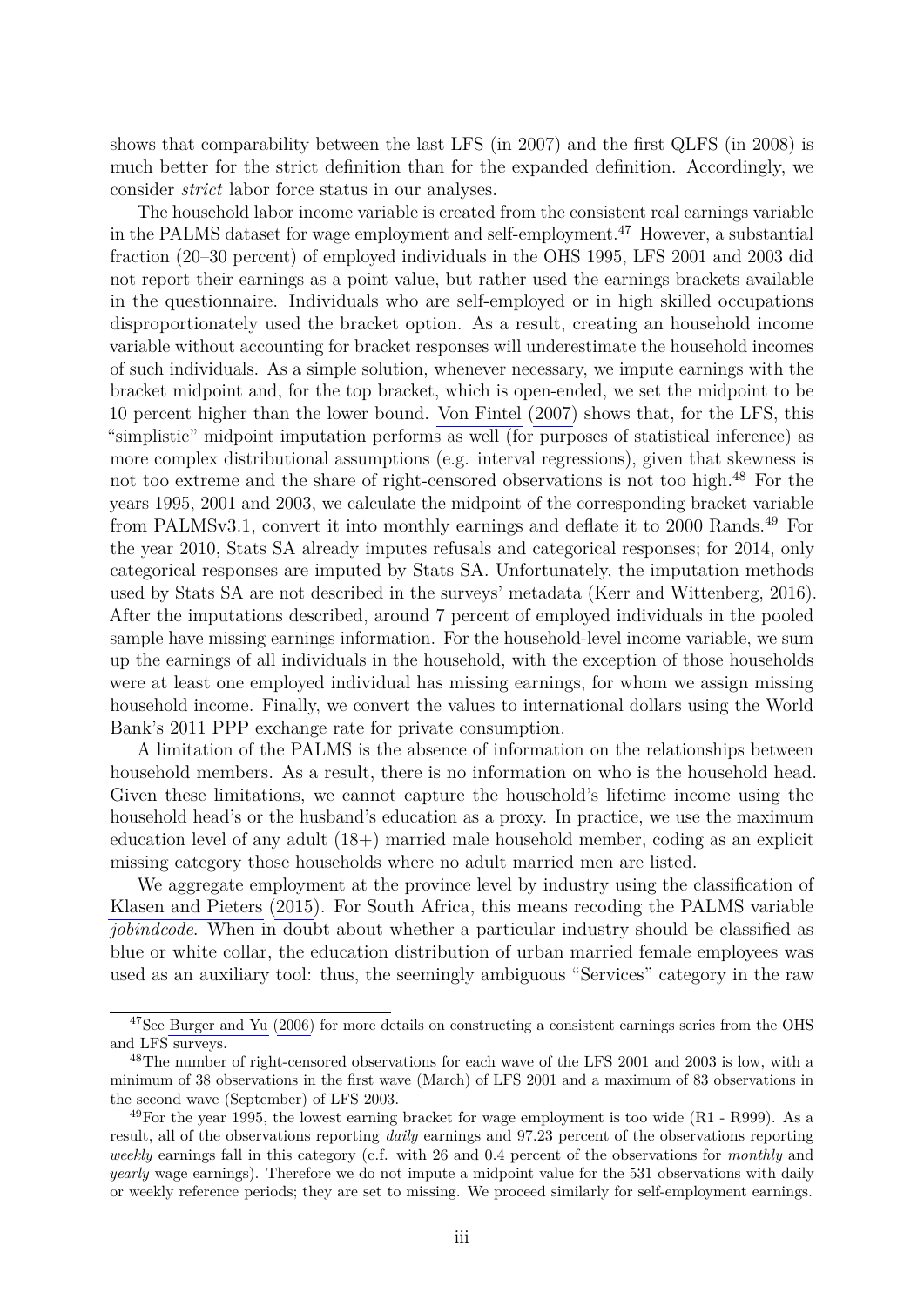data was included in the white-collar services category due to the much higher prevalence of highly educated employees (see, e.g., Figure [A1a\)](#page-53-0).

For the estimation of population means, average marginal effects of regression covariates, and decomposition analyses, we use the individual cross-entropy weights available in the PALMSv3.1.<sup>50</sup>

#### **Brazil**

For Brazil, we use four yearly household surveys called Pesquisa Nacional por Amostra de Domicílios (PNAD) from the Brazilian Institute of Geography and Statistics (IBGE): PNAD 2002, 2005, 2009 and 2013. The surveys are harmonized using the Stata code created by Data Zoom at the PUC-Rio.<sup>51</sup>

A particular feature of the PNAD surveys is the distinction between different family units within a given household (see [Alves, 2005\)](#page-38-2). For example, multigenerational households are usually classified as different families living in a single household. We code as currently married family heads and their spouses, including couples who are officially married or living together as husband and wife. Otherwise, for consistency with surveys from the other countries, we construct all household-level variables using the household identifiers, disregarding their sub-classification into families.

There were several education reforms in the past three decades. As a result, some levels of education attainment changed names and duration. We reclassify these different levels into five broader groups: less than primary; elementary (levels 1–4); elementary (levels 5–8); high school completed; any tertiary. We proxy the household's lifetime earnings potential with the education level of the household head, creating an additional missing category for the cases when the married woman is the household head, as her education level is already captured in the own education variable.

There are two reference periods available to define labor force participation: previous week or previous year. For consistency with most of the other countries, we use labor force participation in the week of reference (last week of September) in the empirical analyses.

In the PNAD, employment status covers all individuals of age 10 or above that work in: (1) paid activities; (2) unpaid activities in support of a self-employed or employer household member in the production of primary goods; (3) unpaid activities in support of a religious institution or cooperative; (4) food production and/or construction work for own consumption. In category (1), there is no restriction on the minimum hours worked per week, whereas for the other categories, the individual must work at least one hour in the reference week to be considered employed [\(IBGE, 2015\)](#page-39-3).

For consistency with data from other countries, we add up real earnings from the individual's main job, excluding the woman's own earnings to construct the household income variable and convert it to 2011 PPP-\$ using the World Bank PPP exchange rate for private consumption.

The coding of employment industries follows [Klasen and Pieters](#page-39-0) [\(2015\)](#page-39-0) and is done at the federal state level.

The PNAD also allows us to partially capture internal migration. We create dummy

<sup>50</sup>Variable ceweight2. This is an update by Takwanisa Machemedze at DataFirst, University of Cape Town of the original cross-entropy weights created by Nicola Branson. See [Branson and Wittenberg](#page-38-3) [\(2014\)](#page-38-3) for details on the cross-entropy approach.

<sup>51</sup>Available at [http://www.econ.puc-rio.br/datazoom/english/index.html.](http://www.econ.puc-rio.br/datazoom/english/index.html)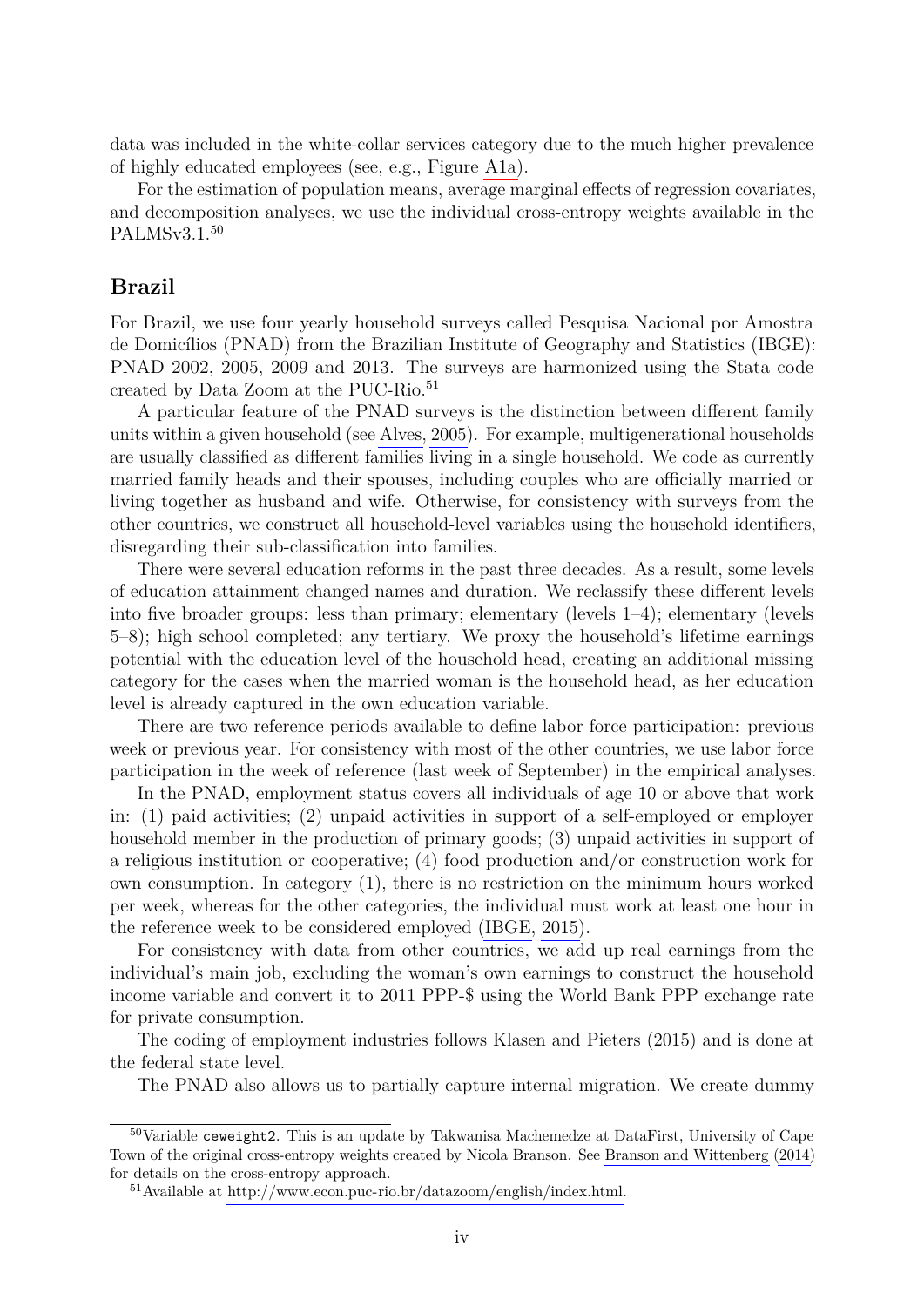variables recording whether the individual was born in the state of current residence, and whether the individual was born in the municipality of current residence. We use these variables as a rough control for rural-urban migration: to the extent that rural-urban movements cross state or municipal borders, they are captured in our migration variables.

#### **Jordan**

For Jordan, we use four Employment and Unemployment Surveys (EUS) collected by Jordan's Department of Statistics and harmonized by the Economic Research Forum (ERF) covering the years 2006, 2008, 2010, and 2014 [\(OAMDI, 2015a,](#page-40-3)[b,](#page-40-4)[c,](#page-40-5)[d\)](#page-40-6). The surveys are collected on a quarterly basis, resulting in four waves per year. We use all waves available.

Unfortunately, there is no urban/rural information in the EUS for the years 2008 and 2014, so we cannot remove rural households as we do in all other countries. In any case, urbanization rates are very high in Jordan, in the period considered. According to the World Bank's World Development Indicators<sup>52</sup>, the urbanization rate was 81 percent in 2006 and 83 percent in 2014.

The variable currently married includes both monogamous and polygamous marriages, although the latter account for only 0.15 percent of the pooled (unweighted) sample. All monogamous marriages are also reported as being legal marriages. Informal marriages and cohabitation outside marriage are both very rare in Jordan.

We recode the detailed education variable provided by the ERF into six broader attainment categories: less than primary completed; primary completed; preparatory completed; lower secondary completed; secondary completed; any tertiary. The lifetime earnings potential of the household is proxied with the education level of the its head, creating an additional missing category for the cases when the married woman is the household head, as her education level is already captured in the own education variable.

All individuals above age 15 are coded as being in the labor force if they were employed for at least one hour in the week before the survey interview, or if they are unemployed (i.e., no current job, but actively searching). Those who have a job but were temporarily absent during the reference week (e.g., on holidays, sick leave, maternal leave, striking) are also part of the employed population. Employment includes employees who work for wage or in-kind payments, employers, self employed, and unpaid workers in family enterprise. Unpaid domestic services or unpaid voluntary work do not count as employment. Those without jobs and not searching one in the reference week are coded as inactive.

The sampling frame and stratification strategy of the EUS changed in the first quarter of 2007. [Assaad](#page-38-4) *et al.* [\(2014\)](#page-38-4) argues that this change resulted in a break of the female labor force participation series: before 2007, female labor force participation would have been underestimated by around three percentage points. To extend time coverage, we nevertheless include the EUS 2006, which has still conducted under the old methodology.

The EUS only provides categorical earnings data using five earning brackets. During the harmonization of the data, the ERF imputed a continuous earnings variable with the midpoint of each bracket. This imputation procedure is also done for some cases in the South African data, as described above, so we do not modify it. We inflate the earnings from the individual's main job using monthly CPI indexes from the Jordanian Department of Statistics, with 2010 as the base-year. Finally, we sum up the individual real earnings excluding the woman's own earnings to construct the household income

<sup>52</sup>Accessed on November 8, 2017.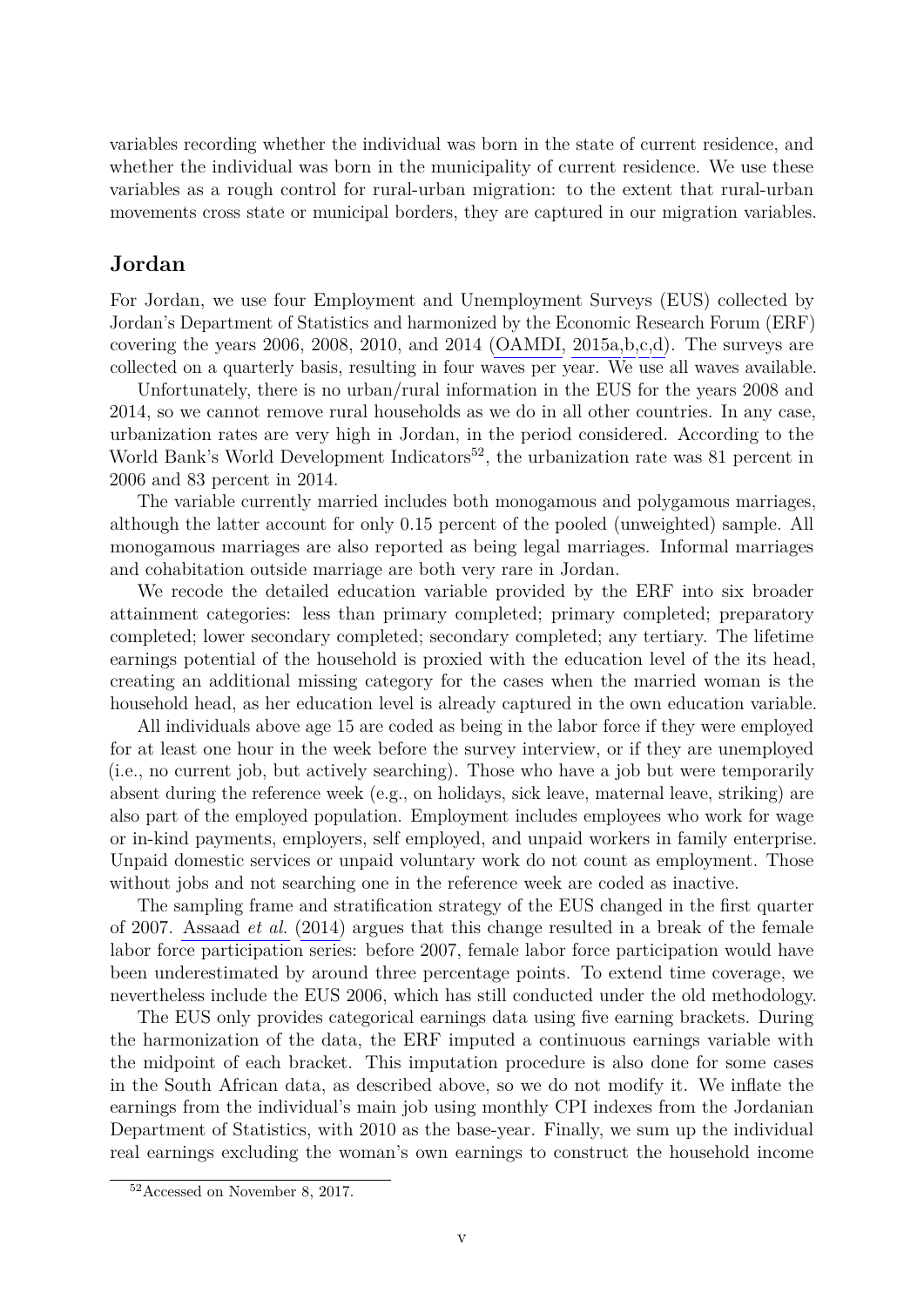variable and convert it to 2011 PPP-\$ using the World Bank PPP exchange rate for private consumption.

The coding of employment industries follows [Klasen and Pieters](#page-39-0) [\(2015\)](#page-39-0). We are able to reclassify the residual category *Other* in the raw data (variable ind) into the other more meaningful categories using additional variables with ISIC revision 3, 3-digit codes (variable ind isic3 3) for the years 2006 and 2008, and ISIC revision 4, 3-digit codes (variable ind isic4 3) for the years 2010 and 2014. Employment shares are then aggregated at the governorate level.

#### **Bolivia**

For Bolivia, we use the household survey Encuesta de Hogares collected by the Bolivian National Institute of Statistics. We use the years 2000, 2005, 2008, 2011 and 2014.<sup>53</sup>

The variable currently married includes both married couples as well cohabiting couples that are living as husband and wife. We create a consistent educational attainment over time with five categories: less than basic; basic; intermediate; secondary; any tertiary. We proxy the household's lifetime earnings potential with the education level of the household head, creating an additional missing category for the cases when the married woman is the household head, as her education level is already captured in the own education variable.

Unfortunately, it is difficult to construct a consistent ethnicity variable across surveys due to changes in coding and lack of appropriate codebook for the year 2014. We opt for an approximation based on the self-reported languages spoken: we create a dummy dividing the surveyed individuals into those only speaking Spanish, and those speaking Spanish and an Indigenous language. Very few individuals speak no Spanish at all, so we add them to the latter category.

A labor force participant is anyone above age seven who was either employed for at least one hour in the week before the survey interview, or unemployed (i.e., no current job, but actively searching). Employment encompasses the production of goods and services for the market or the production of goods for own consumption. Those who have a job but were temporarily absent during the reference week (e.g., on holidays, sick leave, maternal leave, striking) are also part of the employed population. Unpaid domestic services, voluntary service work or other unpaid work for a salaried family members do not count as employment. Those without jobs and not actively searching are coded as inactive.

The income variable is constructed from individual-level monthly earnings from the main job, as done for the other countries. We recode the missing earnings of unpaid family workers or unpaid apprentices with zero. We then inflate the earnings to 2010 prices. Finally, we sum up the individual real earnings excluding the woman's own earnings to construct the household income variable and convert it to 2011 PPP-\$ using the World Bank PPP exchange rate for private consumption.

The coding of employment industries follows [Klasen and Pieters](#page-39-0) [\(2015\)](#page-39-0) and employment shares are aggregated at the department level.

Although information on rural-urban migration is unavailable, we measure (overall) migration with a dummy variable for whether the woman was living somewhere other than the municipality of current residence, five years before the survey. There is a change in the wording of the question used to derive this dummy variable. In 2000 and 2005,

<sup>53</sup>In 2000, the survey was known as Encuesta Continua de Hogares.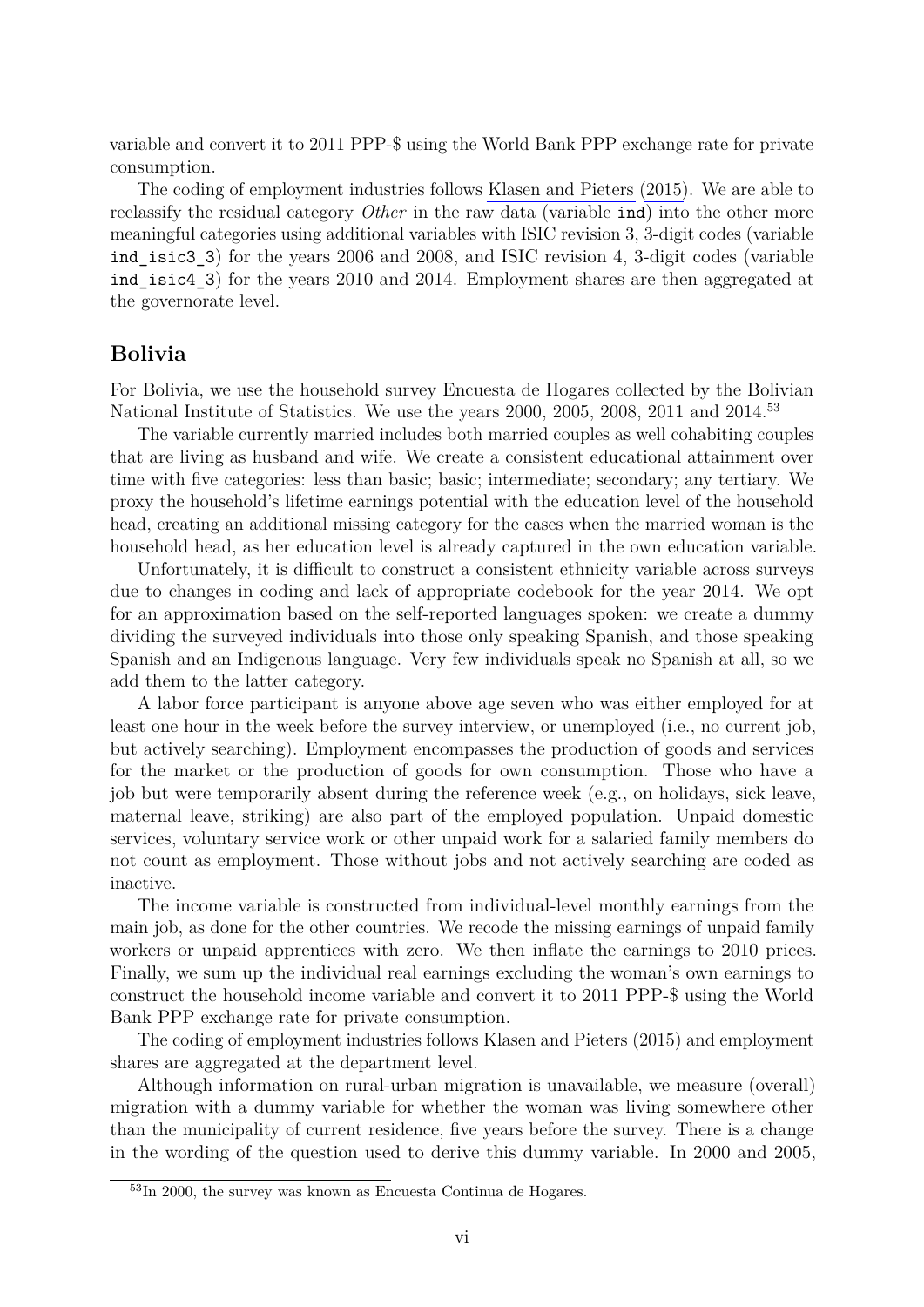the question asks: *Between [5 years before survey year] and [survey year], did you live somewhere else?* After 2008, the question asks: *Where did you live five years ago?*.

#### **Vietnam**

For Vietnam, we use four years of a national representative general purpose household survey: the Vietnam Household Living Standards Survey (VHLSS) 2002, 2006, 2010, and 2014.

For the education variable, we classify the highest completed school grade into five broader education levels, based on the Vietnam education system, namely: less than primary education, completed primary, completed lower secondary, completed high school, and any tertiary education. We proxy the household's lifetime earnings potential with the education level of the household head, creating an additional missing category for the cases when the married woman is the household head, as her education level is already captured in the own education variable.

Vietnam has approximately 56 ethnic groups, but around 88 percent of household heads are Kinh. In our analysis, we create a dummy with two categories: Kinh and non-Kinh.

All individuals aged 10 or older were asked to state whether they had a job in the 12 months before the survey interview. Having a job is defined as working as a wage earner, or being self-employed in agriculture or non-farm activities. Unfortunately, after 2002, we cannot distinguish between those not working but actively searching for a job. That is, we cannot distinguish between the unemployed and the inactive. We thus define labor force participants as those having a job in the previous 12 months. For 2002, however, there is a job search question, so we can construct a labor force participation variable that classifies the unemployed as active. For this year, the difference of participation rate between the two definitions of labor force is very small (around 2 percent). Notice that the reference period for the job question (12 months) is much longer than the reference period in most other countries (usually, one week). Thus, on the one hand, excluding the unemployed from the active population will, in general, underestimate the rate of labor force participation. But, on the other hand, unemployment will be much lower with such a long reference period. In the end, at least for the year 2002, the two effects seem to cancel out.

Whenever employed individuals have missing earnings, we impute them using a simple hotdeck procedure for each year separately based on age (5-years groups, from 16–20 to 61–65, and 65+), gender, educational attainment, and rural/urban. Finally, we sum up the individual real earnings excluding the woman's own earnings to construct the household income variable and convert it to 2011 PPP-\$ using the World Bank PPP exchange rate for private consumption.

The coding of employment industries follows [Klasen and Pieters](#page-39-0) [\(2015\)](#page-39-0) and employment shares are aggregated at the province level.

#### **Tanzania**

For Tanzania, we use the Integrated Labour Force Surveys 2000–01, 2005–06 and 2014 collected by the National Bureau of Statistics. These are quarterly surveys and we use all four waves for each year.

The coding of the education variables is slightly different from the one used in other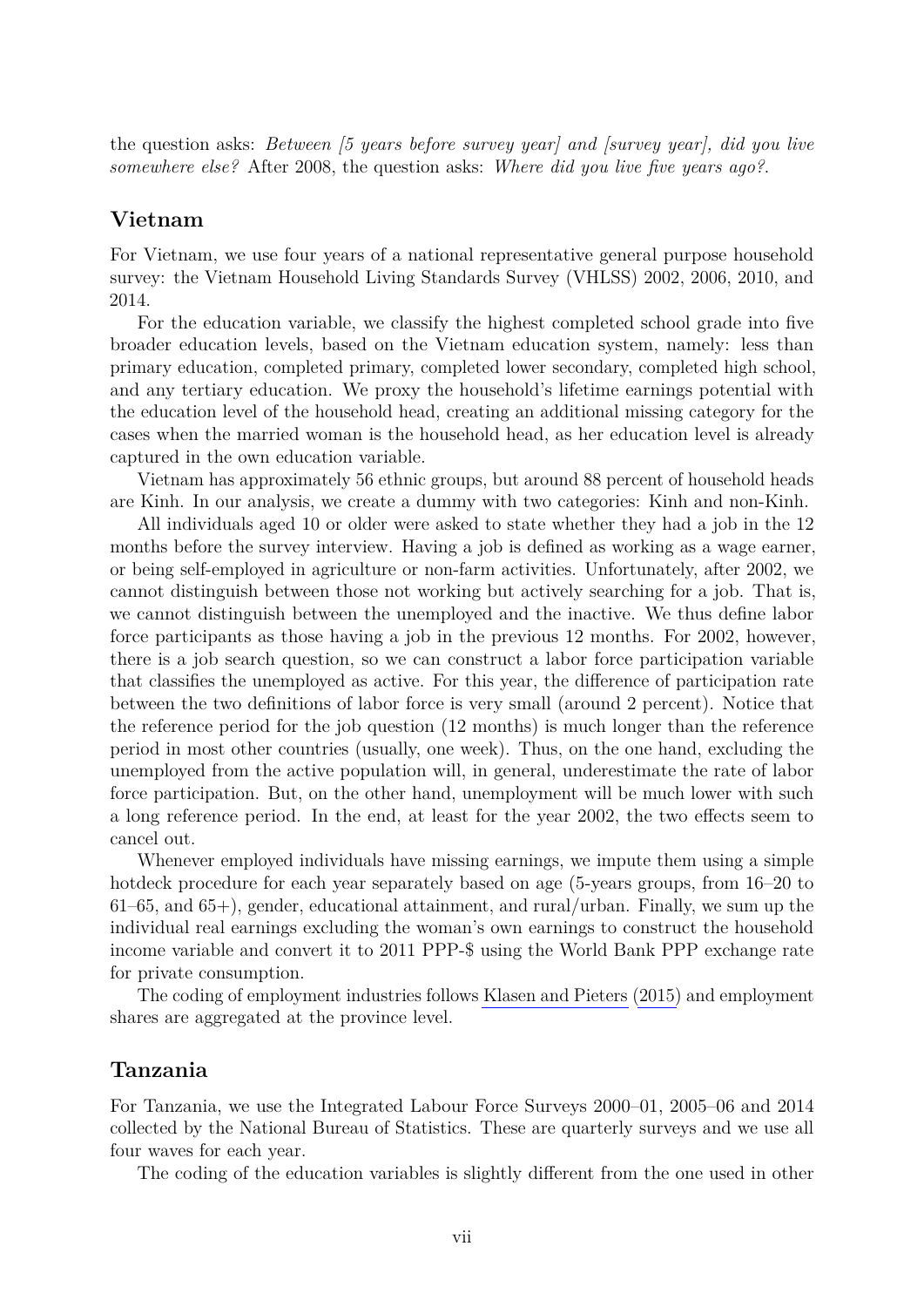countries. Given the lower education attainment levels compared with the remaining countries, we do not distinguish between completed and not completed secondary schooling. We create five attainment levels: never attended school; primary not completed; primary completed; any secondary schooling; any tertiary. We proxy the household's lifetime earnings potential with the education level of the household head, creating an additional missing category for the cases when the married woman is the household head, as her education level is already captured in the own education variable.

We did not identify any variable capturing a meaningful social identity (or discriminatory) marker such as the ethnicity or religion markers used for other countries.

A labor force participant is anyone above age 10, in 2000 and 2006, and 15, in 2014, who was either employed for at least one hour in the week before the survey interview, or unemployed (i.e., no current job, but actively searching). Employment is defined as working for cash or in-kind pay, employers and self employed, unpaid family workers in family enterprises, production of primary products for own consumption, or production of other fixed assets (including housing) for own use. Those who have a job but were temporarily absent during the reference week (e.g., on holidays, sick leave, maternal leave, striking) are also part of the employed population. Unpaid domestic services are excluded from this definition. Those without jobs and not actively searching are coded as inactive. Notice that, according to the employment definition above, individuals engaged in subsistence agriculture are part of the labor force. Even in urban areas, agriculture accounts for a substantial share of Tanzanian workers.

The income variable is constructed from individual-level monthly earnings from the main job, as done for the other countries. We recode as zero the missing earnings of unpaid family workers, and farmers reporting no marketed produce. We then inflate the earnings to 2010 prices. Finally, we sum up the individual real earnings excluding the woman's own earnings to construct the household income variable and convert it to 2011 PPP-\$ using the World Bank PPP exchange rate for private consumption.

The coding of employment industries follows [Klasen and Pieters](#page-39-0) [\(2015\)](#page-39-0). We aggregate employment shares at the region level. Due to administrative reforms in 2003 and 2012, new regions were created. In 2014 there were five more regions than in 2000. By merging regions whenever necessary, we obtain administrative units that are consistent over time.

We can identify rural-urban migrants, as well as years since arrival at the urban area. We create two dummy variables distinguishing between rural-urban migrants whose arrival was less than five years before the survey and rural-urban migrants for which more than five years have passed since arrival.

#### **India**

For India, we use three rounds of the NSS Employment and Unemployment Survey: round 55, 1999–2000; round 61, 2004–2005, and round 68, 2011–2012. These are three out of the six rounds used by [Klasen and Pieters](#page-39-0) [\(2015\)](#page-39-0) and, for more details on the data, see their article, including its online appendix.

We code the educational attainment into six categories: illiterate, literate, primary school completed, middle school completed, secondary school completed, any tertiary schooling. We proxy the household's lifetime earnings potential with the education level of the household head, creating an additional missing category for the cases when the married woman is the household head, as her education level is already captured in the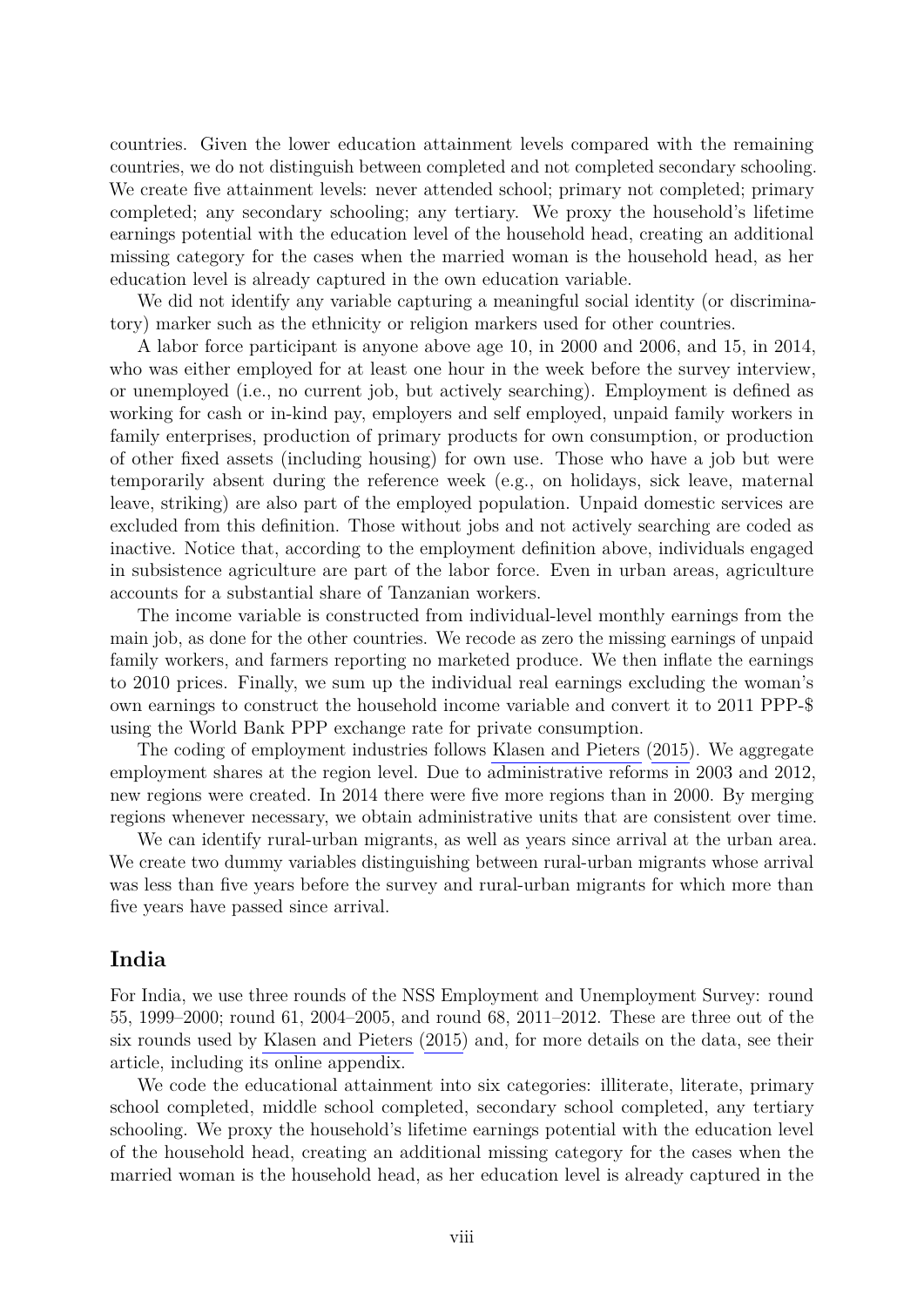own education variable.

To capture the individual's social group, we create a variable combining religion and caste with four categories: Hindus non- $SCST^{54}$ ;  $SCST$ ; Muslim non- $SCST$ ; and Other, which is a residual category.

Labor force participation is defined by the individual's main activity status, and its reference period is one year before the interview.

Income is measured as earnings from the main job in the reference week. The earnings of self-employed individuals are missings. We impute them based on the earnings of employees (see [Klasen and Pieters, 2015,](#page-39-0) footnote 11). We convert the individual earnings into monthly earnings and deflate them to 1999–2000 prices using state-specific CPIs (see [Klasen and Pieters, 2015,](#page-39-0) for sources and more details). We then sum up the individual real earnings excluding the woman's own earnings to construct the household income variable and convert it to 2011 PPP-\$ using the World Bank PPP exchange rate for private consumption.

As in [Klasen and Pieters](#page-39-0) [\(2015\)](#page-39-0), we aggregate employment shares at the district level.

#### **Indonesia**

For Indonesia, we use the annual national household survey, Susenas, for the years 2000, 2004, 2007, and 2014.

We code the educational attainment into five categories: less than primary, primary completed; junior high school completed; senior high school, and any tertiary schooling. We proxy the household's lifetime earnings potential with the education level of the household head, creating an additional missing category for the cases when the married woman is the household head, as her education level is already captured in the own education variable.

We did not identify any meaningful ethnicity or religion variable that was consistent across survey years.

A labor force participant is anyone above age 10 who, in the week before the interview, (i) has worked any amount of time, or (ii) was temporarily absent from a permanent job, or (iii) did not have a job but has actively searched for one. Those who do not meet any of the conditions above are classified as inactive. In 2004, besides the three conditions for labor force participation defined above, there is an additional question asking whether, in the reference week, the individual (iv) was preparing to start a business. We include (iv) as being part of the labor force. In 2007 and 2014, (iii) and (iv) are included in a single survey question. In 2000, (iv) is not explicitly asked.

In 2000, 2004, and 2007, monthly earnings are missing for the self-employed. We impute them using a simple hotdeck procedure for each year separately based on age (5-years groups, from  $16-20$  to  $61-65$ , and  $65+$ ), gender, educational attainment, rural/urban, and province. Finally, we sum up the individual real earnings excluding the woman's own earnings to construct the household income variable and convert it to 2011 PPP-\$ using the World Bank PPP exchange rate for private consumption.

The coding of employment industries follows [Klasen and Pieters](#page-39-0) [\(2015\)](#page-39-0). We aggregate employment shares at the regency level. We use the borders as of 1998, to obtain units that are consistent over time.

<sup>54</sup>SCST stands for "scheduled castes or scheduled tribes".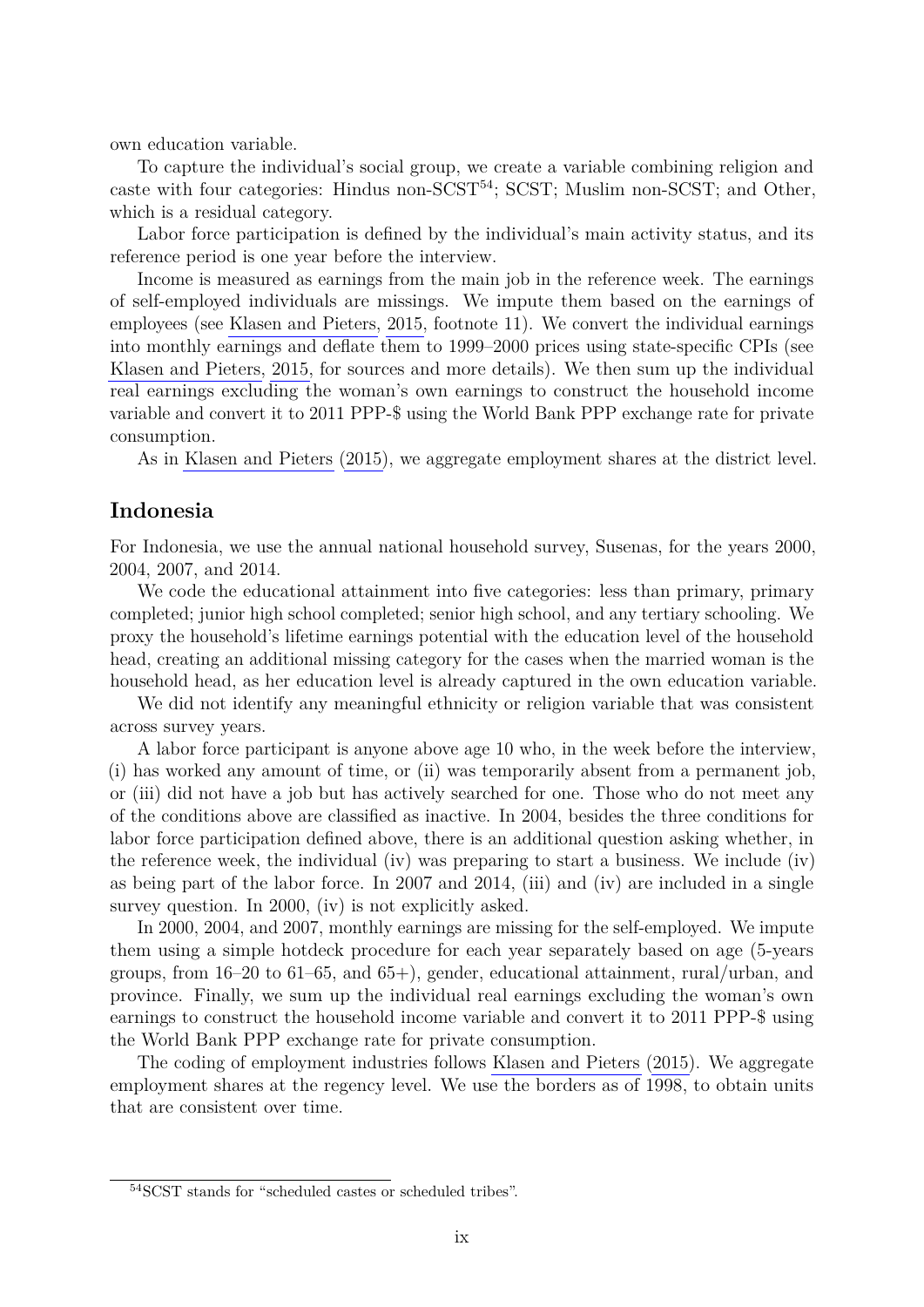## <span id="page-52-0"></span>**A.2 Additional Tables and Figures**

| Country       | Year | Survey                                      | Νt     |
|---------------|------|---------------------------------------------|--------|
| South Africa: | 1995 | October Household Survey                    | 8,262  |
|               | 2001 | Labor Force Survey                          | 12,862 |
|               | 2003 | Labor Force Survey                          | 12,050 |
|               | 2010 | Quarterly Labor Force Survey                | 21,438 |
|               | 2014 | Quarterly Labor Force Survey                | 20,744 |
| Brazil:       | 2002 | Pesquisa Nacional por Amostra de Domicílios | 46,562 |
|               | 2005 | Pesquisa Nacional por Amostra de Domicílios | 48,637 |
|               | 2009 | Pesquisa Nacional por Amostra de Domicílios | 49,360 |
|               | 2013 | Pesquisa Nacional por Amostra de Domicílios | 45,423 |
| $Jordan†$ :   | 2006 | Employment and Unemployment Survey          | 26,140 |
|               | 2008 | Employment and Unemployment Survey          | 33,629 |
|               | 2010 | Employment and Unemployment Survey          | 32,993 |
|               | 2014 | Employment and Unemployment Survey          | 30,593 |
| India:        | 1999 | NSS Employment and Unemployment Survey      | 33,507 |
|               | 2004 | NSS Employment and Unemployment Survey      | 30,489 |
|               | 2011 | NSS Employment and Unemployment Survey      | 28,252 |
| Bolivia:      | 2000 | Encuesta Continua de Hogares (MECOVI)       | 1,563  |
|               | 2005 | Encuesta de Hogares                         | 1,283  |
|               | 2008 | Encuesta de Hogares                         | 1,183  |
|               | 2011 | Encuesta de Hogares                         | 3,113  |
|               | 2014 | Encuesta de Hogares                         | 3,863  |
| Indonesia:    | 2000 | Susenas                                     | 51,363 |
|               | 2004 | Susenas                                     | 73,447 |
|               | 2007 | Susenas                                     | 75,713 |
|               | 2014 | Susenas                                     | 87,462 |
| Vietnam:      | 2002 | Living Standard Survey                      | 5,281  |
|               | 2006 | Household Living Standard Survey            | 1,704  |
|               | 2010 | Household Living Standard Survey            | 1,970  |
|               | 2014 | Household Living Standard Survey            | 2,043  |
| Tanzania:     | 2000 | Integrated Labour Force Survey              | 2,051  |
|               | 2006 | Integrated Labour Force Survey              | 2,899  |
|               | 2014 | Integrated Labour Force Survey              | 4,325  |

**Table A1:** Data overview

*Notes:* †Number of observations of urban married women age 25–54. Estimation samples are smaller due to missing covariate data. <sup>‡</sup>For Jordan, sample sizes refer to both urban and rural areas.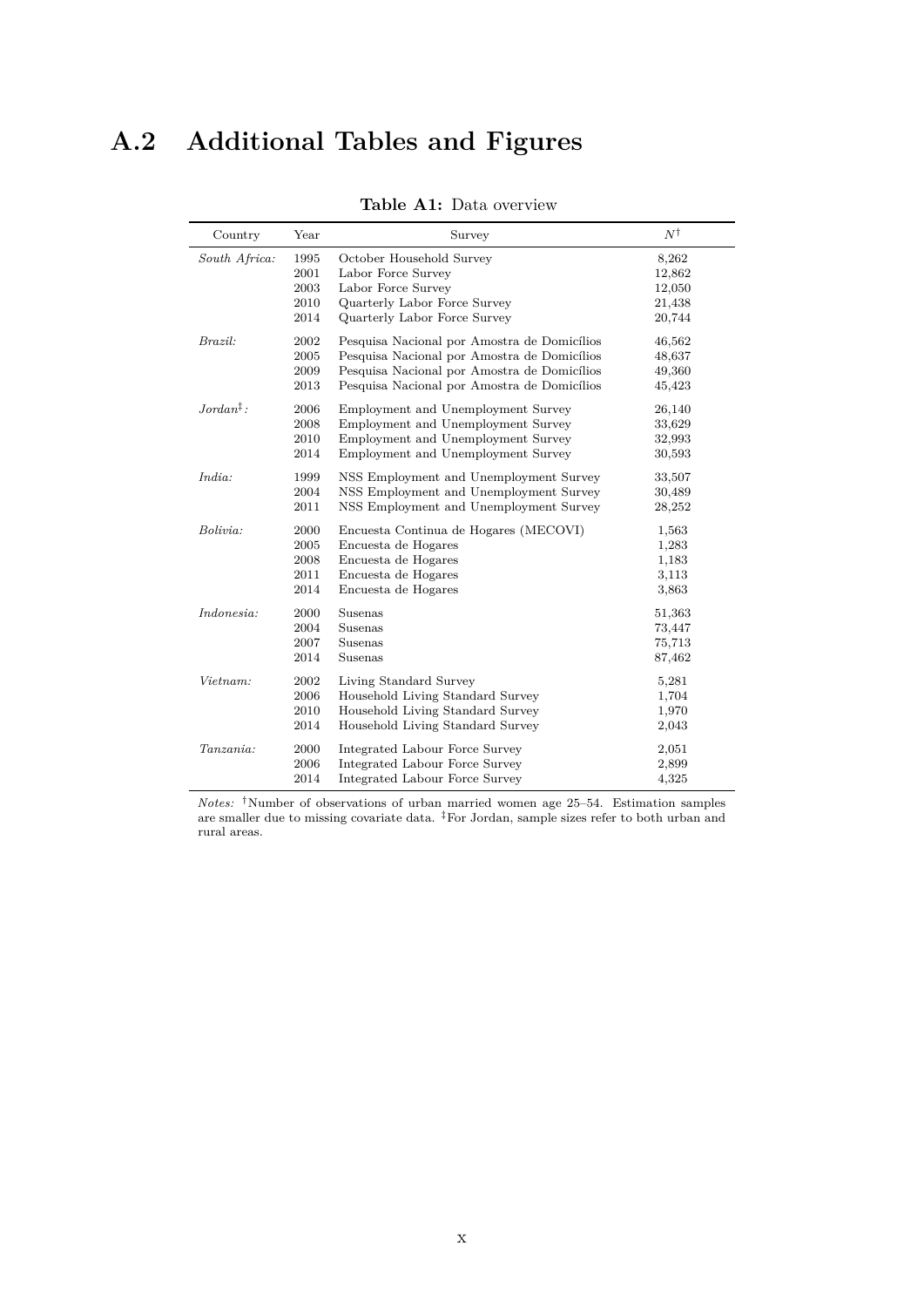<span id="page-53-0"></span>

*Notes:* See Table [A1](#page-52-0) for sources. Urban married women (25–54), except urban *and* rural in Jordan; employed only (including self-employed). Low education is below secondary schooling; high education is completed secondary or higher (*any* secondary or higher for Tanzania).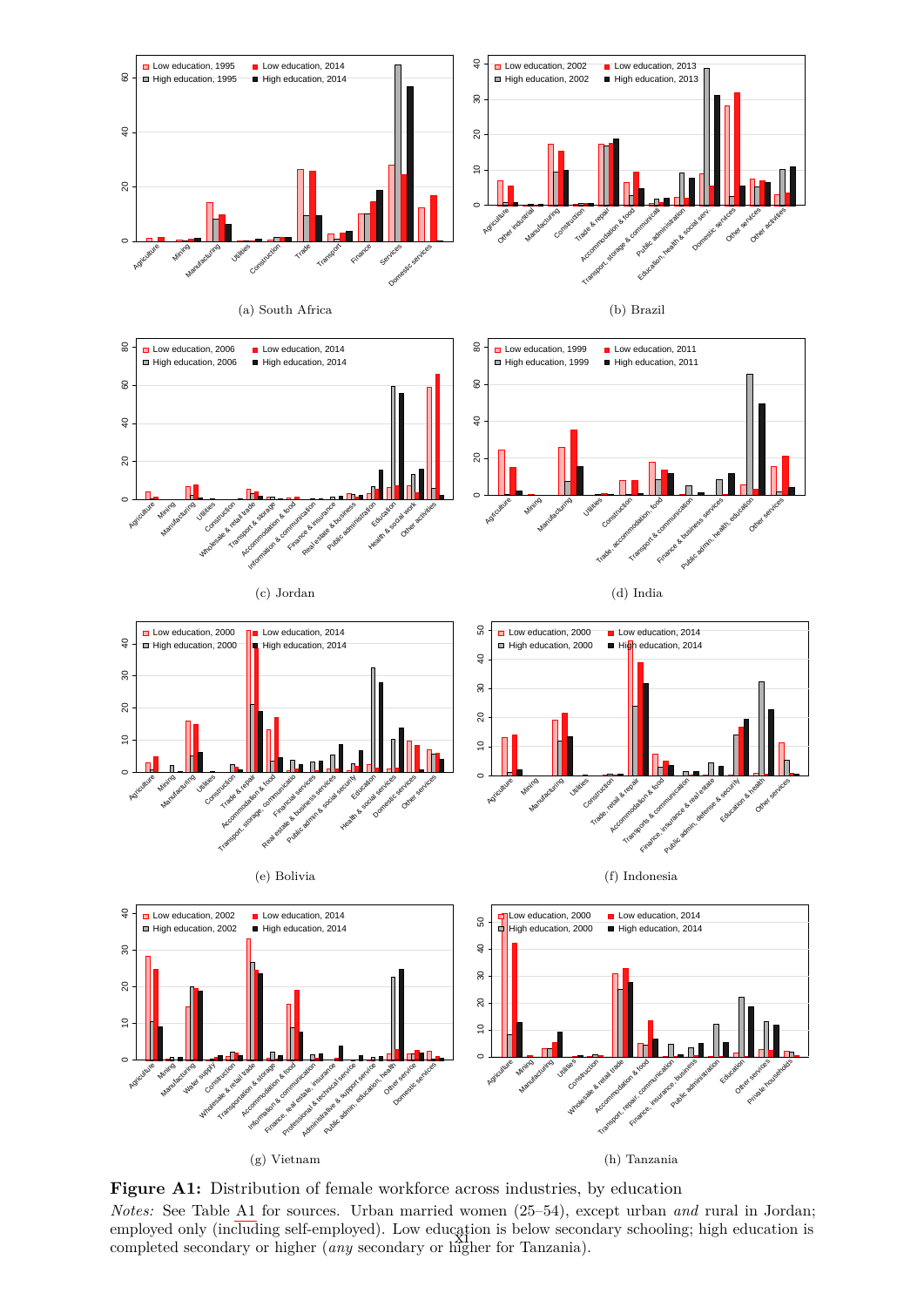|                                   | 1995  | 2001   | 2003   | 2010   | 2014   |  |
|-----------------------------------|-------|--------|--------|--------|--------|--|
| Labor force                       | 0.58  | 0.68   | 0.67   | 0.67   | 0.68   |  |
| Our equation:                     |       |        |        |        |        |  |
| Less than primary                 | 0.15  | 0.16   | 0.15   | 0.09   | 0.07   |  |
| Primary                           | 0.08  | 0.07   | 0.06   | 0.05   | 0.04   |  |
| Secondary not completed           | 0.39  | 0.37   | 0.37   | 0.36   | 0.35   |  |
| Secondary completed               | 0.25  | 0.24   | 0.28   | 0.30   | 0.33   |  |
| Tertiary                          | 0.14  | 0.16   | 0.15   | 0.20   | 0.21   |  |
| Log income                        | 4.46  | 3.75   | 3.50   | 4.35   | 4.16   |  |
| Male salaried emp.                | 0.77  | 0.65   | 0.63   | 0.66   | 0.65   |  |
| Max adult married male education: |       |        |        |        |        |  |
| Less than primary                 | 0.14  | 0.15   | 0.14   | 0.09   | 0.08   |  |
| Primary                           | 0.05  | 0.06   | 0.06   | 0.04   | 0.03   |  |
| Secondary not completed           | 0.36  | 0.32   | 0.32   | 0.31   | 0.30   |  |
| Secondary completed               | 0.24  | 0.23   | 0.25   | 0.28   | 0.29   |  |
| Tertiary                          | 0.16  | 0.16   | 0.15   | 0.19   | 0.21   |  |
| Missing: no adult married male    | 0.05  | 0.07   | 0.08   | 0.08   | 0.08   |  |
| Ethnicity:                        |       |        |        |        |        |  |
| <b>Black</b>                      | 0.50  | 0.56   | 0.58   | 0.60   | 0.62   |  |
| Coloured                          | 0.15  | 0.14   | 0.15   | 0.15   | 0.15   |  |
| Indian/Asian                      | 0.06  | 0.06   | 0.06   | 0.05   | 0.05   |  |
| White                             | 0.29  | 0.23   | 0.20   | 0.20   | 0.18   |  |
| Age                               | 37.37 | 37.67  | 37.81  | 38.77  | 38.79  |  |
| Children 0-4                      | 0.56  | 0.52   | 0.50   | 0.44   | 0.41   |  |
| Children 5-14                     | 1.07  | 0.92   | 0.90   | 0.85   | 0.80   |  |
| $\boldsymbol{N}$                  | 7,601 | 11,361 | 10,658 | 20,713 | 17,890 |  |

Table A2: South Africa: sample means

**Table A3:** Brazil: sample means

|                           | 2002   | 2005   | 2009   | 2013   |
|---------------------------|--------|--------|--------|--------|
| Labor force               | 0.62   | 0.66   | 0.69   | 0.67   |
| Our equation:             |        |        |        |        |
| Less than primary         | 0.12   | 0.10   | 0.07   | 0.05   |
| Elementary $(1-4)$        | 0.33   | 0.30   | 0.24   | 0.19   |
| Elementary $(5-8)$        | 0.18   | 0.18   | 0.17   | 0.16   |
| High school               | 0.23   | 0.26   | 0.31   | 0.35   |
| Tertiary                  | 0.14   | 0.16   | 0.20   | 0.24   |
| Log income                | 4.90   | 4.91   | 5.10   | 5.27   |
| Male salaried emp.        | 0.63   | 0.64   | 0.67   | 0.68   |
| Household head education: |        |        |        |        |
| Less than primary         | 0.13   | 0.11   | 0.08   | 0.05   |
| Elementary $(1-4)$        | 0.32   | 0.30   | 0.23   | 0.18   |
| Elementary $(5-8)$        | 0.16   | 0.16   | 0.14   | 0.13   |
| High school               | 0.19   | 0.21   | 0.23   | 0.25   |
| Tertiary                  | 0.13   | 0.13   | 0.14   | 0.16   |
| Missing: woman is hh head | 0.06   | 0.08   | 0.17   | 0.23   |
| Ethnicity:                |        |        |        |        |
| White                     | 0.61   | 0.57   | 0.54   | 0.51   |
| Black                     | 0.05   | 0.06   | 0.07   | 0.08   |
| Mixed                     | 0.33   | 0.36   | 0.38   | 0.40   |
| Asian                     | 0.01   | 0.01   | 0.01   | 0.01   |
| Indigenous                | 0.00   | 0.00   | 0.00   | 0.00   |
| Age                       | 37.80  | 38.14  | 38.38  | 38.63  |
| Children 0-4              | 0.35   | 0.32   | 0.29   | 0.28   |
| Children 5-14             | 0.92   | 0.87   | 0.78   | 0.71   |
| $\boldsymbol{N}$          | 39,193 | 42,189 | 42,855 | 38,596 |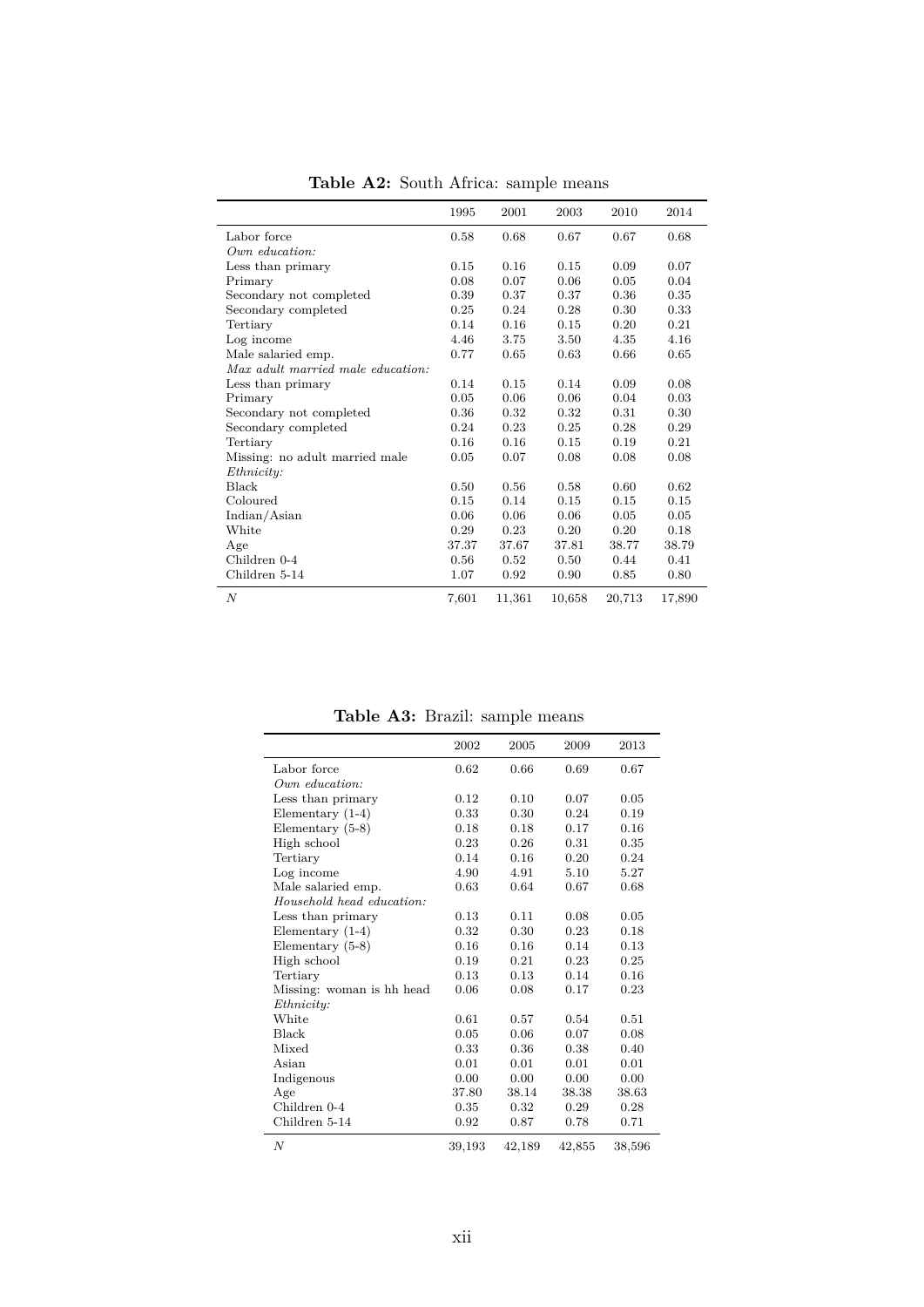|                           |        | л.     |        |        |
|---------------------------|--------|--------|--------|--------|
|                           | 2006   | 2008   | 2010   | 2014   |
| Labor force               | 0.12   | 0.16   | 0.17   | 0.15   |
| Our equation:             |        |        |        |        |
| Less than primary         | 0.14   | 0.10   | 0.09   | 0.07   |
| Primary                   | 0.14   | 0.11   | 0.12   | 0.12   |
| Preparatory               | 0.22   | 0.22   | 0.19   | 0.20   |
| Lower secondary           | 0.09   | 0.12   | 0.14   | 0.18   |
| Secondary                 | 0.16   | 0.17   | 0.16   | 0.14   |
| Tertiary                  | 0.24   | 0.28   | 0.30   | 0.29   |
| Log income                | 4.30   | 4.40   | 4.47   | 4.12   |
| Male salaried emp.        | 0.69   | 0.68   | 0.67   | 0.64   |
| Household head education: |        |        |        |        |
| Less than primary         | 0.11   | 0.09   | 0.08   | 0.06   |
| Primary                   | 0.15   | 0.12   | 0.12   | 0.13   |
| Preparatory               | 0.26   | 0.27   | 0.25   | 0.26   |
| Lower secondary           | 0.03   | 0.06   | 0.08   | 0.13   |
| Secondary                 | 0.15   | 0.15   | 0.14   | 0.13   |
| Tertiary                  | 0.27   | 0.29   | 0.30   | 0.26   |
| Missing: woman is hh head | 0.02   | 0.03   | 0.03   | 0.03   |
| Nationality:<br>Jordan    | 0.94   | 0.92   | 0.91   | 0.90   |
| Iraq                      | 0.01   | 0.02   | 0.01   | 0.01   |
| Syria                     | 0.01   | 0.01   | 0.01   | 0.06   |
| Egypt                     | 0.01   | 0.01   | 0.01   | 0.01   |
| Other Arab countries      | 0.02   | 0.02   | 0.02   | 0.01   |
| Other non-Arab countries  | 0.02   | 0.03   | 0.03   | 0.02   |
| Age                       | 37.41  | 37.31  | 37.39  | 37.82  |
| Children 0-4              | 0.80   | 0.78   | 0.78   | 0.65   |
| Children 5-14             | 1.90   | 1.74   | 1.63   | 1.55   |
| $\boldsymbol{N}$          | 25,834 | 33,219 | 32,691 | 30,458 |

**Table A4:** Jordan: sample means

**Table A5:** India: sample means

|                           | 1999   | 2004   | 2011   |
|---------------------------|--------|--------|--------|
| Labor force               | 0.18   | 0.21   | 0.18   |
| Our equation:             |        |        |        |
| Illiterate                | 0.32   | 0.28   | 0.22   |
| Literate                  | 0.08   | 0.07   | 0.07   |
| Primary                   | 0.12   | 0.13   | 0.11   |
| Middle school             | 0.14   | 0.16   | 0.15   |
| Secondary                 | 0.21   | 0.22   | 0.27   |
| Tertiary                  | 0.13   | 0.14   | 0.18   |
| Log income                | 4.11   | 4.22   | 4.60   |
| Male salaried emp.        | 0.48   | 0.45   | 0.45   |
| Household head education: |        |        |        |
| Illiterate                | 0.18   | 0.16   | 0.14   |
| Literate                  | 0.10   | 0.09   | 0.08   |
| Primary                   | 0.11   | 0.13   | 0.11   |
| Middle school             | 0.15   | 0.15   | 0.15   |
| Secondary                 | 0.26   | 0.27   | 0.29   |
| Tertiary                  | 0.18   | 0.17   | 0.21   |
| Missing: woman is hh head | 0.02   | 0.03   | 0.02   |
| Social group:             |        |        |        |
| Hindu non-SCST            | 0.65   | 0.65   | 0.65   |
| <b>SCST</b>               | 0.17   | 0.17   | 0.16   |
| Muslim                    | 0.14   | 0.14   | 0.15   |
| Other                     | 0.05   | 0.05   | 0.04   |
| Age                       | 36.13  | 36.68  | 36.86  |
| Children 0-4              | 0.53   | 0.49   | 0.39   |
| Children 5-14             | 1.37   | 1.20   | 1.04   |
| $\boldsymbol{N}$          | 33,462 | 30,463 | 28,247 |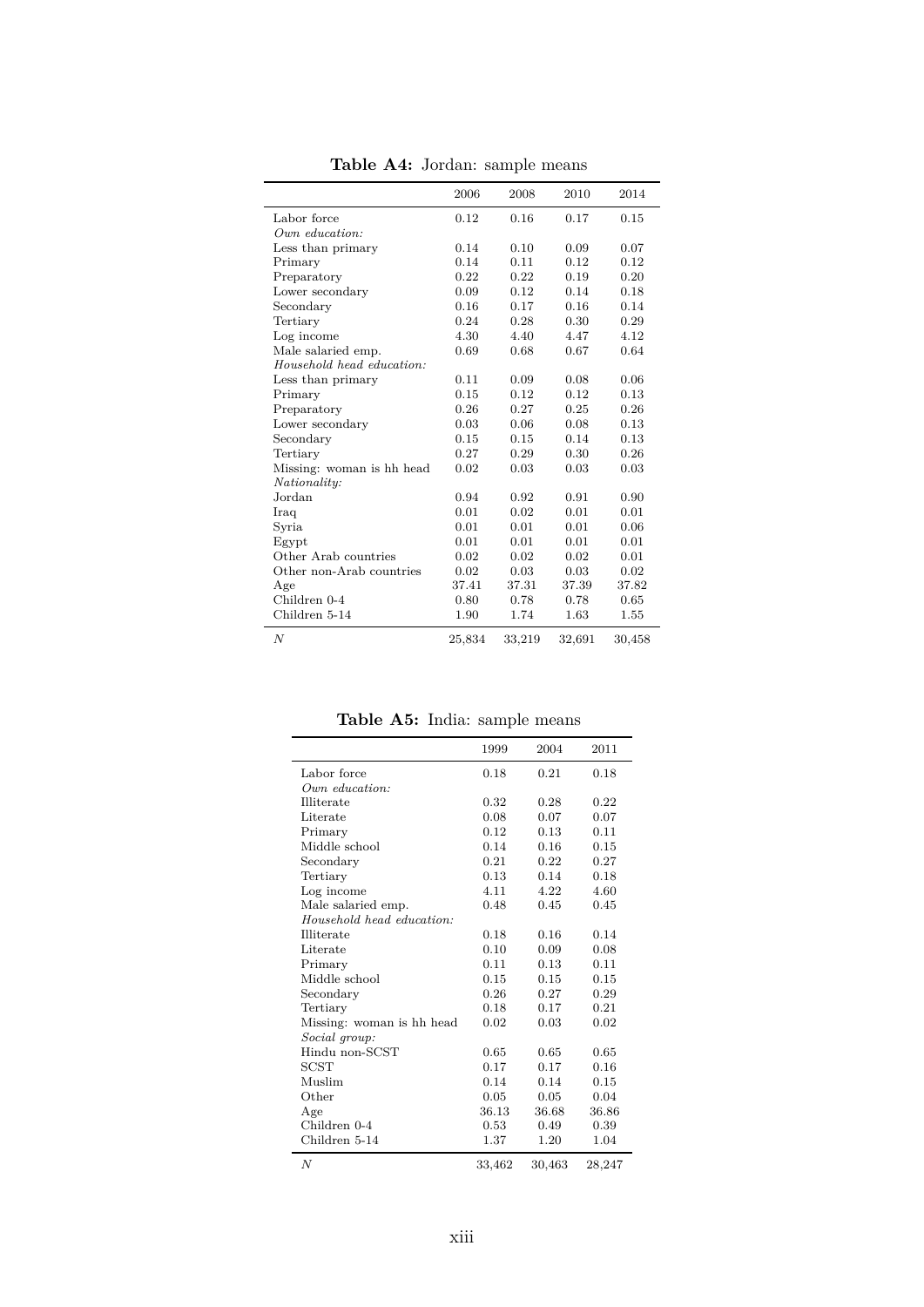|                           | 2000  | 2005  | 2008  | 2011  | 2014  |
|---------------------------|-------|-------|-------|-------|-------|
| Labor force               | 0.67  | 0.63  | 0.68  | 0.66  | 0.64  |
| Our equation:             |       |       |       |       |       |
| Less than basic           | 0.25  | 0.27  | 0.20  | 0.18  | 0.17  |
| Basic                     | 0.19  | 0.18  | 0.16  | 0.15  | 0.15  |
| Intermediate              | 0.18  | 0.17  | 0.18  | 0.16  | 0.16  |
| Secondary completed       | 0.16  | 0.18  | 0.22  | 0.19  | 0.24  |
| Tertiary                  | 0.22  | 0.20  | 0.24  | 0.31  | 0.28  |
| Log income                | 4.79  | 4.70  | 4.85  | 5.04  | 5.11  |
| Male salaried emp.        | 0.53  | 0.57  | 0.54  | 0.56  | 0.52  |
| Household head education: |       |       |       |       |       |
| Less than basic           | 0.12  | 0.14  | 0.11  | 0.10  | 0.10  |
| Basic                     | 0.18  | 0.17  | 0.14  | 0.14  | 0.14  |
| Intermediate              | 0.21  | 0.20  | 0.19  | 0.19  | 0.17  |
| Secondary completed       | 0.17  | 0.18  | 0.22  | 0.20  | 0.21  |
| Tertiary                  | 0.26  | 0.22  | 0.25  | 0.30  | 0.27  |
| Missing: woman is hh head | 0.06  | 0.08  | 0.09  | 0.07  | 0.11  |
| Language:                 |       |       |       |       |       |
| Spanish only              | 0.47  | 0.47  | 0.52  | 0.53  | 0.54  |
| Other                     | 0.53  | 0.53  | 0.48  | 0.47  | 0.46  |
| Age                       | 37.74 | 38.05 | 37.69 | 37.67 | 37.78 |
| Children 0-4              | 0.61  | 0.54  | 0.53  | 0.52  | 0.56  |
| Children 5-14             | 1.45  | 1.30  | 1.23  | 1.21  | 1.12  |
| $\boldsymbol{N}$          | 1,517 | 1,245 | 1,151 | 3,057 | 3,771 |

**Table A6:** Bolivia: sample means

**Table A7:** Indonesia: sample means

|                           | 2000   | 2004   | 2007   | 2014   |
|---------------------------|--------|--------|--------|--------|
| Labor force               | 0.39   | 0.37   | 0.49   | 0.53   |
| $Own$ education:          |        |        |        |        |
| Less than primary         | 0.19   | 0.16   | 0.13   | 0.11   |
| Primary                   | 0.31   | 0.30   | 0.28   | 0.24   |
| Junior high school        | 0.17   | 0.19   | 0.19   | 0.20   |
| Secondary completed       | 0.26   | 0.28   | 0.29   | 0.32   |
| Tertiary                  | 0.07   | 0.08   | 0.12   | 0.14   |
| Log income                | 3.95   | 4.35   | 4.30   | 4.64   |
| Male salaried emp.        | 0.57   | 0.53   | 0.58   | 0.59   |
| Household head education: |        |        |        |        |
| Less than primary         | 0.16   | 0.14   | 0.13   | 0.12   |
| Primary                   | 0.27   | 0.25   | 0.24   | 0.22   |
| Junior high school        | 0.16   | 0.17   | 0.17   | 0.17   |
| Secondary completed       | 0.30   | 0.32   | 0.32   | 0.34   |
| Tertiary                  | 0.10   | 0.11   | 0.13   | 0.13   |
| Missing: woman is hh head | 0.01   | 0.01   | 0.01   | 0.02   |
| Age                       | 37.04  | 37.24  | 37.78  | 37.99  |
| Children 0-4              | 0.43   | 0.43   | 0.45   | 0.45   |
| Children 5-14             | 1.04   | 0.99   | 0.96   | 0.93   |
| $\boldsymbol{N}$          | 50,243 | 69,311 | 74,896 | 86,076 |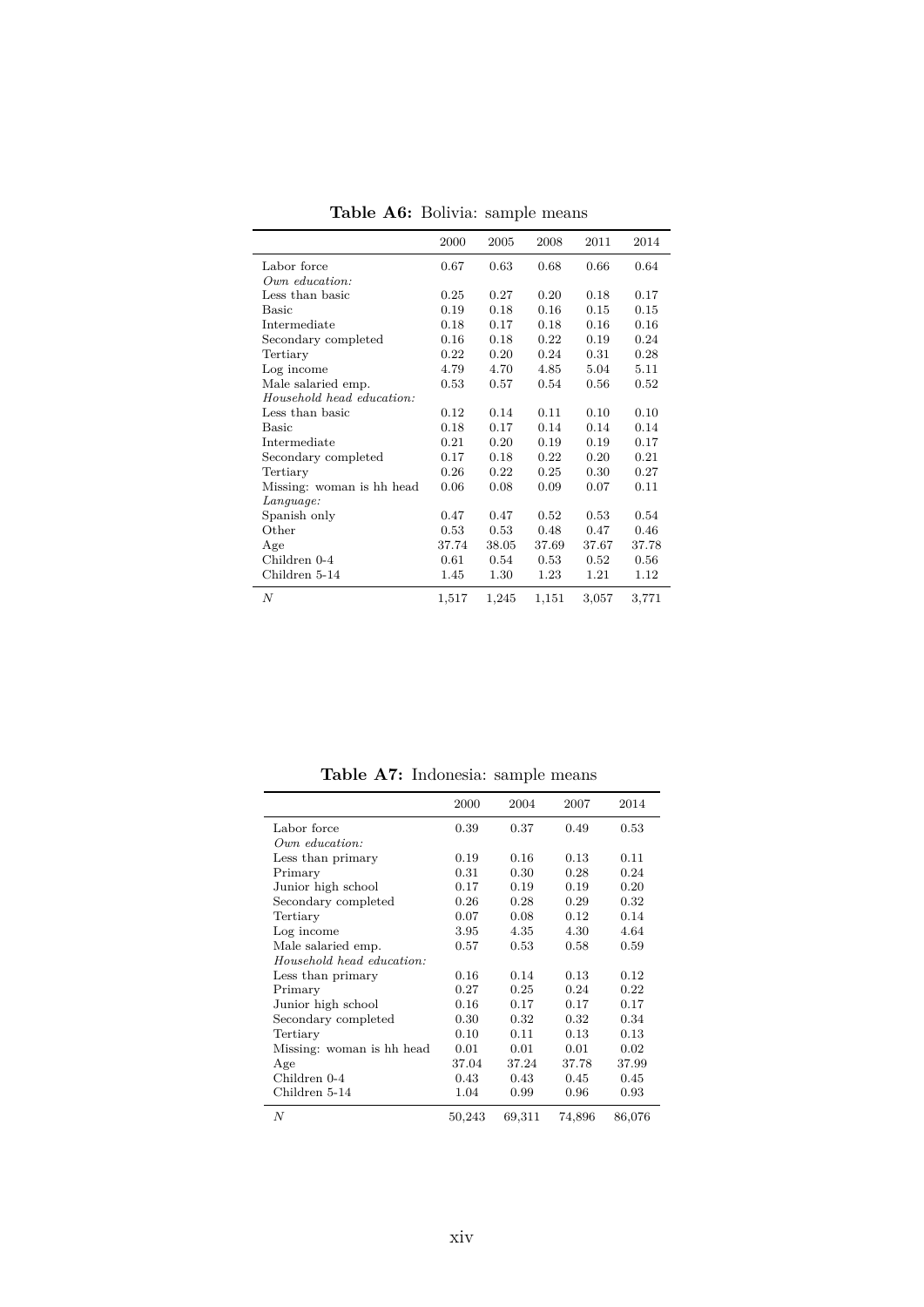|                           | 2002  | 2006  | 2010  | 2014  |
|---------------------------|-------|-------|-------|-------|
| Labor force               | 0.86  | 0.86  | 0.85  | 0.87  |
| $Own$ education:          |       |       |       |       |
| Less than primary         | 0.13  | 0.11  | 0.08  | 0.09  |
| Primary                   | 0.22  | 0.22  | 0.22  | 0.18  |
| Secondary                 | 0.25  | 0.22  | 0.22  | 0.22  |
| High school               | 0.31  | 0.35  | 0.29  | 0.27  |
| Tertiary                  | 0.10  | 0.09  | 0.19  | 0.24  |
| Log income                | 3.97  | 4.39  | 4.72  | 4.96  |
| Male salaried emp.        | 0.62  | 0.63  | 0.62  | 0.62  |
| Household head education: |       |       |       |       |
| Less than primary         | 0.14  | 0.13  | 0.10  | 0.10  |
| Primary                   | 0.17  | 0.15  | 0.14  | 0.15  |
| Secondary                 | 0.17  | 0.17  | 0.17  | 0.18  |
| High school               | 0.20  | 0.26  | 0.25  | 0.25  |
| Tertiary                  | 0.10  | 0.09  | 0.15  | 0.15  |
| Missing: woman is hh head | 0.22  | 0.20  | 0.19  | 0.17  |
| Ethnicity:                |       |       |       |       |
| Kinh                      | 0.95  | 0.94  | 0.95  | 0.94  |
| Other                     | 0.05  | 0.06  | 0.05  | 0.06  |
| Age                       | 39.02 | 40.29 | 39.10 | 39.59 |
| Children 0-4              | 0.29  | 0.30  | 0.39  | 0.40  |
| Children 5-14             | 0.98  | 0.80  | 0.66  | 0.71  |
| N                         | 5,252 | 1,685 | 1,936 | 2,040 |

**Table A8:** Vietnam: sample means

**Table A9:** Tanzania: sample means

|                           | 2000  | 2006  | 2014  |
|---------------------------|-------|-------|-------|
| Labor force               | 0.86  | 0.93  | 0.81  |
| Our equation:             |       |       |       |
| No schooling              | 0.12  | 0.09  | 0.07  |
| Less than primary         | 0.13  | 0.07  | 0.06  |
| Primary completed         | 0.62  | 0.68  | 0.64  |
| Any secondary             | 0.12  | 0.15  | 0.17  |
| Tertiary                  | 0.00  | 0.01  | 0.05  |
| Log income                | 3.05  | 3.72  | 3.44  |
| Male salaried emp.        | 0.43  | 0.42  | 0.36  |
| Household head education: |       |       |       |
| No schooling              | 0.06  | 0.04  | 0.04  |
| Less than primary         | 0.16  | 0.08  | 0.07  |
| Primary completed         | 0.51  | 0.54  | 0.54  |
| Any secondary             | 0.18  | 0.23  | 0.21  |
| Tertiary                  | 0.03  | 0.02  | 0.09  |
| Missing: woman is hh head | 0.06  | 0.09  | 0.06  |
| Age                       | 35.32 | 34.77 | 35.52 |
| Children 0-4              | 0.95  | 0.73  | 0.76  |
| Children 5-14             | 2.14  | 1.33  | 1.32  |
| N                         | 1,708 | 1,947 | 4,246 |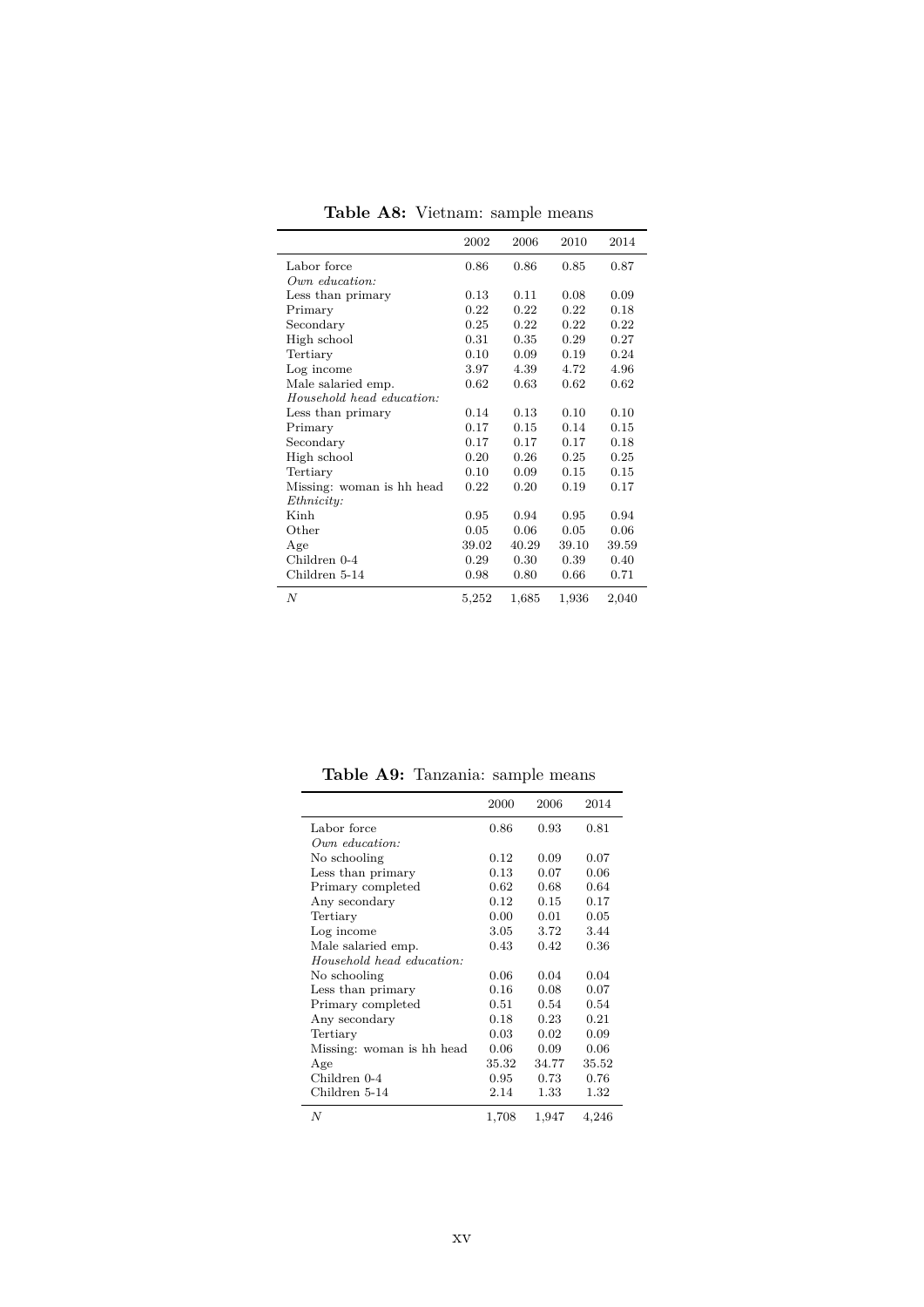| Pr(Labor force)                                               | 1995                | 2001                   | 2003                   | 2010                   | 2014                   |
|---------------------------------------------------------------|---------------------|------------------------|------------------------|------------------------|------------------------|
| Own education (Ref. $=$ Less than primary)                    |                     |                        |                        |                        |                        |
| Primary                                                       | 0.038               | 0.021                  | 0.035                  | $0.050**$              | 0.037                  |
|                                                               | (0.033)             | (0.018)                | (0.026)                | (0.025)                | (0.023)                |
| Secondary not completed                                       | $0.119***$          | $0.075***$             | $0.048***$             | $0.070***$             | $0.102***$             |
|                                                               | (0.015)             | (0.019)                | (0.011)                | (0.023)                | (0.025)                |
| Secondary completed                                           | $0.265***$          | $0.186***$             | $0.194***$             | $0.212***$             | $0.213***$             |
|                                                               | (0.018)             | (0.021)                | (0.018)                | (0.022)                | (0.034)                |
| Tertiary                                                      | $0.431***$          | $0.333***$             | $0.363***$             | $0.388***$             | $0.379***$             |
|                                                               | (0.025)             | (0.023)                | (0.026)                | (0.019)                | (0.027)                |
| Log income                                                    | $-0.013***$         | $-0.008***$            | $-0.013***$            | $-0.009***$            | $-0.003$               |
|                                                               | (0.003)             | (0.002)                | (0.003)                | (0.002)                | (0.003)                |
| Male salaried emp.                                            | $0.035***$          | $-0.030***$            | 0.007                  | 0.007                  | 0.017                  |
|                                                               | (0.011)             | (0.009)                | (0.009)                | (0.009)                | (0.011)                |
| Max adult married male education (Ref. $=$ Less than primary) |                     |                        |                        |                        |                        |
| Primary                                                       | 0.010               | $0.035***$             | 0.033                  | 0.011                  | 0.021                  |
|                                                               | (0.018)             | (0.009)                | (0.023)                | (0.018)                | (0.029)                |
| Secondary not completed                                       | $-0.023$            | 0.028                  | 0.007                  | 0.004                  | 0.030                  |
|                                                               | (0.018)             | (0.021)                | (0.011)                | (0.018)                | (0.023)                |
| Secondary completed                                           | 0.012               | 0.038                  | 0.032                  | $0.023*$               | $-0.004$               |
|                                                               | (0.020)             | (0.024)                | (0.023)                | (0.014)                | (0.042)                |
| Tertiary                                                      | $-0.046$            | 0.025                  | $-0.025$               | $-0.032**$             | $-0.025$               |
|                                                               | (0.030)             | (0.018)                | (0.030)                | (0.016)                | (0.037)                |
| Missing: no adult married male                                | $0.097***$          | $0.058**$              | $0.058**$              | 0.029                  | 0.001                  |
|                                                               | (0.024)             | (0.024)                | (0.024)                | (0.027)                | (0.035)                |
| Ethnicity (Ref. $= Black$ )                                   |                     |                        |                        |                        |                        |
| Coloured                                                      | $-0.025$            | $-0.033***$            | $-0.005$               | $-0.018$               | $-0.037*$              |
|                                                               | (0.022)             | (0.010)                | (0.016)                | (0.022)                | (0.021)                |
| Indian/Asian                                                  | $-0.220***$         | $-0.219***$            | $-0.216***$            | $-0.138***$            | $-0.225***$            |
|                                                               | (0.014)             | (0.008)                | (0.020)                | (0.026)                | (0.031)                |
| White                                                         | $-0.121***$         | $-0.121***$            | $-0.120***$            | $-0.040**$             | $-0.099***$            |
|                                                               | (0.012)             | (0.017)                | (0.016)                | (0.019)<br>$-0.003***$ | (0.018)                |
| Age                                                           | $-0.002$<br>(0.001) | $-0.002**$             | $-0.002$               |                        | $-0.000$               |
| Children 0-4                                                  | $-0.040***$         | (0.001)<br>$-0.049***$ | (0.001)<br>$-0.034***$ | (0.001)<br>$-0.074***$ | (0.001)<br>$-0.052***$ |
|                                                               | (0.005)             | (0.007)                | (0.008)                | (0.008)                | (0.008)                |
| Children 5-14                                                 | $-0.019***$         | $-0.014***$            | $-0.009**$             | $-0.014***$            | $-0.023***$            |
|                                                               | (0.004)             | (0.005)                | (0.004)                | (0.004)                | (0.005)                |
|                                                               |                     |                        |                        |                        |                        |
| Survey wave fixed effects                                     | Yes                 | Yes                    | Yes                    | Yes                    | Yes                    |
| Province fixed effects                                        | Yes                 | $\operatorname{Yes}$   | Yes                    | Yes                    | $\operatorname{Yes}$   |
| $\overline{N}$                                                | 7,601               | 11,361                 | 10,658                 | 20,713                 | 17,890                 |
| Pseudo R-squared                                              | 0.081               | 0.076                  | 0.076                  | 0.083                  | 0.067                  |
| FLFP-(sample)                                                 | 0.557               | 0.679                  | 0.663                  | 0.654                  | 0.676                  |
| FLFP-(survey weighted)                                        | 0.585               | 0.682                  | 0.669                  | 0.667                  | 0.681                  |

**Table A10:** South Africa: average marginal effects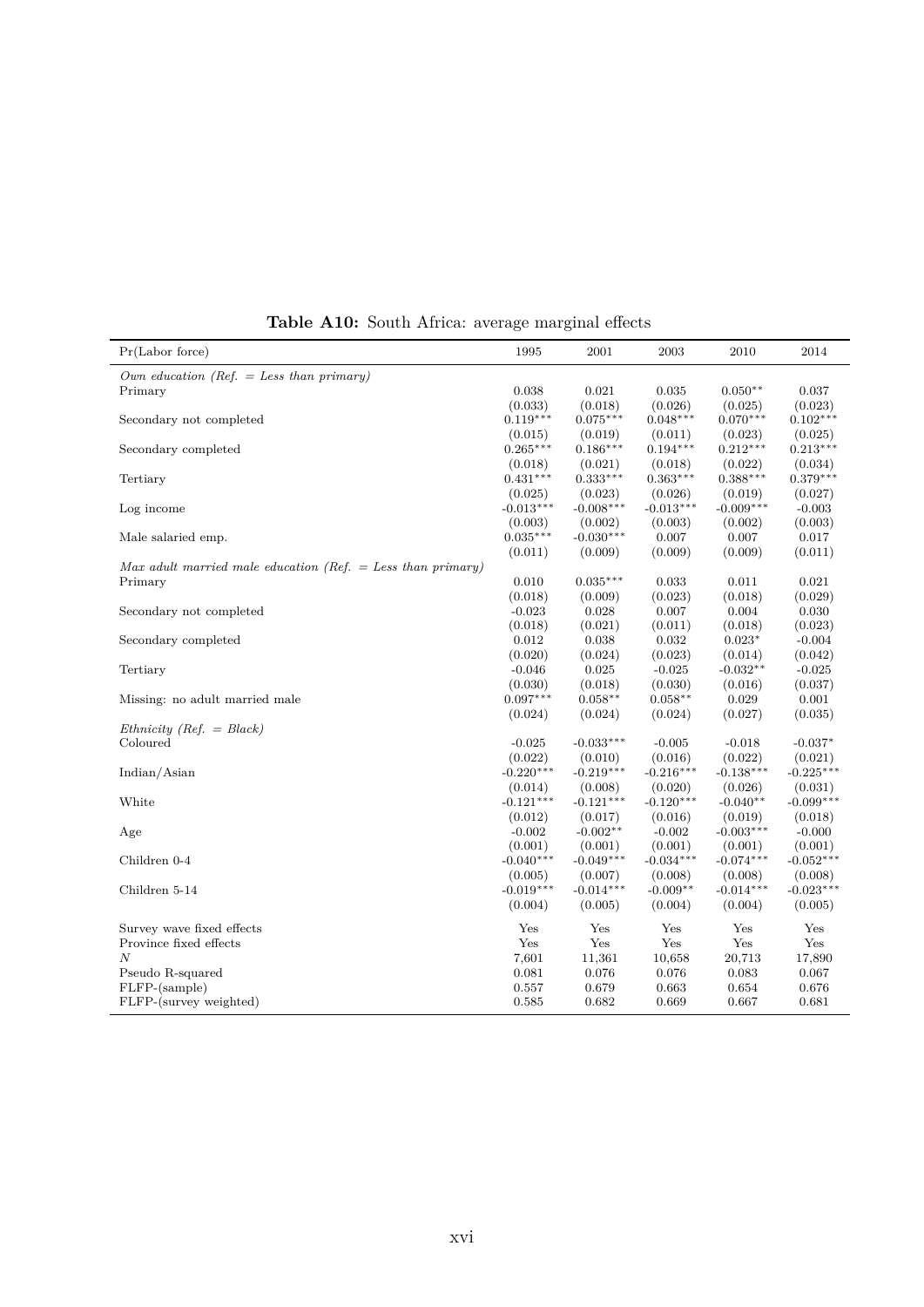|                                                       | ပ                      |                        |                       |                  |
|-------------------------------------------------------|------------------------|------------------------|-----------------------|------------------|
| Pr(Labor force)                                       | 2002                   | 2005                   | 2009                  | 2013             |
| Own education (Ref. $=$ Less than primary)            |                        |                        |                       |                  |
| Elementary $(1-4)$                                    | $0.021**$              | $0.034**$              | $0.042***$            | $0.065***$       |
|                                                       | (0.010)                | (0.013)                | (0.007)               | (0.015)          |
| Elementary $(5-8)$                                    | $0.065***$             | $0.080***$             | $0.088***$            | $0.118***$       |
|                                                       | (0.010)                | (0.012)                | (0.013)               | (0.016)          |
| High school                                           | $0.174***$             | $0.177***$             | $0.155***$            | $0.174***$       |
|                                                       | (0.015)                | (0.011)                | (0.015)               | (0.011)          |
| Tertiary                                              | $0.365***$             | $0.349***$             | $0.314***$            | $0.345***$       |
|                                                       | (0.013)                | (0.012)                | (0.011)               | (0.013)          |
| Log income                                            | $-0.006***$            | $-0.005**$             | $-0.006*$             | $0.002*$         |
|                                                       | (0.001)                | (0.002)                | (0.003)               | (0.001)          |
| Male salaried emp.                                    | $-0.016***$            | $-0.022***$            | $-0.011$              | $-0.005$         |
|                                                       | (0.006)                | (0.006)                | (0.009)               | (0.005)          |
| Household head education (Ref. $=$ Less than primary) |                        |                        |                       |                  |
| Elementary $(1-4)$                                    | $-0.003$               | $-0.018**$             | 0.002                 | 0.003            |
|                                                       | (0.007)                | (0.008)                | (0.011)               | (0.012)          |
| Elementary $(4-8)$                                    | $-0.011$               | $-0.014**$             | 0.018                 | 0.006            |
|                                                       | (0.008)<br>$-0.042***$ | (0.007)<br>$-0.050***$ | (0.014)               | (0.013)          |
| High school                                           |                        |                        | $-0.006$<br>(0.021)   | 0.002<br>(0.016) |
| Tertiary                                              | (0.005)<br>$-0.101***$ | (0.010)<br>$-0.119***$ | $-0.041***$           | $-0.052**$       |
|                                                       | (0.014)                | (0.011)                |                       |                  |
| Missing: woman is hh head                             | $0.113***$             | $0.072***$             | (0.013)<br>$0.046***$ | (0.020)<br>0.016 |
|                                                       | (0.009)                | (0.008)                | (0.012)               | (0.020)          |
| Ethnicity (Ref. $=$ White)                            |                        |                        |                       |                  |
| Black                                                 | $0.096***$             | $0.063***$             | $0.054***$            | $0.051***$       |
|                                                       | (0.014)                | (0.012)                | (0.010)               | (0.011)          |
| Mixed                                                 | $0.041***$             | $0.015**$              | $0.030***$            | $0.012***$       |
|                                                       | (0.013)                | (0.006)                | (0.004)               | (0.004)          |
| Asian                                                 | 0.006                  | 0.038                  | $-0.068*$             | $-0.002$         |
|                                                       | (0.033)                | (0.023)                | (0.037)               | (0.037)          |
| Indigenous                                            | 0.002                  | 0.069                  | $0.093*$              | 0.026            |
|                                                       | (0.047)                | (0.074)                | (0.050)               | (0.047)          |
| Age                                                   | $-0.005***$            | $-0.006***$            | $-0.005***$           | $-0.005***$      |
|                                                       | (0.001)                | (0.001)                | (0.001)               | (0.001)          |
| Children 0-4                                          | $-0.080***$            | $-0.085***$            | $-0.082***$           | $-0.093***$      |
|                                                       | (0.008)                | (0.005)                | (0.005)               | (0.006)          |
| Children 5-14                                         | $-0.016***$            | $-0.018***$            | $-0.015***$           | $-0.026***$      |
|                                                       | (0.004)                | (0.003)                | (0.003)               | (0.003)          |
| State fixed effects                                   | Yes                    | Yes                    | Yes                   | Yes              |
| N                                                     | 39,193                 | 42,189                 | 42,855                | 38,596           |
| Pseudo R-squared                                      | 0.067                  | 0.067                  | 0.063                 | 0.068            |
| FLFP-(sample)                                         | 0.626                  | 0.662                  | 0.690                 | 0.677            |
| FLFP-(survey weighted)                                | 0.621                  | 0.657                  | 0.686                 | 0.675            |
|                                                       |                        |                        |                       |                  |

**Table A11:** Brazil: average marginal effects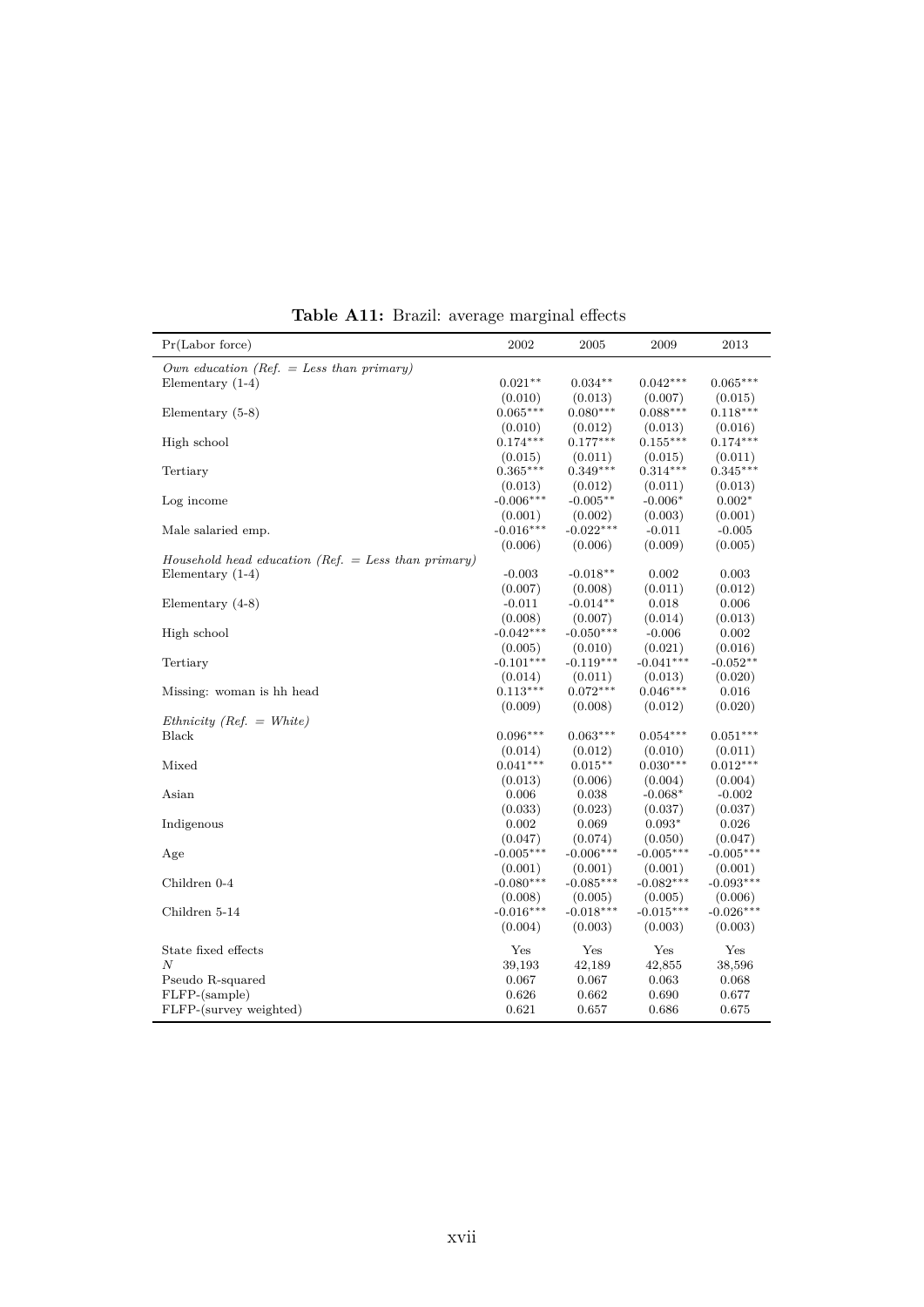|  | <b>Table A12:</b> Jordan: average marginal effects |  |
|--|----------------------------------------------------|--|
|--|----------------------------------------------------|--|

| Pr(Labor force)                                       | 2006                   | 2008                   | 2010                   | 2014                   |
|-------------------------------------------------------|------------------------|------------------------|------------------------|------------------------|
| Own education (Ref. $=$ Less than primary)            |                        |                        |                        |                        |
| Primary                                               | $-0.002$               | 0.000                  | 0.005                  | 0.008                  |
|                                                       | (0.006)                | (0.004)                | (0.008)                | (0.009)                |
| Preparatory                                           | 0.000                  | $-0.019$               | $-0.020$               | $-0.009$               |
|                                                       | (0.006)                | (0.011)                | (0.016)                | (0.011)                |
| Lower secondary                                       | $-0.009$               | $-0.026***$            | $-0.038**$             | $-0.018*$              |
|                                                       | (0.008)                | (0.010)                | (0.017)                | (0.011)                |
| Secondary                                             | $0.029***$             | 0.009                  | 0.011                  | 0.014                  |
|                                                       | (0.010)                | (0.014)                | (0.020)                | (0.016)                |
| Tertiary                                              | $0.269***$             | $0.273***$             | $0.257***$             | $0.273***$             |
|                                                       | (0.017)                | (0.035)                | (0.042)                | (0.021)                |
| Log income                                            | $-0.004**$             | $-0.003***$            | $-0.002***$            | $-0.006**$             |
|                                                       | (0.002)                | (0.001)                | (0.001)                | (0.002)                |
| Male salaried emp.                                    | 0.009                  | 0.010                  | $0.019***$             | $0.012**$              |
|                                                       | (0.006)                | (0.012)                | (0.006)                | (0.005)                |
| Household head education (Ref. $=$ Less than primary) |                        |                        |                        |                        |
| Primary                                               | 0.004                  | $-0.006$               | $0.008*$               | $-0.014**$             |
|                                                       | (0.010)<br>0.003       | (0.006)                | (0.004)<br>$0.024***$  | (0.007)                |
| Preparatory                                           |                        | 0.013                  |                        | $-0.008$               |
| Lower secondary                                       | (0.015)<br>0.014       | (0.010)<br>0.014       | (0.007)<br>$0.018*$    | (0.011)<br>$-0.008$    |
|                                                       | (0.012)                | (0.018)                | (0.010)                | (0.009)                |
| Secondary                                             | 0.009                  | $0.018*$               | 0.024                  | $-0.000$               |
|                                                       | (0.012)                | (0.010)                | (0.017)                | (0.012)                |
| Tertiary                                              | $0.028**$              | $0.041***$             | $0.046***$             | 0.013                  |
|                                                       | (0.014)                | (0.010)                | (0.014)                | (0.011)                |
| Missing: woman is hh head                             | $-0.000$               | $0.038**$              | $0.051***$             | 0.011                  |
|                                                       | (0.017)                | (0.017)                | (0.017)                | (0.022)                |
| Nationality (Ref. = Jordan)                           |                        |                        |                        |                        |
| Iraq                                                  | $-0.060***$            | $-0.094***$            | $-0.125***$            | $-0.122***$            |
|                                                       | (0.018)                | (0.004)                | (0.003)                | (0.002)                |
| Syria                                                 | $-0.030*$              | $-0.069***$            | $-0.110***$            | $-0.097***$            |
|                                                       | (0.018)                | (0.023)                | (0.033)                | (0.011)                |
| Egypt                                                 | $-0.067***$            | $-0.039***$            | $-0.059***$            | $-0.092***$            |
|                                                       | (0.015)                | (0.010)                | (0.020)                | (0.025)                |
| Other Arab countries                                  | $0.027*$               | $-0.043***$            | 0.026                  | $-0.030**$             |
|                                                       | (0.014)                | (0.011)                | (0.036)                | (0.014)                |
| Other non-Arab countries                              | $0.688***$             | $0.590***$             | $0.624***$             | $0.659***$             |
|                                                       | (0.058)                | (0.039)                | (0.020)                | (0.016)                |
| Age                                                   | $-0.002***$            | $-0.003***$            | $-0.003***$            | $-0.002**$             |
| Children 0-4                                          | (0.000)<br>$-0.022***$ | (0.000)<br>$-0.020***$ | (0.001)<br>$-0.027***$ | (0.001)<br>$-0.017***$ |
|                                                       | (0.006)                | (0.003)                | (0.007)                | (0.001)                |
| Children 5-14                                         | $-0.017***$            | $-0.021***$            | $-0.021***$            | $-0.012***$            |
|                                                       | (0.001)                | (0.002)                | (0.001)                | (0.002)                |
|                                                       |                        |                        |                        |                        |
| Survey wave fixed effects                             | Yes                    | Yes                    | Yes                    | Yes                    |
| Governorate fixed effects                             | Yes                    | Yes                    | Yes                    | Yes                    |
| N                                                     | 25,834                 | 33,219                 | 32,691                 | 30,458                 |
| Pseudo R-squared                                      | 0.308                  | 0.308                  | 0.302                  | 0.335                  |
| FLFP-(sample)                                         | 0.113                  | 0.152                  | 0.166                  | 0.149                  |
| FLFP-(survey weighted)                                | 0.117                  | 0.158                  | 0.171                  | 0.146                  |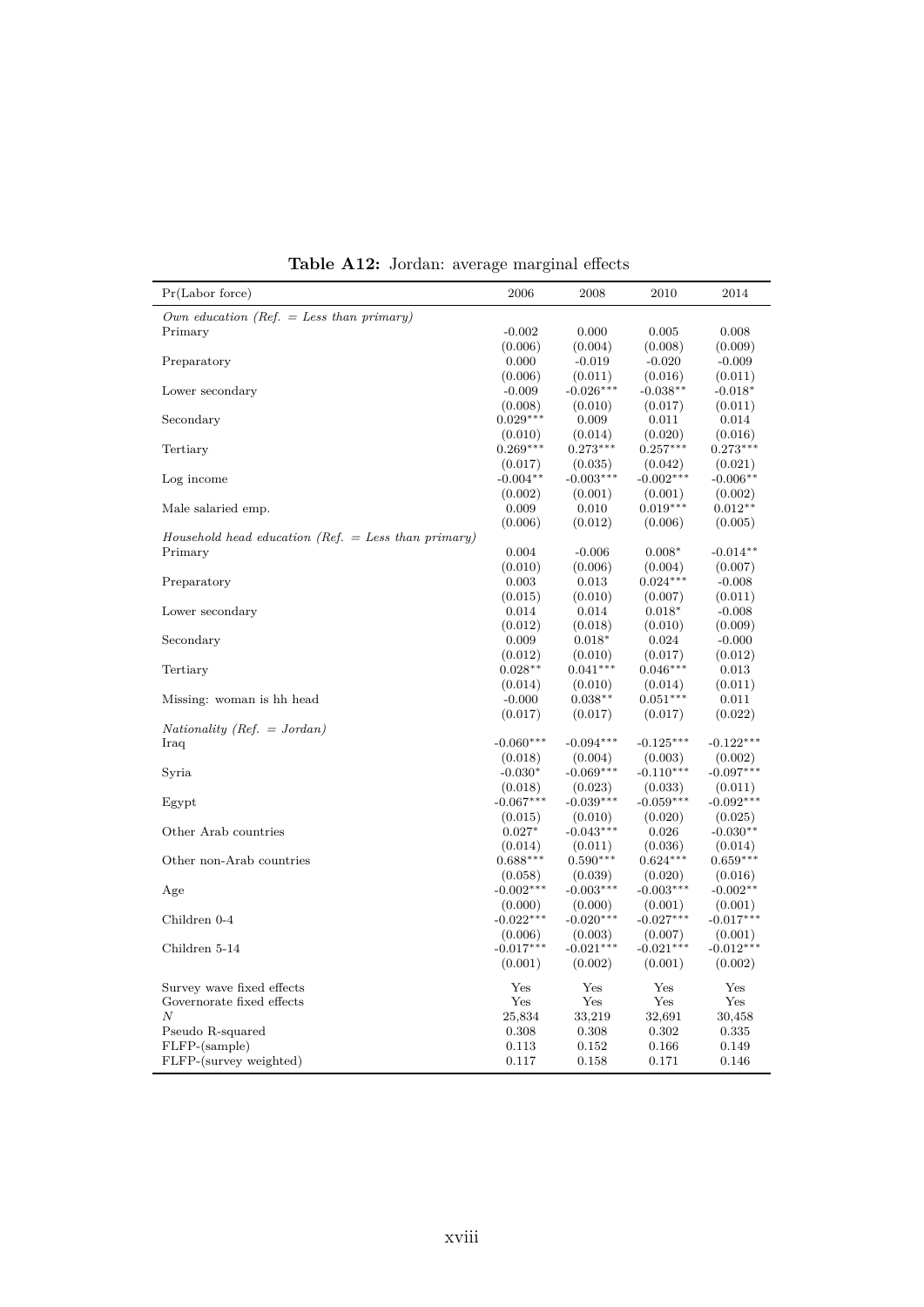| Pr(Labor force)                                | 1999                   | 2004                   | 2011                   |
|------------------------------------------------|------------------------|------------------------|------------------------|
| Own education (Ref. = Illiterate)              |                        |                        |                        |
| Literate                                       | $-0.065***$            | $-0.054***$            | $-0.023**$             |
|                                                | (0.016)                | (0.016)                | (0.012)                |
| Primary                                        | $-0.081***$            | $-0.067***$            | $-0.031***$            |
|                                                | (0.015)                | (0.021)                | (0.009)                |
| Middle school                                  | $-0.090***$            | $-0.110***$            | $-0.068***$            |
|                                                | (0.010)                | (0.015)                | (0.012)                |
| Secondary                                      | $-0.025***$            | $-0.054***$            | $-0.048***$            |
|                                                | (0.009)                | (0.013)                | (0.013)                |
| Tertiary                                       | $0.206***$             | $0.131***$             | $0.140***$             |
|                                                | (0.014)                | (0.027)                | (0.020)                |
| Log income                                     | $-0.013***$            | $-0.026***$            | $-0.015***$            |
|                                                | (0.002)                | (0.005)                | (0.004)                |
| Male salaried emp.                             | $-0.038***$            | $-0.022**$             | $-0.010$               |
|                                                | (0.011)                | (0.009)                | (0.012)                |
| $Household$ head education (Ref. = Illiterate) |                        |                        |                        |
| Literate                                       | $-0.048**$             | $-0.042***$            | 0.016                  |
|                                                | (0.021)                | (0.015)                | (0.017)                |
| Primary                                        | $-0.081***$            | $-0.054***$            | $-0.059**$             |
|                                                | (0.013)                | (0.016)                | (0.026)                |
| Middle school                                  | $-0.120***$            | $-0.078***$            | $-0.083***$            |
|                                                | (0.010)                | (0.011)                | (0.014)                |
| Secondary                                      | $-0.155***$            | $-0.125***$            | $-0.104***$            |
|                                                | (0.009)                | (0.011)                | (0.011)                |
| Tertiary                                       | $-0.161***$            | $-0.117***$            | $-0.133***$            |
|                                                | (0.017)                | (0.017)                | (0.020)                |
| Missing: woman is hh head                      | 0.037                  | $-0.020$               | $-0.030$               |
| Social group (Ref. = Hindu non-SCST)           |                        |                        |                        |
| <b>SCST</b>                                    | $0.059***$             | $0.037**$              | $0.034***$             |
|                                                | (0.016)                | (0.018)                | (0.012)                |
| Muslim                                         | $-0.071***$            | $-0.093***$            | $-0.084***$            |
|                                                | (0.016)                | (0.014)                | (0.012)                |
| Other                                          | 0.009                  | 0.000                  | 0.034                  |
|                                                | (0.015)                | (0.011)                | (0.021)                |
|                                                | (0.039)<br>$0.003***$  | (0.040)<br>$0.001**$   | (0.021)                |
| Age                                            |                        |                        | $-0.000$               |
| Children 0-4                                   | (0.001)<br>$-0.017***$ | (0.001)<br>$-0.024***$ | (0.001)<br>$-0.039***$ |
|                                                |                        |                        |                        |
| Children 5-14                                  | (0.004)<br>$-0.000$    | (0.005)<br>$0.009***$  | (0.009)<br>$0.007*$    |
|                                                | (0.003)                | (0.003)                | (0.004)                |
|                                                |                        |                        |                        |
| State fixed effects                            | Yes                    | Yes                    | Yes                    |
| $\boldsymbol{N}$                               | 33,462                 | 30,463                 | 28,247                 |
| Pseudo R-squared                               | 0.124                  | 0.123                  | 0.092                  |
| FLFP-(sample)                                  | 0.179                  | 0.216                  | 0.175                  |
| FLFP-(survey weighted)                         | 0.184                  | 0.208                  | 0.182                  |
|                                                |                        |                        |                        |

**Table A13:** India: average marginal effects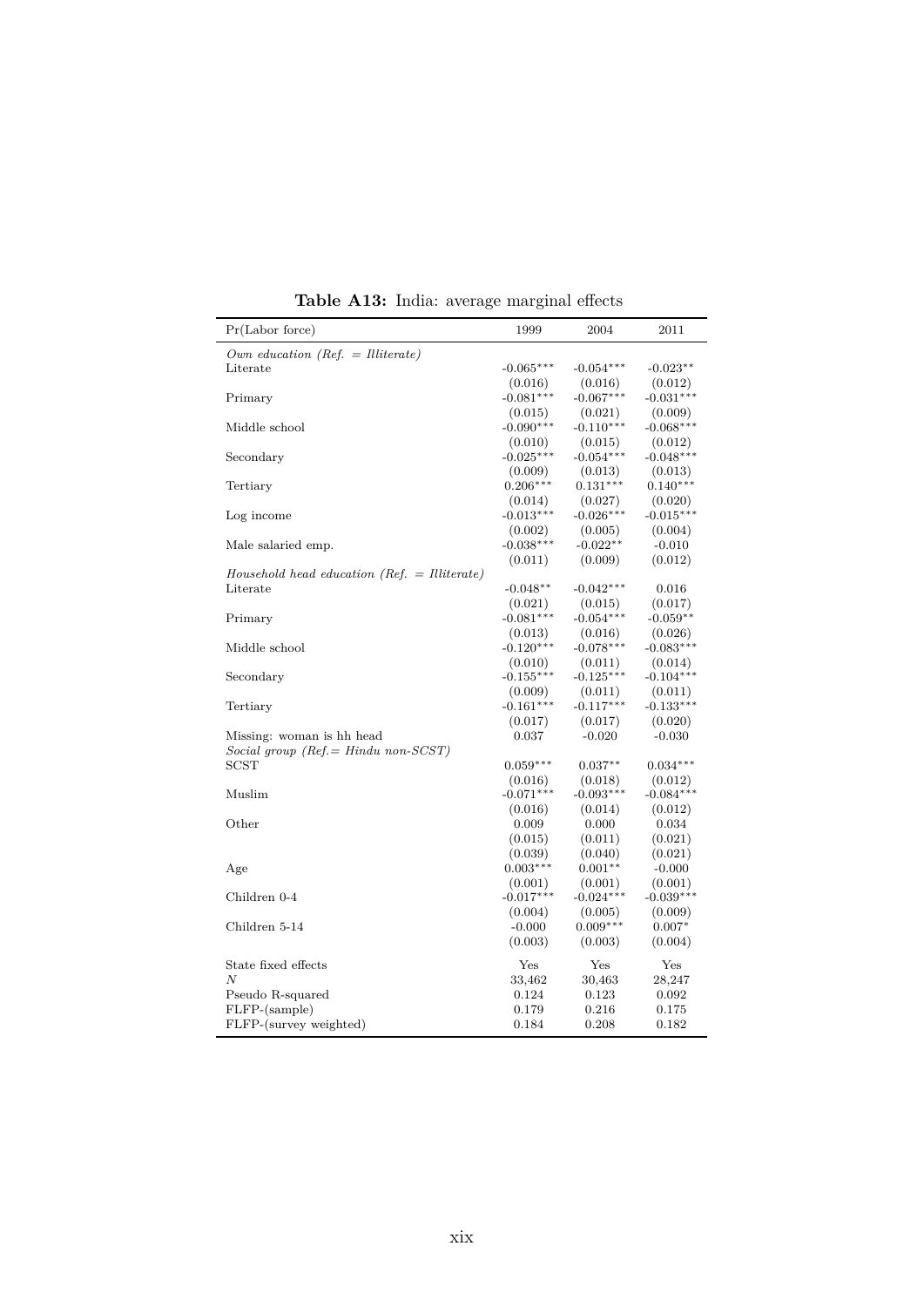| Own education (Ref. = Less than basic)<br>0.073<br>0.014<br><b>Basic</b><br>$-0.040$<br>0.008<br>0.016<br>(0.091)<br>(0.073)<br>(0.045)<br>(0.027)<br>(0.023)<br>Intermediate<br>0.101<br>0.037<br>0.019<br>0.040<br>$0.054*$<br>(0.063)<br>(0.040)<br>(0.037)<br>(0.030)<br>(0.030)<br>Secondary completed<br>0.117<br>0.076<br>$-0.019$<br>$-0.010$<br>0.015<br>(0.081)<br>(0.056)<br>(0.024)<br>(0.023)<br>(0.016)<br>$0.178***$<br>$0.177**$<br>$0.216***$<br>$0.149***$<br>$0.229***$<br>Tertiary<br>(0.085)<br>(0.073)<br>(0.054)<br>(0.041)<br>(0.025)<br>$-0.039***$<br>$-0.038***$<br>$-0.048***$<br>$-0.044***$<br>$-0.025***$<br>Log income<br>(0.011)<br>(0.009)<br>(0.013)<br>(0.013)<br>(0.003)<br>$-0.082***$<br>$-0.100***$<br>$-0.040***$<br>$-0.044*$<br>$-0.064$<br>Male salaried emp.<br>(0.024)<br>(0.031)<br>(0.043)<br>(0.016)<br>(0.015)<br>Household head education (Ref. $=$ Less than basic)<br>$-0.062**$<br><b>Basic</b><br>$-0.059$<br>0.020<br>$-0.001$<br>$-0.003$<br>(0.081)<br>(0.072)<br>(0.026)<br>(0.019)<br>(0.028)<br>$-0.083**$<br>Intermediate<br>$-0.002$<br>0.016<br>$-0.047$<br>$-0.058$<br>(0.076)<br>(0.083)<br>(0.033)<br>(0.036)<br>(0.048)<br>$-0.081***$<br>0.012<br>$-0.082$<br>$-0.014$<br>Secondary completed<br>$-0.030$<br>(0.064)<br>(0.043)<br>(0.052)<br>(0.019)<br>(0.031)<br>0.005<br>$-0.104**$<br>$-0.065**$<br>$-0.060**$<br>Tertiary<br>$-0.004$<br>(0.082)<br>(0.050)<br>(0.123)<br>(0.031)<br>(0.027)<br>0.006<br>$-0.015$<br>$-0.093$<br>$-0.073$<br>0.052<br>Missing: woman is hh head<br>(0.063)<br>(0.052)<br>(0.033)<br>(0.100)<br>(0.077)<br>Language (Ref. $=$ Spanish only)<br>Other<br>$0.116***$<br>$0.080***$<br>0.060<br>$0.044**$<br>$0.063*$<br>(0.040)<br>(0.020)<br>(0.028)<br>(0.014)<br>(0.034)<br>$0.007***$<br>$-0.000$<br>$0.004**$<br>$0.005***$<br>Age<br>0.003<br>(0.003)<br>(0.002)<br>(0.002)<br>(0.001)<br>(0.001)<br>$-0.059***$<br>$-0.037***$<br>$-0.068***$<br>$-0.085***$<br>$-0.069***$<br>Children 0-4<br>(0.018)<br>(0.009)<br>(0.024)<br>(0.010)<br>(0.009)<br>$-0.014***$<br>Children 5-14<br>$-0.014$<br>$-0.011$<br>0.013<br>$-0.004$<br>(0.023)<br>(0.010)<br>(0.010)<br>(0.011)<br>(0.005)<br>Yes<br>Yes<br>Yes<br>Yes<br>Yes<br>Department fixed effects<br>$\boldsymbol{N}$<br>1,517<br>1,245<br>1,151<br>3,057<br>3,771<br>Pseudo R-squared<br>0.075<br>0.086<br>0.084<br>0.075<br>0.073<br>FLFP-(sample)<br>0.655<br>0.652<br>0.667<br>0.661<br>0.654 | Pr(Labor force)        | 2000  | 2005  | 2008  | 2011  | 2014  |
|----------------------------------------------------------------------------------------------------------------------------------------------------------------------------------------------------------------------------------------------------------------------------------------------------------------------------------------------------------------------------------------------------------------------------------------------------------------------------------------------------------------------------------------------------------------------------------------------------------------------------------------------------------------------------------------------------------------------------------------------------------------------------------------------------------------------------------------------------------------------------------------------------------------------------------------------------------------------------------------------------------------------------------------------------------------------------------------------------------------------------------------------------------------------------------------------------------------------------------------------------------------------------------------------------------------------------------------------------------------------------------------------------------------------------------------------------------------------------------------------------------------------------------------------------------------------------------------------------------------------------------------------------------------------------------------------------------------------------------------------------------------------------------------------------------------------------------------------------------------------------------------------------------------------------------------------------------------------------------------------------------------------------------------------------------------------------------------------------------------------------------------------------------------------------------------------------------------------------------------------------------------------------------------------------------------------------------------------------------------------------------------------------------------------------------------------------------------------|------------------------|-------|-------|-------|-------|-------|
|                                                                                                                                                                                                                                                                                                                                                                                                                                                                                                                                                                                                                                                                                                                                                                                                                                                                                                                                                                                                                                                                                                                                                                                                                                                                                                                                                                                                                                                                                                                                                                                                                                                                                                                                                                                                                                                                                                                                                                                                                                                                                                                                                                                                                                                                                                                                                                                                                                                                      |                        |       |       |       |       |       |
|                                                                                                                                                                                                                                                                                                                                                                                                                                                                                                                                                                                                                                                                                                                                                                                                                                                                                                                                                                                                                                                                                                                                                                                                                                                                                                                                                                                                                                                                                                                                                                                                                                                                                                                                                                                                                                                                                                                                                                                                                                                                                                                                                                                                                                                                                                                                                                                                                                                                      |                        |       |       |       |       |       |
|                                                                                                                                                                                                                                                                                                                                                                                                                                                                                                                                                                                                                                                                                                                                                                                                                                                                                                                                                                                                                                                                                                                                                                                                                                                                                                                                                                                                                                                                                                                                                                                                                                                                                                                                                                                                                                                                                                                                                                                                                                                                                                                                                                                                                                                                                                                                                                                                                                                                      |                        |       |       |       |       |       |
|                                                                                                                                                                                                                                                                                                                                                                                                                                                                                                                                                                                                                                                                                                                                                                                                                                                                                                                                                                                                                                                                                                                                                                                                                                                                                                                                                                                                                                                                                                                                                                                                                                                                                                                                                                                                                                                                                                                                                                                                                                                                                                                                                                                                                                                                                                                                                                                                                                                                      |                        |       |       |       |       |       |
|                                                                                                                                                                                                                                                                                                                                                                                                                                                                                                                                                                                                                                                                                                                                                                                                                                                                                                                                                                                                                                                                                                                                                                                                                                                                                                                                                                                                                                                                                                                                                                                                                                                                                                                                                                                                                                                                                                                                                                                                                                                                                                                                                                                                                                                                                                                                                                                                                                                                      |                        |       |       |       |       |       |
|                                                                                                                                                                                                                                                                                                                                                                                                                                                                                                                                                                                                                                                                                                                                                                                                                                                                                                                                                                                                                                                                                                                                                                                                                                                                                                                                                                                                                                                                                                                                                                                                                                                                                                                                                                                                                                                                                                                                                                                                                                                                                                                                                                                                                                                                                                                                                                                                                                                                      |                        |       |       |       |       |       |
|                                                                                                                                                                                                                                                                                                                                                                                                                                                                                                                                                                                                                                                                                                                                                                                                                                                                                                                                                                                                                                                                                                                                                                                                                                                                                                                                                                                                                                                                                                                                                                                                                                                                                                                                                                                                                                                                                                                                                                                                                                                                                                                                                                                                                                                                                                                                                                                                                                                                      |                        |       |       |       |       |       |
|                                                                                                                                                                                                                                                                                                                                                                                                                                                                                                                                                                                                                                                                                                                                                                                                                                                                                                                                                                                                                                                                                                                                                                                                                                                                                                                                                                                                                                                                                                                                                                                                                                                                                                                                                                                                                                                                                                                                                                                                                                                                                                                                                                                                                                                                                                                                                                                                                                                                      |                        |       |       |       |       |       |
|                                                                                                                                                                                                                                                                                                                                                                                                                                                                                                                                                                                                                                                                                                                                                                                                                                                                                                                                                                                                                                                                                                                                                                                                                                                                                                                                                                                                                                                                                                                                                                                                                                                                                                                                                                                                                                                                                                                                                                                                                                                                                                                                                                                                                                                                                                                                                                                                                                                                      |                        |       |       |       |       |       |
|                                                                                                                                                                                                                                                                                                                                                                                                                                                                                                                                                                                                                                                                                                                                                                                                                                                                                                                                                                                                                                                                                                                                                                                                                                                                                                                                                                                                                                                                                                                                                                                                                                                                                                                                                                                                                                                                                                                                                                                                                                                                                                                                                                                                                                                                                                                                                                                                                                                                      |                        |       |       |       |       |       |
|                                                                                                                                                                                                                                                                                                                                                                                                                                                                                                                                                                                                                                                                                                                                                                                                                                                                                                                                                                                                                                                                                                                                                                                                                                                                                                                                                                                                                                                                                                                                                                                                                                                                                                                                                                                                                                                                                                                                                                                                                                                                                                                                                                                                                                                                                                                                                                                                                                                                      |                        |       |       |       |       |       |
|                                                                                                                                                                                                                                                                                                                                                                                                                                                                                                                                                                                                                                                                                                                                                                                                                                                                                                                                                                                                                                                                                                                                                                                                                                                                                                                                                                                                                                                                                                                                                                                                                                                                                                                                                                                                                                                                                                                                                                                                                                                                                                                                                                                                                                                                                                                                                                                                                                                                      |                        |       |       |       |       |       |
|                                                                                                                                                                                                                                                                                                                                                                                                                                                                                                                                                                                                                                                                                                                                                                                                                                                                                                                                                                                                                                                                                                                                                                                                                                                                                                                                                                                                                                                                                                                                                                                                                                                                                                                                                                                                                                                                                                                                                                                                                                                                                                                                                                                                                                                                                                                                                                                                                                                                      |                        |       |       |       |       |       |
|                                                                                                                                                                                                                                                                                                                                                                                                                                                                                                                                                                                                                                                                                                                                                                                                                                                                                                                                                                                                                                                                                                                                                                                                                                                                                                                                                                                                                                                                                                                                                                                                                                                                                                                                                                                                                                                                                                                                                                                                                                                                                                                                                                                                                                                                                                                                                                                                                                                                      |                        |       |       |       |       |       |
|                                                                                                                                                                                                                                                                                                                                                                                                                                                                                                                                                                                                                                                                                                                                                                                                                                                                                                                                                                                                                                                                                                                                                                                                                                                                                                                                                                                                                                                                                                                                                                                                                                                                                                                                                                                                                                                                                                                                                                                                                                                                                                                                                                                                                                                                                                                                                                                                                                                                      |                        |       |       |       |       |       |
|                                                                                                                                                                                                                                                                                                                                                                                                                                                                                                                                                                                                                                                                                                                                                                                                                                                                                                                                                                                                                                                                                                                                                                                                                                                                                                                                                                                                                                                                                                                                                                                                                                                                                                                                                                                                                                                                                                                                                                                                                                                                                                                                                                                                                                                                                                                                                                                                                                                                      |                        |       |       |       |       |       |
|                                                                                                                                                                                                                                                                                                                                                                                                                                                                                                                                                                                                                                                                                                                                                                                                                                                                                                                                                                                                                                                                                                                                                                                                                                                                                                                                                                                                                                                                                                                                                                                                                                                                                                                                                                                                                                                                                                                                                                                                                                                                                                                                                                                                                                                                                                                                                                                                                                                                      |                        |       |       |       |       |       |
|                                                                                                                                                                                                                                                                                                                                                                                                                                                                                                                                                                                                                                                                                                                                                                                                                                                                                                                                                                                                                                                                                                                                                                                                                                                                                                                                                                                                                                                                                                                                                                                                                                                                                                                                                                                                                                                                                                                                                                                                                                                                                                                                                                                                                                                                                                                                                                                                                                                                      |                        |       |       |       |       |       |
|                                                                                                                                                                                                                                                                                                                                                                                                                                                                                                                                                                                                                                                                                                                                                                                                                                                                                                                                                                                                                                                                                                                                                                                                                                                                                                                                                                                                                                                                                                                                                                                                                                                                                                                                                                                                                                                                                                                                                                                                                                                                                                                                                                                                                                                                                                                                                                                                                                                                      |                        |       |       |       |       |       |
|                                                                                                                                                                                                                                                                                                                                                                                                                                                                                                                                                                                                                                                                                                                                                                                                                                                                                                                                                                                                                                                                                                                                                                                                                                                                                                                                                                                                                                                                                                                                                                                                                                                                                                                                                                                                                                                                                                                                                                                                                                                                                                                                                                                                                                                                                                                                                                                                                                                                      |                        |       |       |       |       |       |
|                                                                                                                                                                                                                                                                                                                                                                                                                                                                                                                                                                                                                                                                                                                                                                                                                                                                                                                                                                                                                                                                                                                                                                                                                                                                                                                                                                                                                                                                                                                                                                                                                                                                                                                                                                                                                                                                                                                                                                                                                                                                                                                                                                                                                                                                                                                                                                                                                                                                      |                        |       |       |       |       |       |
|                                                                                                                                                                                                                                                                                                                                                                                                                                                                                                                                                                                                                                                                                                                                                                                                                                                                                                                                                                                                                                                                                                                                                                                                                                                                                                                                                                                                                                                                                                                                                                                                                                                                                                                                                                                                                                                                                                                                                                                                                                                                                                                                                                                                                                                                                                                                                                                                                                                                      |                        |       |       |       |       |       |
|                                                                                                                                                                                                                                                                                                                                                                                                                                                                                                                                                                                                                                                                                                                                                                                                                                                                                                                                                                                                                                                                                                                                                                                                                                                                                                                                                                                                                                                                                                                                                                                                                                                                                                                                                                                                                                                                                                                                                                                                                                                                                                                                                                                                                                                                                                                                                                                                                                                                      |                        |       |       |       |       |       |
|                                                                                                                                                                                                                                                                                                                                                                                                                                                                                                                                                                                                                                                                                                                                                                                                                                                                                                                                                                                                                                                                                                                                                                                                                                                                                                                                                                                                                                                                                                                                                                                                                                                                                                                                                                                                                                                                                                                                                                                                                                                                                                                                                                                                                                                                                                                                                                                                                                                                      |                        |       |       |       |       |       |
|                                                                                                                                                                                                                                                                                                                                                                                                                                                                                                                                                                                                                                                                                                                                                                                                                                                                                                                                                                                                                                                                                                                                                                                                                                                                                                                                                                                                                                                                                                                                                                                                                                                                                                                                                                                                                                                                                                                                                                                                                                                                                                                                                                                                                                                                                                                                                                                                                                                                      |                        |       |       |       |       |       |
|                                                                                                                                                                                                                                                                                                                                                                                                                                                                                                                                                                                                                                                                                                                                                                                                                                                                                                                                                                                                                                                                                                                                                                                                                                                                                                                                                                                                                                                                                                                                                                                                                                                                                                                                                                                                                                                                                                                                                                                                                                                                                                                                                                                                                                                                                                                                                                                                                                                                      |                        |       |       |       |       |       |
|                                                                                                                                                                                                                                                                                                                                                                                                                                                                                                                                                                                                                                                                                                                                                                                                                                                                                                                                                                                                                                                                                                                                                                                                                                                                                                                                                                                                                                                                                                                                                                                                                                                                                                                                                                                                                                                                                                                                                                                                                                                                                                                                                                                                                                                                                                                                                                                                                                                                      |                        |       |       |       |       |       |
|                                                                                                                                                                                                                                                                                                                                                                                                                                                                                                                                                                                                                                                                                                                                                                                                                                                                                                                                                                                                                                                                                                                                                                                                                                                                                                                                                                                                                                                                                                                                                                                                                                                                                                                                                                                                                                                                                                                                                                                                                                                                                                                                                                                                                                                                                                                                                                                                                                                                      |                        |       |       |       |       |       |
|                                                                                                                                                                                                                                                                                                                                                                                                                                                                                                                                                                                                                                                                                                                                                                                                                                                                                                                                                                                                                                                                                                                                                                                                                                                                                                                                                                                                                                                                                                                                                                                                                                                                                                                                                                                                                                                                                                                                                                                                                                                                                                                                                                                                                                                                                                                                                                                                                                                                      |                        |       |       |       |       |       |
|                                                                                                                                                                                                                                                                                                                                                                                                                                                                                                                                                                                                                                                                                                                                                                                                                                                                                                                                                                                                                                                                                                                                                                                                                                                                                                                                                                                                                                                                                                                                                                                                                                                                                                                                                                                                                                                                                                                                                                                                                                                                                                                                                                                                                                                                                                                                                                                                                                                                      |                        |       |       |       |       |       |
|                                                                                                                                                                                                                                                                                                                                                                                                                                                                                                                                                                                                                                                                                                                                                                                                                                                                                                                                                                                                                                                                                                                                                                                                                                                                                                                                                                                                                                                                                                                                                                                                                                                                                                                                                                                                                                                                                                                                                                                                                                                                                                                                                                                                                                                                                                                                                                                                                                                                      |                        |       |       |       |       |       |
|                                                                                                                                                                                                                                                                                                                                                                                                                                                                                                                                                                                                                                                                                                                                                                                                                                                                                                                                                                                                                                                                                                                                                                                                                                                                                                                                                                                                                                                                                                                                                                                                                                                                                                                                                                                                                                                                                                                                                                                                                                                                                                                                                                                                                                                                                                                                                                                                                                                                      |                        |       |       |       |       |       |
|                                                                                                                                                                                                                                                                                                                                                                                                                                                                                                                                                                                                                                                                                                                                                                                                                                                                                                                                                                                                                                                                                                                                                                                                                                                                                                                                                                                                                                                                                                                                                                                                                                                                                                                                                                                                                                                                                                                                                                                                                                                                                                                                                                                                                                                                                                                                                                                                                                                                      |                        |       |       |       |       |       |
|                                                                                                                                                                                                                                                                                                                                                                                                                                                                                                                                                                                                                                                                                                                                                                                                                                                                                                                                                                                                                                                                                                                                                                                                                                                                                                                                                                                                                                                                                                                                                                                                                                                                                                                                                                                                                                                                                                                                                                                                                                                                                                                                                                                                                                                                                                                                                                                                                                                                      |                        |       |       |       |       |       |
|                                                                                                                                                                                                                                                                                                                                                                                                                                                                                                                                                                                                                                                                                                                                                                                                                                                                                                                                                                                                                                                                                                                                                                                                                                                                                                                                                                                                                                                                                                                                                                                                                                                                                                                                                                                                                                                                                                                                                                                                                                                                                                                                                                                                                                                                                                                                                                                                                                                                      |                        |       |       |       |       |       |
|                                                                                                                                                                                                                                                                                                                                                                                                                                                                                                                                                                                                                                                                                                                                                                                                                                                                                                                                                                                                                                                                                                                                                                                                                                                                                                                                                                                                                                                                                                                                                                                                                                                                                                                                                                                                                                                                                                                                                                                                                                                                                                                                                                                                                                                                                                                                                                                                                                                                      |                        |       |       |       |       |       |
|                                                                                                                                                                                                                                                                                                                                                                                                                                                                                                                                                                                                                                                                                                                                                                                                                                                                                                                                                                                                                                                                                                                                                                                                                                                                                                                                                                                                                                                                                                                                                                                                                                                                                                                                                                                                                                                                                                                                                                                                                                                                                                                                                                                                                                                                                                                                                                                                                                                                      |                        |       |       |       |       |       |
|                                                                                                                                                                                                                                                                                                                                                                                                                                                                                                                                                                                                                                                                                                                                                                                                                                                                                                                                                                                                                                                                                                                                                                                                                                                                                                                                                                                                                                                                                                                                                                                                                                                                                                                                                                                                                                                                                                                                                                                                                                                                                                                                                                                                                                                                                                                                                                                                                                                                      | FLFP-(survey weighted) | 0.667 | 0.629 | 0.676 | 0.659 | 0.645 |

**Table A14:** Bolivia: average marginal effects



(a) Brazil: 2002; closest year for other countries.

(b) Brazil: 2013; closest year for other countries.

**Figure A2:** FLFP differences with respect to Brazil: with and without survey weights *Notes:* See Table [A1](#page-52-0) for sources. Urban married women, ages 25-54. Except for Jordan: urban and rural areas.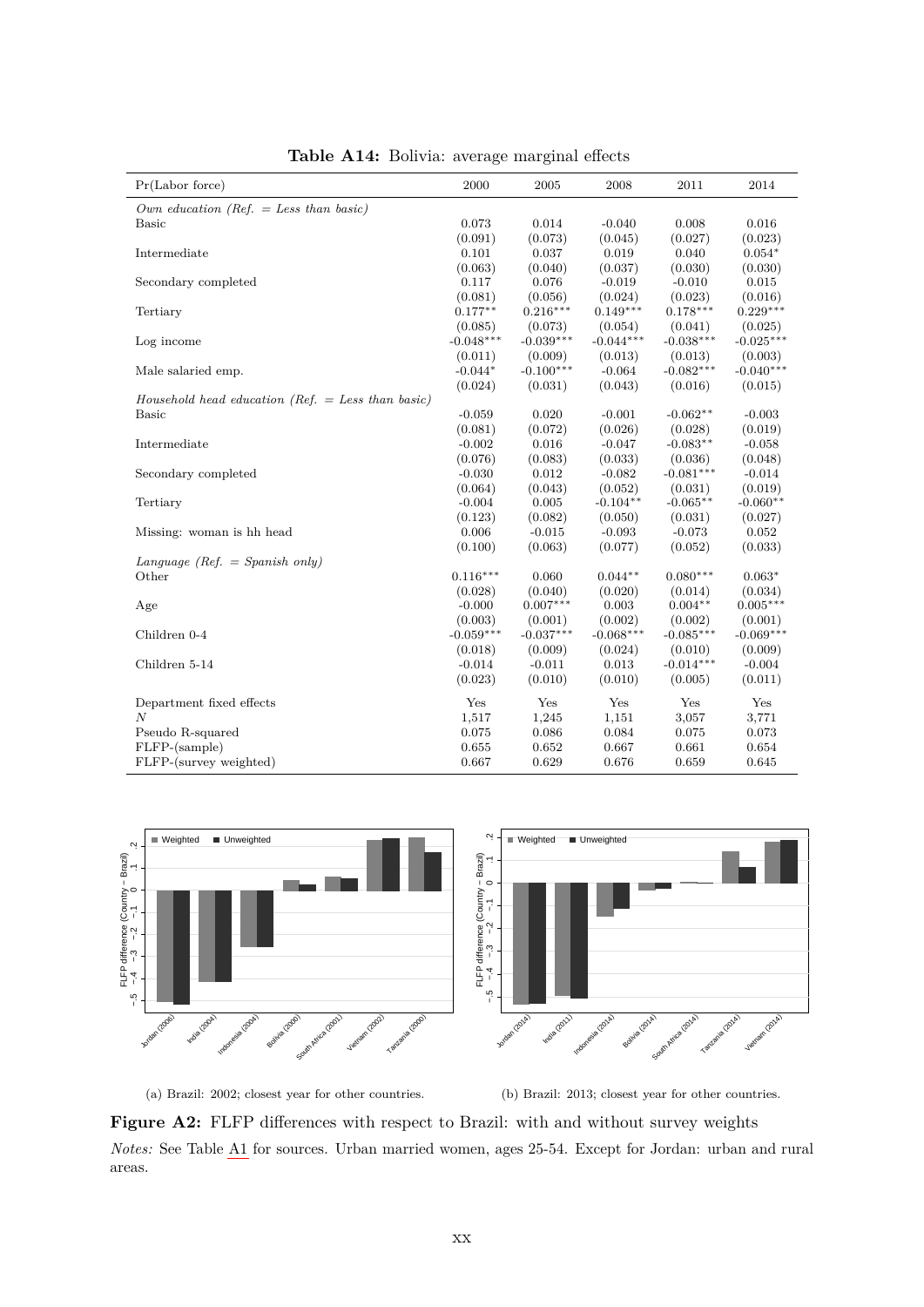| Pr(Labor force)                                       | 2000                   | 2004                   | 2007                   | 2014                   |
|-------------------------------------------------------|------------------------|------------------------|------------------------|------------------------|
| Own education (Ref. = Less than primary)              |                        |                        |                        |                        |
| Primary                                               | $-0.016$               | $-0.005$               | $-0.019$               | $-0.006$               |
|                                                       | (0.015)                | (0.007)                | (0.012)                | (0.009)                |
| Junior high school                                    | $-0.049**$             | $-0.016**$             | $-0.031**$             | $-0.008$               |
|                                                       | (0.024)                | (0.008)                | (0.012)                | (0.008)                |
| Secondary completed                                   | $0.065**$              | $0.062***$             | 0.016                  | 0.014                  |
|                                                       | (0.030)                | (0.013)                | (0.014)                | (0.013)                |
| Tertiary                                              | $0.360***$             | $0.416***$             | $0.287***$             | $0.299***$             |
|                                                       | (0.043)                | (0.024)                | (0.015)                | (0.014)                |
| Log income                                            | $-0.033***$            | $-0.077***$            | $-0.074***$            | $-0.067***$            |
|                                                       | (0.004)                | (0.002)                | (0.005)                | (0.005)                |
| Male salaried emp.                                    | $-0.027***$            | $-0.030***$            | $-0.053***$            | $-0.041***$            |
|                                                       | (0.007)                | (0.008)                | (0.005)                | (0.006)                |
| Household head education (Ref. $=$ Less than primary) |                        |                        |                        |                        |
| Primary                                               | $-0.034***$            | $-0.015***$            | $-0.016***$            | $-0.014***$            |
|                                                       | (0.009)                | (0.006)                | (0.006)                | (0.003)                |
| Junior high school                                    | $-0.081***$            | $-0.043***$            | $-0.022***$            | $-0.009$               |
|                                                       | (0.014)                | (0.005)                | (0.007)                | (0.009)                |
| Secondary completed                                   | $-0.081***$            | $-0.064***$            | $-0.041***$            | $-0.017$               |
|                                                       | (0.011)                | (0.007)                | (0.006)                | (0.011)                |
| Tertiary                                              | $-0.094***$            | $-0.045***$            | $-0.022**$             | $-0.028*$              |
|                                                       | (0.019)                | (0.012)                | (0.011)                | (0.015)                |
| Missing: woman is hh head                             | $0.134***$             | $-0.015$               | $-0.090***$            | $-0.098***$            |
|                                                       | (0.031)                | (0.049)                | (0.022)                | (0.017)                |
| Age                                                   | $0.003***$             | $0.003***$             | $0.003***$             | $0.003***$             |
|                                                       | (0.001)                | (0.001)                | (0.001)                | (0.001)                |
| Children 0-4                                          | $-0.065***$            | $-0.080***$            | $-0.082***$            | $-0.097***$            |
| Children 5-14                                         | (0.009)<br>$-0.019***$ | (0.010)<br>$-0.030***$ | (0.005)<br>$-0.036***$ | (0.007)<br>$-0.027***$ |
|                                                       | (0.005)                | (0.005)                | (0.005)                | (0.005)                |
|                                                       |                        |                        |                        |                        |
| Province fixed effects                                | Yes                    | Yes                    | Yes                    | Yes                    |
| $\overline{N}$                                        | 50,243                 | 69,311                 | 74,896                 | 86,076                 |
| Pseudo R-squared                                      | 0.086                  | 0.109                  | 0.081                  | 0.076                  |
| FLFP-(sample)                                         | 0.399                  | 0.374                  | 0.489                  | 0.568                  |
| FLFP-(survey weighted)                                | 0.386                  | 0.368                  | 0.489                  | 0.529                  |

**Table A15:** Indonesia: average marginal effects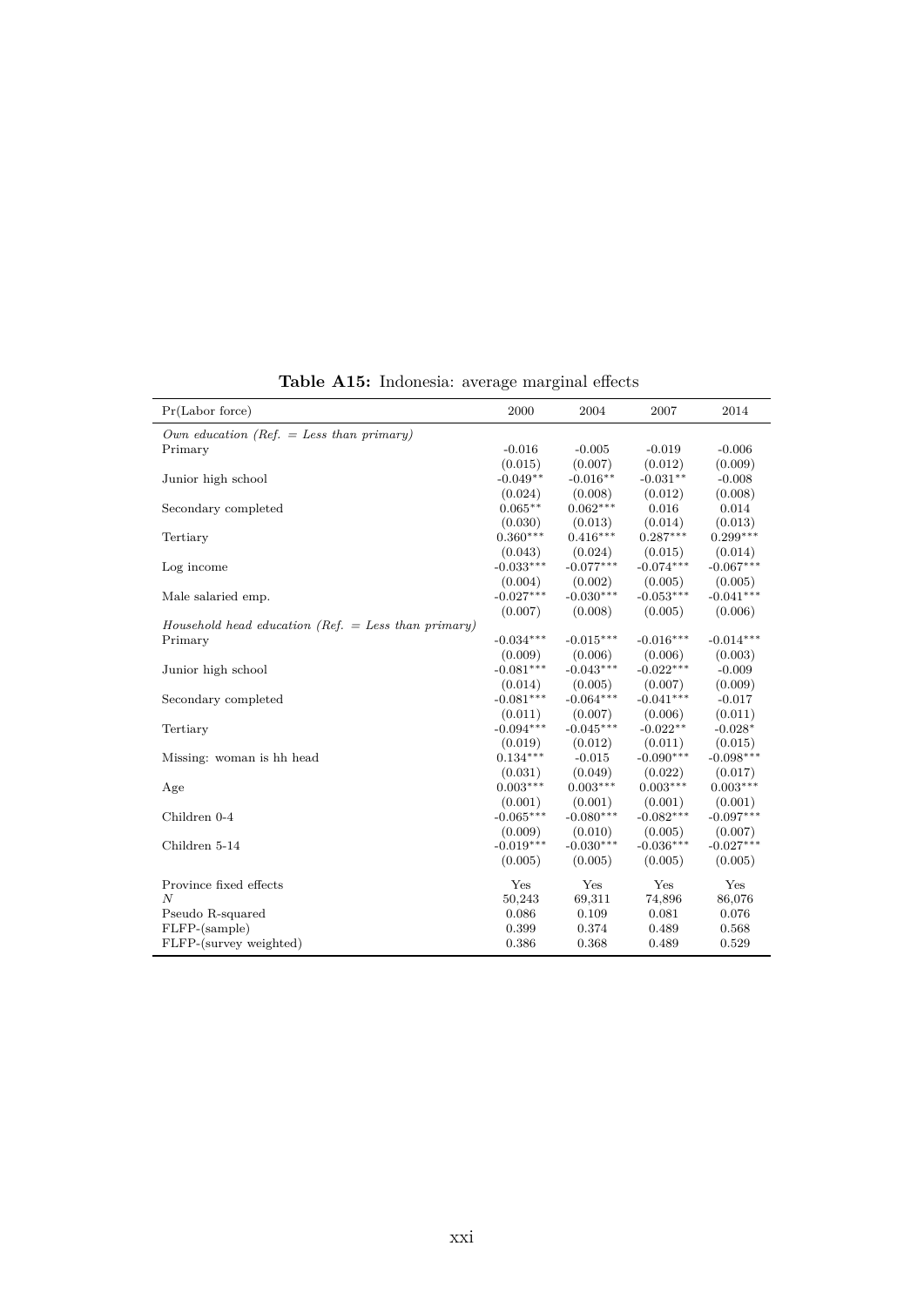| Pr(Labor force)                                       | 2002           | 2006           | 2010           | 2014           |
|-------------------------------------------------------|----------------|----------------|----------------|----------------|
| Own education (Ref. = Less than primary)              |                |                |                |                |
| Primary                                               | 0.033          | $0.095***$     | $-0.017$       | 0.021          |
|                                                       | (0.023)        | (0.028)        | (0.037)        | (0.028)        |
| Secondary                                             | 0.056          | 0.016          | $-0.016$       | $-0.029$       |
|                                                       | (0.035)        | (0.035)        | (0.040)        | (0.030)        |
| High school                                           | $0.102***$     | $0.074**$      | $0.070*$       | 0.044          |
|                                                       | (0.033)        | (0.030)        | (0.036)        | (0.039)        |
| Tertiary                                              | $0.152***$     | $0.167***$     | $0.142***$     | $0.141***$     |
|                                                       | (0.031)        | (0.038)        | (0.041)        | (0.033)        |
| Log income                                            | $-0.014**$     | $0.014*$       | $-0.010$       | $-0.005$       |
|                                                       | (0.006)        | (0.009)        | (0.006)        | (0.009)        |
| Male salaried emp.                                    | 0.009          | $-0.002$       | $-0.026**$     | $-0.001$       |
|                                                       | (0.012)        | (0.017)        | (0.013)        | (0.016)        |
| Household head education (Ref. $=$ Less than primary) |                |                |                |                |
| Primary                                               | $-0.002$       | $0.065***$     | $-0.018$       | $-0.004$       |
|                                                       | (0.015)        | (0.026)        | (0.031)        | (0.026)        |
| Secondary                                             | 0.020          | $0.055***$     | 0.039          | 0.007          |
|                                                       | (0.014)        | (0.021)        | (0.044)        | (0.030)        |
| High school                                           | $-0.018$       | 0.023          | $-0.023$       | $-0.010$       |
|                                                       | (0.016)        | (0.025)        | (0.052)        | (0.035)        |
| Tertiary                                              | $-0.073**$     | $-0.003$       | $-0.020$       | $-0.061$       |
|                                                       | (0.029)        | (0.069)        | (0.031)        | (0.043)        |
| Missing: woman is hh head                             | $-0.024$       | $0.071**$      | $-0.018$       | 0.003          |
|                                                       | (0.020)        | (0.028)        | (0.026)        | (0.038)        |
| Ethnicity (Ref. $=$ Kinh)                             |                |                |                |                |
| Other                                                 | $-0.027$       | 0.003          | $-0.016$       | $-0.049$       |
|                                                       | (0.036)        | (0.032)        | (0.023)        | (0.057)        |
| Age                                                   | $-0.001$       | $-0.003*$      | $-0.005**$     | $-0.004***$    |
|                                                       | (0.001)        | (0.002)        | (0.002)        | (0.001)        |
| Children 0-4                                          | $-0.010$       | $-0.041*$      | $-0.054***$    | $-0.062***$    |
|                                                       | (0.016)        | (0.022)        | (0.016)        | (0.020)        |
| Children 5-14                                         | 0.005          | 0.009          | 0.011          | $-0.010$       |
|                                                       | (0.006)        | (0.011)        | (0.011)        | (0.012)        |
| Province fixed effects                                | Yes            | Yes            | Yes            | Yes            |
| N                                                     |                |                | 1,751          | 1,737          |
|                                                       | 4,938          | 1,264          |                |                |
| Pseudo R-squared                                      | 0.117<br>0.864 | 0.123<br>0.839 | 0.143<br>0.860 | 0.126<br>0.868 |
| FLFP-(sample)                                         |                |                |                |                |
| FLFP-(survey weighted)                                | 0.850          | 0.829          | 0.838          | 0.857          |

**Table A16:** Vietnam: average marginal effects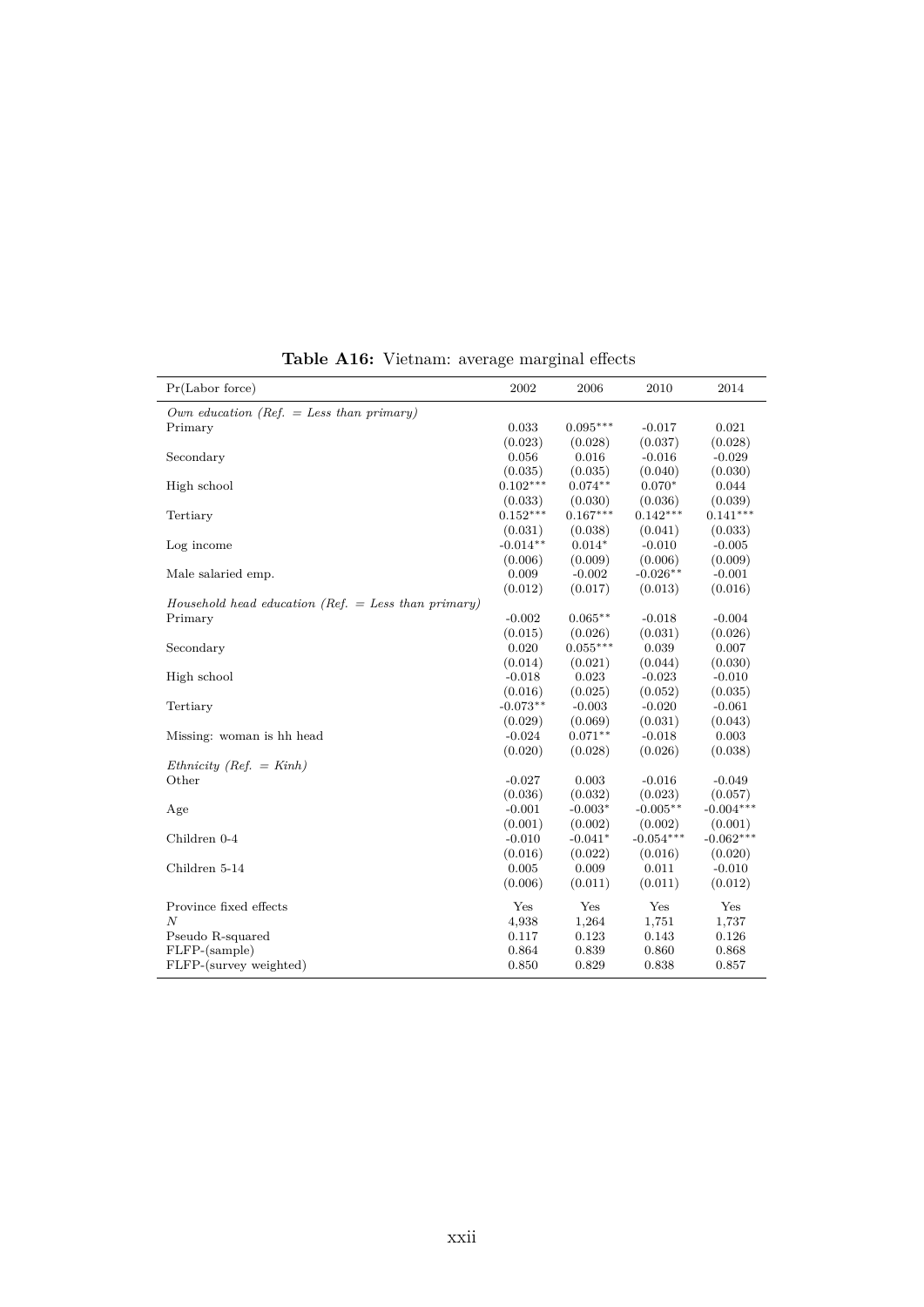| Own education (Ref. $=$ No schooling)<br>0.042<br>0.030<br>$-0.000$<br>Less than primary<br>(0.043)<br>(0.022)<br>(0.042)<br>$0.062**$<br>$0.027*$<br>0.045<br>Primary completed<br>(0.028)<br>(0.025)<br>(0.016)<br>$0.093***$<br>$0.110***$<br>0.023<br>Any secondary<br>(0.023)<br>(0.029)<br>(0.017)<br>$0.129***$<br>$0.150**$<br>$-0.133$<br>Tertiary<br>(0.021)<br>(0.133)<br>(0.065)<br>$-0.057***$<br>$-0.009***$<br>$-0.019***$<br>Log income<br>(0.009)<br>(0.003)<br>(0.007)<br>0.025<br>0.002<br>$-0.004$<br>Male salaried emp.<br>(0.019)<br>(0.013)<br>(0.014)<br>Household head education (Ref. $=$ No schooling)<br>0.038<br>$-0.027$<br>Less than primary<br>$-0.017$<br>(0.052)<br>(0.019)<br>(0.046)<br>$-0.023$<br>$-0.052$<br>0.079<br>Primary completed<br>(0.055)<br>(0.023)<br>(0.039)<br>0.079<br>$-0.028$<br>$-0.004$<br>Any secondary<br>(0.050)<br>(0.029)<br>(0.045)<br>$0.114***$<br>0.030<br>0.000<br>Tertiary<br>(0.043)<br>(0.049)<br>(0.054)<br>$0.084***$<br>$-0.046$<br>0.028<br>Missing: woman is hh head<br>(0.084)<br>(0.028)<br>(0.029)<br>$0.006***$<br>$0.003*$<br>$-0.000$<br>Age<br>(0.001)<br>(0.001)<br>(0.001)<br>$-0.027**$<br>Children 0-4<br>$-0.013$<br>$-0.001$<br>(0.008)<br>(0.009)<br>(0.011)<br>Children 5-14<br>$-0.002$<br>$-0.001$<br>0.004<br>(0.005)<br>(0.003)<br>(0.007)<br>Yes<br>Yes<br>Yes<br>Region fixed effects<br>Yes<br>Yes<br>Survey wave fixed effects<br>Yes<br>$\overline{N}$<br>1,708<br>1,947<br>4,246<br>0.104<br>Pseudo R-squared<br>0.150<br>0.170<br>FLFP-(sample)<br>0.798<br>0.923<br>0.747<br>FLFP-(survey weighted)<br>0.860<br>0.926<br>0.812 | Pr(Labor force) | 2000 | 2006 | 2014 |
|--------------------------------------------------------------------------------------------------------------------------------------------------------------------------------------------------------------------------------------------------------------------------------------------------------------------------------------------------------------------------------------------------------------------------------------------------------------------------------------------------------------------------------------------------------------------------------------------------------------------------------------------------------------------------------------------------------------------------------------------------------------------------------------------------------------------------------------------------------------------------------------------------------------------------------------------------------------------------------------------------------------------------------------------------------------------------------------------------------------------------------------------------------------------------------------------------------------------------------------------------------------------------------------------------------------------------------------------------------------------------------------------------------------------------------------------------------------------------------------------------------------------------------------------------------------------------------------------------------------------------------------|-----------------|------|------|------|
|                                                                                                                                                                                                                                                                                                                                                                                                                                                                                                                                                                                                                                                                                                                                                                                                                                                                                                                                                                                                                                                                                                                                                                                                                                                                                                                                                                                                                                                                                                                                                                                                                                      |                 |      |      |      |
|                                                                                                                                                                                                                                                                                                                                                                                                                                                                                                                                                                                                                                                                                                                                                                                                                                                                                                                                                                                                                                                                                                                                                                                                                                                                                                                                                                                                                                                                                                                                                                                                                                      |                 |      |      |      |
|                                                                                                                                                                                                                                                                                                                                                                                                                                                                                                                                                                                                                                                                                                                                                                                                                                                                                                                                                                                                                                                                                                                                                                                                                                                                                                                                                                                                                                                                                                                                                                                                                                      |                 |      |      |      |
|                                                                                                                                                                                                                                                                                                                                                                                                                                                                                                                                                                                                                                                                                                                                                                                                                                                                                                                                                                                                                                                                                                                                                                                                                                                                                                                                                                                                                                                                                                                                                                                                                                      |                 |      |      |      |
|                                                                                                                                                                                                                                                                                                                                                                                                                                                                                                                                                                                                                                                                                                                                                                                                                                                                                                                                                                                                                                                                                                                                                                                                                                                                                                                                                                                                                                                                                                                                                                                                                                      |                 |      |      |      |
|                                                                                                                                                                                                                                                                                                                                                                                                                                                                                                                                                                                                                                                                                                                                                                                                                                                                                                                                                                                                                                                                                                                                                                                                                                                                                                                                                                                                                                                                                                                                                                                                                                      |                 |      |      |      |
|                                                                                                                                                                                                                                                                                                                                                                                                                                                                                                                                                                                                                                                                                                                                                                                                                                                                                                                                                                                                                                                                                                                                                                                                                                                                                                                                                                                                                                                                                                                                                                                                                                      |                 |      |      |      |
|                                                                                                                                                                                                                                                                                                                                                                                                                                                                                                                                                                                                                                                                                                                                                                                                                                                                                                                                                                                                                                                                                                                                                                                                                                                                                                                                                                                                                                                                                                                                                                                                                                      |                 |      |      |      |
|                                                                                                                                                                                                                                                                                                                                                                                                                                                                                                                                                                                                                                                                                                                                                                                                                                                                                                                                                                                                                                                                                                                                                                                                                                                                                                                                                                                                                                                                                                                                                                                                                                      |                 |      |      |      |
|                                                                                                                                                                                                                                                                                                                                                                                                                                                                                                                                                                                                                                                                                                                                                                                                                                                                                                                                                                                                                                                                                                                                                                                                                                                                                                                                                                                                                                                                                                                                                                                                                                      |                 |      |      |      |
|                                                                                                                                                                                                                                                                                                                                                                                                                                                                                                                                                                                                                                                                                                                                                                                                                                                                                                                                                                                                                                                                                                                                                                                                                                                                                                                                                                                                                                                                                                                                                                                                                                      |                 |      |      |      |
|                                                                                                                                                                                                                                                                                                                                                                                                                                                                                                                                                                                                                                                                                                                                                                                                                                                                                                                                                                                                                                                                                                                                                                                                                                                                                                                                                                                                                                                                                                                                                                                                                                      |                 |      |      |      |
|                                                                                                                                                                                                                                                                                                                                                                                                                                                                                                                                                                                                                                                                                                                                                                                                                                                                                                                                                                                                                                                                                                                                                                                                                                                                                                                                                                                                                                                                                                                                                                                                                                      |                 |      |      |      |
|                                                                                                                                                                                                                                                                                                                                                                                                                                                                                                                                                                                                                                                                                                                                                                                                                                                                                                                                                                                                                                                                                                                                                                                                                                                                                                                                                                                                                                                                                                                                                                                                                                      |                 |      |      |      |
|                                                                                                                                                                                                                                                                                                                                                                                                                                                                                                                                                                                                                                                                                                                                                                                                                                                                                                                                                                                                                                                                                                                                                                                                                                                                                                                                                                                                                                                                                                                                                                                                                                      |                 |      |      |      |
|                                                                                                                                                                                                                                                                                                                                                                                                                                                                                                                                                                                                                                                                                                                                                                                                                                                                                                                                                                                                                                                                                                                                                                                                                                                                                                                                                                                                                                                                                                                                                                                                                                      |                 |      |      |      |
|                                                                                                                                                                                                                                                                                                                                                                                                                                                                                                                                                                                                                                                                                                                                                                                                                                                                                                                                                                                                                                                                                                                                                                                                                                                                                                                                                                                                                                                                                                                                                                                                                                      |                 |      |      |      |
|                                                                                                                                                                                                                                                                                                                                                                                                                                                                                                                                                                                                                                                                                                                                                                                                                                                                                                                                                                                                                                                                                                                                                                                                                                                                                                                                                                                                                                                                                                                                                                                                                                      |                 |      |      |      |
|                                                                                                                                                                                                                                                                                                                                                                                                                                                                                                                                                                                                                                                                                                                                                                                                                                                                                                                                                                                                                                                                                                                                                                                                                                                                                                                                                                                                                                                                                                                                                                                                                                      |                 |      |      |      |
|                                                                                                                                                                                                                                                                                                                                                                                                                                                                                                                                                                                                                                                                                                                                                                                                                                                                                                                                                                                                                                                                                                                                                                                                                                                                                                                                                                                                                                                                                                                                                                                                                                      |                 |      |      |      |
|                                                                                                                                                                                                                                                                                                                                                                                                                                                                                                                                                                                                                                                                                                                                                                                                                                                                                                                                                                                                                                                                                                                                                                                                                                                                                                                                                                                                                                                                                                                                                                                                                                      |                 |      |      |      |
|                                                                                                                                                                                                                                                                                                                                                                                                                                                                                                                                                                                                                                                                                                                                                                                                                                                                                                                                                                                                                                                                                                                                                                                                                                                                                                                                                                                                                                                                                                                                                                                                                                      |                 |      |      |      |
|                                                                                                                                                                                                                                                                                                                                                                                                                                                                                                                                                                                                                                                                                                                                                                                                                                                                                                                                                                                                                                                                                                                                                                                                                                                                                                                                                                                                                                                                                                                                                                                                                                      |                 |      |      |      |
|                                                                                                                                                                                                                                                                                                                                                                                                                                                                                                                                                                                                                                                                                                                                                                                                                                                                                                                                                                                                                                                                                                                                                                                                                                                                                                                                                                                                                                                                                                                                                                                                                                      |                 |      |      |      |
|                                                                                                                                                                                                                                                                                                                                                                                                                                                                                                                                                                                                                                                                                                                                                                                                                                                                                                                                                                                                                                                                                                                                                                                                                                                                                                                                                                                                                                                                                                                                                                                                                                      |                 |      |      |      |
|                                                                                                                                                                                                                                                                                                                                                                                                                                                                                                                                                                                                                                                                                                                                                                                                                                                                                                                                                                                                                                                                                                                                                                                                                                                                                                                                                                                                                                                                                                                                                                                                                                      |                 |      |      |      |
|                                                                                                                                                                                                                                                                                                                                                                                                                                                                                                                                                                                                                                                                                                                                                                                                                                                                                                                                                                                                                                                                                                                                                                                                                                                                                                                                                                                                                                                                                                                                                                                                                                      |                 |      |      |      |
|                                                                                                                                                                                                                                                                                                                                                                                                                                                                                                                                                                                                                                                                                                                                                                                                                                                                                                                                                                                                                                                                                                                                                                                                                                                                                                                                                                                                                                                                                                                                                                                                                                      |                 |      |      |      |
|                                                                                                                                                                                                                                                                                                                                                                                                                                                                                                                                                                                                                                                                                                                                                                                                                                                                                                                                                                                                                                                                                                                                                                                                                                                                                                                                                                                                                                                                                                                                                                                                                                      |                 |      |      |      |
|                                                                                                                                                                                                                                                                                                                                                                                                                                                                                                                                                                                                                                                                                                                                                                                                                                                                                                                                                                                                                                                                                                                                                                                                                                                                                                                                                                                                                                                                                                                                                                                                                                      |                 |      |      |      |
|                                                                                                                                                                                                                                                                                                                                                                                                                                                                                                                                                                                                                                                                                                                                                                                                                                                                                                                                                                                                                                                                                                                                                                                                                                                                                                                                                                                                                                                                                                                                                                                                                                      |                 |      |      |      |
|                                                                                                                                                                                                                                                                                                                                                                                                                                                                                                                                                                                                                                                                                                                                                                                                                                                                                                                                                                                                                                                                                                                                                                                                                                                                                                                                                                                                                                                                                                                                                                                                                                      |                 |      |      |      |
|                                                                                                                                                                                                                                                                                                                                                                                                                                                                                                                                                                                                                                                                                                                                                                                                                                                                                                                                                                                                                                                                                                                                                                                                                                                                                                                                                                                                                                                                                                                                                                                                                                      |                 |      |      |      |
|                                                                                                                                                                                                                                                                                                                                                                                                                                                                                                                                                                                                                                                                                                                                                                                                                                                                                                                                                                                                                                                                                                                                                                                                                                                                                                                                                                                                                                                                                                                                                                                                                                      |                 |      |      |      |
|                                                                                                                                                                                                                                                                                                                                                                                                                                                                                                                                                                                                                                                                                                                                                                                                                                                                                                                                                                                                                                                                                                                                                                                                                                                                                                                                                                                                                                                                                                                                                                                                                                      |                 |      |      |      |
|                                                                                                                                                                                                                                                                                                                                                                                                                                                                                                                                                                                                                                                                                                                                                                                                                                                                                                                                                                                                                                                                                                                                                                                                                                                                                                                                                                                                                                                                                                                                                                                                                                      |                 |      |      |      |

**Table A17:** Tanzania: average marginal effects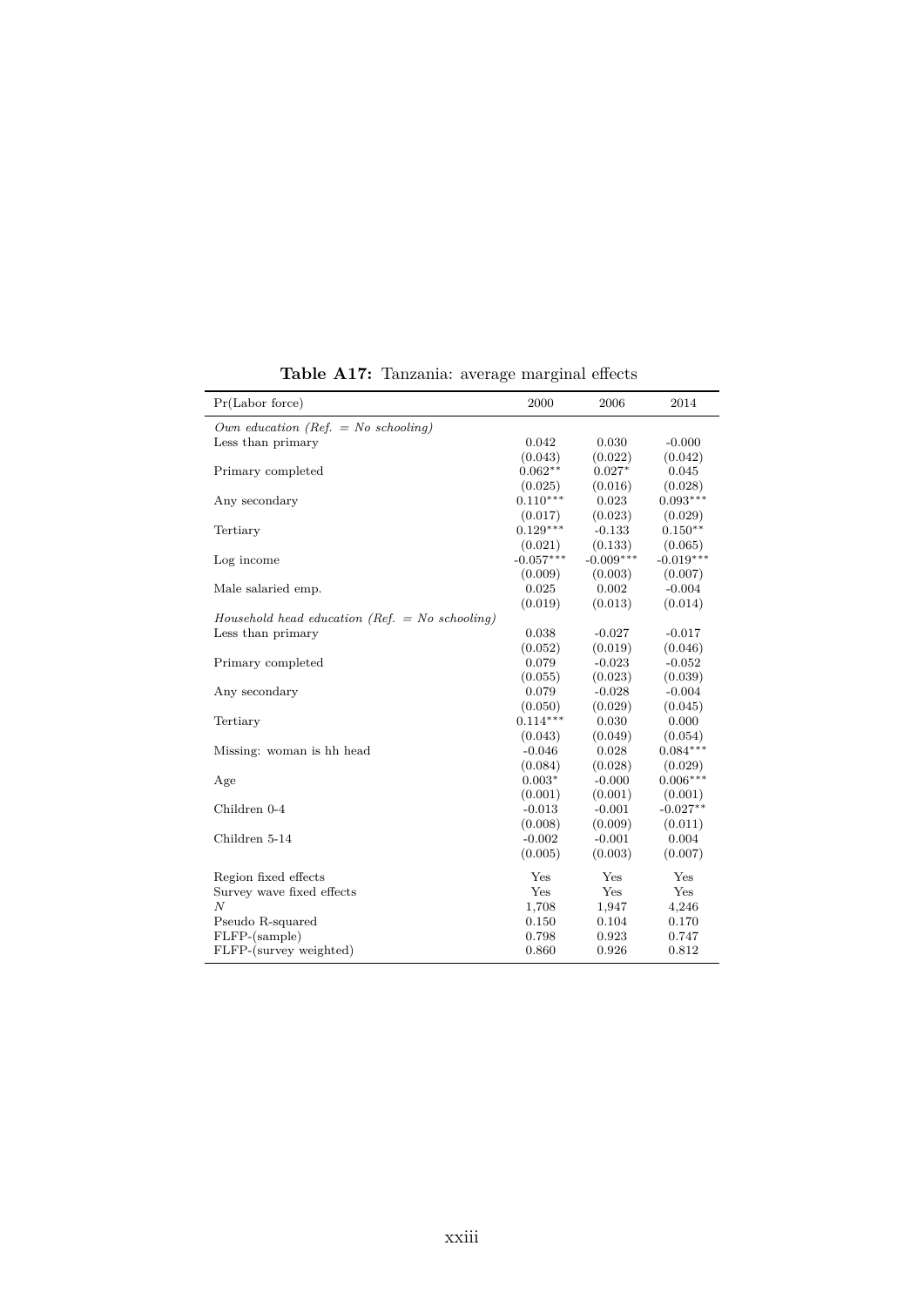| South Africa                                        | 1995             | 2001     | 2003 | 2010 | 2014 |
|-----------------------------------------------------|------------------|----------|------|------|------|
| Women $(25-54)$ : share currently married:          |                  |          |      |      |      |
| Urban                                               | 0.66             | $0.56\,$ | 0.56 | 0.54 | 0.51 |
| Rural                                               | 0.64             | 0.56     | 0.55 | 0.45 | 0.41 |
| Women $(25-54)$ : share in urban areas:             |                  |          |      |      |      |
| Married                                             | 0.55             | 0.63     | 0.62 | 0.71 | 0.73 |
| Not married                                         | 0.53             | 0.63     | 0.61 | 0.63 | 0.64 |
| Brazil                                              | $2002^{\dagger}$ | 2005     | 2009 | 2013 |      |
|                                                     |                  |          |      |      |      |
| Women $(25-54)$ : share currently married:<br>Urban | 0.67             | 0.66     | 0.65 | 0.64 |      |
| Rural                                               | 0.82             | 0.81     | 0.81 | 0.80 |      |
|                                                     |                  |          |      |      |      |
| Women $(25-54)$ : share in urban areas:<br>Married  | 0.85             | 0.83     | 0.84 | 0.85 |      |
| Not married                                         | 0.93             | 0.92     | 0.92 | 0.93 |      |
|                                                     |                  |          |      |      |      |
| Bolivia                                             | 2000             | 2005     | 2008 | 2011 | 2014 |
| Women $(25-54)$ : share currently married:          |                  |          |      |      |      |
| Urban                                               | 0.74             | 0.74     | 0.71 | 0.71 | 0.70 |
| Rural                                               | 0.84             | 0.83     | 0.81 | 0.84 | 0.83 |
| Women $(25-54)$ : share in urban areas:             |                  |          |      |      |      |
| Married                                             | 0.66             | 0.67     | 0.67 | 0.68 | 0.70 |
| Not married                                         | 0.78             | 0.78     | 0.79 | 0.82 | 0.83 |
| India                                               | 1999             | 2004     | 2011 |      |      |
| Women $(25-54)$ : share currently married:          |                  |          |      |      |      |
| Urban                                               | 0.89             | 0.88     | 0.88 |      |      |
| Rural                                               | 0.91             | 0.91     | 0.92 |      |      |
| Women $(25-54)$ : share in urban areas:             |                  |          |      |      |      |
| Married                                             | 0.26             | 0.26     | 0.29 |      |      |
| Not married                                         | 0.29             | 0.31     | 0.40 |      |      |
| Indonesia                                           | 2000             | 2004     | 2007 | 2014 |      |
| Women $(25-54)$ : share currently married:          |                  |          |      |      |      |
| Urban                                               | 0.81             | 0.83     | 0.83 | 0.85 |      |
| Rural                                               | 0.87             | 0.88     | 0.88 | 0.89 |      |
| Women $(25-54)$ : share in urban areas:             |                  |          |      |      |      |
| Married                                             | 0.42             | 0.43     | 0.44 | 0.50 |      |
| Not married                                         | 0.53             | 0.53     | 0.54 | 0.59 |      |
| Vietnam                                             | 2002             | 2006     | 2010 | 2014 |      |
| Women $(25-54)$ : share currently married:          |                  |          |      |      |      |
| Urban                                               | 0.79             | 0.78     | 0.80 | 0.82 |      |
| Rural                                               | 0.85             | 0.85     | 0.86 | 0.87 |      |
| Women $(25-54)$ : share in urban areas:             |                  |          |      |      |      |
| Married                                             | 0.25             | 0.27     | 0.31 | 0.32 |      |
| Not married                                         | 0.34             | 0.38     | 0.41 | 0.41 |      |
| Tanzania                                            | 2000             | 2006     | 2014 |      |      |
|                                                     |                  |          |      |      |      |
| Women $(25-54)$ : share currently married:<br>Urban | 0.67             | 0.67     | 0.67 |      |      |
| Rural                                               | 0.81             | 0.78     | 0.76 |      |      |
|                                                     |                  |          |      |      |      |
| Women $(25-54)$ : share in urban areas:<br>Married  | 0.20             | 0.26     | 0.37 |      |      |
| Not married                                         | 0.34             | 0.38     | 0.49 |      |      |
|                                                     |                  |          |      |      |      |
| $_{\rm Jordan}$                                     | 2006             | 2008     | 2010 | 2014 |      |
| Women $(25-54)$ : share currently married:          |                  |          |      |      |      |
| Urban and rural                                     | 0.77             | 0.77     | 0.79 | 0.80 |      |

**Table A18:** Trends in sample inclusion criteria over time

*Sources:* See Table [A1.](#page-52-0) *Notes:* †Before 2004, the Brazilian PNAD does not include rural municipalities of the North Region.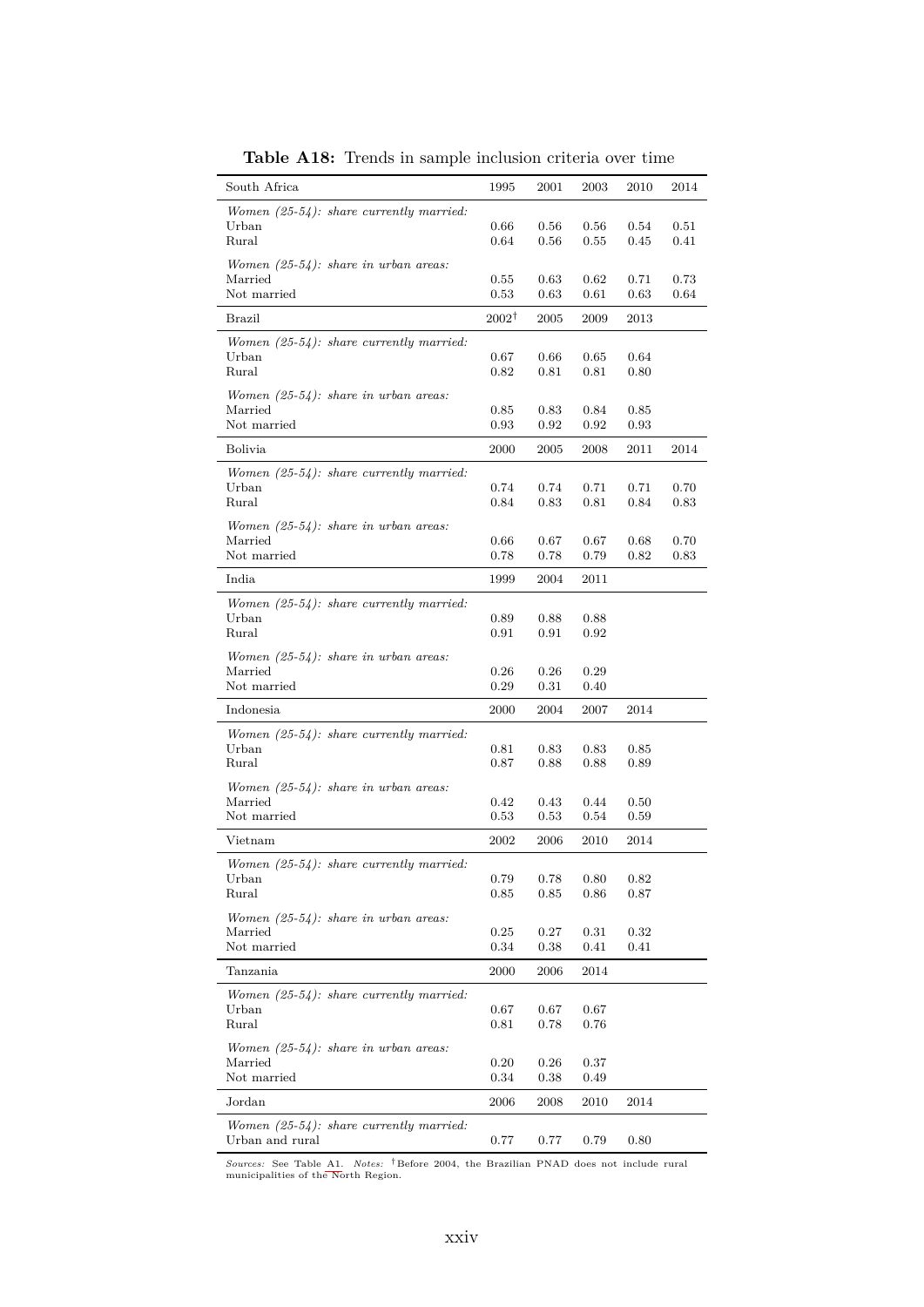|                                                                       | India                                        |                                                   |                                           | Jordan                                                   |
|-----------------------------------------------------------------------|----------------------------------------------|---------------------------------------------------|-------------------------------------------|----------------------------------------------------------|
| Pr(Labor force) last year<br>Pr(Labor force) first year<br>Difference | 0.182<br>0.184<br>$-0.002$<br>At 1999 coeff. | $N = 28, 247$<br>$N = 33,462$<br>At $2011$ coeff. | 0.146<br>0.117<br>0.029<br>At 2006 coeff. | $N = 30,458$<br>$N = 25,834$<br>At $2014 \text{ coeff.}$ |
| Own education                                                         | $0.010***$                                   | $0.004*$                                          | $0.012***$                                | $0.013***$                                               |
|                                                                       | (0.002)                                      | (0.002)                                           | (0.001)                                   | (0.001)                                                  |
| Log income                                                            | $-0.007***$                                  | $-0.008***$                                       | $0.001**$                                 | 0.000                                                    |
|                                                                       | (0.001)                                      | (0.002)                                           | (0.000)                                   | (0.000)                                                  |
| Male salaried emp.                                                    | 0.000                                        | 0.000                                             | $-0.000$                                  | $-0.000$                                                 |
|                                                                       | (0.000)                                      | (0.000)                                           | (0.000)                                   | (0.000)                                                  |
| Household head education                                              | $-0.012***$                                  | $-0.009***$                                       | 0.001                                     | $-0.000$                                                 |
|                                                                       | (0.002)                                      | (0.001)                                           | (0.001)                                   | (0.001)                                                  |
| Social group                                                          | $-0.001*$                                    | $-0.001$                                          | $0.005***$                                | $0.003***$                                               |
|                                                                       | (0.001)                                      | (0.001)                                           | (0.001)                                   | (0.000)                                                  |
| Age                                                                   | $0.001*$                                     | $-0.001$                                          | $-0.003***$                               | $-0.004***$                                              |
|                                                                       | (0.001)                                      | (0.001)                                           | (0.001)                                   | (0.001)                                                  |
| Children                                                              | $0.002**$                                    | 0.002                                             | $0.009***$                                | $0.006***$                                               |
|                                                                       | (0.001)                                      | (0.002)                                           | (0.001)                                   | (0.001)                                                  |
| Region dummies                                                        | $0.002***$                                   | $0.002**$                                         | $0.002***$                                | $0.003***$                                               |
|                                                                       | (0.001)                                      | (0.001)                                           | (0.000)                                   | (0.001)                                                  |
| Survey wave dummies                                                   |                                              |                                                   | $-0.006*$<br>(0.003)                      | 0.001<br>(0.004)                                         |
| Total covariates                                                      | $-0.005$                                     | $-0.011$                                          | 0.020                                     | 0.023                                                    |
| Coefficients & unobservables                                          | 0.003                                        | 0.009                                             | 0.009                                     | 0.006                                                    |
| $\boldsymbol{N}$                                                      | 61,709                                       | 61,709                                            | 56,292                                    | 56,292                                                   |

**Table A19:** India and Jordan: decomposition of FLFP

**Table A20:** Brazil and South Africa: decomposition of FLFP

|                              | <b>Brazil</b>  |                  | South Africa     |                  |  |
|------------------------------|----------------|------------------|------------------|------------------|--|
| $Pr(Labor force)$ last year  | 0.675          | $N = 38,596$     | 0.681            | $N = 17,890$     |  |
| Pr(Labor force) first year   | 0.621          | $N = 39, 193$    | 0.682            | $N = 11,361$     |  |
| Difference                   | 0.054          |                  | $-0.002$         |                  |  |
|                              | At 2002 coeff. | At $2013$ coeff. | At $2001$ coeff. | At $2014$ coeff. |  |
| Own education                | $0.053***$     | $0.045***$       | $0.029***$       | $0.034***$       |  |
|                              | (0.002)        | (0.002)          | (0.002)          | (0.003)          |  |
| Log income                   | $-0.002***$    | 0.001            | $-0.003***$      | $-0.001$         |  |
|                              | (0.001)        | (0.001)          | (0.001)          | (0.001)          |  |
| Male salaried emp.           | $-0.001***$    | $-0.000$         | $-0.000$         | 0.000            |  |
|                              | (0.000)        | (0.000)          | (0.000)          | (0.000)          |  |
| Household head education     | $0.012***$     | 0.001            | 0.003            | $-0.003$         |  |
|                              | (0.001)        | (0.003)          | (0.002)          | (0.004)          |  |
| Social group                 | $0.005***$     | $0.002***$       | $0.009***$       | $0.009***$       |  |
|                              | (0.001)        | (0.000)          | (0.001)          | (0.001)          |  |
| Age                          | $-0.006***$    | $-0.005***$      | $-0.005***$      | $-0.001$         |  |
|                              | (0.001)        | (0.001)          | (0.001)          | (0.001)          |  |
| Children                     | $0.009***$     | $0.013***$       | $0.007***$       | $0.009***$       |  |
|                              | (0.001)        | (0.001)          | (0.001)          | (0.001)          |  |
| Region dummies               | $0.000**$      | $0.001^{***}$    | $-0.000$         | $0.005***$       |  |
|                              | (0.000)        | (0.000)          | (0.000)          | (0.001)          |  |
| Survey wave dummies          |                |                  | $0.021***$       | $-0.002$         |  |
|                              |                |                  | (0.004)          | (0.004)          |  |
| Total covariates             | 0.072          | 0.057            | 0.061            | 0.051            |  |
| Coefficients & unobservables | $-0.018$       | $-0.003$         | $-0.062$         | $-0.053$         |  |
| N                            | 77,789         | 77,789           | 29,251           | 29,251           |  |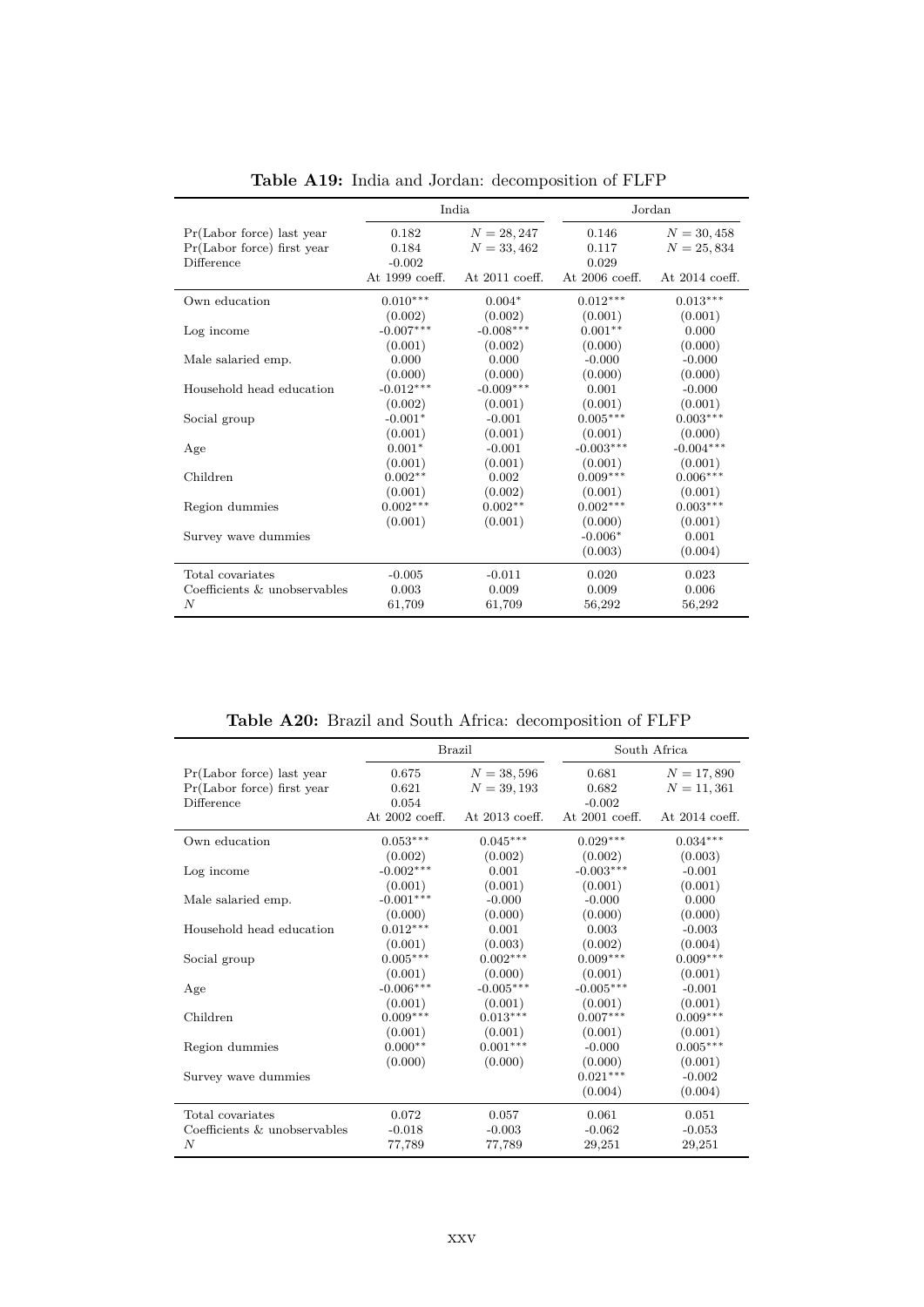|                                                                       | Indonesia                                   |                                                  |                                                | Bolivia                                        |
|-----------------------------------------------------------------------|---------------------------------------------|--------------------------------------------------|------------------------------------------------|------------------------------------------------|
| Pr(Labor force) last year<br>Pr(Labor force) first year<br>Difference | 0.529<br>0.386<br>0.142<br>At $2000$ coeff. | $N = 50,243$<br>$N = 86,076$<br>At $2014$ coeff. | 0.645<br>0.667<br>$-0.022$<br>At $2000$ coeff. | $N = 3,771$<br>$N = 1,517$<br>At $2014$ coeff. |
| Own education                                                         | $0.028***$                                  | $0.020***$                                       | $0.014**$                                      | $0.012***$                                     |
|                                                                       | (0.004)                                     | (0.001)                                          | (0.007)                                        | (0.002)                                        |
| Log income                                                            | $-0.022***$                                 | $-0.045***$                                      | $-0.015***$                                    | $-0.008***$                                    |
|                                                                       | (0.002)                                     | (0.004)                                          | (0.004)                                        | (0.001)                                        |
| Male salaried emp.                                                    | $-0.001***$                                 | $-0.001***$                                      | 0.001                                          | $0.001*$                                       |
|                                                                       | (0.000)                                     | (0.000)                                          | (0.001)                                        | (0.000)                                        |
| Household head education                                              | $-0.005***$                                 | $-0.001$                                         | 0.002                                          | $0.004**$                                      |
|                                                                       | (0.001)                                     | (0.001)                                          | (0.003)                                        | (0.002)                                        |
| Social group                                                          |                                             |                                                  | $-0.007***$<br>(0.002)                         | $-0.003*$<br>(0.002)                           |
| Age                                                                   | 0.001                                       | $0.002***$                                       | $-0.006***$                                    | $-0.004***$                                    |
|                                                                       | (0.001)                                     | (0.001)                                          | (0.002)                                        | (0.001)                                        |
| Children                                                              | 0.001                                       | $0.001*$                                         | 0.008                                          | 0.006                                          |
|                                                                       | (0.000)                                     | (0.001)                                          | (0.008)                                        | (0.004)                                        |
| Region dummies                                                        | $-0.007***$                                 | $-0.006***$                                      | $0.003***$                                     | $-0.005***$                                    |
|                                                                       | (0.000)                                     | (0.000)                                          | (0.001)                                        | (0.001)                                        |
| Total covariates                                                      | $-0.005$                                    | $-0.030$                                         | $-0.000$                                       | 0.002                                          |
| Coefficients & unobservables                                          | 0.147                                       | 0.172                                            | $-0.022$                                       | $-0.024$                                       |
| N                                                                     | 136,319                                     | 136,319                                          | 5,288                                          | 5,288                                          |

**Table A21:** Indonesia and Bolivia: decomposition of FLFP

**Table A22:** Tanzania and Vietnam: decomposition of FLFP

|                                                                         |                                                | Tanzania              |                                           | Vietnam                                        |
|-------------------------------------------------------------------------|------------------------------------------------|-----------------------|-------------------------------------------|------------------------------------------------|
| $Pr(Labor force)$ last year<br>Pr(Labor force) first year<br>Difference | 0.812<br>0.868<br>$-0.056$<br>At $2000$ coeff. | At $2014$ coeff.      | 0.874<br>0.858<br>0.016<br>At 2002 coeff. | $N = 2,040$<br>$N = 5,252$<br>At $2014$ coeff. |
| Own education                                                           | $0.012***$                                     | $0.013***$            | $0.017***$                                | $0.019***$                                     |
| Log income                                                              | (0.003)                                        | (0.003)               | (0.003)                                   | (0.000)                                        |
|                                                                         | $-0.032***$                                    | $-0.010**$            | $-0.013**$                                | $-0.005***$                                    |
|                                                                         | (0.008)                                        | (0.004)               | (0.006)                                   | (0.000)                                        |
| Male salaried emp.                                                      | $-0.002$                                       | 0.000                 | 0.000                                     | 0.000                                          |
|                                                                         | (0.002)                                        | (0.001)               | (0.000)                                   | (0.000)                                        |
| Household head education                                                | $0.006**$                                      | 0.002                 | $-0.003*$                                 | $-0.003***$                                    |
|                                                                         | (0.003)                                        | (0.003)               | (0.002)                                   | (0.000)                                        |
| Social group                                                            |                                                |                       | $-0.000$<br>(0.000)                       | $-0.000***$<br>(0.000)                         |
| Age                                                                     | 0.000                                          | 0.001                 | $-0.006***$                               | $-0.010***$                                    |
|                                                                         | (0.001)                                        | (0.001)               | (0.002)                                   | (0.000)                                        |
| Children                                                                | 0.004                                          | 0.002                 | $-0.002$                                  | $-0.004***$                                    |
|                                                                         | (0.004)                                        | (0.007)               | (0.002)                                   | (0.000)                                        |
| Region dummies                                                          | $-0.005**$                                     | $0.022***$            | $0.005***$                                | $0.004***$                                     |
|                                                                         | (0.003)                                        | (0.002)               | (0.001)                                   | (0.000)                                        |
| Survey wave dummies                                                     | $-0.002**$<br>(0.001)                          | $0.002***$<br>(0.001) |                                           |                                                |
| Total covariates                                                        | $-0.020$                                       | 0.033                 | $-0.003$                                  | $-0.001$                                       |
| Coefficients & unobservables                                            | $-0.037$                                       | $-0.089$              | 0.019                                     | 0.017                                          |
| N                                                                       | 6,060                                          | 6,060                 | 7,292                                     | 7,292                                          |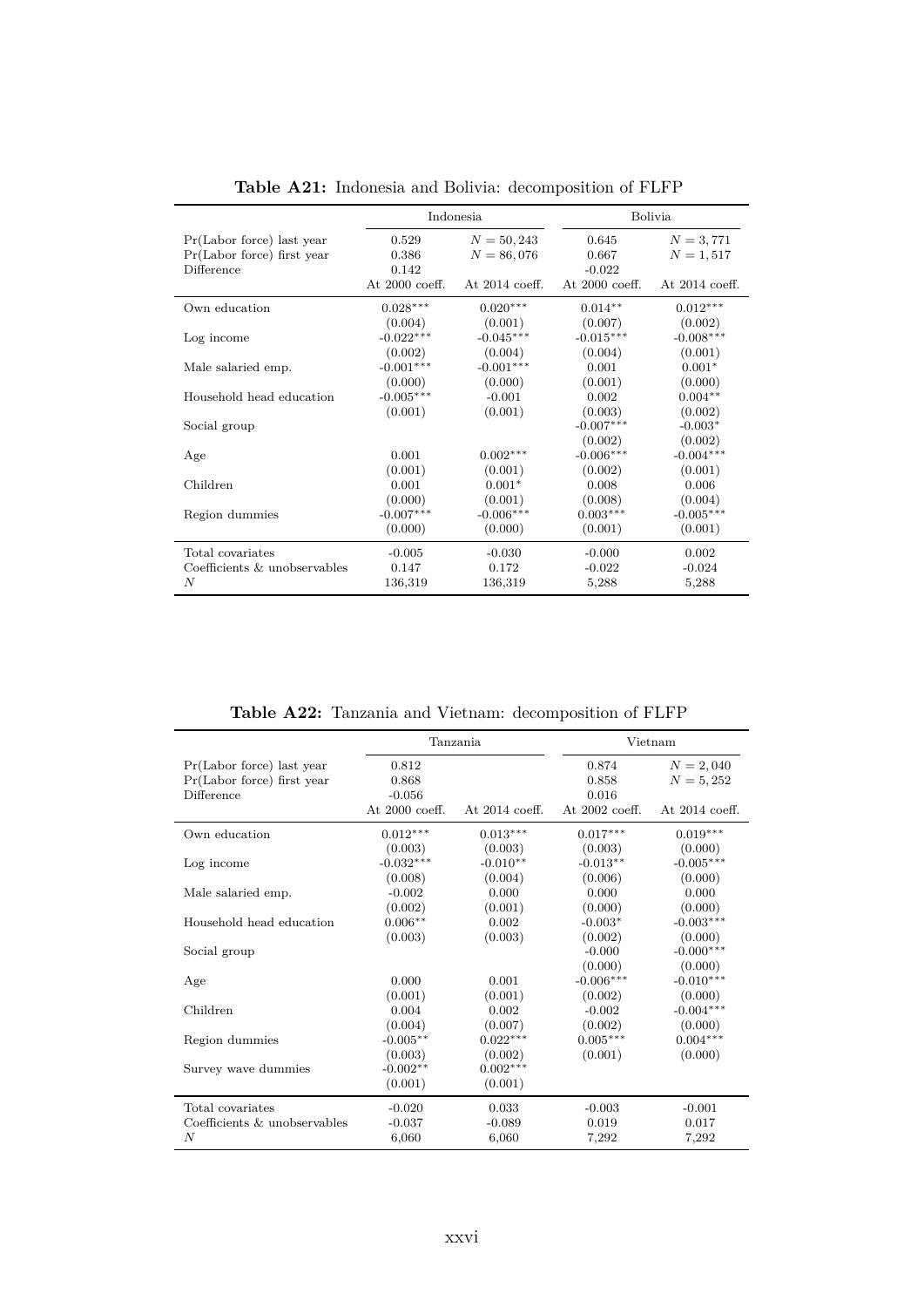| Pr(Labor force) 2014             | 0.681                | $N = 17890$          |
|----------------------------------|----------------------|----------------------|
| Pr(Labor force) 1995             | 0.585                | $N = 7601$           |
| Difference                       | 0.096                |                      |
|                                  | At 1995 coefficients | At 2014 coefficients |
| Own education                    | $0.047***$           | $0.040***$           |
|                                  | (0.004)              | (0.003)              |
| Log income                       | $0.003***$           | 0.001                |
|                                  | (0.001)              | (0.001)              |
| Male salaried emp.               | $-0.004***$          | $-0.002$             |
|                                  | (0.001)              | (0.001)              |
| Max adult married male education | 0.002                | $-0.003$             |
|                                  | (0.002)              | (0.003)              |
| Race                             | $0.017***$           | $0.015***$           |
|                                  | (0.001)              | (0.002)              |
| Age                              | $-0.005***$          | $-0.000$             |
|                                  | (0.002)              | (0.001)              |
| Children                         | $0.011***$           | $0.015***$           |
|                                  | (0.001)              | (0.001)              |
| Province dummies                 | 0.000                | $0.004***$           |
|                                  | (0.000)              | (0.000)              |
| Survey wave dummies              |                      | $-0.002$             |
|                                  |                      | (0.004)              |
| Total covariates                 | 0.071                | 0.068                |
| Coefficients & unobservables     | 0.025                | 0.028                |
| N                                | 25,491               | 25,491               |

**Table A23:** South Africa: decomposition of FLFP, 1995–2014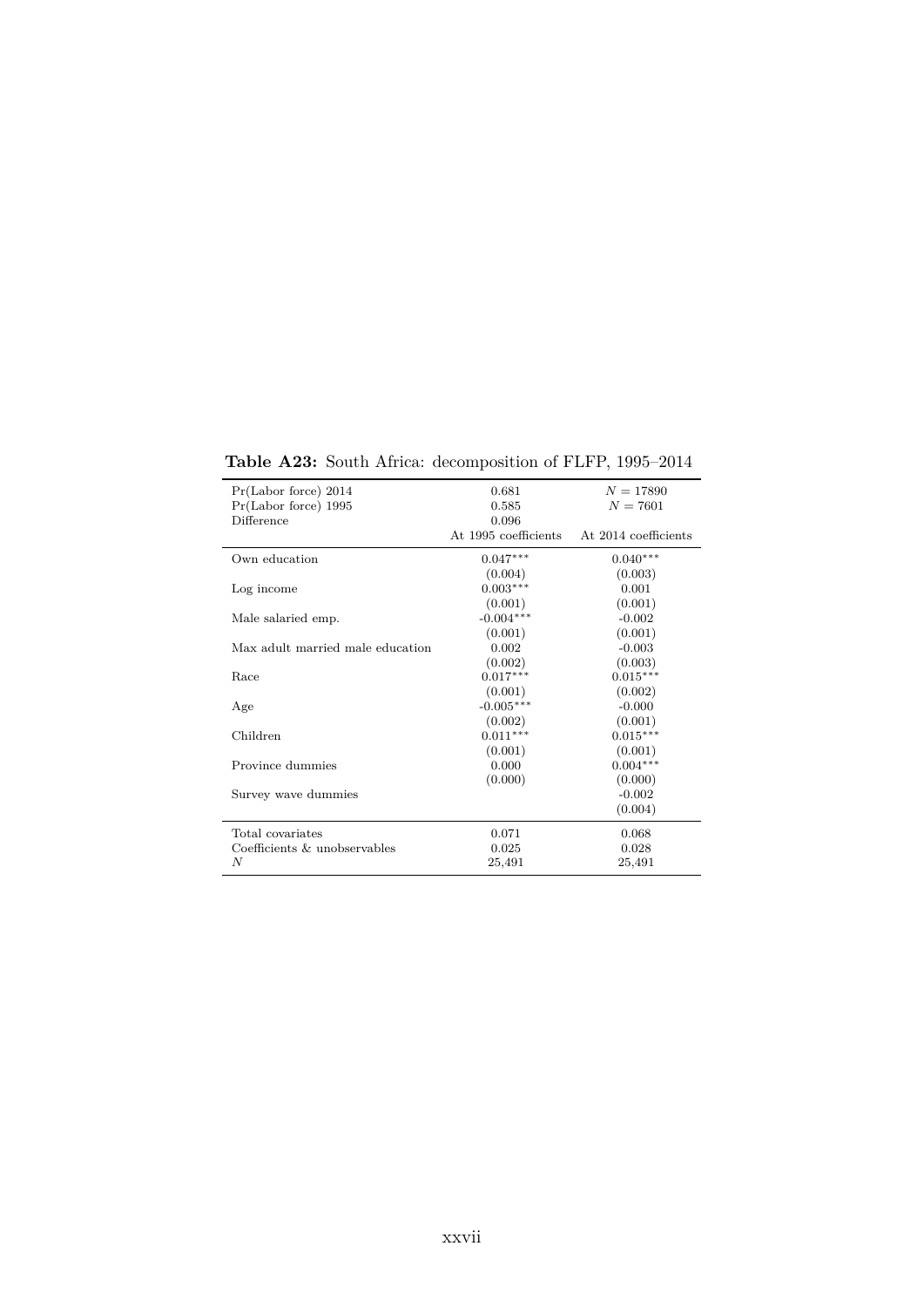|              |                                            |                                                 |                                                                                   |              | TGDIE HYSTER: Entre General General General Richt, communication version version du de la distribucion |                             |
|--------------|--------------------------------------------|-------------------------------------------------|-----------------------------------------------------------------------------------|--------------|--------------------------------------------------------------------------------------------------------|-----------------------------|
|              |                                            | Education                                       |                                                                                   |              | Social group                                                                                           |                             |
| Country      | Less than primary                          | Primary completed                               | Secondary completed                                                               | Tertiary     | Reference (low FLFP)                                                                                   | High FLFP                   |
| Bolivia      | $<$ Basic                                  | Basic, Intermediate                             | Secondary                                                                         | Any tertiary | (Language) Only Spanish                                                                                | Spanish and<br>indigenous   |
| Brazil       | $\langle$ Primary                          | Elementary $(1-4)$ ,<br>Elementary (5-8)        | High school                                                                       | Any tertiary | (Race) White, Asian                                                                                    | Black, Mixed,<br>Indigenous |
| India        | lliterate,<br>Literate                     | Primary, Middle school                          | Secondary                                                                         | Any tertiary | (Caste, religion) Hindus<br>non-SCST, Muslim                                                           | Hindus SCST,<br>Other       |
| Indonesia    | $\langle$ Primary                          | Primary, Junior high<br>school                  | Senior high school                                                                | Any tertiary |                                                                                                        |                             |
| Jordan       | $\langle$ Primary                          | Primary, Preparatory,<br>Lower Secondary        | Secondary                                                                         | Any tertiary | (Nationality) Iraq, Syria,<br>Egypt, Other Arab                                                        | Other non-Arab<br>Jordan,   |
| South Africa | $\langle$ Primary                          | Primary, Secondary<br>not completed             | Secondary                                                                         | Any tertiary | (Race) White,<br>Indian/Asian                                                                          | Colored<br>Black,           |
| Tanzania     | Never attended<br>Primary not<br>completed | secondary ( $\lt$ Form IV)<br>Primary, Ordinary | $\frac{1}{2}$ secondary (Forms V-VI)<br>(Form IV), Advanced<br>Ordinary secondary | Any tertiary |                                                                                                        |                             |
| Vietnam      | $\langle$ Primary                          | Primary, Lower<br>secondary                     | High school                                                                       |              | Any tertiary (Ethnicity) Other                                                                         | Kinh                        |

**Table A24:** Educational attainment and social group: common variables for all countries **Table A24:** Educational attainment and social group: common variables for all countries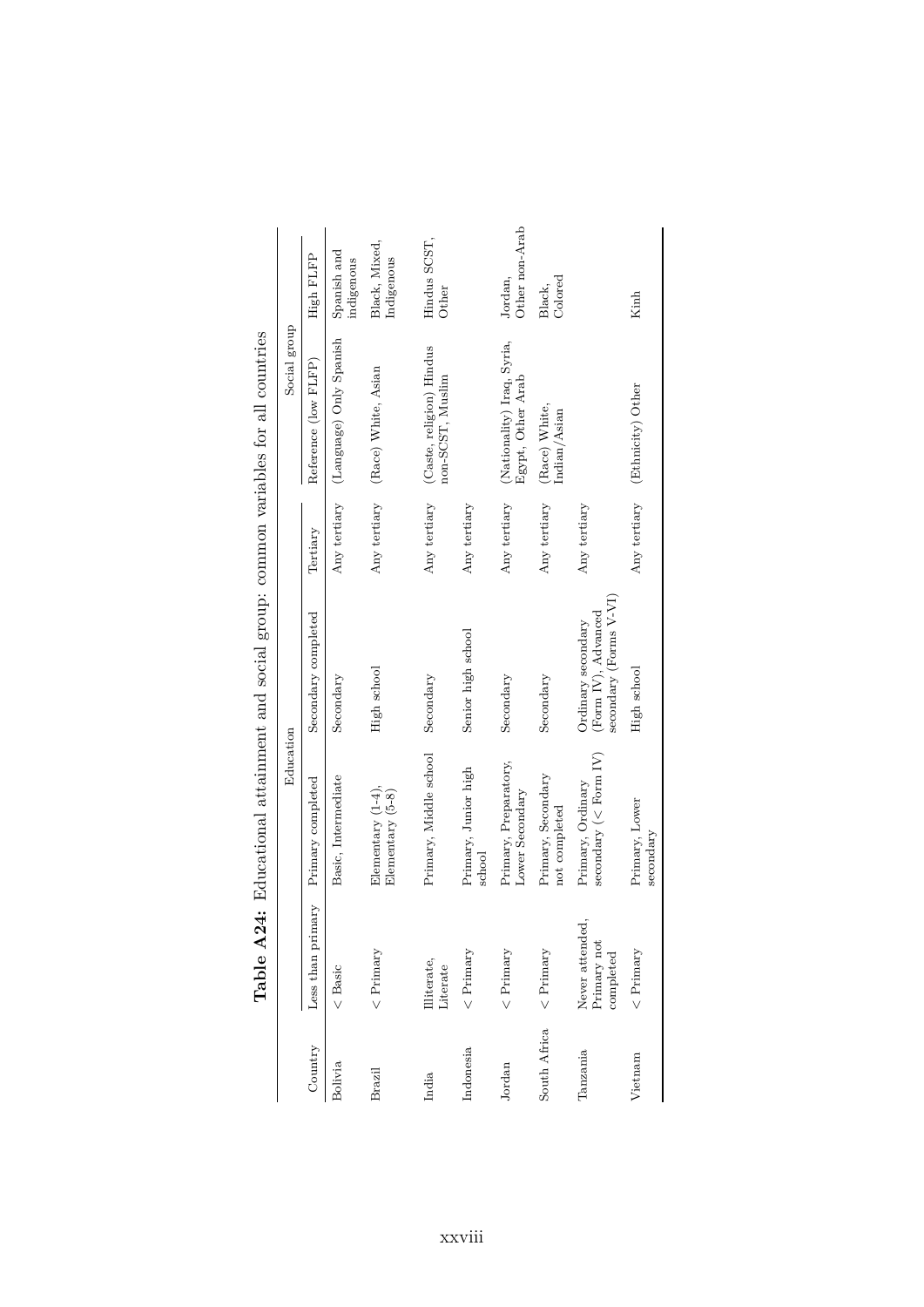|                                                                 | <b>Table A25:</b> Decomposition of FLFP between countries: first year |                                                                                  |                                   |                             |                                                      |                                                                                                                          |                                                            |
|-----------------------------------------------------------------|-----------------------------------------------------------------------|----------------------------------------------------------------------------------|-----------------------------------|-----------------------------|------------------------------------------------------|--------------------------------------------------------------------------------------------------------------------------|------------------------------------------------------------|
| Reference country:<br>Brazil (2002)                             | South Africa<br>(2001)                                                | Jordan<br>(2006)                                                                 | India<br>(2004)                   | Indonesia<br>(2004)         | Bolivia<br>(2000)                                    | Vietnam<br>(2002)                                                                                                        | Tanzania<br>(2000)                                         |
| Own education                                                   | $0.004***$                                                            | $0.009**$                                                                        | $0.020**$                         | $0.012**$                   | $0.003**$                                            | $0.007$ **                                                                                                               | $0.053***$                                                 |
| Log income                                                      | $0.008***$<br>(0.001)                                                 | $(0.001)$<br>$0.004***$                                                          | $(0.002)$<br>$0.004***$           | $(0.001)$<br>$0.003***$     | $(0.001)$<br>$0.001***$                              | $(0.001)$<br>$0.005***$                                                                                                  | $(0.001)$<br>0.009***                                      |
| Male salaried emp.                                              | (0.002)<br>0.000                                                      | $(0.001)$<br>-0.001***                                                           | $(0.001)$<br>$0.004***$           | $(0.001)$<br>$0.002***$     | $(0.000)$<br>$0.003***$                              | $(0.001)$<br>0.000***                                                                                                    | $(0.002)$<br>$0.002***$                                    |
|                                                                 | $(0.000)$<br>$0.001***$                                               | $\begin{array}{c} (0.000) \\ -0.012^{***} \\ (0.001) \\ 0.018^{***} \end{array}$ | $(0.001)$<br>$0.008***$           | $(0.001)$<br>$0.010***$     | $(0.001)$<br>$-0.010***$<br>$(0.001)$<br>$(0.004***$ | $\begin{array}{c} (0.000) \\ 0.017^{***} \\ (0.001) \\ (0.001) \\ 0.018^{***} \\ (0.003) \\ (0.004^{***} \\ \end{array}$ |                                                            |
| Household head education                                        |                                                                       |                                                                                  |                                   | (0.001)                     |                                                      |                                                                                                                          | $\begin{array}{c} (0.001) \\ 0.001 \\ (0.001) \end{array}$ |
| Social group                                                    | $(0.001)$<br>$0.012***$                                               |                                                                                  | $(0.001)$<br>0.007***             |                             |                                                      |                                                                                                                          |                                                            |
|                                                                 | $(0.002)$<br>0.003***                                                 | $(0.003)$<br>$0.002***$                                                          | $(0.001)$<br>$0.004***$           |                             | (0.001)                                              |                                                                                                                          |                                                            |
| Age                                                             |                                                                       |                                                                                  |                                   | $0.003***$                  |                                                      |                                                                                                                          | $0.009***$                                                 |
| Children                                                        | $0.005***$<br>(0.000)                                                 | $0.050***$<br>(0.000)                                                            | $0.017***$<br>(0.000)             | $0.007***$<br>(0.000)       | $0.030**$<br>(0.000)                                 | $(0.000)$<br>$0.004***$                                                                                                  | $0.046***$<br>(0.001)                                      |
|                                                                 | (0.000)                                                               | (0.003)                                                                          |                                   |                             |                                                      |                                                                                                                          | (0.003)                                                    |
| Regions                                                         | $0.005***$                                                            | $0.015***$                                                                       | $(0.001)$<br>-0.002               | (0.000)                     | $(0.002)$<br>$0.008***$                              | $(0.000)$<br>$0.015***$                                                                                                  | $-0.005***$                                                |
|                                                                 | (0.001)                                                               | (0.002)                                                                          | (0.001)                           | (0.002)                     | (0.001)                                              | (0.002)                                                                                                                  | (0.001)                                                    |
| Pr(Labor force) country<br>Pr(Labor force) Brazil<br>Difference | 0.679<br>0.626<br>0.052                                               | $-0.513$<br>0.113<br>0.626                                                       | $\frac{0.216}{0.626}$<br>$-0.411$ | $-0.253$<br>0.374<br>0.626  | 0.655<br>0.626<br>0.028                              | 0.864<br>0.626<br>0.238                                                                                                  | 0.798<br>0.626<br>0.172                                    |
| Coefficients & unobservables<br>Total covariates                | 0.015<br>0.037                                                        | $-0.045$<br>$-0.468$                                                             | 0.043<br>$-0.368$                 | $-0.025$<br>$-0.228$        | 0.036<br>0.064                                       | $0.018\,$<br>0.220                                                                                                       | $-0.082$<br>0.254                                          |
| $\boldsymbol{N}$ country<br>$N$ Brazil<br>N total               | 50,554<br>39,193<br>11,361                                            | 65,027<br>39,193<br>25,834                                                       | 69,656<br>30,463<br>39,193        | 108,504<br>39,193<br>69,311 | $40,710$<br>$1,517$<br>39,193                        | 39,193<br>4,938<br>44,131                                                                                                | 1,708<br>39,193<br>40,901                                  |

 $\frac{1}{2}$  $\overrightarrow{c}$  $\overline{E}$